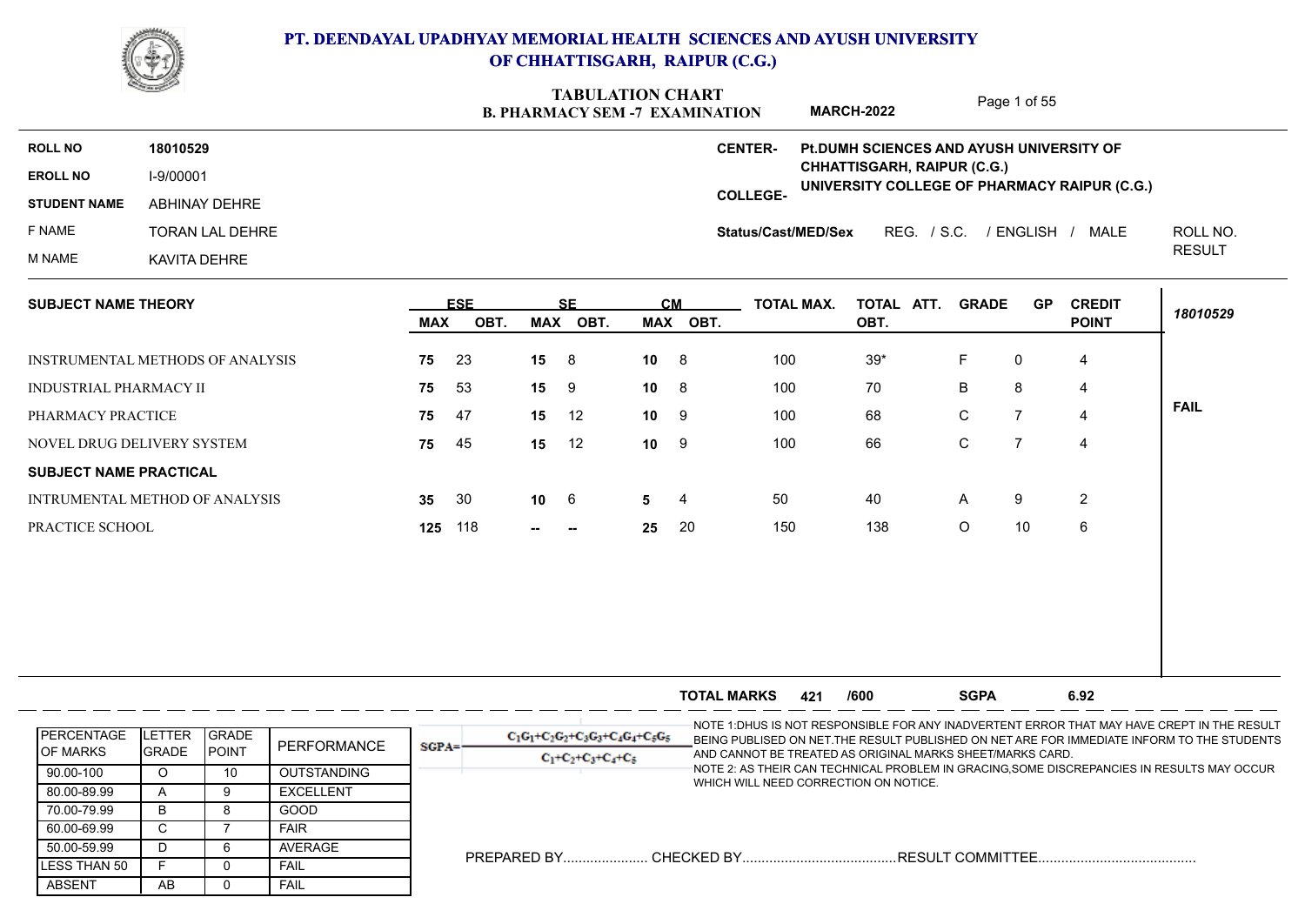

### **B. PHARMACY SEM -7 EXAMINATION TABULATION CHART**

Page 2 of 55

|                            |                      | <b>B. PHARMACY SEM -7 EXAMINATION</b>                          | <b>MARCH-2022</b> | Page 2 01 33                                                                |               |
|----------------------------|----------------------|----------------------------------------------------------------|-------------------|-----------------------------------------------------------------------------|---------------|
| <b>ROLL NO</b>             | 18010532             | <b>CENTER-</b>                                                 |                   | Pt.DUMH SCIENCES AND AYUSH UNIVERSITY OF                                    |               |
| <b>EROLL NO</b>            | I-9/00004            |                                                                |                   | CHHATTISGARH, RAIPUR (C.G.)<br>UNIVERSITY COLLEGE OF PHARMACY RAIPUR (C.G.) |               |
| <b>STUDENT NAME</b>        | BARKHA MOURYA        | <b>COLLEGE-</b>                                                |                   |                                                                             |               |
| F NAME                     | <b>CHARAN MOURYA</b> | Status/Cast/MED/Sex                                            | REG.              | $/$ S.T.<br>/ ENGLISH<br>FEMALE                                             | ROLL NO.      |
| M NAME                     | SUKALI MOURYA        |                                                                |                   |                                                                             | <b>RESULT</b> |
| <b>SUBJECT NAME THEORY</b> |                      | <b>ESE</b><br>CМ<br><b>TOTAL MAX.</b>                          | <b>TOTAL</b>      | <b>GP</b><br><b>CREDIT</b><br><b>GRADE</b><br>ATT.                          |               |
|                            |                      | <br>$\cdots$<br>$\mathbf{A} = \mathbf{A}$<br><br>$\sim$ $\sim$ | $\sim$ $\sim$     | <b>DOILIT</b>                                                               | 18010532      |

|                                  | <b>MAX</b>      | OBT. | <b>MAX</b>      | OBT.   |                 | MAX OBT. |     | OBT. |              |    | <b>POINT</b>   | 78070532    |
|----------------------------------|-----------------|------|-----------------|--------|-----------------|----------|-----|------|--------------|----|----------------|-------------|
| INSTRUMENTAL METHODS OF ANALYSIS | 75              | 44   | 15 <sup>1</sup> | -9     | 10 <sup>°</sup> | 9        | 100 | 62   | C.           |    | 4              |             |
| INDUSTRIAL PHARMACY II           | 75              | -50  | 15 <sub>1</sub> | - 9    | 10 <sub>1</sub> | - 8      | 100 | 67   | $\mathsf{C}$ |    | 4              |             |
| PHARMACY PRACTICE                | 75              | -53  | 15              | - 11   | 10              | -7       | 100 | 71   | B            | 8  | 4              | <b>PASS</b> |
| NOVEL DRUG DELIVERY SYSTEM       | 75              | -46  | 15              | 13     | 10 <sup>°</sup> | -7       | 100 | 66   | C.           |    | 4              |             |
| <b>SUBJECT NAME PRACTICAL</b>    |                 |      |                 |        |                 |          |     |      |              |    |                |             |
| INTRUMENTAL METHOD OF ANALYSIS   | 35 <sub>o</sub> | -30  | 10 <sub>7</sub> |        | $5 \quad 3$     |          | 50  | 40   | A            | 9  | $\overline{2}$ |             |
| PRACTICE SCHOOL                  | 125             | 118  | $-$             | $\sim$ | 25              | - 18     | 150 | 136  | $\circ$      | 10 | -6             |             |
|                                  |                 |      |                 |        |                 |          |     |      |              |    |                |             |

|                                        |                        |                                |                    | 8.08<br><b>SGPA</b><br><b>TOTAL MARKS</b><br>/600<br>442                                                                                                                                                                                                                                                                            |
|----------------------------------------|------------------------|--------------------------------|--------------------|-------------------------------------------------------------------------------------------------------------------------------------------------------------------------------------------------------------------------------------------------------------------------------------------------------------------------------------|
| <b>IPERCENTAGE</b><br><b>IOF MARKS</b> | ETTER-<br><b>GRADE</b> | <b>IGRADE</b><br><b>IPOINT</b> | PERFORMANCE        | -NOTE 1:DHUS IS NOT RESPONSIBLE FOR ANY INADVERTENT ERROR THAT MAY HAVE CREPT IN THE RESULT<br>$C_1C_1+C_2C_2+C_3C_3+C_4C_4+C_5C_5$<br>BEING PUBLISED ON NET. THE RESULT PUBLISHED ON NET ARE FOR IMMEDIATE INFORM TO THE STUDENTS<br>$SGPA=$<br>AND CANNOT BE TREATED AS ORIGINAL MARKS SHEET/MARKS CARD.<br>$C_1+C_2+C_3+C_4+C_5$ |
| 90.00-100                              |                        | 10                             | <b>OUTSTANDING</b> | NOTE 2: AS THEIR CAN TECHNICAL PROBLEM IN GRACING,SOME DISCREPANCIES IN RESULTS MAY OCCUR                                                                                                                                                                                                                                           |
| 80.00-89.99                            |                        |                                | <b>EXCELLENT</b>   | WHICH WILL NEED CORRECTION ON NOTICE.                                                                                                                                                                                                                                                                                               |
| 70.00-79.99                            | B                      |                                | GOOD               |                                                                                                                                                                                                                                                                                                                                     |
| 60.00-69.99                            |                        |                                | <b>FAIR</b>        |                                                                                                                                                                                                                                                                                                                                     |
| 50.00-59.99                            |                        |                                | <b>AVERAGE</b>     |                                                                                                                                                                                                                                                                                                                                     |
| <b>ILESS THAN 50</b>                   |                        |                                | <b>FAIL</b>        |                                                                                                                                                                                                                                                                                                                                     |
| ABSENT                                 | AB.                    |                                | FAIL               |                                                                                                                                                                                                                                                                                                                                     |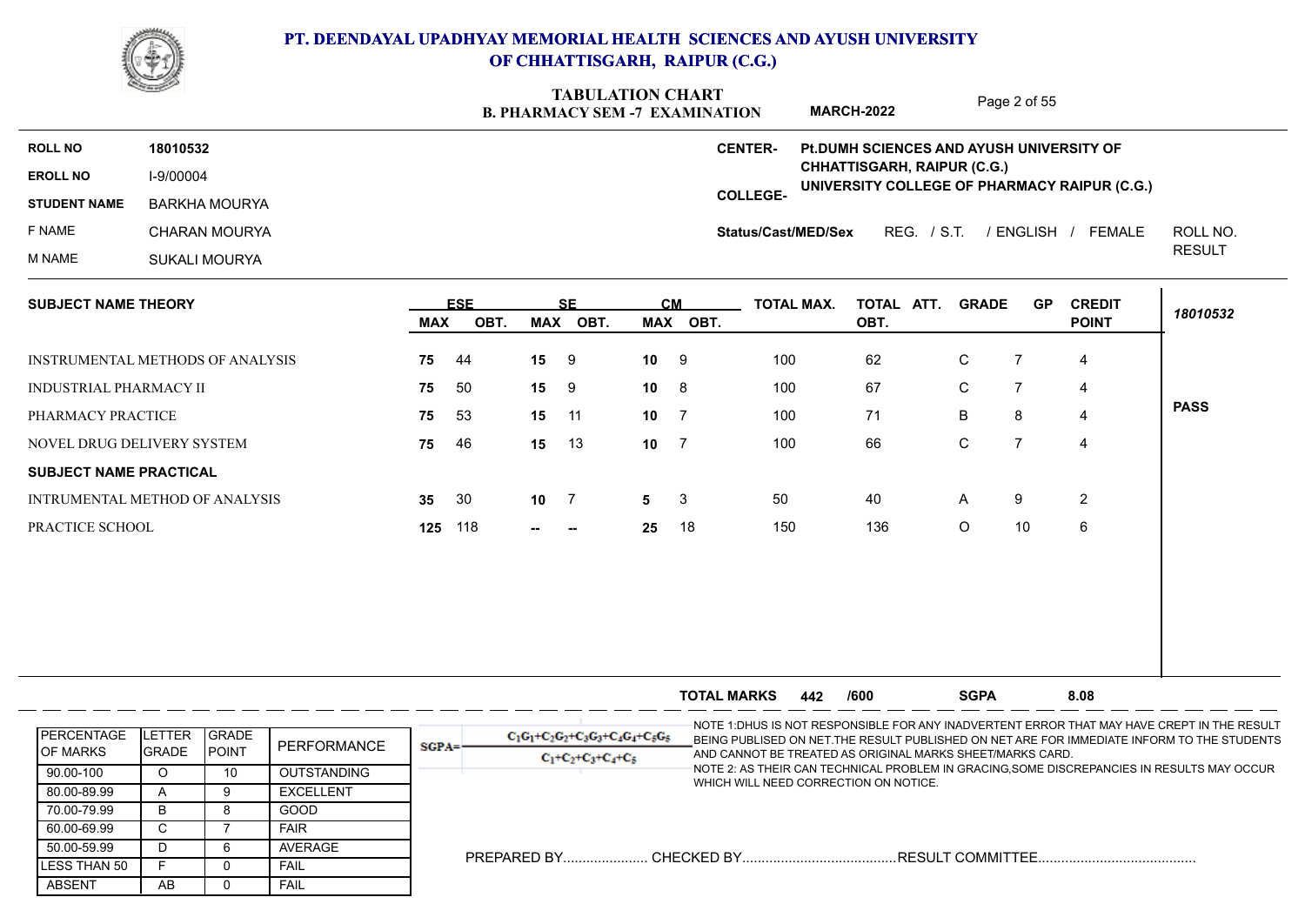

|                               | <b>CONFIDENTIAL</b>                     |     |            |              | <b>TABULATION CHART</b><br><b>B. PHARMACY SEM -7 EXAMINATION</b> |                 |                |                     | <b>MARCH-2022</b>                         |              | Page 3 of 55              |                                              |               |
|-------------------------------|-----------------------------------------|-----|------------|--------------|------------------------------------------------------------------|-----------------|----------------|---------------------|-------------------------------------------|--------------|---------------------------|----------------------------------------------|---------------|
| <b>ROLL NO</b>                | 18010533                                |     |            |              |                                                                  |                 |                | <b>CENTER-</b>      | Pt. DUMH SCIENCES AND AYUSH UNIVERSITY OF |              |                           |                                              |               |
| <b>EROLL NO</b>               | I-9/00005                               |     |            |              |                                                                  |                 |                |                     | CHHATTISGARH, RAIPUR (C.G.)               |              |                           | UNIVERSITY COLLEGE OF PHARMACY RAIPUR (C.G.) |               |
| <b>STUDENT NAME</b>           | <b>BHAVESH NAMDEO</b>                   |     |            |              |                                                                  |                 |                | <b>COLLEGE-</b>     |                                           |              |                           |                                              |               |
| F NAME                        | CHANDRASHEKHAR NAMDEO                   |     |            |              |                                                                  |                 |                | Status/Cast/MED/Sex |                                           |              | REG. / O.B.C. / ENGLISH / | MALE                                         | ROLL NO.      |
| <b>M NAME</b>                 | <b>SUNITA NAMDEO</b>                    |     |            |              |                                                                  |                 |                |                     |                                           |              |                           |                                              | <b>RESULT</b> |
| <b>SUBJECT NAME THEORY</b>    |                                         |     | <b>ESE</b> |              | <b>SF</b>                                                        | CM              |                | <b>TOTAL MAX.</b>   | TOTAL ATT.                                | <b>GRADE</b> | <b>GP</b>                 | <b>CREDIT</b>                                |               |
|                               |                                         | MAX | OBT.       |              | MAX OBT.                                                         |                 | MAX OBT.       |                     | OBT.                                      |              |                           | <b>POINT</b>                                 | 18010533      |
|                               | <b>INSTRUMENTAL METHODS OF ANALYSIS</b> | 75  | 31         | 15           | 9                                                                | 10              | 9              | 100                 | 49*                                       | F            | 0                         | 4                                            |               |
| <b>INDUSTRIAL PHARMACY II</b> |                                         | 75  | 50         | 15           | 10                                                               | $10 \t 8$       |                | 100                 | 68                                        | $\mathsf C$  | $\overline{7}$            | 4                                            |               |
| PHARMACY PRACTICE             |                                         | 75  | 54         | 15           | 11                                                               | 10 <sub>1</sub> | $\overline{7}$ | 100                 | 72                                        | B            | 8                         | 4                                            | <b>PASS</b>   |
|                               | NOVEL DRUG DELIVERY SYSTEM              | 75  | 47         | 15           | 12                                                               | 10              | 7              | 100                 | 66                                        | ${\bf C}$    | $\overline{7}$            | $\overline{\mathbf{4}}$                      | <b>VCG 01</b> |
| <b>SUBJECT NAME PRACTICAL</b> |                                         |     |            |              |                                                                  |                 |                |                     |                                           |              |                           |                                              |               |
|                               | INTRUMENTAL METHOD OF ANALYSIS          | 35  | 32         | $10 \quad 8$ |                                                                  | 5               | 4              | 50                  | 44                                        | A            | 9                         | $\overline{2}$                               |               |
|                               | PRACTICE SCHOOL                         | 125 | 122        | −−           | $-$                                                              | 25              | 20             | 150                 | 142                                       | O            | 10                        | $\,6\,$                                      |               |

|                                        |                                 |                                |                  |            |                                                               | <b>TOTAL MARKS</b>                    | 441 | /600 | <b>SGPA</b>                                               | 6.92                                                                                                                                                                                       |  |
|----------------------------------------|---------------------------------|--------------------------------|------------------|------------|---------------------------------------------------------------|---------------------------------------|-----|------|-----------------------------------------------------------|--------------------------------------------------------------------------------------------------------------------------------------------------------------------------------------------|--|
| <b>IPERCENTAGE</b><br><b>IOF MARKS</b> | <b>ILETTER</b><br><b>IGRADE</b> | <b>IGRADE</b><br><b>IPOINT</b> | PERFORMANCE      | $SGPA = -$ | $C_1G_1+C_2G_2+C_3G_3+C_4G_4+C_5G_5$<br>$C_1+C_2+C_3+C_4+C_5$ |                                       |     |      | AND CANNOT BE TREATED AS ORIGINAL MARKS SHEET/MARKS CARD. | -NOTE 1:DHUS IS NOT RESPONSIBLE FOR ANY INADVERTENT ERROR THAT MAY HAVE CREPT IN THE RESULT<br>BEING PUBLISED ON NET. THE RESULT PUBLISHED ON NET ARE FOR IMMEDIATE INFORM TO THE STUDENTS |  |
| 90.00-100                              |                                 | 10                             | OUTSTANDING      |            |                                                               |                                       |     |      |                                                           | -NOTE 2: AS THEIR CAN TECHNICAL PROBLEM IN GRACING.SOME DISCREPANCIES IN RESULTS MAY OCCUR                                                                                                 |  |
| 80.00-89.99                            |                                 |                                | <b>EXCELLENT</b> |            |                                                               | WHICH WILL NEED CORRECTION ON NOTICE. |     |      |                                                           |                                                                                                                                                                                            |  |
| 70.00-79.99                            | B                               |                                | GOOD             |            |                                                               |                                       |     |      |                                                           |                                                                                                                                                                                            |  |
| 60.00-69.99                            |                                 |                                | <b>FAIR</b>      |            |                                                               |                                       |     |      |                                                           |                                                                                                                                                                                            |  |
| 50.00-59.99                            |                                 |                                | AVERAGE          |            |                                                               |                                       |     |      |                                                           |                                                                                                                                                                                            |  |
| ILESS THAN 50                          |                                 |                                | <b>FAIL</b>      |            |                                                               |                                       |     |      |                                                           |                                                                                                                                                                                            |  |
| <b>ABSENT</b>                          | AB                              |                                | <b>FAIL</b>      |            |                                                               |                                       |     |      |                                                           |                                                                                                                                                                                            |  |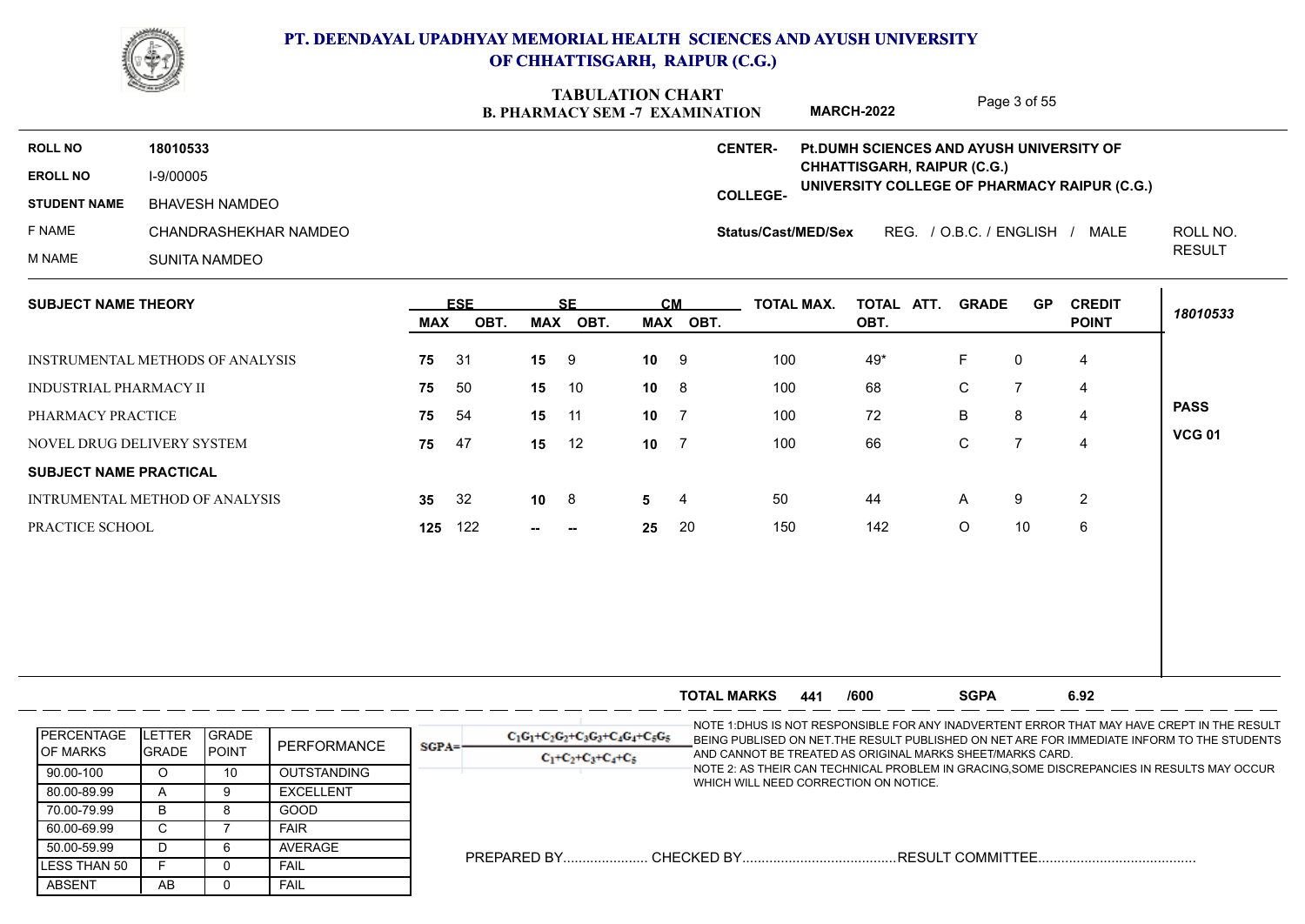

### **PT. DEENDAYAL UPADHYAY MEMORIAL HEALTH SCIENCES AND AYUSH UNIVERSITY OF CHHATTISGARH, RAIPUR (C.G.)**

# **TABULATION CHART**

|                               |                                  |            |            |                 | TABULATION CHART<br><b>B. PHARMACY SEM -7 EXAMINATION</b> |                 |          |                     | <b>MARCH-2022</b> |             |                             | Page 4 of 55   |                                              |               |
|-------------------------------|----------------------------------|------------|------------|-----------------|-----------------------------------------------------------|-----------------|----------|---------------------|-------------------|-------------|-----------------------------|----------------|----------------------------------------------|---------------|
| <b>ROLL NO</b>                | 18010534                         |            |            |                 |                                                           |                 |          | <b>CENTER-</b>      |                   |             |                             |                | Pt.DUMH SCIENCES AND AYUSH UNIVERSITY OF     |               |
| <b>EROLL NO</b>               | I-9/00006                        |            |            |                 |                                                           |                 |          |                     |                   |             | CHHATTISGARH, RAIPUR (C.G.) |                | UNIVERSITY COLLEGE OF PHARMACY RAIPUR (C.G.) |               |
| <b>STUDENT NAME</b>           | <b>BHUMIKA KASHYAP</b>           |            |            |                 |                                                           |                 |          | <b>COLLEGE-</b>     |                   |             |                             |                |                                              |               |
| F NAME                        | RADHU RAM KASHYAP                |            |            |                 |                                                           |                 |          | Status/Cast/MED/Sex |                   | REG. / S.T. |                             | / ENGLISH /    | FEMALE                                       | ROLL NO.      |
| M NAME                        | PHULO BAI KASHYAP                |            |            |                 |                                                           |                 |          |                     |                   |             |                             |                |                                              | <b>RESULT</b> |
| <b>SUBJECT NAME THEORY</b>    |                                  |            | <b>ESE</b> |                 | SE.                                                       |                 | CМ       | <b>TOTAL MAX.</b>   |                   | TOTAL ATT.  | <b>GRADE</b>                | <b>GP</b>      | <b>CREDIT</b>                                | 18010534      |
|                               |                                  | <b>MAX</b> | OBT.       | MAX             | OBT.                                                      |                 | MAX OBT. |                     | OBT.              |             |                             |                | <b>POINT</b>                                 |               |
|                               | INSTRUMENTAL METHODS OF ANALYSIS | 75         | 42         | 15 <sub>1</sub> | - 9                                                       | 10              | 9        | 100                 | 60                |             | $\mathsf{C}$                | $\overline{7}$ | 4                                            |               |
| <b>INDUSTRIAL PHARMACY II</b> |                                  | 75         | 56         | 15 <sub>1</sub> | 10                                                        | $10 \t 8$       |          | 100                 | 74                |             | B                           | 8              | 4                                            |               |
| PHARMACY PRACTICE             |                                  | 75         | -41        | 15 <sub>1</sub> | 12                                                        | 10 <sup>1</sup> | 9        | 100                 | 62                |             | $\mathsf{C}$                | $\overline{7}$ | 4                                            | <b>PASS</b>   |
|                               | NOVEL DRUG DELIVERY SYSTEM       | 75         | 43         | 15              | 10                                                        | 10              | 9        | 100                 | 62                |             | C                           | $\overline{7}$ | 4                                            |               |
| <b>SUBJECT NAME PRACTICAL</b> |                                  |            |            |                 |                                                           |                 |          |                     |                   |             |                             |                |                                              |               |
|                               | INTRUMENTAL METHOD OF ANALYSIS   | 35         | 29         | $10 \t 6$       |                                                           | 5               | 3        | 50                  | 38                |             | B                           | 8              | $\overline{2}$                               |               |
| PRACTICE SCHOOL               |                                  | 125        | 118        | --              | $\overline{\phantom{a}}$                                  | 25              | 19       | 150                 | 137               |             | O                           | 10             | 6                                            |               |

|                                        |                                 |                               |                    |          |                                                               | <b>TOTAL MARKS</b>                    | 433 | /600 | <b>SGPA</b>                                               | 8.00                                                                                                                                                                                       |
|----------------------------------------|---------------------------------|-------------------------------|--------------------|----------|---------------------------------------------------------------|---------------------------------------|-----|------|-----------------------------------------------------------|--------------------------------------------------------------------------------------------------------------------------------------------------------------------------------------------|
| <b>IPERCENTAGE</b><br><b>IOF MARKS</b> | <b>ILETTER</b><br><b>IGRADE</b> | <b>IGRADE</b><br><b>POINT</b> | PERFORMANCE        | $SGPA =$ | $C_1C_1+C_2C_2+C_3C_3+C_4C_4+C_5C_5$<br>$C_1+C_2+C_3+C_4+C_5$ |                                       |     |      | AND CANNOT BE TREATED AS ORIGINAL MARKS SHEET/MARKS CARD. | -NOTE 1:DHUS IS NOT RESPONSIBLE FOR ANY INADVERTENT ERROR THAT MAY HAVE CREPT IN THE RESULT<br>BEING PUBLISED ON NET. THE RESULT PUBLISHED ON NET ARE FOR IMMEDIATE INFORM TO THE STUDENTS |
| 90.00-100                              |                                 |                               | <b>OUTSTANDING</b> |          |                                                               | WHICH WILL NEED CORRECTION ON NOTICE. |     |      |                                                           | NOTE 2: AS THEIR CAN TECHNICAL PROBLEM IN GRACING,SOME DISCREPANCIES IN RESULTS MAY OCCUR                                                                                                  |
| 80.00-89.99                            |                                 |                               | <b>EXCELLENT</b>   |          |                                                               |                                       |     |      |                                                           |                                                                                                                                                                                            |
| 70.00-79.99                            | B                               |                               | GOOD               |          |                                                               |                                       |     |      |                                                           |                                                                                                                                                                                            |
| 60.00-69.99                            |                                 |                               | <b>FAIR</b>        |          |                                                               |                                       |     |      |                                                           |                                                                                                                                                                                            |
| 50.00-59.99                            |                                 |                               | AVERAGE            |          |                                                               |                                       |     |      |                                                           |                                                                                                                                                                                            |
| ILESS THAN 50                          |                                 |                               | FAIL               |          |                                                               |                                       |     |      |                                                           |                                                                                                                                                                                            |
| <b>ABSENT</b>                          | AB                              |                               | FAIL               |          |                                                               |                                       |     |      |                                                           |                                                                                                                                                                                            |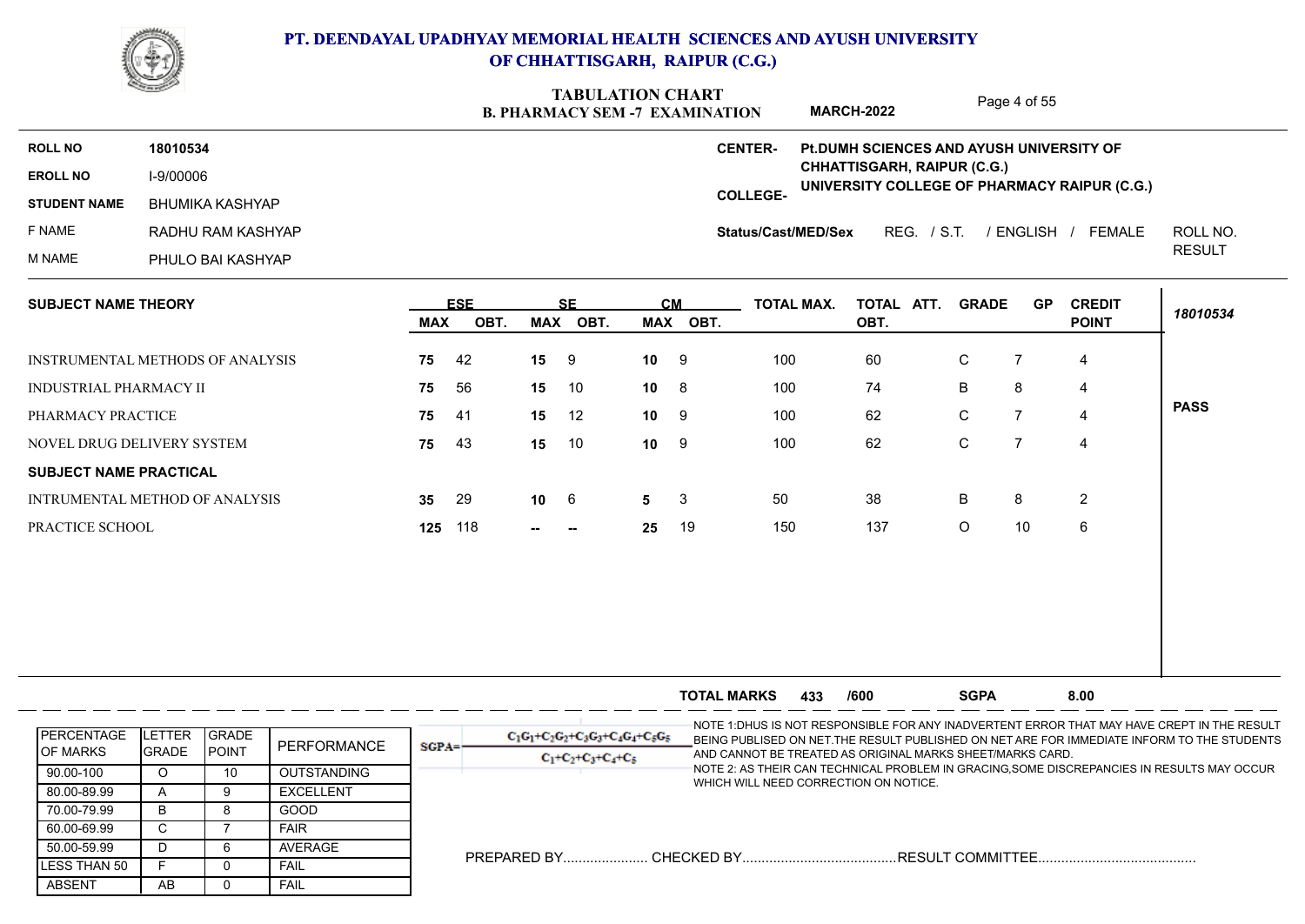

ABSENT | AB | 0 LESS THAN 50 F 0 50.00-59.99 D 6

C | 7 | FAIR | |

F 0 FAIL

AB 0 FAIL

### **PT. DEENDAYAL UPADHYAY MEMORIAL HEALTH SCIENCES AND AYUSH UNIVERSITY OF CHHATTISGARH, RAIPUR (C.G.)**

# **TABULATION CHART**

|                                         |                         |                |                                        |            |            |               | IADULAHUN UHANI<br><b>B. PHARMACY SEM -7 EXAMINATION</b> |               |          |                                                                                                                                                                                           | <b>MARCH-2022</b>                            |              | Page 5 of 55   |                                |               |
|-----------------------------------------|-------------------------|----------------|----------------------------------------|------------|------------|---------------|----------------------------------------------------------|---------------|----------|-------------------------------------------------------------------------------------------------------------------------------------------------------------------------------------------|----------------------------------------------|--------------|----------------|--------------------------------|---------------|
| <b>ROLL NO</b>                          | 18010536                |                |                                        |            |            |               |                                                          |               |          | <b>CENTER-</b>                                                                                                                                                                            | Pt.DUMH SCIENCES AND AYUSH UNIVERSITY OF     |              |                |                                |               |
| <b>EROLL NO</b>                         | I-9/00008               |                |                                        |            |            |               |                                                          |               |          |                                                                                                                                                                                           | CHHATTISGARH, RAIPUR (C.G.)                  |              |                |                                |               |
| <b>STUDENT NAME</b>                     | <b>CHETAN SINGH</b>     |                |                                        |            |            |               |                                                          |               |          | <b>COLLEGE-</b>                                                                                                                                                                           | UNIVERSITY COLLEGE OF PHARMACY RAIPUR (C.G.) |              |                |                                |               |
| F NAME                                  | <b>SUBE LAL</b>         |                |                                        |            |            |               |                                                          |               |          | Status/Cast/MED/Sex                                                                                                                                                                       |                                              |              |                | REG. / O.B.C. / ENGLISH / MALE | ROLL NO.      |
| M NAME                                  | <b>UMENDI</b>           |                |                                        |            |            |               |                                                          |               |          |                                                                                                                                                                                           |                                              |              |                |                                | <b>RESULT</b> |
| <b>SUBJECT NAME THEORY</b>              |                         |                |                                        |            | <b>ESE</b> |               | <b>SE</b>                                                |               | CM       | <b>TOTAL MAX.</b>                                                                                                                                                                         | TOTAL ATT.                                   | <b>GRADE</b> | <b>GP</b>      | <b>CREDIT</b>                  | 18010536      |
|                                         |                         |                |                                        | <b>MAX</b> | OBT.       |               | MAX OBT.                                                 |               | MAX OBT. |                                                                                                                                                                                           | OBT.                                         |              |                | <b>POINT</b>                   |               |
| <b>INSTRUMENTAL METHODS OF ANALYSIS</b> |                         |                |                                        | 75         | 25         | 15 9          |                                                          | $10 \t 8$     |          | 100                                                                                                                                                                                       | 42*                                          | F            | 0              | 4                              |               |
| <b>INDUSTRIAL PHARMACY II</b>           |                         |                |                                        | 75         | 37         | $15 \t 8$     |                                                          | 10            | 9        | 100                                                                                                                                                                                       | 54                                           | D            | 6              | 4                              |               |
| PHARMACY PRACTICE                       |                         |                |                                        | 75         | 43         | $15 \qquad 9$ |                                                          | 10            | 9        | 100                                                                                                                                                                                       | 61                                           | C            | $\overline{7}$ | 4                              | <b>FAIL</b>   |
| NOVEL DRUG DELIVERY SYSTEM              |                         |                |                                        | 75         | 45         | 15 12         |                                                          | $10 \qquad 9$ |          | 100                                                                                                                                                                                       | 66                                           | C            | $\overline{7}$ | 4                              |               |
| <b>SUBJECT NAME PRACTICAL</b>           |                         |                |                                        |            |            |               |                                                          |               |          |                                                                                                                                                                                           |                                              |              |                |                                |               |
| INTRUMENTAL METHOD OF ANALYSIS          |                         |                |                                        | 35         | 29         | $10 \quad 7$  |                                                          | 5             | 3        | 50                                                                                                                                                                                        | 39                                           | B            | 8              | 2                              |               |
| PRACTICE SCHOOL                         |                         |                |                                        |            | 125 117    |               |                                                          | 25            | 18       | 150                                                                                                                                                                                       | 135                                          | $\circ$      | 10             | 6                              |               |
|                                         |                         |                |                                        |            |            |               |                                                          |               |          |                                                                                                                                                                                           |                                              |              |                |                                |               |
|                                         |                         |                |                                        |            |            |               |                                                          |               |          |                                                                                                                                                                                           |                                              |              |                |                                |               |
|                                         |                         |                |                                        |            |            |               |                                                          |               |          |                                                                                                                                                                                           |                                              |              |                |                                |               |
|                                         |                         |                |                                        |            |            |               |                                                          |               |          |                                                                                                                                                                                           |                                              |              |                |                                |               |
|                                         |                         |                |                                        |            |            |               |                                                          |               |          |                                                                                                                                                                                           |                                              |              |                |                                |               |
|                                         |                         |                |                                        |            |            |               |                                                          |               |          | <b>TOTAL MARKS</b><br>397                                                                                                                                                                 | /600                                         | <b>SGPA</b>  |                | 6.50                           |               |
| <b>PERCENTAGE</b>                       | <b>LETTER</b>           | GRADE          | PERFORMANCE                            | $SGPA =$   |            |               | $C_1C_1+C_2C_2+C_3C_3+C_4C_4+C_5C_5$                     |               |          | NOTE 1:DHUS IS NOT RESPONSIBLE FOR ANY INADVERTENT ERROR THAT MAY HAVE CREPT IN THE RESULT<br>BEING PUBLISED ON NET. THE RESULT PUBLISHED ON NET ARE FOR IMMEDIATE INFORM TO THE STUDENTS |                                              |              |                |                                |               |
| OF MARKS                                | GRADE                   | POINT          |                                        |            |            |               | $C_1 + C_2 + C_3 + C_4 + C_5$                            |               |          | AND CANNOT BE TREATED AS ORIGINAL MARKS SHEET/MARKS CARD.<br>NOTE 2: AS THEIR CAN TECHNICAL PROBLEM IN GRACING, SOME DISCREPANCIES IN RESULTS MAY OCCUR                                   |                                              |              |                |                                |               |
| 90.00-100<br>80.00-89.99                | $\circ$<br>$\mathsf{A}$ | 10<br>9        | <b>OUTSTANDING</b><br><b>EXCELLENT</b> |            |            |               |                                                          |               |          | WHICH WILL NEED CORRECTION ON NOTICE.                                                                                                                                                     |                                              |              |                |                                |               |
| 70.00-79.99                             | B.                      | 8              | GOOD                                   |            |            |               |                                                          |               |          |                                                                                                                                                                                           |                                              |              |                |                                |               |
| 60.00-69.99                             | $\overline{C}$          | $\overline{7}$ | FAIR                                   |            |            |               |                                                          |               |          |                                                                                                                                                                                           |                                              |              |                |                                |               |

PREPARED BY...................... CHECKED BY........................................RESULT COMMITTEE......................................... D | 6 | AVERAGE | \_ \_ \_ \_ \_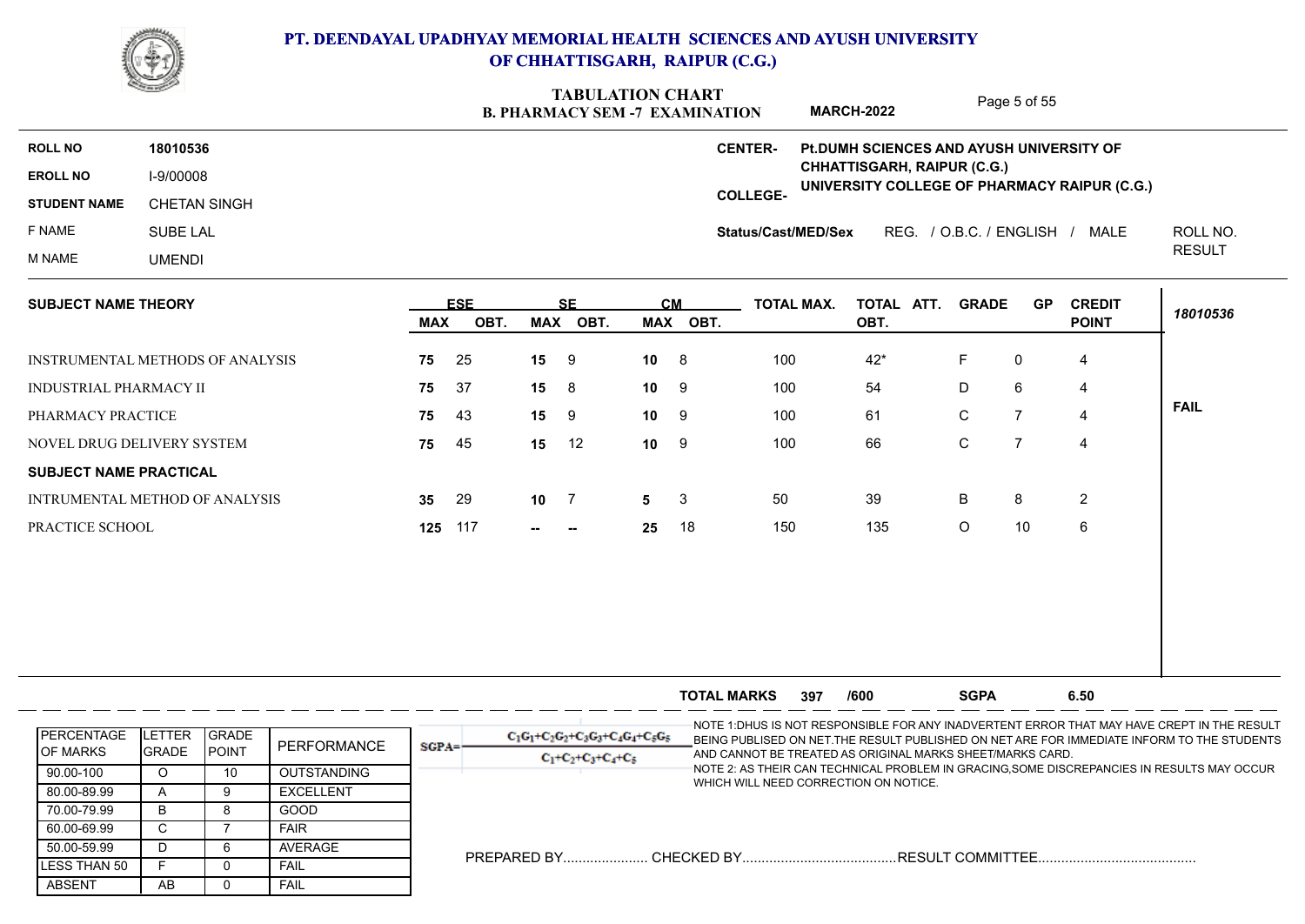

### **B. PHARMACY SEM -7 EXAMINATION TABULATION CHART**

Page 6 of 55

|                            |                    | Paye o or po<br><b>MARCH-2022</b><br><b>B. PHARMACY SEM -7 EXAMINATION</b>                                                                                                                           |
|----------------------------|--------------------|------------------------------------------------------------------------------------------------------------------------------------------------------------------------------------------------------|
| <b>ROLL NO</b>             | 18010537           | Pt.DUMH SCIENCES AND AYUSH UNIVERSITY OF<br><b>CENTER-</b>                                                                                                                                           |
| <b>EROLL NO</b>            | I-9/00009          | <b>CHHATTISGARH, RAIPUR (C.G.)</b><br>UNIVERSITY COLLEGE OF PHARMACY RAIPUR (C.G.)                                                                                                                   |
| <b>STUDENT NAME</b>        | <b>DEVIKA</b>      | <b>COLLEGE-</b>                                                                                                                                                                                      |
| F NAME                     | <b>KITAB SINGH</b> | / S.T.<br>/ ENGLISH<br>FEMALE<br>ROLL NO.<br>REG.<br>Status/Cast/MED/Sex                                                                                                                             |
| M NAME                     | <b>BANDHAN BAI</b> | <b>RESULT</b>                                                                                                                                                                                        |
| <b>SUBJECT NAME THEORY</b> |                    | <b>ESE</b><br><b>CM</b><br><b>TOTAL MAX.</b><br><b>GRADE</b><br><b>CREDIT</b><br>TOTAL ATT.<br>GP.<br><b>SF</b><br>18010537<br><b>POINT</b><br>OBT.<br>OBT.<br>MAX<br>OBT.<br>MAX OBT.<br><b>MAX</b> |
|                            |                    |                                                                                                                                                                                                      |

| INSTRUMENTAL METHODS OF ANALYSIS | 75  | - 31 | 15           | 10     | 10 <sup>°</sup> | - 8 | 100 | 49* | ь. | 0 | 4 |               |
|----------------------------------|-----|------|--------------|--------|-----------------|-----|-----|-----|----|---|---|---------------|
| <b>INDUSTRIAL PHARMACY II</b>    | 75  | -48  | 15           | -9     | 10              | -8  | 100 | 65  | C. |   | 4 |               |
| PHARMACY PRACTICE                | 75  | - 39 | 15           | 8      | 10 <sup>°</sup> | -9  | 100 | 56  | D  | 6 | 4 | <b>PASS</b>   |
| NOVEL DRUG DELIVERY SYSTEM       | 75  | - 35 | 15           | 12     | 10              |     | 100 | 54  | D  | 6 | 4 | <b>VCG 01</b> |
| <b>SUBJECT NAME PRACTICAL</b>    |     |      |              |        |                 |     |     |     |    |   |   |               |
| INTRUMENTAL METHOD OF ANALYSIS   | 35  | - 30 | $10 \quad 8$ |        | 5               | -3  | 50  | 41  | A  | 9 | 2 |               |
| PRACTICE SCHOOL                  | 125 | 116  | $ -$         | $\sim$ | 25              | 18  | 150 | 134 | A  | 9 | 6 |               |
|                                  |     |      |              |        |                 |     |     |     |    |   |   |               |

|                                        |                                 |                               |                    |         |                                                               | <b>TOTAL MARKS</b>                    | 399 | /600 | <b>SGPA</b>                                                                                                                                                                                                                                             | 6.17 |  |
|----------------------------------------|---------------------------------|-------------------------------|--------------------|---------|---------------------------------------------------------------|---------------------------------------|-----|------|---------------------------------------------------------------------------------------------------------------------------------------------------------------------------------------------------------------------------------------------------------|------|--|
| <b>IPERCENTAGE</b><br><b>IOF MARKS</b> | <b>ILETTER</b><br><b>IGRADE</b> | <b>IGRADE</b><br><b>POINT</b> | PERFORMANCE        | $SGPA=$ | $C_1C_1+C_2C_2+C_3C_3+C_4C_4+C_5C_5$<br>$C_1+C_2+C_3+C_4+C_5$ |                                       |     |      | -NOTE 1:DHUS IS NOT RESPONSIBLE FOR ANY INADVERTENT ERROR THAT MAY HAVE CREPT IN THE RESULT<br>BEING PUBLISED ON NET. THE RESULT PUBLISHED ON NET ARE FOR IMMEDIATE INFORM TO THE STUDENTS<br>AND CANNOT BE TREATED AS ORIGINAL MARKS SHEET/MARKS CARD. |      |  |
| 90.00-100                              |                                 | ΙU                            | <b>OUTSTANDING</b> |         |                                                               |                                       |     |      | NOTE 2: AS THEIR CAN TECHNICAL PROBLEM IN GRACING,SOME DISCREPANCIES IN RESULTS MAY OCCUR                                                                                                                                                               |      |  |
| 80.00-89.99                            |                                 |                               | <b>EXCELLENT</b>   |         |                                                               | WHICH WILL NEED CORRECTION ON NOTICE. |     |      |                                                                                                                                                                                                                                                         |      |  |
| 70.00-79.99                            | B                               |                               | GOOD               |         |                                                               |                                       |     |      |                                                                                                                                                                                                                                                         |      |  |
| 60.00-69.99                            |                                 |                               | FAIR               |         |                                                               |                                       |     |      |                                                                                                                                                                                                                                                         |      |  |
| 50.00-59.99                            |                                 |                               | AVERAGE            |         |                                                               |                                       |     |      |                                                                                                                                                                                                                                                         |      |  |
| ILESS THAN 50                          |                                 |                               | FAIL               |         |                                                               |                                       |     |      |                                                                                                                                                                                                                                                         |      |  |
| <b>ABSENT</b>                          | AB                              |                               | FAIL               |         |                                                               |                                       |     |      |                                                                                                                                                                                                                                                         |      |  |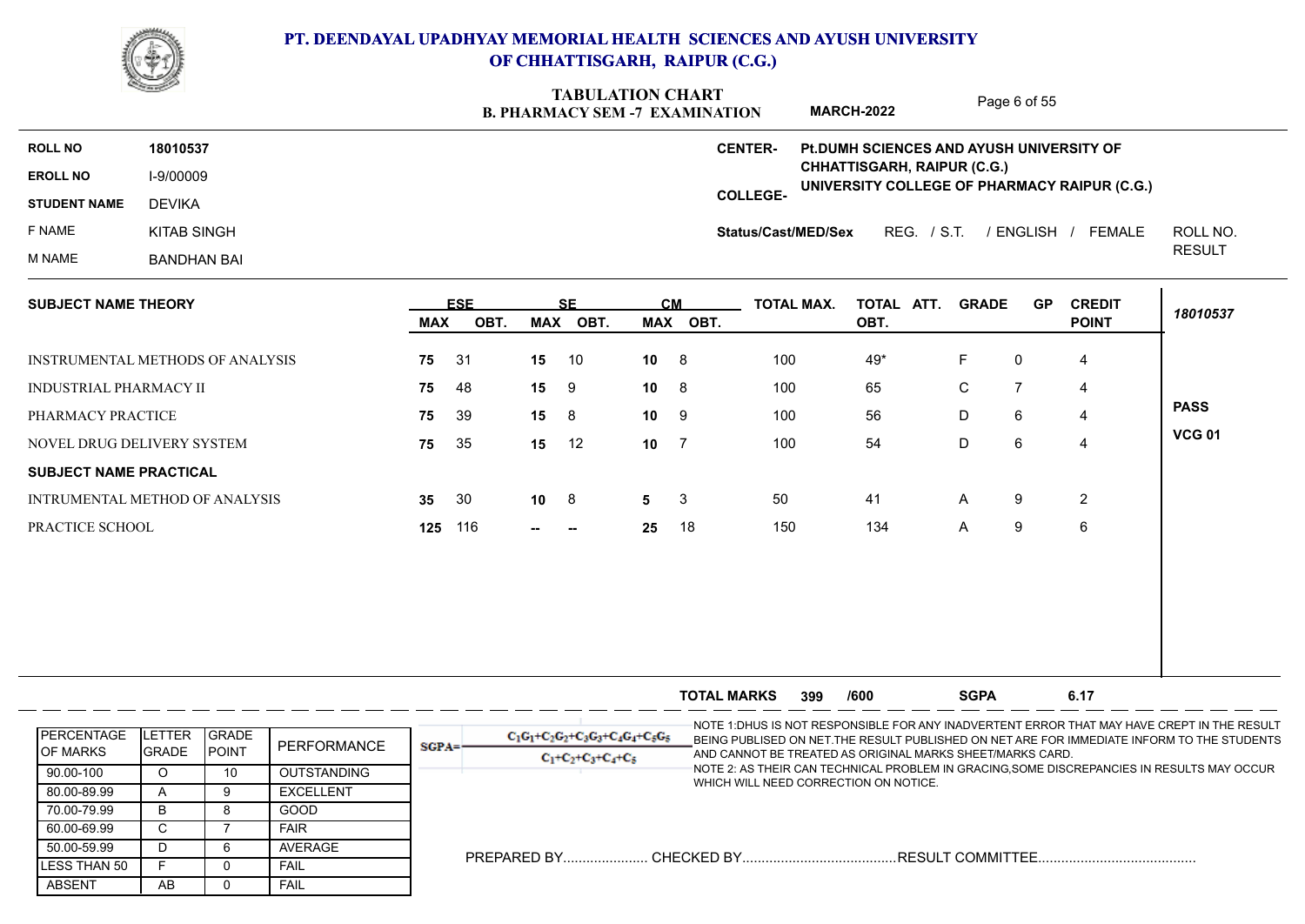

 $\overline{\phantom{a}}$ 

### **PT. DEENDAYAL UPADHYAY MEMORIAL HEALTH SCIENCES AND AYUSH UNIVERSITY OF CHHATTISGARH, RAIPUR (C.G.)**

## **TABULATION CHART**

Page 7 of 55

|                               |                                         |            |                    |                 | <b>B. PHARMACY SEM -7 EXAMINATION</b> |                     | <b>MARCH-2022</b>                                                           |                         | $\sim$ $\sim$ $\sim$ $\sim$ $\sim$ |                               |               |
|-------------------------------|-----------------------------------------|------------|--------------------|-----------------|---------------------------------------|---------------------|-----------------------------------------------------------------------------|-------------------------|------------------------------------|-------------------------------|---------------|
| <b>ROLL NO</b>                | 18010538                                |            |                    |                 |                                       | <b>CENTER-</b>      | Pt.DUMH SCIENCES AND AYUSH UNIVERSITY OF                                    |                         |                                    |                               |               |
| <b>EROLL NO</b>               | I-9/00010                               |            |                    |                 |                                       |                     | CHHATTISGARH, RAIPUR (C.G.)<br>UNIVERSITY COLLEGE OF PHARMACY RAIPUR (C.G.) |                         |                                    |                               |               |
| <b>STUDENT NAME</b>           | DHEERAJ KUMAR                           |            |                    |                 |                                       | <b>COLLEGE-</b>     |                                                                             |                         |                                    |                               |               |
| F NAME                        | JAGDISH PRASAD                          |            |                    |                 |                                       | Status/Cast/MED/Sex |                                                                             | REG. / O.B.C. / ENGLISH |                                    | MALE                          | ROLL NO.      |
| M NAME                        | NIRMALA DEVI                            |            |                    |                 |                                       |                     |                                                                             |                         |                                    |                               | <b>RESULT</b> |
| <b>SUBJECT NAME THEORY</b>    |                                         | <b>MAX</b> | <b>ESE</b><br>OBT. | SF.<br>MAX OBT. | CM.<br><b>MAX</b><br>OBT.             | <b>TOTAL MAX.</b>   | TOTAL ATT.<br>OBT.                                                          | <b>GRADE</b>            | <b>GP</b>                          | <b>CREDIT</b><br><b>POINT</b> | 18010538      |
|                               | <b>INSTRUMENTAL METHODS OF ANALYSIS</b> | 75         | -38                | $15 \quad 9$    | $10 \quad 9$                          | 100                 | 56                                                                          | D                       | 6                                  | 4                             |               |
| <b>INDUSTRIAL PHARMACY II</b> |                                         | 75         | 50                 | 10<br>15        | $10 \quad 9$                          | 100                 | 69                                                                          | C                       |                                    | 4                             |               |

| INSTRUMENTAL METHODS OF ANALYSIS |                |                |                    |            |     |              |                                      |    |                    |     |                                                           |             |                |                |                                                                                                                                                                                           |
|----------------------------------|----------------|----------------|--------------------|------------|-----|--------------|--------------------------------------|----|--------------------|-----|-----------------------------------------------------------|-------------|----------------|----------------|-------------------------------------------------------------------------------------------------------------------------------------------------------------------------------------------|
| <b>INDUSTRIAL PHARMACY II</b>    |                |                |                    | 75         | 50  | 15           | 10                                   | 10 | 9                  | 100 | 69                                                        | $\mathsf C$ | $\overline{7}$ | 4              |                                                                                                                                                                                           |
| PHARMACY PRACTICE                |                |                |                    | 75         | 51  | 15           | 12                                   | 10 | - 8                | 100 | 71                                                        | B           | 8              | 4              | <b>PASS</b>                                                                                                                                                                               |
| NOVEL DRUG DELIVERY SYSTEM       |                |                |                    | 75         | 37  | 15           | 14                                   | 10 | -8                 | 100 | 59                                                        | D           | $\,6\,$        | 4              |                                                                                                                                                                                           |
| <b>SUBJECT NAME PRACTICAL</b>    |                |                |                    |            |     |              |                                      |    |                    |     |                                                           |             |                |                |                                                                                                                                                                                           |
| INTRUMENTAL METHOD OF ANALYSIS   |                |                |                    | 35 31      |     | $10 \quad 7$ |                                      | 5  | 4                  | 50  | 42                                                        | A           | 9              | $\overline{2}$ |                                                                                                                                                                                           |
| PRACTICE SCHOOL                  |                |                |                    | 125        | 120 | $\sim$       |                                      | 25 | 19                 | 150 | 139                                                       | $\circ$     | 10             | 6              |                                                                                                                                                                                           |
|                                  |                |                |                    |            |     |              |                                      |    |                    |     |                                                           |             |                |                |                                                                                                                                                                                           |
|                                  |                |                |                    |            |     |              |                                      |    |                    |     |                                                           |             |                |                |                                                                                                                                                                                           |
|                                  |                |                |                    |            |     |              |                                      |    |                    |     |                                                           |             |                |                |                                                                                                                                                                                           |
|                                  |                |                |                    |            |     |              |                                      |    |                    |     |                                                           |             |                |                |                                                                                                                                                                                           |
|                                  |                |                |                    |            |     |              |                                      |    |                    |     |                                                           |             |                |                |                                                                                                                                                                                           |
|                                  |                |                |                    |            |     |              |                                      |    |                    |     |                                                           |             |                |                |                                                                                                                                                                                           |
|                                  |                |                |                    |            |     |              |                                      |    |                    |     |                                                           |             |                |                |                                                                                                                                                                                           |
|                                  |                |                |                    |            |     |              |                                      |    |                    |     |                                                           |             |                |                |                                                                                                                                                                                           |
|                                  |                |                |                    |            |     |              |                                      |    | <b>TOTAL MARKS</b> | 436 | /600                                                      | <b>SGPA</b> |                | 7.75           |                                                                                                                                                                                           |
| PERCENTAGE                       | LETTER         | GRADE          |                    |            |     |              | $C_1C_1+C_2C_2+C_3C_3+C_4C_4+C_5C_5$ |    |                    |     |                                                           |             |                |                | NOTE 1:DHUS IS NOT RESPONSIBLE FOR ANY INADVERTENT ERROR THAT MAY HAVE CREPT IN THE RESULT<br>BEING PUBLISED ON NET. THE RESULT PUBLISHED ON NET ARE FOR IMMEDIATE INFORM TO THE STUDENTS |
| <b>OF MARKS</b>                  | <b>I</b> GRADE | POINT          | PERFORMANCE        | $SGPA = -$ |     |              |                                      |    |                    |     | AND CANNOT BE TREATED AS ORIGINAL MARKS SHEET/MARKS CARD. |             |                |                |                                                                                                                                                                                           |
| 90.00-100                        | $\circ$        | 10             | <b>OUTSTANDING</b> |            |     |              | $C_1 + C_2 + C_3 + C_4 + C_5$        |    |                    |     |                                                           |             |                |                | NOTE 2: AS THEIR CAN TECHNICAL PROBLEM IN GRACING,SOME DISCREPANCIES IN RESULTS MAY OCCUR                                                                                                 |
| 80.00-89.99                      | $\mathsf{A}$   | 9              | <b>EXCELLENT</b>   |            |     |              |                                      |    |                    |     | WHICH WILL NEED CORRECTION ON NOTICE.                     |             |                |                |                                                                                                                                                                                           |
| 70.00-79.99                      | <sub>B</sub>   | 8              | GOOD               |            |     |              |                                      |    |                    |     |                                                           |             |                |                |                                                                                                                                                                                           |
| 60.00-69.99                      | C              | $\overline{7}$ | <b>FAIR</b>        |            |     |              |                                      |    |                    |     |                                                           |             |                |                |                                                                                                                                                                                           |
| 50.00-59.99                      | D              | 6              | AVERAGE            |            |     |              |                                      |    |                    |     |                                                           |             |                |                |                                                                                                                                                                                           |
| <b>LESS THAN 50</b>              | F.             | $\Omega$       | <b>FAIL</b>        |            |     |              |                                      |    |                    |     |                                                           |             |                |                |                                                                                                                                                                                           |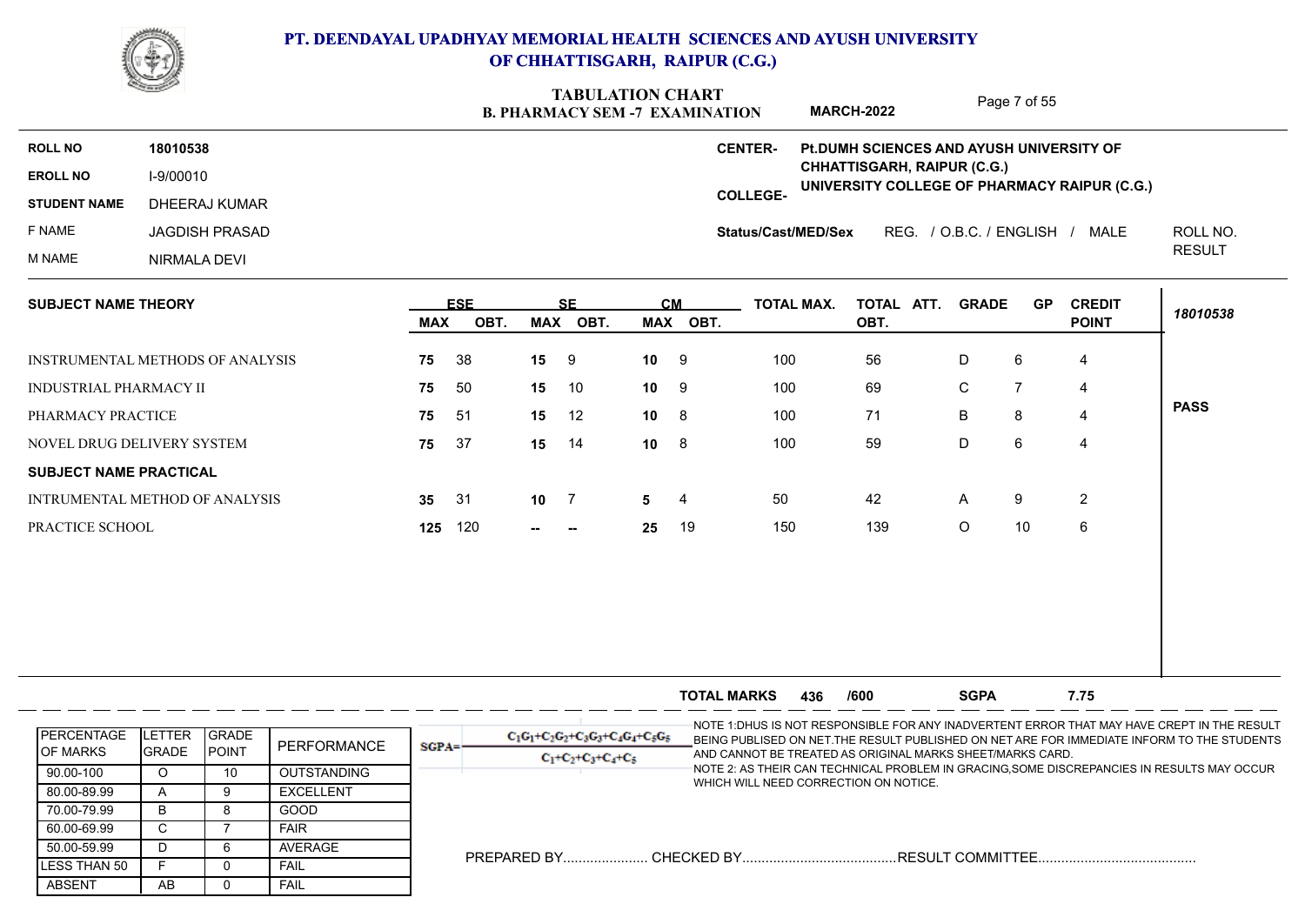

### **B. PHARMACY SEM -7 EXAMINATION TABULATION CHART**

Page 8 of 55

|                               |                                  |     |            |    |          |    | <b>B. PHARMACY SEM -7 EXAMINATION</b> |                     | <b>MARCH-2022</b>                         |                           |              | .         |                                              |               |
|-------------------------------|----------------------------------|-----|------------|----|----------|----|---------------------------------------|---------------------|-------------------------------------------|---------------------------|--------------|-----------|----------------------------------------------|---------------|
| <b>ROLL NO</b>                | 18010540                         |     |            |    |          |    |                                       | <b>CENTER-</b>      | Pt. DUMH SCIENCES AND AYUSH UNIVERSITY OF |                           |              |           |                                              |               |
| <b>EROLL NO</b>               | I-9/00013                        |     |            |    |          |    |                                       |                     | CHHATTISGARH, RAIPUR (C.G.)               |                           |              |           | UNIVERSITY COLLEGE OF PHARMACY RAIPUR (C.G.) |               |
| <b>STUDENT NAME</b>           | <b>GAJENDRA KUMAR</b>            |     |            |    |          |    |                                       | <b>COLLEGE-</b>     |                                           |                           |              |           |                                              |               |
| F NAME                        | <b>KRISHNA KUMAR</b>             |     |            |    |          |    |                                       | Status/Cast/MED/Sex |                                           | REG. / O.B.C. / ENGLISH / |              |           | MALE                                         | ROLL NO.      |
| M NAME                        | <b>ISHWARI BAI</b>               |     |            |    |          |    |                                       |                     |                                           |                           |              |           |                                              | <b>RESULT</b> |
| <b>SUBJECT NAME THEORY</b>    |                                  |     | <b>ESE</b> |    | SE.      |    | CМ                                    | <b>TOTAL MAX.</b>   | TOTAL ATT.                                |                           | <b>GRADE</b> | <b>GP</b> | <b>CREDIT</b>                                |               |
|                               |                                  | MAX | OBT.       |    | MAX OBT. |    | MAX OBT.                              |                     | OBT.                                      |                           |              |           | <b>POINT</b>                                 | 18010540      |
|                               | INSTRUMENTAL METHODS OF ANALYSIS | 75  | -45        | 15 | 11       | 10 | -9                                    | 100                 | 65                                        | C                         |              |           | 4                                            |               |
| <b>INDUSTRIAL PHARMACY II</b> |                                  | 75  | 51         | 15 | 12       | 10 |                                       | 100                 | 70                                        | B                         |              | 8         | $\overline{4}$                               |               |
| PHARMACY PRACTICE             |                                  |     | 50         | 15 | 11       | 10 |                                       | 100                 | 68                                        | C                         |              |           | 4                                            | <b>PASS</b>   |

|                                       | INSTRUMENTAL METHODS OF ANALYSIS |                      |                            |          |     |           |                                      |    |                    |     |                                                           |              |                |                |                                                                                             |
|---------------------------------------|----------------------------------|----------------------|----------------------------|----------|-----|-----------|--------------------------------------|----|--------------------|-----|-----------------------------------------------------------|--------------|----------------|----------------|---------------------------------------------------------------------------------------------|
| <b>INDUSTRIAL PHARMACY II</b>         |                                  |                      |                            | 75       | 51  | 15        | 12                                   | 10 | - 7                | 100 | 70                                                        | B            | 8              | 4              |                                                                                             |
| PHARMACY PRACTICE                     |                                  |                      |                            | 75       | 50  | 15        | 11                                   | 10 | -7                 | 100 | 68                                                        | $\mathsf{C}$ | $\overline{7}$ | 4              | <b>PASS</b>                                                                                 |
|                                       |                                  |                      |                            |          |     |           |                                      |    |                    |     |                                                           |              |                |                |                                                                                             |
| NOVEL DRUG DELIVERY SYSTEM            |                                  |                      |                            | 75       | 53  | 15        | 14                                   | 10 | -7                 | 100 | 74                                                        | B            | 8              | $\overline{4}$ |                                                                                             |
| <b>SUBJECT NAME PRACTICAL</b>         |                                  |                      |                            |          |     |           |                                      |    |                    |     |                                                           |              |                |                |                                                                                             |
| <b>INTRUMENTAL METHOD OF ANALYSIS</b> |                                  |                      |                            | 35       | 30  | $10 \t 6$ |                                      | 5  | 5                  | 50  | 41                                                        | $\mathsf{A}$ | 9              | 2              |                                                                                             |
| PRACTICE SCHOOL                       |                                  |                      |                            | 125      | 119 |           |                                      | 25 | 19                 | 150 | 138                                                       | $\circ$      | 10             | 6              |                                                                                             |
|                                       |                                  |                      |                            |          |     |           |                                      |    |                    |     |                                                           |              |                |                |                                                                                             |
|                                       |                                  |                      |                            |          |     |           |                                      |    |                    |     |                                                           |              |                |                |                                                                                             |
| PERCENTAGE                            | <b>LETTER</b>                    | <b>GRADE</b>         |                            |          |     |           | $C_1G_1+C_2G_2+C_3G_3+C_4G_4+C_5G_5$ |    | <b>TOTAL MARKS</b> | 456 | /600                                                      | <b>SGPA</b>  |                | 8.25           | -NOTE 1:DHUS IS NOT RESPONSIBLE FOR ANY INADVERTENT ERROR THAT MAY HAVE CREPT IN THE RESULT |
| <b>OF MARKS</b>                       | <b>I</b> GRADE                   | POINT                | PERFORMANCE                | $SGPA =$ |     |           |                                      |    |                    |     | AND CANNOT BE TREATED AS ORIGINAL MARKS SHEET/MARKS CARD. |              |                |                | BEING PUBLISED ON NET. THE RESULT PUBLISHED ON NET ARE FOR IMMEDIATE INFORM TO THE STUDENTS |
| 90.00-100                             | $\circ$                          | 10                   | <b>OUTSTANDING</b>         |          |     |           | $C_1+C_2+C_3+C_4+C_5$                |    |                    |     |                                                           |              |                |                | NOTE 2: AS THEIR CAN TECHNICAL PROBLEM IN GRACING,SOME DISCREPANCIES IN RESULTS MAY OCCUR   |
| 80.00-89.99                           | $\mathsf{A}$                     | 9                    | <b>EXCELLENT</b>           |          |     |           |                                      |    |                    |     | WHICH WILL NEED CORRECTION ON NOTICE.                     |              |                |                |                                                                                             |
| 70.00-79.99                           | B                                | 8                    | GOOD                       |          |     |           |                                      |    |                    |     |                                                           |              |                |                |                                                                                             |
| 60.00-69.99                           | $\mathsf{C}$                     | $\overline{7}$       | <b>FAIR</b>                |          |     |           |                                      |    |                    |     |                                                           |              |                |                |                                                                                             |
| 50.00-59.99                           | D                                | 6                    | AVERAGE                    |          |     |           |                                      |    |                    |     |                                                           |              |                |                |                                                                                             |
| <b>LESS THAN 50</b><br><b>ABSENT</b>  | F<br>AB                          | $\Omega$<br>$\Omega$ | <b>FAIL</b><br><b>FAIL</b> |          |     |           |                                      |    |                    |     |                                                           |              |                |                |                                                                                             |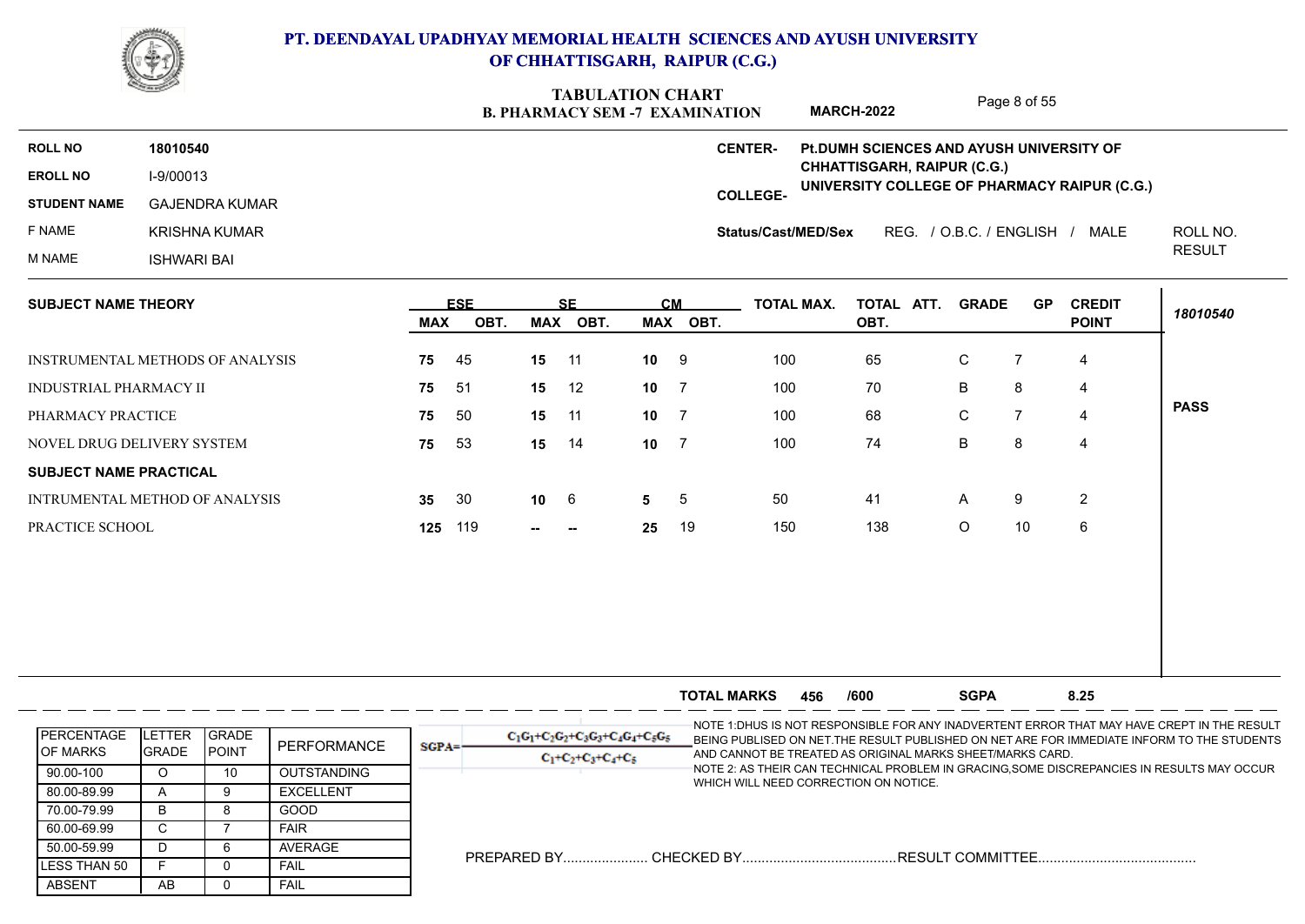

 $\sim$ 

### **PT. DEENDAYAL UPADHYAY MEMORIAL HEALTH SCIENCES AND AYUSH UNIVERSITY OF CHHATTISGARH, RAIPUR (C.G.)**

### **B. PHARMACY SEM -7 EXAMINATION TABULATION CHART**

Page 9 of 55

|                      |                  |     |     | <b>B. PHARMACY SEM -7 EXAMINATION</b> | <b>MARCH-2022</b>   |       |                                                                             | ιαμεσυινο |           |               |
|----------------------|------------------|-----|-----|---------------------------------------|---------------------|-------|-----------------------------------------------------------------------------|-----------|-----------|---------------|
| <b>ROLL NO</b>       | 18010541         |     |     | <b>CENTER-</b>                        |                     |       | Pt.DUMH SCIENCES AND AYUSH UNIVERSITY OF                                    |           |           |               |
| <b>EROLL NO</b>      | I-9/00014        |     |     |                                       |                     |       | CHHATTISGARH, RAIPUR (C.G.)<br>UNIVERSITY COLLEGE OF PHARMACY RAIPUR (C.G.) |           |           |               |
| <b>STUDENT NAME</b>  | HARSHA RANI SAHU |     |     | COLLEGE-                              |                     |       |                                                                             |           |           |               |
| F NAME               | PARMANAND SAHU   |     |     |                                       | Status/Cast/MED/Sex |       | REG. / O.B.C. / ENGLISH                                                     |           | FEMALE    | ROLL NO.      |
| M NAME               | PREETI DEVI SAHU |     |     |                                       |                     |       |                                                                             |           |           | <b>RESULT</b> |
| SHR IFCT NAME THEORY |                  | ESE | SF. | <b>CM</b>                             | TOTAL MAY           | ΤΩΤΔΙ | <b>GRADE</b><br>ATT                                                         |           | GP CREDIT |               |

| <b>SUBJECT NAME THEORY</b>       |            | <b>ESE</b> |                 | <b>SF</b> | <b>CM</b>       |          | <b>TOTAL MAX.</b> | TOTAL ATT. | <b>GRADE</b> | <b>GP</b> | <b>CREDIT</b>  |             |
|----------------------------------|------------|------------|-----------------|-----------|-----------------|----------|-------------------|------------|--------------|-----------|----------------|-------------|
|                                  | <b>MAX</b> | OBT.       | MAX             | OBT.      |                 | MAX OBT. |                   | OBT.       |              |           | <b>POINT</b>   | 18010541    |
| INSTRUMENTAL METHODS OF ANALYSIS | 75         | - 54       | 15              | 10        | 10 <sup>1</sup> | - 8      | 100               | 72         | B            | 8         | 4              |             |
| <b>INDUSTRIAL PHARMACY II</b>    | 75         | 52         | 15              | 13        | 10 <sup>1</sup> | - 9      | 100               | 74         | B            | 8         | 4              |             |
| PHARMACY PRACTICE                | 75         | -57        | 15              | 14        | 10 <sup>1</sup> | - 8      | 100               | 79         | B            | 8         | 4              | <b>PASS</b> |
| NOVEL DRUG DELIVERY SYSTEM       | 75         | -51        | 15              | 14        | 10 <sup>1</sup> | - 9      | 100               | 74         | B            | 8         | 4              |             |
| <b>SUBJECT NAME PRACTICAL</b>    |            |            |                 |           |                 |          |                   |            |              |           |                |             |
| INTRUMENTAL METHOD OF ANALYSIS   | 35         | - 34       | 10 <sup>1</sup> | 9         | $5 -$           | -4       | 50                | 47         | $\circ$      | 10        | $\overline{2}$ |             |
| PRACTICE SCHOOL                  | 125        | 124        | --              |           | 25              | 22       | 150               | 146        | $\circ$      | 10        | 6              |             |
|                                  |            |            |                 |           |                 |          |                   |            |              |           |                |             |

|                                        |                         |                               |                    | <b>SGPA</b><br>8.67<br><b>TOTAL MARKS</b><br>/600<br>492                                                                                                                                                                                                                                                                             |
|----------------------------------------|-------------------------|-------------------------------|--------------------|--------------------------------------------------------------------------------------------------------------------------------------------------------------------------------------------------------------------------------------------------------------------------------------------------------------------------------------|
| <b>IPERCENTAGE</b><br><b>IOF MARKS</b> | LETTER<br><b>IGRADE</b> | <b>IGRADE</b><br><b>POINT</b> | PERFORMANCE        | -NOTE 1:DHUS IS NOT RESPONSIBLE FOR ANY INADVERTENT ERROR THAT MAY HAVE CREPT IN THE RESULT<br>$C_1G_1+C_2G_2+C_3G_3+C_4G_4+C_5G_5$<br>BEING PUBLISED ON NET. THE RESULT PUBLISHED ON NET ARE FOR IMMEDIATE INFORM TO THE STUDENTS<br>$SGPA =$<br>AND CANNOT BE TREATED AS ORIGINAL MARKS SHEET/MARKS CARD.<br>$C_1+C_2+C_3+C_4+C_5$ |
| 90.00-100                              |                         | 10                            | <b>OUTSTANDING</b> | -NOTE 2: AS THEIR CAN TECHNICAL PROBLEM IN GRACING.SOME DISCREPANCIES IN RESULTS MAY OCCUR                                                                                                                                                                                                                                           |
| 80.00-89.99                            |                         |                               | <b>EXCELLENT</b>   | WHICH WILL NEED CORRECTION ON NOTICE.                                                                                                                                                                                                                                                                                                |
| 70.00-79.99                            | B.                      |                               | GOOD               |                                                                                                                                                                                                                                                                                                                                      |
| 60.00-69.99                            |                         |                               | <b>FAIR</b>        |                                                                                                                                                                                                                                                                                                                                      |
| 50.00-59.99                            |                         |                               | AVERAGE            |                                                                                                                                                                                                                                                                                                                                      |
| LESS THAN 50                           |                         |                               | <b>FAIL</b>        | RESULT        COMMITTEE                                                                                                                                                                                                                                                                                                              |
| ABSENT                                 | AB.                     |                               | <b>FAIL</b>        |                                                                                                                                                                                                                                                                                                                                      |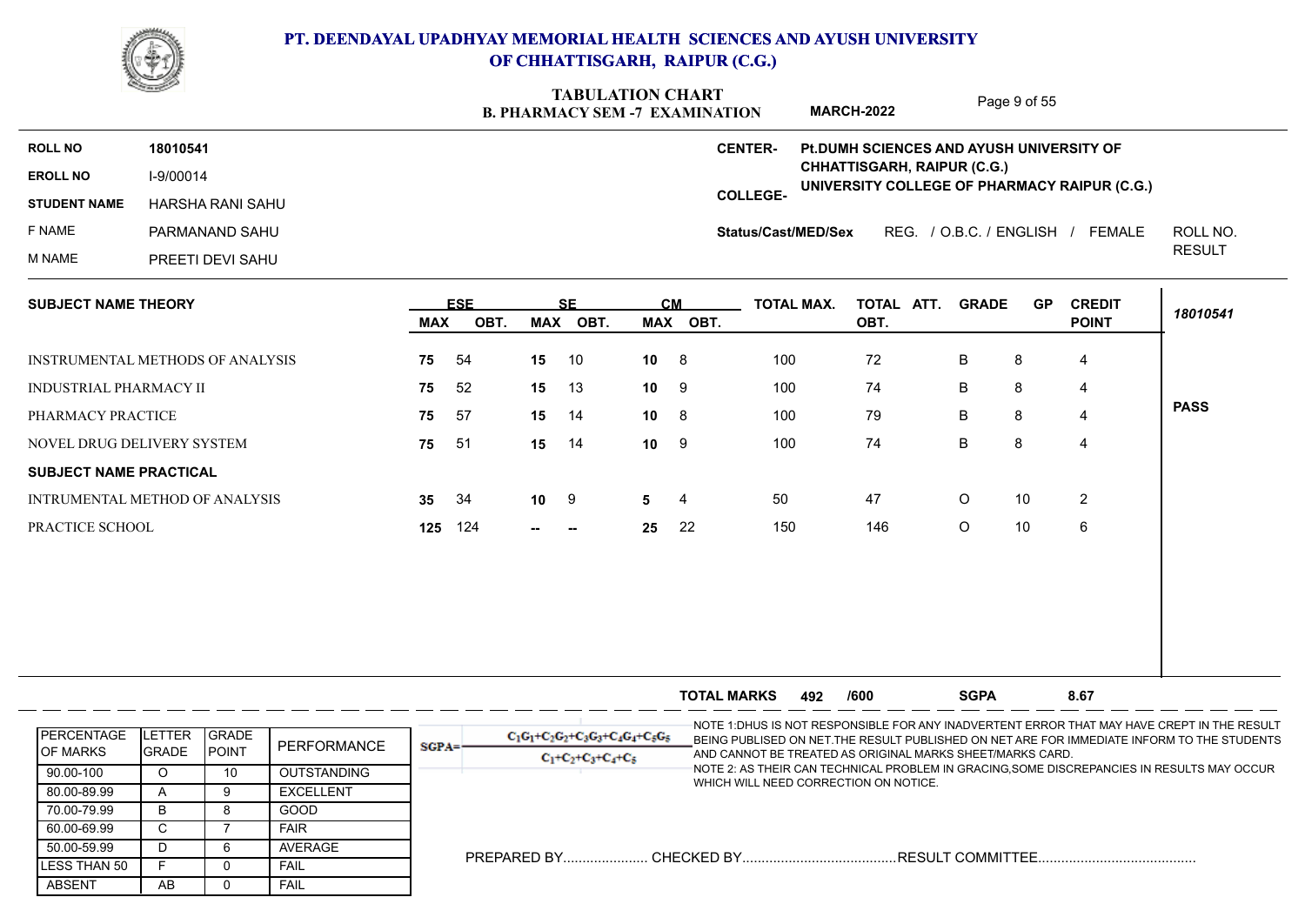

### **B. PHARMACY SEM -7 EXAMINATION TABULATION CHART ROLL NO CENTER-**Page 10 of 55 **Pt.DUMH SCIENCES AND AYUSH UNIVERSITY OF CHHATTISGARH, RAIPUR (C.G.) MARCH-2022**

**EROLL NO**

**STUDENT NAME** HEENA

ABSENT | AB | 0 LESS THAN 50 F 0 50.00-59.99 | D | 6 60.00-69.99 | C | 7 70.00-79.99 B B 8 80.00-89.99 | A | 9

O 10 OUTSTANDING

A 9 EXCELLENT B 8 GOOD C | 7 | FAIR | |

F 0 FAIL

AB 0 FAIL

F NAME PUSAU DAS DAHARIA

**18010542**

M NAME NEERA BAI

**COLLEGE-Status/Cast/MED/Sex** REG. / S.C. / ENGLISH / FEMALE ROLL NO. ROLL NO. **UNIVERSITY COLLEGE OF PHARMACY RAIPUR (C.G.)**

RESULT

|                                       | <b>SUBJECT NAME THEORY</b> |       |                    | <b>ESE</b> |         | <b>SE</b>       |                                      | <b>CM</b>       | <b>TOTAL MAX.</b>  | TOTAL ATT. | <b>GRADE</b>                                                                                                                                                                               | <b>GP</b>   | <b>CREDIT</b> | 18010542       |             |
|---------------------------------------|----------------------------|-------|--------------------|------------|---------|-----------------|--------------------------------------|-----------------|--------------------|------------|--------------------------------------------------------------------------------------------------------------------------------------------------------------------------------------------|-------------|---------------|----------------|-------------|
|                                       |                            |       |                    | <b>MAX</b> | OBT.    |                 | MAX OBT.                             |                 | MAX OBT.           |            | OBT.                                                                                                                                                                                       |             |               | <b>POINT</b>   |             |
| INSTRUMENTAL METHODS OF ANALYSIS      |                            |       |                    | 75         | 39      | 15              | -9                                   | 10 <sub>1</sub> | - 8                | 100        | 56                                                                                                                                                                                         | D           | 6             | 4              |             |
| <b>INDUSTRIAL PHARMACY II</b>         |                            |       |                    | 75         | 36      | 15              | $-11$                                | $10 \qquad 9$   |                    | 100        | 56                                                                                                                                                                                         | D           | 6             | 4              |             |
| PHARMACY PRACTICE                     |                            |       |                    | 75         | 41      | 15              | - 8                                  | $10 \qquad 9$   |                    | 100        | 58                                                                                                                                                                                         | D           | 6             | $\overline{a}$ | <b>PASS</b> |
| NOVEL DRUG DELIVERY SYSTEM            |                            |       |                    | 75         | 41      | 15 <sub>1</sub> | -9                                   | 10 <sup>1</sup> | $\overline{7}$     | 100        | 57                                                                                                                                                                                         | D           | 6             | $\overline{4}$ |             |
| <b>SUBJECT NAME PRACTICAL</b>         |                            |       |                    |            |         |                 |                                      |                 |                    |            |                                                                                                                                                                                            |             |               |                |             |
| <b>INTRUMENTAL METHOD OF ANALYSIS</b> |                            |       |                    | 35         | 29      | 10              | -7                                   | 5.              | -4                 | 50         | 40                                                                                                                                                                                         | A           | 9             | $\overline{2}$ |             |
| PRACTICE SCHOOL                       |                            |       |                    |            | 125 118 |                 |                                      | 25              | 19                 | 150        | 137                                                                                                                                                                                        | $\circ$     | 10            | 6              |             |
|                                       |                            |       |                    |            |         |                 |                                      |                 |                    |            |                                                                                                                                                                                            |             |               |                |             |
|                                       |                            |       |                    |            |         |                 |                                      |                 |                    |            |                                                                                                                                                                                            |             |               |                |             |
|                                       |                            |       |                    |            |         |                 |                                      |                 |                    |            |                                                                                                                                                                                            |             |               |                |             |
|                                       |                            |       |                    |            |         |                 |                                      |                 |                    |            |                                                                                                                                                                                            |             |               |                |             |
|                                       |                            |       |                    |            |         |                 |                                      |                 |                    |            |                                                                                                                                                                                            |             |               |                |             |
|                                       |                            |       |                    |            |         |                 |                                      |                 | <b>TOTAL MARKS</b> | 404        | /600                                                                                                                                                                                       | <b>SGPA</b> |               | 7.25           |             |
| PERCENTAGE                            | <b>LETTER</b>              | GRADE |                    |            |         |                 | $C_1C_1+C_2C_2+C_3C_3+C_4C_4+C_5C_5$ |                 |                    |            | NOTE 1:DHUS IS NOT RESPONSIBLE FOR ANY INADVERTENT ERROR THAT MAY HAVE CREPT IN THE RESULT-<br>BEING PUBLISED ON NET. THE RESULT PUBLISHED ON NET ARE FOR IMMEDIATE INFORM TO THE STUDENTS |             |               |                |             |
| <b>IOF MARKS</b>                      | <b>GRADE</b>               | POINT | PERFORMANCE        | $SGPA =$   |         |                 | $C_1 + C_2 + C_3 + C_4 + C_5$        |                 |                    |            | AND CANNOT BE TREATED AS ORIGINAL MARKS SHEET/MARKS CARD.                                                                                                                                  |             |               |                |             |
| 90.00-100                             | $\circ$                    | 10    | <b>OUTSTANDING</b> |            |         |                 |                                      |                 |                    |            | NOTE 2: AS THEIR CAN TECHNICAL PROBLEM IN GRACING, SOME DISCREPANCIES IN RESULTS MAY OCCUR                                                                                                 |             |               |                |             |

NOTE 2: AS THEIR CAN TECHNICAL PROBLEM IN GRACING,SOME DISCREPANCIES IN RESULTS MAY OCCUR WHICH WILL NEED CORRECTION ON NOTICE.

PREPARED BY...................... CHECKED BY........................................RESULT COMMITTEE......................................... D | 6 | AVERAGE | \_ \_ \_ \_ \_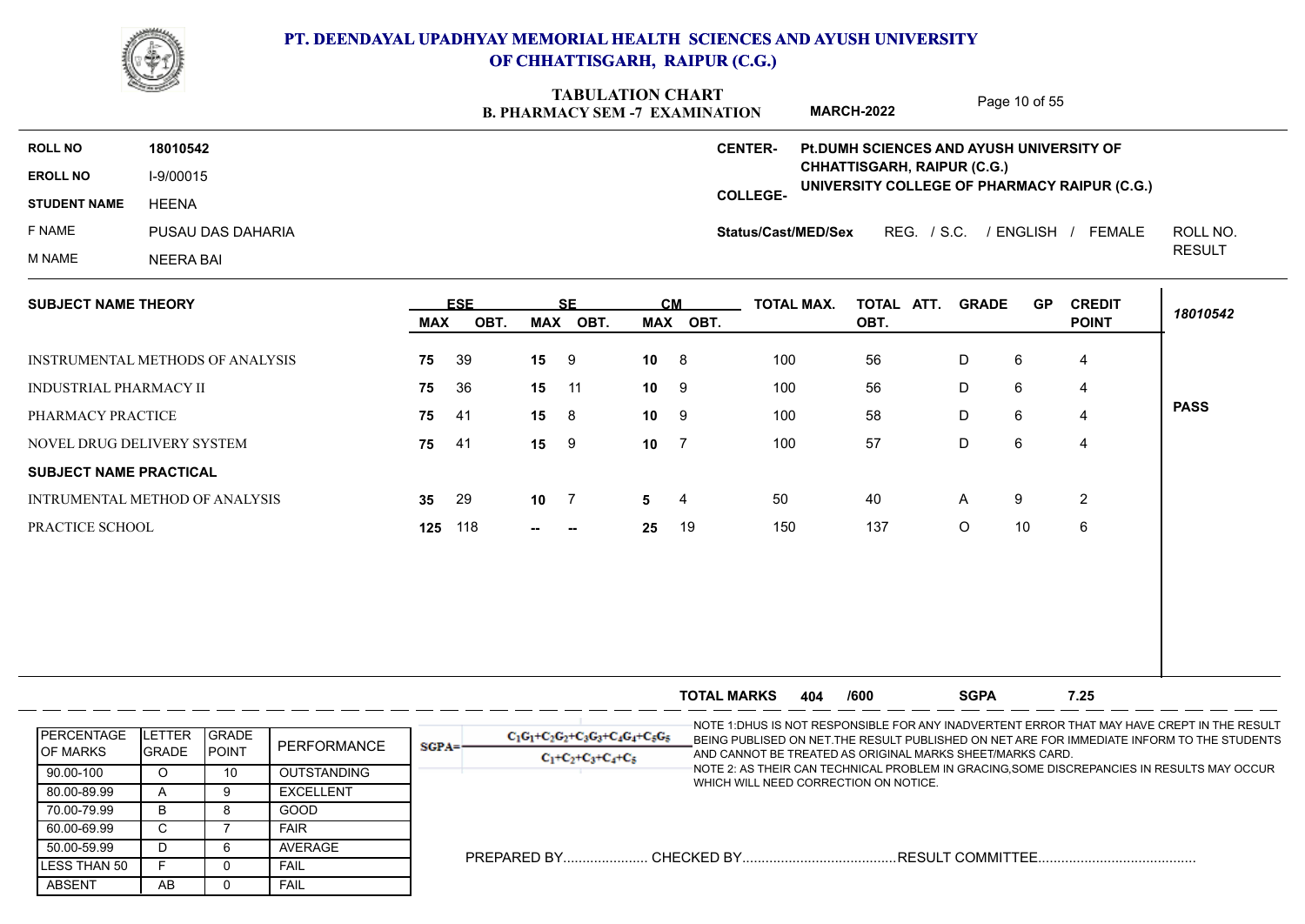

### **B. PHARMACY SEM -7 EXAMINATION TABULATION CHART MARCH-2022**

Page 11 of 55

| <b>ROLL NO</b>      | 18010543           | <b>CENTER-</b>      | Pt.DUMH SCIENCES AND AYUSH UNIVERSITY OF                                    |               |
|---------------------|--------------------|---------------------|-----------------------------------------------------------------------------|---------------|
| <b>EROLL NO</b>     | I-9/00016          |                     | CHHATTISGARH, RAIPUR (C.G.)<br>UNIVERSITY COLLEGE OF PHARMACY RAIPUR (C.G.) |               |
| <b>STUDENT NAME</b> | HEMANT             | <b>COLLEGE-</b>     |                                                                             |               |
| F NAME              | CHHOTE LAL         | Status/Cast/MED/Sex | REG. / O.B.C. / ENGLISH /<br>MALE                                           | ROLL NO.      |
| M NAME              | <b>HULASI DEVI</b> |                     |                                                                             | <b>RESULT</b> |
|                     |                    |                     |                                                                             |               |

| <b>SUBJECT NAME THEORY</b>       |                 | <b>ESE</b> |               | <b>SF</b> | <b>CM</b>      |          | <b>TOTAL MAX.</b> | TOTAL ATT. | <b>GRADE</b> | <b>GP</b> | <b>CREDIT</b>  |             |
|----------------------------------|-----------------|------------|---------------|-----------|----------------|----------|-------------------|------------|--------------|-----------|----------------|-------------|
|                                  | MAX             | OBT.       |               | MAX OBT.  |                | MAX OBT. |                   | OBT.       |              |           | <b>POINT</b>   | 18010543    |
| INSTRUMENTAL METHODS OF ANALYSIS | 75              | 46         | 15            | 8         | 10             | - 8      | 100               | 62         | $\mathsf{C}$ |           | 4              |             |
| <b>INDUSTRIAL PHARMACY II</b>    | 75              | 53         | 15            | - 11      | 10             | - 9      | 100               | 73         | B            | 8         | 4              |             |
| PHARMACY PRACTICE                | 75              | 44         | 15            | 12        | $10 \t 8$      |          | 100               | 64         | $\mathsf{C}$ |           | 4              | <b>PASS</b> |
| NOVEL DRUG DELIVERY SYSTEM       | 75              | 48         | 15            | -13       | $10 \t 8$      |          | 100               | 69         | C.           |           | 4              |             |
| <b>SUBJECT NAME PRACTICAL</b>    |                 |            |               |           |                |          |                   |            |              |           |                |             |
| INTRUMENTAL METHOD OF ANALYSIS   | 35 <sub>5</sub> | -29        | 10            | -6        | 5 <sub>1</sub> | -4       | 50                | 39         | B            | 8         | $\overline{2}$ |             |
| PRACTICE SCHOOL                  | 125             | 117        | $\sim$ $\sim$ | $-$       | 25             | 18       | 150               | 135        | $\circ$      | 10        | 6              |             |
|                                  |                 |            |               |           |                |          |                   |            |              |           |                |             |
|                                  |                 |            |               |           |                |          |                   |            |              |           |                |             |

|                                 |                              |                                |                    | <b>SGPA</b><br>8.00<br><b>TOTAL MARKS</b><br>/600<br>442                                                                                                                                                                                                                                                                             |
|---------------------------------|------------------------------|--------------------------------|--------------------|--------------------------------------------------------------------------------------------------------------------------------------------------------------------------------------------------------------------------------------------------------------------------------------------------------------------------------------|
| <b>IPERCENTAGE</b><br>IOF MARKS | <b>ETTER</b><br><b>GRADE</b> | <b>IGRADE</b><br><b>IPOINT</b> | PERFORMANCE        | -NOTE 1:DHUS IS NOT RESPONSIBLE FOR ANY INADVERTENT ERROR THAT MAY HAVE CREPT IN THE RESULT<br>$C_1G_1+C_2G_2+C_3G_3+C_4G_4+C_5G_5$<br>BEING PUBLISED ON NET. THE RESULT PUBLISHED ON NET ARE FOR IMMEDIATE INFORM TO THE STUDENTS<br>$SGPA =$<br>AND CANNOT BE TREATED AS ORIGINAL MARKS SHEET/MARKS CARD.<br>$C_1+C_2+C_3+C_4+C_5$ |
| 90.00-100                       |                              | 10                             | <b>OUTSTANDING</b> | NOTE 2: AS THEIR CAN TECHNICAL PROBLEM IN GRACING,SOME DISCREPANCIES IN RESULTS MAY OCCUR                                                                                                                                                                                                                                            |
| 80.00-89.99                     | $\sqrt{ }$                   |                                | <b>EXCELLENT</b>   | WHICH WILL NEED CORRECTION ON NOTICE.                                                                                                                                                                                                                                                                                                |
| 70.00-79.99                     | B                            |                                | GOOD               |                                                                                                                                                                                                                                                                                                                                      |
| 60.00-69.99                     | ◡                            |                                | <b>FAIR</b>        |                                                                                                                                                                                                                                                                                                                                      |
| 50.00-59.99                     |                              |                                | AVERAGE            | PREPARED BYCHECKED BY<br>RESULT COMMITTEE                                                                                                                                                                                                                                                                                            |
| LESS THAN 50                    |                              |                                | FAIL               |                                                                                                                                                                                                                                                                                                                                      |
| <b>ABSENT</b>                   | AB                           |                                | <b>FAIL</b>        |                                                                                                                                                                                                                                                                                                                                      |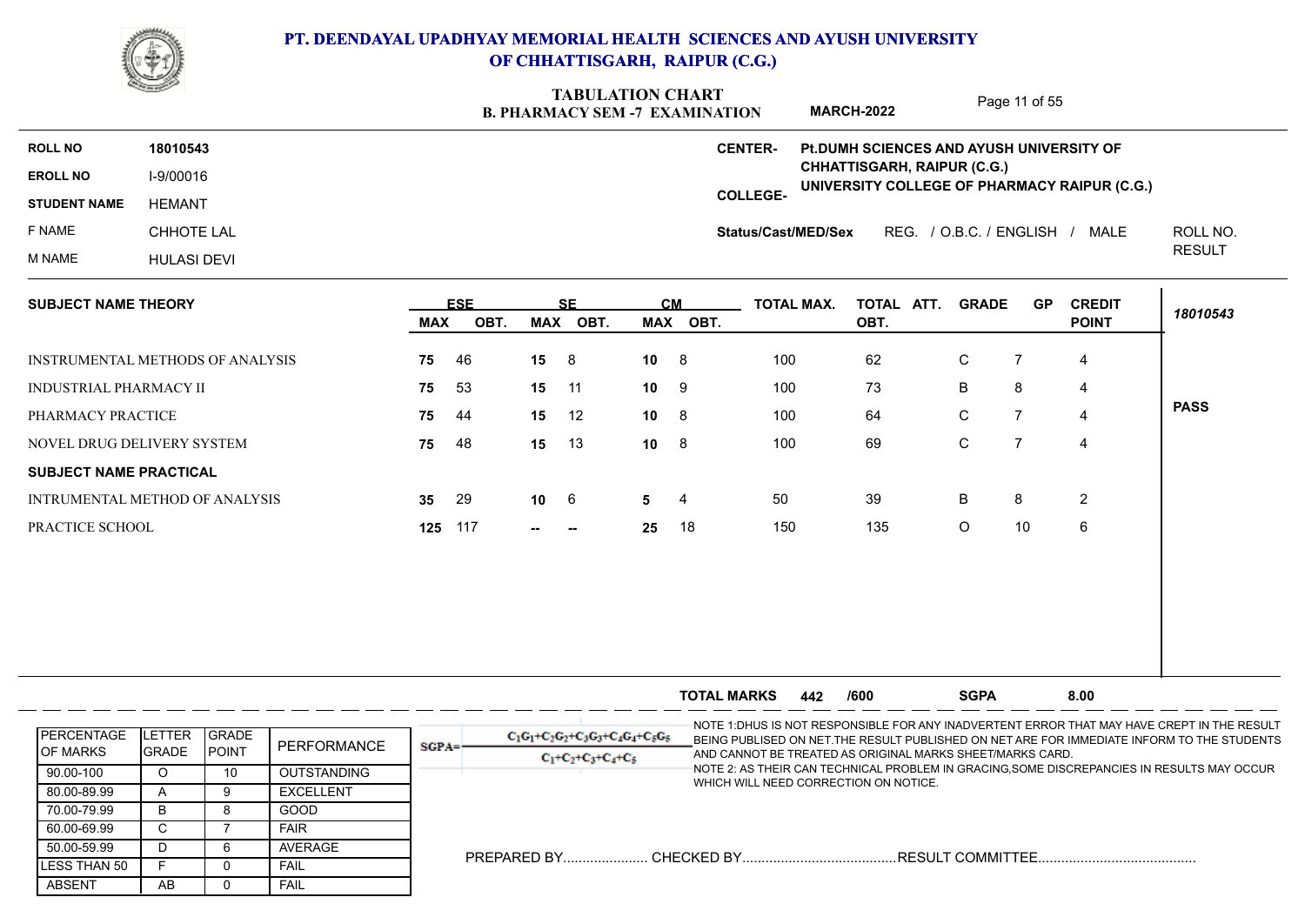

### **B. PHARMACY SEM -7 EXAMINATION TABULATION CHART COLLEGE-EROLL NO ROLL NO CENTER-**Page 12 of 55 **STUDENT NAME** KAMINEE POTAI F NAME HARISH CHANDRA POTAI M NAME KUNTI POTAI **Status/Cast/MED/Sex** REG. / S.T. / ENGLISH / FEMALE ROLL NO. RESULT ROLL NO. **18010544 UNIVERSITY COLLEGE OF PHARMACY RAIPUR (C.G.) Pt.DUMH SCIENCES AND AYUSH UNIVERSITY OF CHHATTISGARH, RAIPUR (C.G.) MARCH-2022 SUBJECT NAME THEORY ESE SE CM MAX OBT. MAX OBT. MAX OBT. TOTAL MAX. TOTAL ATT. OBT. GRADE GP CREDIT POINT** *18010544*

| INSTRUMENTAL METHODS OF ANALYSIS | 75              | -30  | 15              | -9     | 10 <sub>1</sub> | 9   | 100 | 48* | ь.      | 0  | 4 |
|----------------------------------|-----------------|------|-----------------|--------|-----------------|-----|-----|-----|---------|----|---|
| INDUSTRIAL PHARMACY II           | 75 41           |      | 15              | - 9    | 10 <sub>1</sub> | - 9 | 100 | 59  | D       | 6  | 4 |
| PHARMACY PRACTICE                | 75              | -39  | 15              | 10     | 10 <sub>1</sub> | 8   | 100 | 57  | D       | 6  | 4 |
| NOVEL DRUG DELIVERY SYSTEM       | 75 41           |      | 15              | 12     | 10 <sub>1</sub> | - 8 | 100 | 61  | C.      |    | 4 |
| <b>SUBJECT NAME PRACTICAL</b>    |                 |      |                 |        |                 |     |     |     |         |    |   |
| INTRUMENTAL METHOD OF ANALYSIS   | 35 <sub>o</sub> | - 30 | 10 <sub>7</sub> |        | 5               | - 3 | 50  | 40  | A       | 9  | 2 |
| PRACTICE SCHOOL                  | 125             | 116  | --              | $\sim$ | 25              | 19  | 150 | 135 | $\circ$ | 10 | 6 |
|                                  |                 |      |                 |        |                 |     |     |     |         |    |   |

|                                        |                         |                                |                    | 6.42<br><b>TOTAL MARKS</b><br><b>SGPA</b><br>/600<br>400                                                                                                                                                                                                                                                                             |
|----------------------------------------|-------------------------|--------------------------------|--------------------|--------------------------------------------------------------------------------------------------------------------------------------------------------------------------------------------------------------------------------------------------------------------------------------------------------------------------------------|
| <b>IPERCENTAGE</b><br><b>IOF MARKS</b> | LETTER<br><b>IGRADE</b> | <b>IGRADE</b><br><b>IPOINT</b> | PERFORMANCE        | -NOTE 1:DHUS IS NOT RESPONSIBLE FOR ANY INADVERTENT ERROR THAT MAY HAVE CREPT IN THE RESULT<br>$C_1G_1+C_2G_2+C_3G_3+C_4G_4+C_5G_5$<br>BEING PUBLISED ON NET. THE RESULT PUBLISHED ON NET ARE FOR IMMEDIATE INFORM TO THE STUDENTS<br>$SGPA =$<br>AND CANNOT BE TREATED AS ORIGINAL MARKS SHEET/MARKS CARD.<br>$C_1+C_2+C_3+C_4+C_5$ |
| 90.00-100                              |                         | 10                             | <b>OUTSTANDING</b> | NOTE 2: AS THEIR CAN TECHNICAL PROBLEM IN GRACING,SOME DISCREPANCIES IN RESULTS MAY OCCUR                                                                                                                                                                                                                                            |
| 80.00-89.99                            |                         |                                | <b>EXCELLENT</b>   | WHICH WILL NEED CORRECTION ON NOTICE.                                                                                                                                                                                                                                                                                                |
| 70.00-79.99                            |                         |                                | <b>GOOD</b>        |                                                                                                                                                                                                                                                                                                                                      |
| 60.00-69.99                            |                         |                                | <b>FAIR</b>        |                                                                                                                                                                                                                                                                                                                                      |
| 50.00-59.99                            |                         |                                | AVERAGE            |                                                                                                                                                                                                                                                                                                                                      |
| ILESS THAN 50                          |                         |                                | FAIL               |                                                                                                                                                                                                                                                                                                                                      |
| <b>ABSENT</b>                          | AB                      |                                | <b>FAIL</b>        |                                                                                                                                                                                                                                                                                                                                      |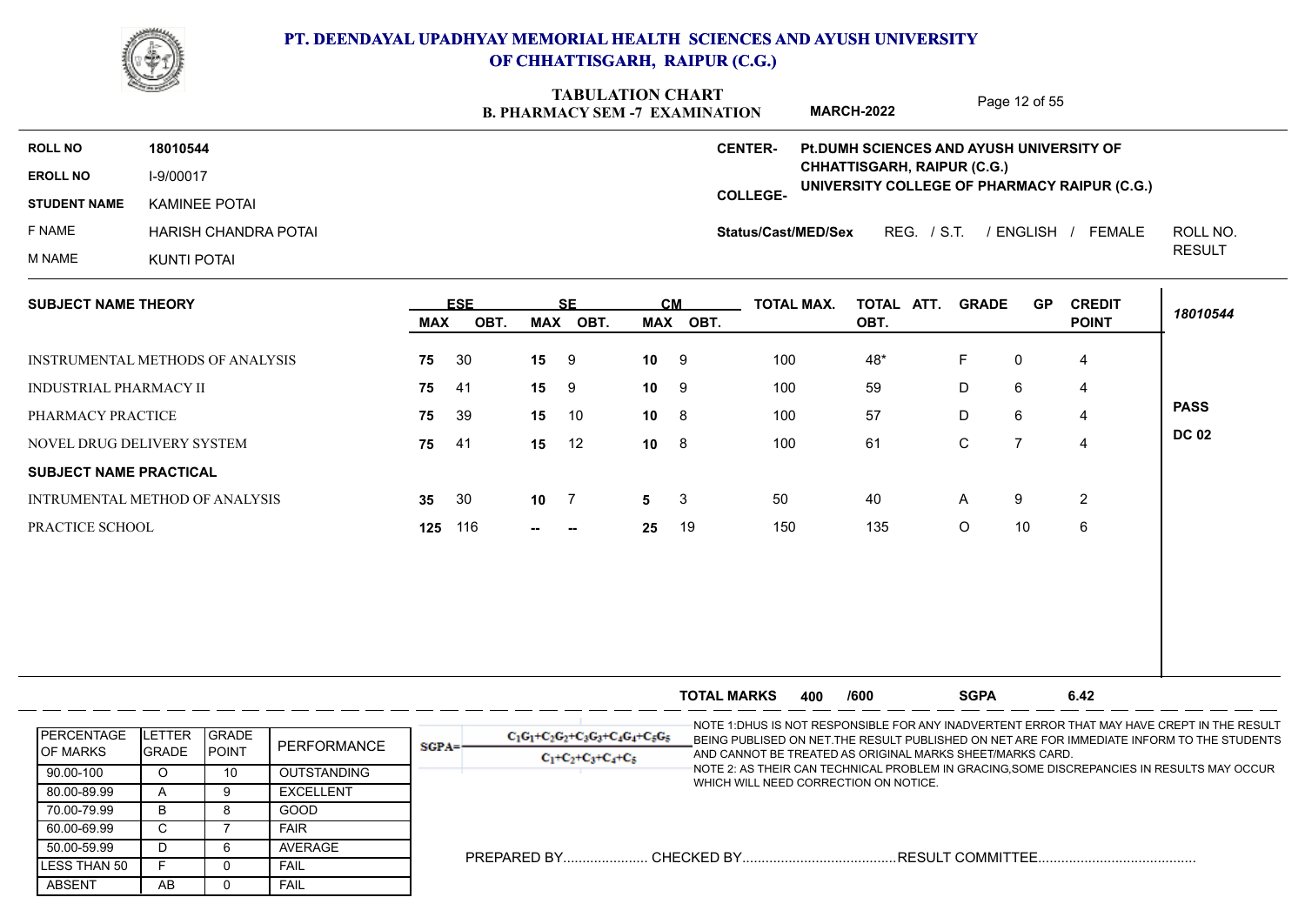

|                               | <b>CONFIDENTIAL</b>                     |            |                    |            | <b>TABULATION CHART</b><br><b>B. PHARMACY SEM -7 EXAMINATION</b> |               |                       |                     | <b>MARCH-2022</b>                                                                  |              | Page 13 of 55  |                               |               |
|-------------------------------|-----------------------------------------|------------|--------------------|------------|------------------------------------------------------------------|---------------|-----------------------|---------------------|------------------------------------------------------------------------------------|--------------|----------------|-------------------------------|---------------|
| <b>ROLL NO</b>                | 18010545                                |            |                    |            |                                                                  |               |                       | <b>CENTER-</b>      | Pt.DUMH SCIENCES AND AYUSH UNIVERSITY OF                                           |              |                |                               |               |
| <b>EROLL NO</b>               | I-9/00018                               |            |                    |            |                                                                  |               |                       |                     | <b>CHHATTISGARH, RAIPUR (C.G.)</b><br>UNIVERSITY COLLEGE OF PHARMACY RAIPUR (C.G.) |              |                |                               |               |
| <b>STUDENT NAME</b>           | <b>KAMLESH SIDAR</b>                    |            |                    |            |                                                                  |               |                       | <b>COLLEGE-</b>     |                                                                                    |              |                |                               |               |
| F NAME                        | <b>BAHADUR SINGH SIDAR</b>              |            |                    |            |                                                                  |               |                       | Status/Cast/MED/Sex | REG. / S.T.                                                                        |              | / ENGLISH /    | MALE                          | ROLL NO.      |
| <b>M NAME</b>                 | <b>RAMPYARI SIDAR</b>                   |            |                    |            |                                                                  |               |                       |                     |                                                                                    |              |                |                               | <b>RESULT</b> |
| <b>SUBJECT NAME THEORY</b>    |                                         | <b>MAX</b> | <b>ESE</b><br>OBT. | <b>MAX</b> | <b>SF</b><br>OBT.                                                |               | <b>CM</b><br>MAX OBT. | TOTAL MAX.          | TOTAL ATT.<br>OBT.                                                                 | <b>GRADE</b> | <b>GP</b>      | <b>CREDIT</b><br><b>POINT</b> | 18010545      |
|                               |                                         |            |                    |            |                                                                  |               |                       |                     |                                                                                    |              |                |                               |               |
|                               | <b>INSTRUMENTAL METHODS OF ANALYSIS</b> | 75         | -34                | 15         | - 9                                                              | 10            | -8                    | 100                 | 51                                                                                 | D            | 6              | 4                             |               |
| <b>INDUSTRIAL PHARMACY II</b> |                                         | 75         | 40                 | 15         | 10                                                               | $10 \qquad 9$ |                       | 100                 | 59                                                                                 | D            | 6              | 4                             |               |
| PHARMACY PRACTICE             |                                         | 75         | 45                 | 15         | 11                                                               | $10 \t 8$     |                       | 100                 | 64                                                                                 | $\mathsf{C}$ | $\overline{7}$ | 4                             | <b>PASS</b>   |
|                               | NOVEL DRUG DELIVERY SYSTEM              | 75         | 46                 | 15         | 11                                                               | 10            | 8                     | 100                 | 65                                                                                 | $\mathbf C$  | $\overline{7}$ | 4                             |               |
| <b>SUBJECT NAME PRACTICAL</b> |                                         |            |                    |            |                                                                  |               |                       |                     |                                                                                    |              |                |                               |               |
|                               |                                         |            |                    |            |                                                                  |               |                       |                     |                                                                                    |              |                |                               |               |
|                               | <b>INTRUMENTAL METHOD OF ANALYSIS</b>   | 35         | 29                 | $10 \t 8$  |                                                                  | 5             | 3                     | 50                  | 40                                                                                 | A            | 9              | $\overline{2}$                |               |

|                                        |                          |                                |                    |         |                                                               | <b>TOTAL MARKS</b>                    | 412 | /600 | <b>SGPA</b>                                               | 7.33                                                                                                                                                                                       |
|----------------------------------------|--------------------------|--------------------------------|--------------------|---------|---------------------------------------------------------------|---------------------------------------|-----|------|-----------------------------------------------------------|--------------------------------------------------------------------------------------------------------------------------------------------------------------------------------------------|
| <b>IPERCENTAGE</b><br><b>IOF MARKS</b> | ETTER.<br><b>I</b> GRADE | <b>IGRADE</b><br><b>IPOINT</b> | PERFORMANCE        | $SGPA=$ | $C_1G_1+C_2G_2+C_3G_3+C_4G_4+C_5G_5$<br>$C_1+C_2+C_3+C_4+C_5$ |                                       |     |      | AND CANNOT BE TREATED AS ORIGINAL MARKS SHEET/MARKS CARD. | -NOTE 1:DHUS IS NOT RESPONSIBLE FOR ANY INADVERTENT ERROR THAT MAY HAVE CREPT IN THE RESULT<br>BEING PUBLISED ON NET. THE RESULT PUBLISHED ON NET ARE FOR IMMEDIATE INFORM TO THE STUDENTS |
| 90.00-100                              |                          | 10                             | <b>OUTSTANDING</b> |         |                                                               | WHICH WILL NEED CORRECTION ON NOTICE. |     |      |                                                           | -NOTE 2: AS THEIR CAN TECHNICAL PROBLEM IN GRACING.SOME DISCREPANCIES IN RESULTS MAY OCCUR                                                                                                 |
| 80.00-89.99                            |                          |                                | <b>EXCELLENT</b>   |         |                                                               |                                       |     |      |                                                           |                                                                                                                                                                                            |
| 70.00-79.99                            | B.                       |                                | GOOD               |         |                                                               |                                       |     |      |                                                           |                                                                                                                                                                                            |
| 60.00-69.99                            | U                        |                                | <b>FAIR</b>        |         |                                                               |                                       |     |      |                                                           |                                                                                                                                                                                            |
| 50.00-59.99                            |                          |                                | AVERAGE            |         |                                                               |                                       |     |      |                                                           |                                                                                                                                                                                            |
| LESS THAN 50                           |                          |                                | <b>FAIL</b>        |         |                                                               |                                       |     |      |                                                           |                                                                                                                                                                                            |
| ABSENT                                 | AB.                      |                                | <b>FAIL</b>        |         |                                                               |                                       |     |      |                                                           |                                                                                                                                                                                            |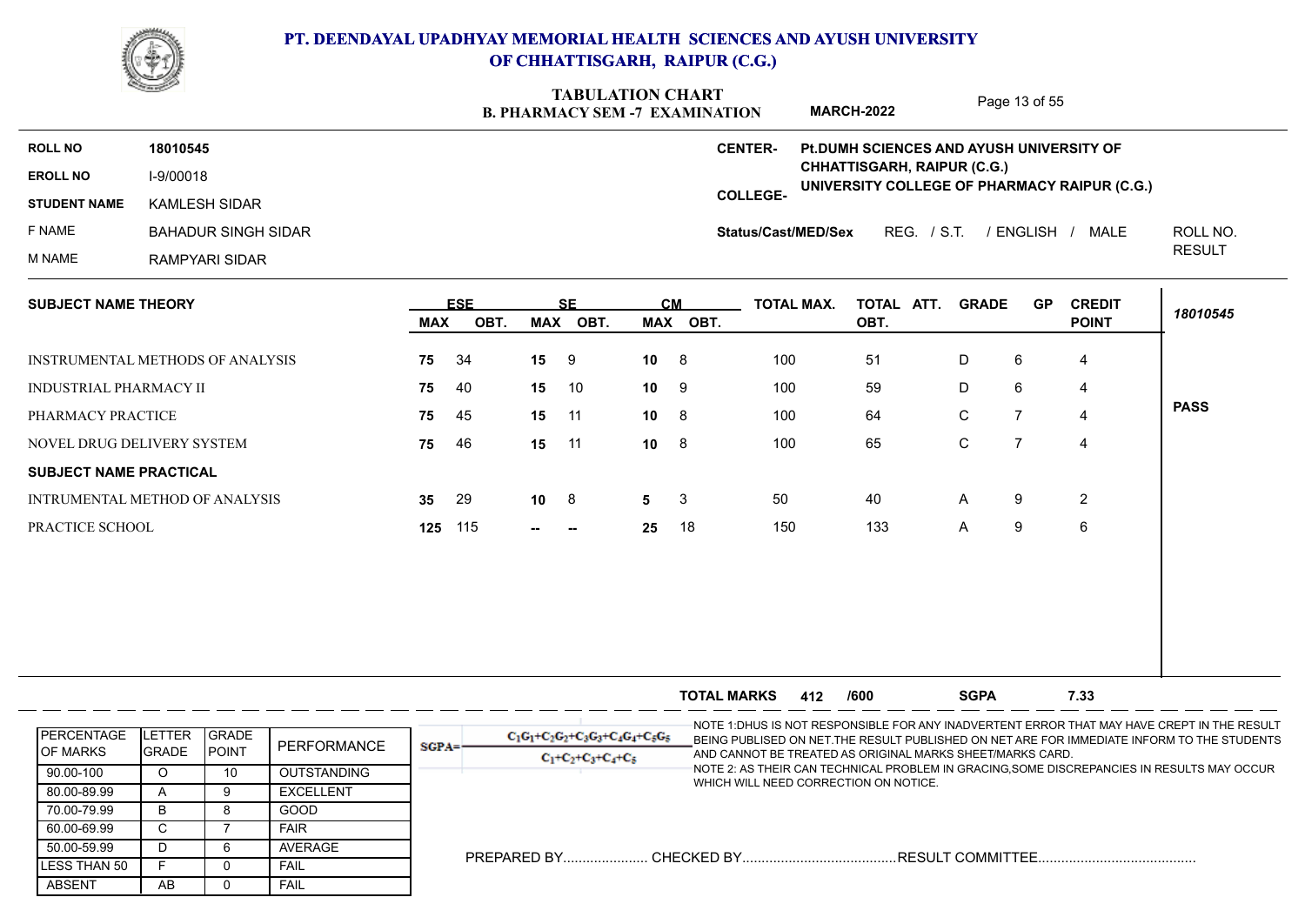

### **PT. DEENDAYAL UPADHYAY MEMORIAL HEALTH SCIENCES AND AYUSH UNIVERSITY OF CHHATTISGARH, RAIPUR (C.G.)**

# **TABULATION CHART**

|                               |                                  | TABULATION CHART<br><b>B. PHARMACY SEM -7 EXAMINATION</b> |            |     |           |                | <b>MARCH-2022</b> |                     | Page 14 of 55                            |                           |                |                                              |               |
|-------------------------------|----------------------------------|-----------------------------------------------------------|------------|-----|-----------|----------------|-------------------|---------------------|------------------------------------------|---------------------------|----------------|----------------------------------------------|---------------|
| <b>ROLL NO</b>                | 18010546                         |                                                           |            |     |           |                |                   | <b>CENTER-</b>      | Pt.DUMH SCIENCES AND AYUSH UNIVERSITY OF |                           |                |                                              |               |
| <b>EROLL NO</b>               | I-9/00019                        |                                                           |            |     |           |                |                   |                     | <b>CHHATTISGARH, RAIPUR (C.G.)</b>       |                           |                | UNIVERSITY COLLEGE OF PHARMACY RAIPUR (C.G.) |               |
| <b>STUDENT NAME</b>           | <b>KISHOR KUMAR</b>              | <b>COLLEGE-</b>                                           |            |     |           |                |                   |                     |                                          |                           |                |                                              |               |
| F NAME                        | ANAND RAM                        |                                                           |            |     |           |                |                   | Status/Cast/MED/Sex |                                          | REG. / O.B.C. / ENGLISH / |                | MALE                                         | ROLL NO.      |
| M NAME                        | PREMIN BAI                       |                                                           |            |     |           |                |                   |                     |                                          |                           |                |                                              | <b>RESULT</b> |
| <b>SUBJECT NAME THEORY</b>    |                                  |                                                           | <b>ESE</b> |     | <b>SF</b> |                | <b>CM</b>         | TOTAL MAX.          | TOTAL ATT.                               | <b>GRADE</b>              | <b>GP</b>      | <b>CREDIT</b>                                | 18010546      |
|                               |                                  | MAX                                                       | OBT.       |     | MAX OBT.  |                | MAX OBT.          |                     | OBT.                                     |                           |                | <b>POINT</b>                                 |               |
|                               | INSTRUMENTAL METHODS OF ANALYSIS | 75                                                        | 46         | 15  | 10        | 10             | -9                | 100                 | 65                                       | $\mathsf{C}$              | $\overline{7}$ | $\overline{4}$                               |               |
| <b>INDUSTRIAL PHARMACY II</b> |                                  | 75                                                        | 48         | 15  | 11        | 10             | 8                 | 100                 | 67                                       | $\mathsf{C}$              | -7             | 4                                            |               |
| PHARMACY PRACTICE             |                                  | 75                                                        | 58         | 15  | 9         | 10             | 9                 | 100                 | 76                                       | B                         | 8              | $\overline{4}$                               | <b>PASS</b>   |
|                               | NOVEL DRUG DELIVERY SYSTEM       | 75                                                        | 51         | 15  | 14        | 10             | -9                | 100                 | 74                                       | B                         | 8              | $\overline{4}$                               |               |
| <b>SUBJECT NAME PRACTICAL</b> |                                  |                                                           |            |     |           |                |                   |                     |                                          |                           |                |                                              |               |
|                               | INTRUMENTAL METHOD OF ANALYSIS   | 35                                                        | 28         | 10  | 8         | 5 <sup>5</sup> | 3                 | 50                  | 39                                       | B                         | 8              | 2                                            |               |
| PRACTICE SCHOOL               |                                  | 125                                                       | 119        | $-$ |           | 25             | 19                | 150                 | 138                                      | O                         | 10             | 6                                            |               |

| INTRUMENTAL METHOD OF ANALYSIS |                |                |                    | 35         | 28  | 10 | - 8                                  | 5  | 3                  | 50       | 39                                                        | B           | 8  | 2    |                                                                                                                                                                                            |
|--------------------------------|----------------|----------------|--------------------|------------|-----|----|--------------------------------------|----|--------------------|----------|-----------------------------------------------------------|-------------|----|------|--------------------------------------------------------------------------------------------------------------------------------------------------------------------------------------------|
| PRACTICE SCHOOL                |                |                |                    | 125        | 119 | -- | $\sim$                               | 25 | 19                 | 150      | 138                                                       | $\circ$     | 10 | 6    |                                                                                                                                                                                            |
|                                |                |                |                    |            |     |    |                                      |    |                    |          |                                                           |             |    |      |                                                                                                                                                                                            |
|                                |                |                |                    |            |     |    |                                      |    |                    |          |                                                           |             |    |      |                                                                                                                                                                                            |
|                                |                |                |                    |            |     |    |                                      |    |                    |          |                                                           |             |    |      |                                                                                                                                                                                            |
|                                |                |                |                    |            |     |    |                                      |    |                    |          |                                                           |             |    |      |                                                                                                                                                                                            |
|                                |                |                |                    |            |     |    |                                      |    |                    |          |                                                           |             |    |      |                                                                                                                                                                                            |
|                                |                |                |                    |            |     |    |                                      |    |                    |          |                                                           |             |    |      |                                                                                                                                                                                            |
|                                |                |                |                    |            |     |    |                                      |    | <b>TOTAL MARKS</b> |          |                                                           | <b>SGPA</b> |    |      |                                                                                                                                                                                            |
|                                |                |                |                    |            |     |    |                                      |    |                    | 459 /600 |                                                           |             |    | 8.17 |                                                                                                                                                                                            |
| PERCENTAGE                     | <b>LETTER</b>  | GRADE          |                    |            |     |    | $C_1C_1+C_2C_2+C_3C_3+C_4C_4+C_5C_5$ |    |                    |          |                                                           |             |    |      | -NOTE 1:DHUS IS NOT RESPONSIBLE FOR ANY INADVERTENT ERROR THAT MAY HAVE CREPT IN THE RESULT<br>BEING PUBLISED ON NET. THE RESULT PUBLISHED ON NET ARE FOR IMMEDIATE INFORM TO THE STUDENTS |
| <b>OF MARKS</b>                | <b>I</b> GRADE | <b>POINT</b>   | PERFORMANCE        | $SGPA = -$ |     |    | $C_1 + C_2 + C_3 + C_4 + C_5$        |    |                    |          | AND CANNOT BE TREATED AS ORIGINAL MARKS SHEET/MARKS CARD. |             |    |      |                                                                                                                                                                                            |
| 90.00-100                      | $\circ$        | 10             | <b>OUTSTANDING</b> |            |     |    |                                      |    |                    |          | WHICH WILL NEED CORRECTION ON NOTICE.                     |             |    |      | NOTE 2: AS THEIR CAN TECHNICAL PROBLEM IN GRACING,SOME DISCREPANCIES IN RESULTS MAY OCCUR                                                                                                  |
| 80.00-89.99                    | A              | 9              | <b>EXCELLENT</b>   |            |     |    |                                      |    |                    |          |                                                           |             |    |      |                                                                                                                                                                                            |
| 70.00-79.99                    | B              | 8              | GOOD               |            |     |    |                                      |    |                    |          |                                                           |             |    |      |                                                                                                                                                                                            |
| 60.00-69.99                    | C.             | $\overline{7}$ | <b>FAIR</b>        |            |     |    |                                      |    |                    |          |                                                           |             |    |      |                                                                                                                                                                                            |
| 50.00-59.99                    | D.             | 6              | AVERAGE            |            |     |    |                                      |    |                    |          |                                                           |             |    |      |                                                                                                                                                                                            |
| <b>LESS THAN 50</b>            | F.             | $\Omega$       | <b>FAIL</b>        |            |     |    |                                      |    |                    |          |                                                           |             |    |      |                                                                                                                                                                                            |
| <b>ABSENT</b>                  | AB.            | $\Omega$       | <b>FAIL</b>        |            |     |    |                                      |    |                    |          |                                                           |             |    |      |                                                                                                                                                                                            |
|                                |                |                |                    |            |     |    |                                      |    |                    |          |                                                           |             |    |      |                                                                                                                                                                                            |
|                                |                |                |                    |            |     |    |                                      |    |                    |          |                                                           |             |    |      |                                                                                                                                                                                            |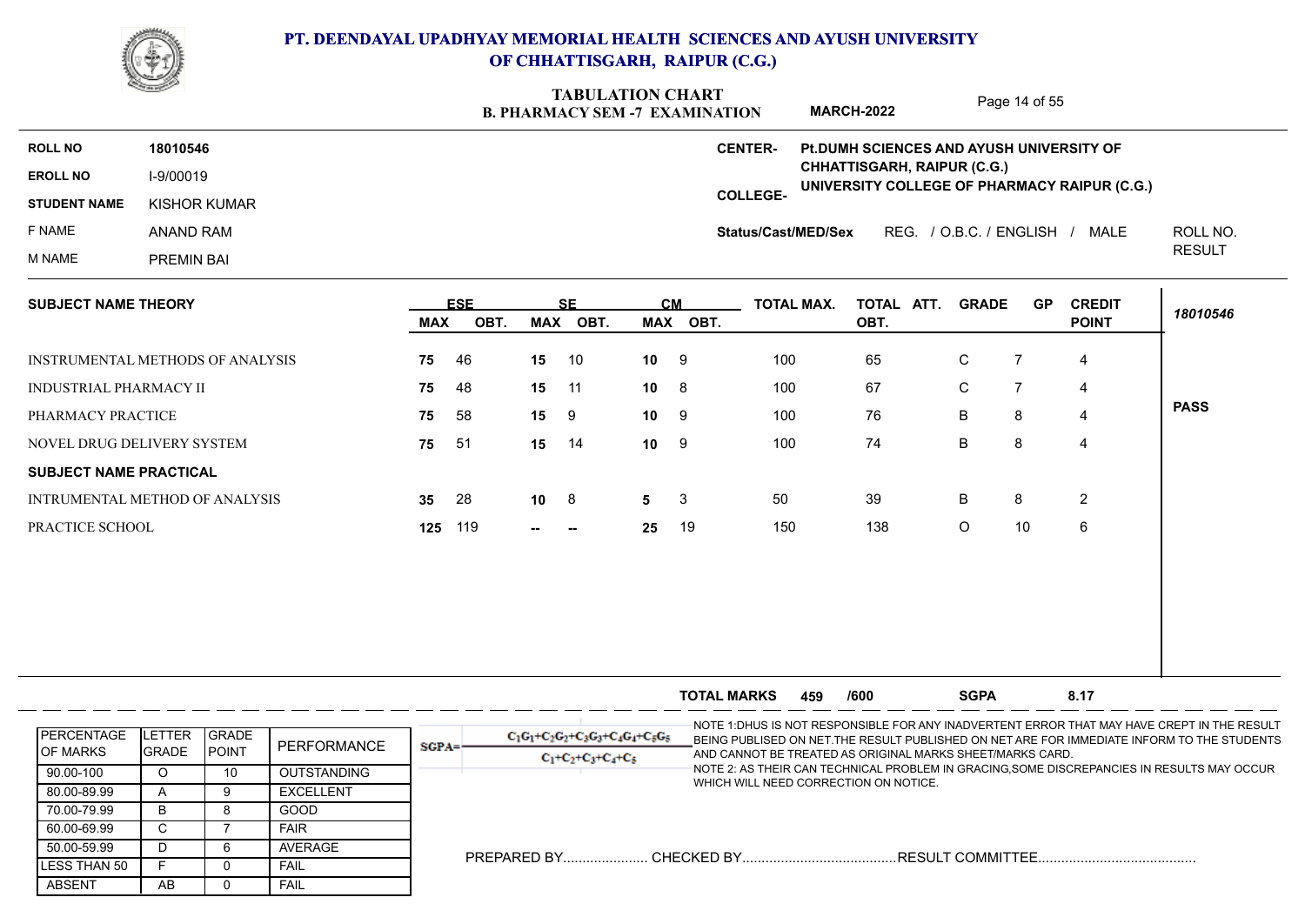

### **B. PHARMACY SEM -7 EXAMINATION TABULATION CHART COLLEGE-EROLL NO ROLL NO CENTER-**Page 15 of 55 **STUDENT NAME** MADHVI SAHU F NAME LT. KANAK LAL SAHU M NAME RUKHMANI SAHU **Status/Cast/MED/Sex** REG. / O.B.C. / ENGLISH / FEMALE ROLL NO. RESULT ROLL NO. **18010548 UNIVERSITY COLLEGE OF PHARMACY RAIPUR (C.G.) Pt.DUMH SCIENCES AND AYUSH UNIVERSITY OF CHHATTISGARH, RAIPUR (C.G.) MARCH-2022 SUBJECT NAME THEORY ESE SE CM TOTAL MAX. TOTAL GRADE GP CREDIT ATT.**

| SUBJECT NAME INEURY              |     | вэв  |           |        | υM              |          | TUTAL MAX. | TUIAL ATT. | GRADE        | 9P. | <b>UKEDII</b> |             |
|----------------------------------|-----|------|-----------|--------|-----------------|----------|------------|------------|--------------|-----|---------------|-------------|
|                                  | MAX | OBT. | MAX       | OBT.   |                 | MAX OBT. |            | OBT.       |              |     | <b>POINT</b>  | 18010548    |
| INSTRUMENTAL METHODS OF ANALYSIS | 75  | 52   | 15        | 13     | 10 <sup>1</sup> | - 8      | 100        | 73         | B            | 8   | 4             |             |
| <b>INDUSTRIAL PHARMACY II</b>    | 75  | 62   | 15        | 13     | 10              | -9       | 100        | 84         | A.           | 9   | 4             |             |
| PHARMACY PRACTICE                | 75  | 66   | 15        | 12     | 10 <sub>1</sub> | 8        | 100        | 86         | $\mathsf{A}$ | 9   | 4             | <b>PASS</b> |
| NOVEL DRUG DELIVERY SYSTEM       | 75  | 55   | 15        | 14     | 10              | 8        | 100        | 77         | B            | 8   | 4             |             |
| <b>SUBJECT NAME PRACTICAL</b>    |     |      |           |        |                 |          |            |            |              |     |               |             |
| INTRUMENTAL METHOD OF ANALYSIS   | 35  | -32  | $10 \t 8$ |        | 5               | -4       | 50         | 44         | A            | 9   | 2             |             |
| PRACTICE SCHOOL                  | 125 | 123  | --        | $\sim$ | 25              | 21       | 150        | 144        | $\circ$      | 10  | 6             |             |
|                                  |     |      |           |        |                 |          |            |            |              |     |               |             |

|                                        |                                 |                                |                    |          |                                                               | <b>TOTAL MARKS</b>                    | 508 | /600 | <b>SGPA</b>                                               | 8.92                                                                                                                                                                                       |  |
|----------------------------------------|---------------------------------|--------------------------------|--------------------|----------|---------------------------------------------------------------|---------------------------------------|-----|------|-----------------------------------------------------------|--------------------------------------------------------------------------------------------------------------------------------------------------------------------------------------------|--|
| <b>IPERCENTAGE</b><br><b>IOF MARKS</b> | <b>LETTER</b><br><b>I</b> GRADE | <b>IGRADE</b><br><b>IPOINT</b> | PERFORMANCE        | $SGPA =$ | $C_1G_1+C_2G_2+C_3G_3+C_4G_4+C_5G_5$<br>$C_1+C_2+C_3+C_4+C_5$ |                                       |     |      | AND CANNOT BE TREATED AS ORIGINAL MARKS SHEET/MARKS CARD. | -NOTE 1:DHUS IS NOT RESPONSIBLE FOR ANY INADVERTENT ERROR THAT MAY HAVE CREPT IN THE RESULT<br>BEING PUBLISED ON NET. THE RESULT PUBLISHED ON NET ARE FOR IMMEDIATE INFORM TO THE STUDENTS |  |
| 90.00-100                              |                                 |                                | <b>OUTSTANDING</b> |          |                                                               |                                       |     |      |                                                           | NOTE 2: AS THEIR CAN TECHNICAL PROBLEM IN GRACING,SOME DISCREPANCIES IN RESULTS MAY OCCUR                                                                                                  |  |
| 80.00-89.99                            |                                 |                                | <b>EXCELLENT</b>   |          |                                                               | WHICH WILL NEED CORRECTION ON NOTICE. |     |      |                                                           |                                                                                                                                                                                            |  |
| 70.00-79.99                            | B                               |                                | GOOD               |          |                                                               |                                       |     |      |                                                           |                                                                                                                                                                                            |  |
| 60.00-69.99                            | U                               |                                | <b>FAIR</b>        |          |                                                               |                                       |     |      |                                                           |                                                                                                                                                                                            |  |
| 50.00-59.99                            |                                 |                                | AVERAGE            |          |                                                               |                                       |     |      |                                                           |                                                                                                                                                                                            |  |
| <b>ILESS THAN 50</b>                   |                                 |                                | <b>FAIL</b>        |          |                                                               |                                       |     |      |                                                           |                                                                                                                                                                                            |  |
| ABSENT                                 | AB.                             |                                | <b>FAIL</b>        |          |                                                               |                                       |     |      |                                                           |                                                                                                                                                                                            |  |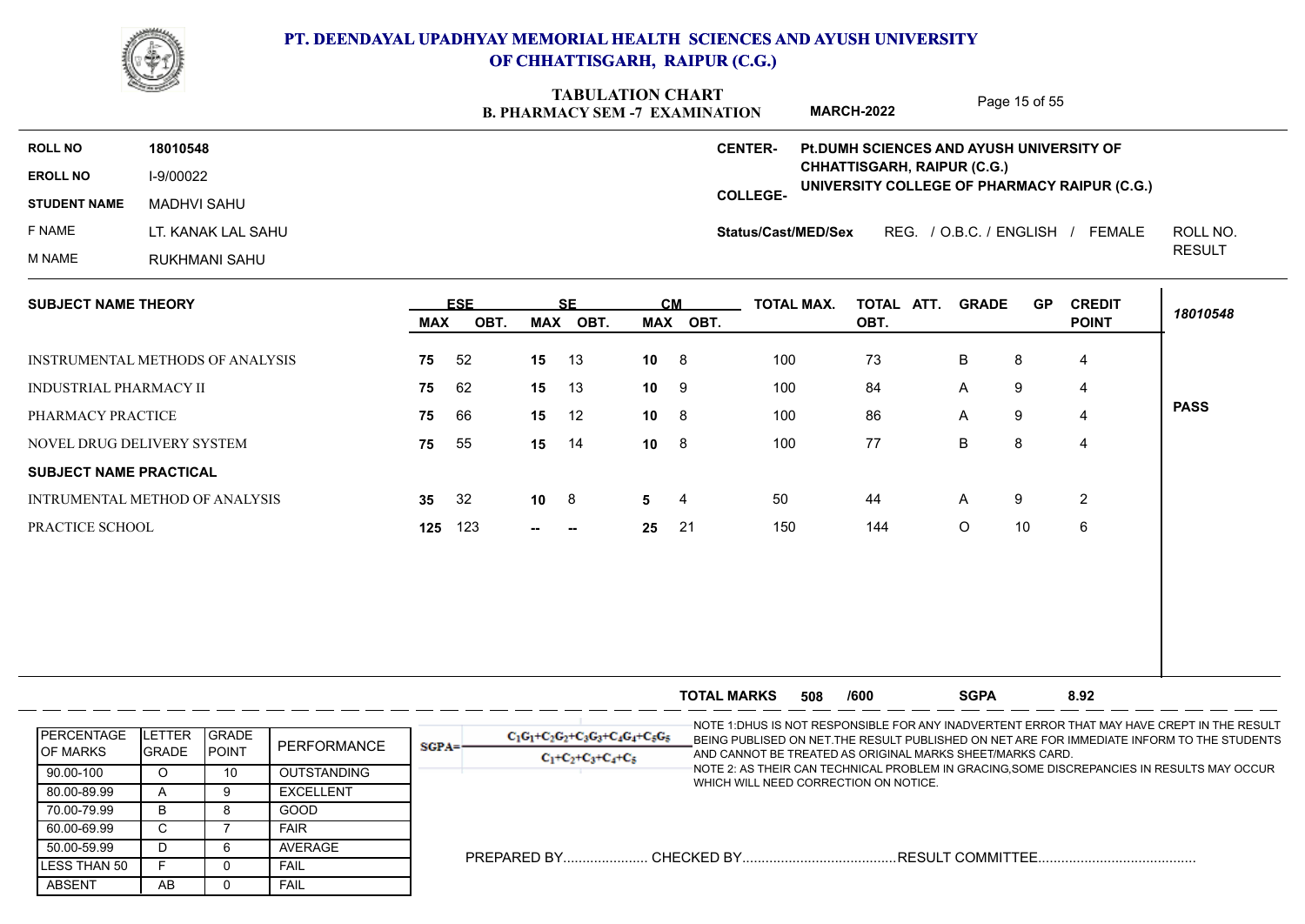

### **B. PHARMACY SEM -7 EXAMINATION TABULATION CHART COLLEGE-EROLL NO ROLL NO CENTER-**Page 16 of 55 **STUDENT NAME** MAMTA DEWANGAN F NAME SANTOSH DEWANGAN M NAME PUSHPA DEWANGAN **Status/Cast/MED/Sex** REG. / O.B.C. / ENGLISH / FEMALE ROLL NO. **RESULT** ROLL NO. **18010550 UNIVERSITY COLLEGE OF PHARMACY RAIPUR (C.G.) Pt.DUMH SCIENCES AND AYUSH UNIVERSITY OF CHHATTISGARH, RAIPUR (C.G.) MARCH-2022 SUBJECT NAME THEORY** INSTRUMENTAL METHODS OF ANALYSIS INDUSTRIAL PHARMACY II PHARMACY PRACTICE NOVEL DRUG DELIVERY SYSTEM PRACTICE SCHOOL **ESE SE CM MAX OBT. MAX OBT. MAX OBT.**  $\begin{bmatrix} 0 & 0 \end{bmatrix}$  **TOTAL ATT. GRADE** GP CREDIT  $\begin{bmatrix} 0 & 0 \end{bmatrix}$ **OBT. POINT 75 75 75** 68 **75 35** 34 **10** 9 **5** 4 **125 10** 8 **15** 14 **15** 14 **15** 14 **-- 10** 8 100 63 **10** 9 100 86 **10** 9 100 91 **10** 8 **100** 78 **5** 4 **25** 22 47 150 146 4 4 4 |  $100$ 4 2 6 INTRUMENTAL METHOD OF ANALYSIS **SUBJECT NAME PRACTICAL** 43 15 15 43 15 12 10 8<br>63 15 14 10 9<br>68 15 14 10 9<br>56 15 14 10 8<br>34 10 9 5 4<br>124 - - 25 22 9 5 4 63 C 7 86 A 9 91 78 47 O 10 C 7 4 A 9 4 O 10 4 | B 8 4 10 4 | 9 8 O 10 O 10 6 | 7 4 | **PASS 25** *18010550*

|                                         |                                |                                |                    |         |                                                               | <b>TOTAL MARKS</b>                    | 511 | /600 | <b>SGPA</b>                                               | 9.00                                                                                       |                                                                                                                                                                                            |
|-----------------------------------------|--------------------------------|--------------------------------|--------------------|---------|---------------------------------------------------------------|---------------------------------------|-----|------|-----------------------------------------------------------|--------------------------------------------------------------------------------------------|--------------------------------------------------------------------------------------------------------------------------------------------------------------------------------------------|
| <b>I PERCENTAGE</b><br><b>IOF MARKS</b> | <b>ETTER</b><br><b>I</b> GRADE | <b>IGRADE</b><br><b>IPOINT</b> | PERFORMANCE        | $SGPA=$ | $C_1G_1+C_2G_2+C_3G_3+C_4G_4+C_5G_5$<br>$C_1+C_2+C_3+C_4+C_5$ |                                       |     |      | AND CANNOT BE TREATED AS ORIGINAL MARKS SHEET/MARKS CARD. |                                                                                            | -NOTE 1:DHUS IS NOT RESPONSIBLE FOR ANY INADVERTENT ERROR THAT MAY HAVE CREPT IN THE RESULT<br>BEING PUBLISED ON NET. THE RESULT PUBLISHED ON NET ARE FOR IMMEDIATE INFORM TO THE STUDENTS |
| 90.00-100                               |                                | 10                             | <b>OUTSTANDING</b> |         |                                                               |                                       |     |      |                                                           | NOTE 2: AS THEIR CAN TECHNICAL PROBLEM IN GRACING, SOME DISCREPANCIES IN RESULTS MAY OCCUR |                                                                                                                                                                                            |
| 80.00-89.99                             |                                |                                | <b>EXCELLENT</b>   |         |                                                               | WHICH WILL NEED CORRECTION ON NOTICE. |     |      |                                                           |                                                                                            |                                                                                                                                                                                            |
| 70.00-79.99                             | B                              |                                | GOOD               |         |                                                               |                                       |     |      |                                                           |                                                                                            |                                                                                                                                                                                            |
| 60.00-69.99                             | ι.                             |                                | <b>FAIR</b>        |         |                                                               |                                       |     |      |                                                           |                                                                                            |                                                                                                                                                                                            |
| 50.00-59.99                             |                                |                                | AVERAGE            |         |                                                               |                                       |     |      |                                                           |                                                                                            |                                                                                                                                                                                            |
| LESS THAN 50                            |                                |                                | <b>FAIL</b>        |         |                                                               |                                       |     |      |                                                           |                                                                                            |                                                                                                                                                                                            |
| <b>ABSENT</b>                           | AB.                            |                                | <b>FAIL</b>        |         |                                                               |                                       |     |      |                                                           |                                                                                            |                                                                                                                                                                                            |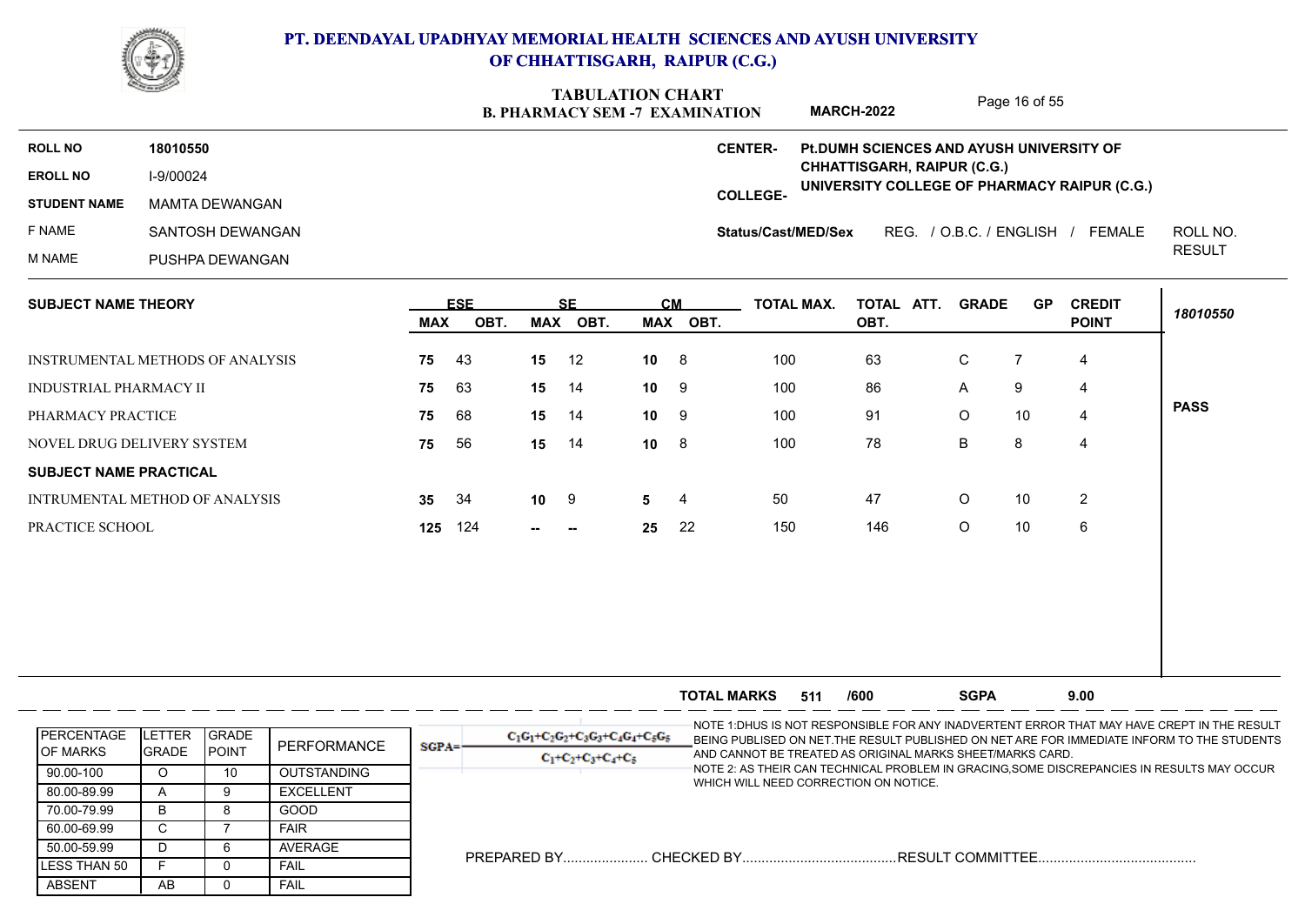

### **PT. DEENDAYAL UPADHYAY MEMORIAL HEALTH SCIENCES AND AYUSH UNIVERSITY OF CHHATTISGARH, RAIPUR (C.G.)**

### **B. BILADMACY SEM -7 EVAMINATION TABULATION CHART MARCH-2022**

Page 17 of 55

|                            |                                  |     |                     |     |                           |                 | D. FITANNIAU 1 SENI -/ EAANIINATIUN |                   | <b>IVIANYII-4944</b>                     |                             |     |                                              |               |
|----------------------------|----------------------------------|-----|---------------------|-----|---------------------------|-----------------|-------------------------------------|-------------------|------------------------------------------|-----------------------------|-----|----------------------------------------------|---------------|
| <b>ROLL NO</b>             | 18010551                         |     |                     |     |                           |                 |                                     | <b>CENTER-</b>    | Pt.DUMH SCIENCES AND AYUSH UNIVERSITY OF |                             |     |                                              |               |
| <b>EROLL NO</b>            | I-9/00025                        |     | <b>COLLEGE-</b>     |     |                           |                 |                                     |                   |                                          | CHHATTISGARH, RAIPUR (C.G.) |     | UNIVERSITY COLLEGE OF PHARMACY RAIPUR (C.G.) |               |
| <b>STUDENT NAME</b>        | <b>MANISH KUMAR SAHU</b>         |     |                     |     |                           |                 |                                     |                   |                                          |                             |     |                                              |               |
| F NAME                     | JHALURAM SAHU                    |     | Status/Cast/MED/Sex |     | REG. / O.B.C. / ENGLISH / |                 | MALE                                | ROLL NO.          |                                          |                             |     |                                              |               |
| M NAME                     | KHILESHWARI SAHU                 |     |                     |     |                           |                 |                                     |                   |                                          |                             |     |                                              | <b>RESULT</b> |
| <b>SUBJECT NAME THEORY</b> |                                  |     | <b>ESE</b>          |     | SE.                       | CМ              |                                     | <b>TOTAL MAX.</b> | TOTAL ATT.                               | <b>GRADE</b>                | GP. | <b>CREDIT</b>                                |               |
|                            |                                  | MAX | OBT.                | MAX | OBT.                      |                 | MAX OBT.                            |                   | OBT.                                     |                             |     | <b>POINT</b>                                 | 18010551      |
|                            | INSTRUMENTAL METHODS OF ANALYSIS | 75  | 40                  | 15  | 11                        | 10 <sup>1</sup> | - 9                                 | 100               | 60                                       | $\mathbf{C}$                |     | 4                                            |               |
|                            | <b>INDUSTRIAL PHARMACY II</b>    |     |                     | 15  | 10                        | 10              | -8                                  | 100               | 64                                       | C.                          |     | 4                                            |               |

|                                      | INSTRUMENTAL METHODS OF ANALYSIS |                      |                            | 75         | 40  | 15 11        |                                      |    |                    |          |                                                           |              |                |                |                                                                                             |
|--------------------------------------|----------------------------------|----------------------|----------------------------|------------|-----|--------------|--------------------------------------|----|--------------------|----------|-----------------------------------------------------------|--------------|----------------|----------------|---------------------------------------------------------------------------------------------|
| <b>INDUSTRIAL PHARMACY II</b>        |                                  |                      |                            | 75         | 46  | 15           | 10                                   | 10 | - 8                | 100      | 64                                                        | $\mathsf C$  | $\overline{7}$ | 4              |                                                                                             |
| PHARMACY PRACTICE                    |                                  |                      |                            | 75         | 46  | 15           | 11                                   | 10 | - 9                | 100      | 66                                                        | $\mathsf{C}$ | $\overline{7}$ | 4              | <b>PASS</b>                                                                                 |
| NOVEL DRUG DELIVERY SYSTEM           |                                  |                      |                            | 75         | 41  | 15           | 13                                   | 10 | -8                 | 100      | 62                                                        | $\mathsf C$  | $\overline{7}$ | 4              |                                                                                             |
|                                      |                                  |                      |                            |            |     |              |                                      |    |                    |          |                                                           |              |                |                |                                                                                             |
| <b>SUBJECT NAME PRACTICAL</b>        |                                  |                      |                            |            |     |              |                                      |    |                    |          |                                                           |              |                |                |                                                                                             |
| INTRUMENTAL METHOD OF ANALYSIS       |                                  |                      |                            | 35         | 30  | $10 \quad 7$ |                                      | 5  | 4                  | 50       | 41                                                        | A            | 9              | $\overline{2}$ |                                                                                             |
| PRACTICE SCHOOL                      |                                  |                      |                            | 125        | 122 |              | --                                   | 25 | 20                 | 150      | 142                                                       | $\circ$      | 10             | 6              |                                                                                             |
|                                      |                                  |                      |                            |            |     |              |                                      |    |                    |          |                                                           |              |                |                |                                                                                             |
|                                      |                                  |                      |                            |            |     |              |                                      |    | <b>TOTAL MARKS</b> | 435 /600 |                                                           | <b>SGPA</b>  |                | 7.92           |                                                                                             |
| <b>PERCENTAGE</b>                    | <b>LETTER</b>                    | GRADE                |                            |            |     |              | $C_1C_1+C_2C_2+C_3C_3+C_4C_4+C_5C_5$ |    |                    |          |                                                           |              |                |                | -NOTE 1:DHUS IS NOT RESPONSIBLE FOR ANY INADVERTENT ERROR THAT MAY HAVE CREPT IN THE RESULT |
| OF MARKS                             | GRADE                            | POINT                | PERFORMANCE                | $SGPA = -$ |     |              | $C_1 + C_2 + C_3 + C_4 + C_5$        |    |                    |          | AND CANNOT BE TREATED AS ORIGINAL MARKS SHEET/MARKS CARD. |              |                |                | BEING PUBLISED ON NET. THE RESULT PUBLISHED ON NET ARE FOR IMMEDIATE INFORM TO THE STUDENTS |
| 90.00-100                            | $\circ$                          | 10                   | <b>OUTSTANDING</b>         |            |     |              |                                      |    |                    |          |                                                           |              |                |                | NOTE 2: AS THEIR CAN TECHNICAL PROBLEM IN GRACING, SOME DISCREPANCIES IN RESULTS MAY OCCUR  |
| 80.00-89.99                          | A                                | 9                    | <b>EXCELLENT</b>           |            |     |              |                                      |    |                    |          | WHICH WILL NEED CORRECTION ON NOTICE.                     |              |                |                |                                                                                             |
| 70.00-79.99                          | B                                | 8                    | <b>GOOD</b>                |            |     |              |                                      |    |                    |          |                                                           |              |                |                |                                                                                             |
| 60.00-69.99                          | C                                | $\overline{7}$       | <b>FAIR</b>                |            |     |              |                                      |    |                    |          |                                                           |              |                |                |                                                                                             |
| 50.00-59.99                          | D                                | 6                    | AVERAGE                    |            |     |              |                                      |    |                    |          |                                                           |              |                |                |                                                                                             |
| <b>LESS THAN 50</b><br><b>ABSENT</b> | F.<br>AB                         | $\Omega$<br>$\Omega$ | <b>FAIL</b><br><b>FAIL</b> |            |     |              |                                      |    |                    |          |                                                           |              |                |                |                                                                                             |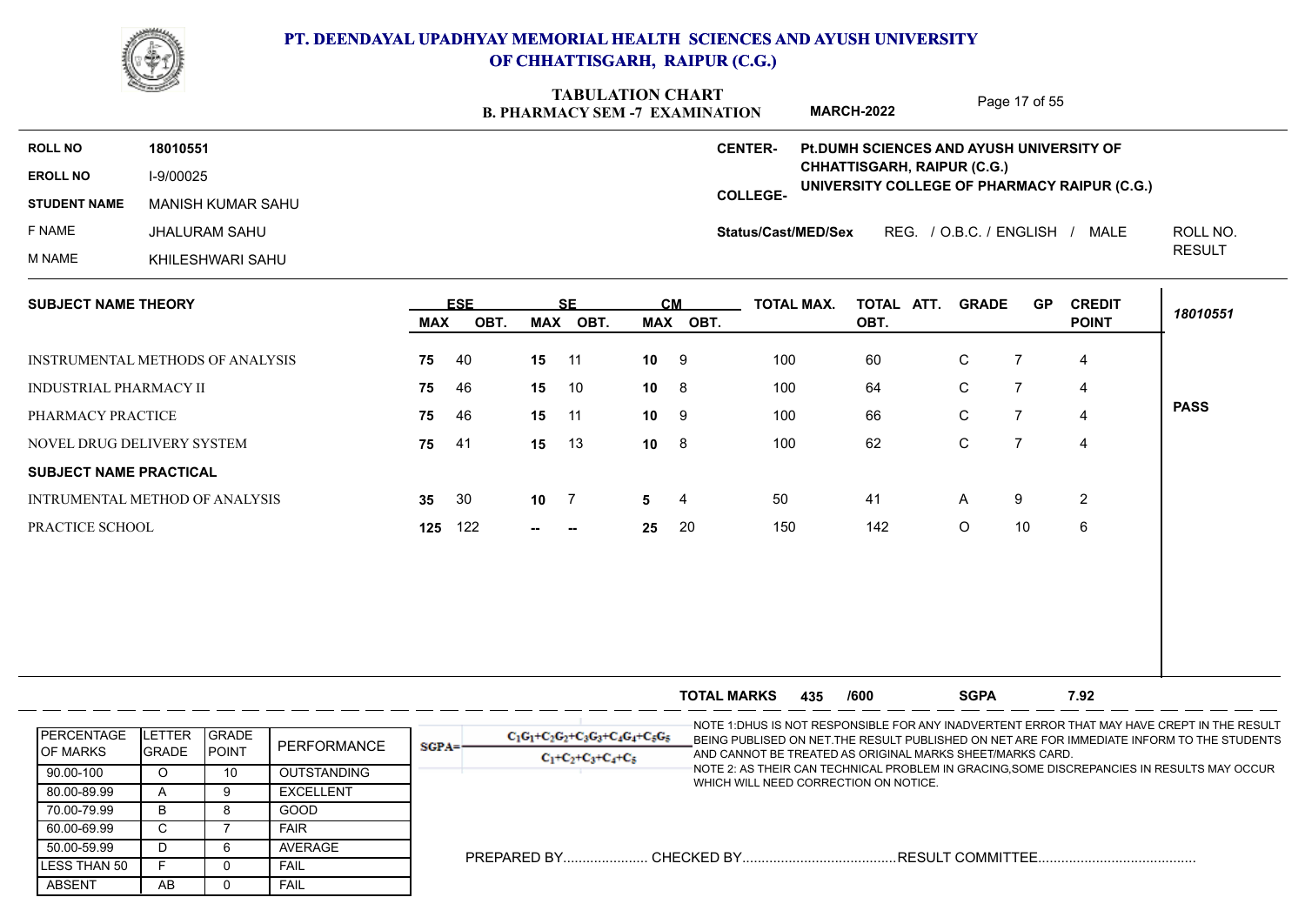

ABSENT | AB | 0 LESS THAN 50 F O 50.00-59.99 | D | 6 60.00-69.99 | C | 7

C | 7 | FAIR | |

F 0 FAIL

AB 0 FAIL

### **PT. DEENDAYAL UPADHYAY MEMORIAL HEALTH SCIENCES AND AYUSH UNIVERSITY OF CHHATTISGARH, RAIPUR (C.G.)**

### **B. PHARMACY SEM -7 EXAMINATION TABULATION CHART COLLEGE-EROLL NO ROLL NO CENTER-**Page 18 of 55 **STUDENT NAME** MITESH KUMAR JAISWAL F NAME VIRENDRA KUMAR JAISWAL M NAME HARIPRIYA JAISWAL **Status/Cast/MED/Sex** REG. / O.B.C. / ENGLISH / MALE ROLL NO. RESULT ROLL NO. **18010552 UNIVERSITY COLLEGE OF PHARMACY RAIPUR (C.G.) Pt.DUMH SCIENCES AND AYUSH UNIVERSITY OF CHHATTISGARH, RAIPUR (C.G.) MARCH-2022 SUBJECT NAME THEORY** INSTRUMENTAL METHODS OF ANALYSIS INDUSTRIAL PHARMACY II PHARMACY PRACTICE NOVEL DRUG DELIVERY SYSTEM PRACTICE SCHOOL **ESE SE CM MAX OBT. MAX OBT. MAX OBT. TOTAL MAX. TOTAL ATT. OBT. GRADE GP CREDIT POINT** 22 **15** 8 **75 75 75 35 125 10** 9 **15** 8 **15** 10 **15** 12 **10 -- 10** 9 100 39\* **10** 8 100 58 **10** 9 100 60 **10** 9 100 60 **5 25** 18 50 150 136 4 4 4 4 2 6 **TOTAL MARKS SGPA** INTRUMENTAL METHOD OF ANALYSIS **SGPA SUBJECT NAME PRACTICAL** 15 15 41 15 10  $15 \t 12$ 28 **10** 6 22 15 8 10 9<br>
42 15 8 10 8<br>
41 15 10 10 9<br>
39 15 12 10 9<br>
28 10 6 5 4<br>
118 --- 25 18 6 5 4 4 39\* 58 60 C 7 60 C 7 38 F 0 4 D 6 4 C 7 4 C 7 4 7 4 | 6 7 4 | B 8 2 | O 10 6 |  $0 \qquad 4 \qquad \qquad$ **FAIL 391 /600 SGPA 6.50 25** *18010552* NOTE 1:DHUS IS NOT RESPONSIBLE FOR ANY INADVERTENT ERROR THAT MAY HAVE CREPT IN THE RESULT BEING PUBLISED ON NET.THE RESULT PUBLISHED ON NET ARE FOR IMMEDIATE INFORM TO THE STUDENTS AND CANNOT BE TREATED AS ORIGINAL MARKS SHEET/MARKS CARD. NOTE 2: AS THEIR CAN TECHNICAL PROBLEM IN GRACING,SOME DISCREPANCIES IN RESULTS MAY OCCUR WHICH WILL NEED CORRECTION ON NOTICE. 70.00-79.99 | B | 8 80.00-89.99 | A | 9 90.00-100 | O | 10 PERCENTAGE OF MARKS **GRADE** LETTER GRADE POINT GRADE PERFORMANCE  $\begin{array}{|c|c|c|c|c|c|}\n\hline\n\text{r}_1\text{G}_1+\text{C}_2\text{G} & \text{G}_1\text{G}_1+\text{C}_2\text{G} & \text{G}_1\text{G}_1+\text{C}_2\text{G} & \text{G}_1\text{G}_1+\text{G}_2\text{G} & \text{G}_1\text{G}_1+\text{G}_2\text{G} & \text{G}_1\text{G}_1+\text{G}_2\text{G} & \text{G}_1\text{G}_1+\text{G}_2\text{G} & \text{G}_1\text{G$ O 10 OUTSTANDING A 9 EXCELLENT B 8 GOOD

PREPARED BY...................... CHECKED BY........................................RESULT COMMITTEE......................................... D | 6 | AVERAGE | \_ \_ \_ \_ \_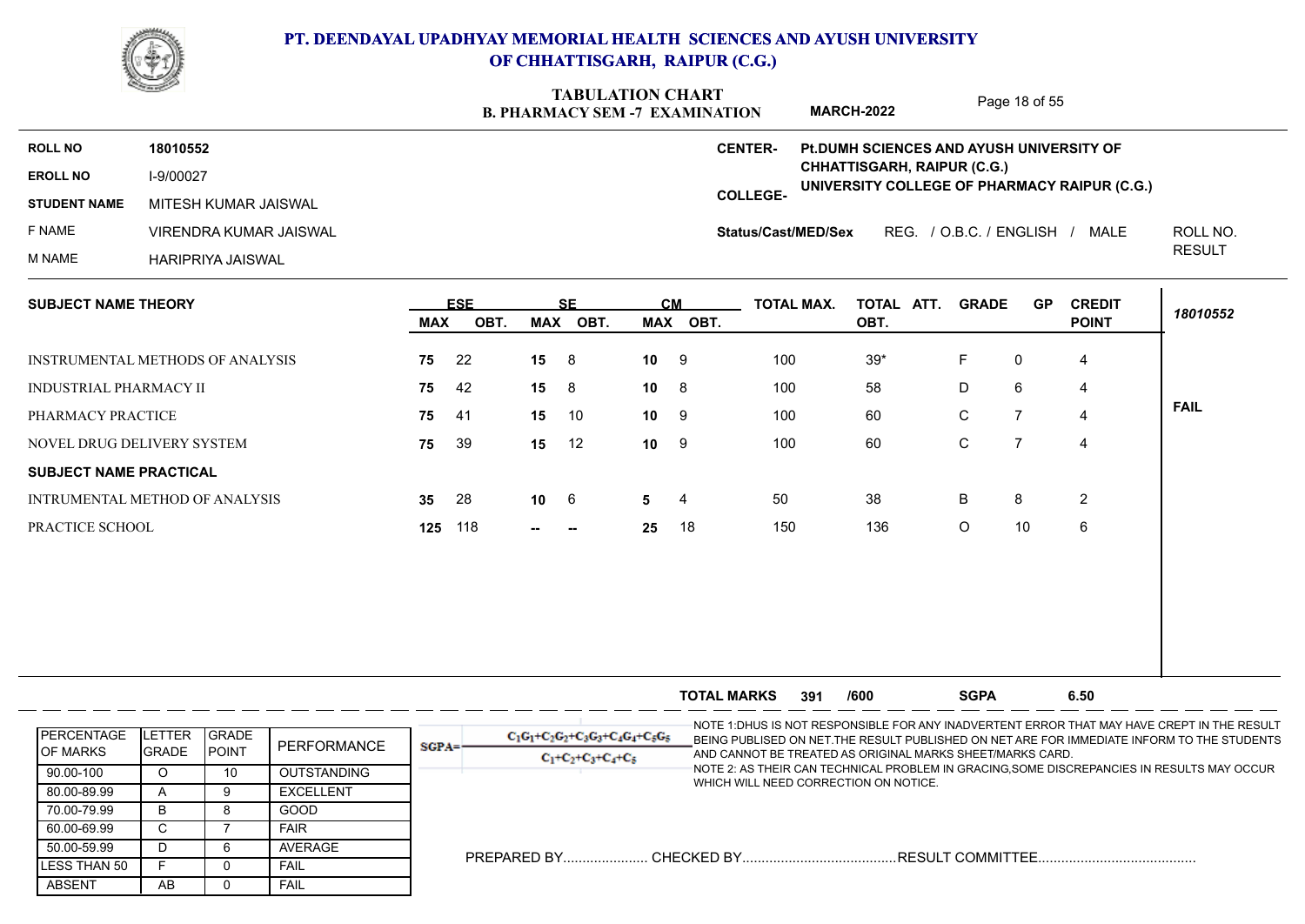

### **B. PHARMACY SEM -7 EXAMINATION TABULATION CHART**

Page 19 of 55

|                            |                       | <b>B. PHARMACY SEM -7 EXAMINATION</b>                                    |                     | <b>MARCH-2022</b>                                                           | Lange 19 OI 33                                             |               |
|----------------------------|-----------------------|--------------------------------------------------------------------------|---------------------|-----------------------------------------------------------------------------|------------------------------------------------------------|---------------|
| <b>ROLL NO</b>             | 18010556              |                                                                          | <b>CENTER-</b>      |                                                                             | Pt.DUMH SCIENCES AND AYUSH UNIVERSITY OF                   |               |
| <b>EROLL NO</b>            | I-9/00031             |                                                                          |                     | CHHATTISGARH, RAIPUR (C.G.)<br>UNIVERSITY COLLEGE OF PHARMACY RAIPUR (C.G.) |                                                            |               |
| <b>STUDENT NAME</b>        | NISHA FEKAR           |                                                                          | <b>COLLEGE-</b>     |                                                                             |                                                            |               |
| F NAME                     | <b>BALLURAM FEKAR</b> |                                                                          | Status/Cast/MED/Sex |                                                                             | REG. / O.B.C. / ENGLISH<br>FEMALE                          | ROLL NO.      |
| M NAME                     | <b>PARWATI FEKAR</b>  |                                                                          |                     |                                                                             |                                                            | <b>RESULT</b> |
| <b>SUBJECT NAME THEORY</b> |                       | <b>ESE</b><br>CМ<br>SE.<br>OBT.<br><b>MAX</b><br>MAX<br>OBT.<br>MAX OBT. |                     | <b>TOTAL MAX.</b><br>TOTAL ATT.<br>OBT.                                     | <b>GRADE</b><br><b>CREDIT</b><br><b>GP</b><br><b>POINT</b> | 18010556      |
|                            |                       |                                                                          |                     |                                                                             |                                                            |               |

| INSTRUMENTAL METHODS OF ANALYSIS | 75           | -54 | 15                | -11    | 10 <sup>1</sup> | -9   | 100 | 74  | B            | 8  | 4 |             |
|----------------------------------|--------------|-----|-------------------|--------|-----------------|------|-----|-----|--------------|----|---|-------------|
| INDUSTRIAL PHARMACY II           | 75           | -55 | 15                | 12     | 10              |      | 100 | 74  | B            | 8  | 4 |             |
| PHARMACY PRACTICE                | 75           | 46  | 15                | 13     | 10              | 8    | 100 | 67  | $\mathbf{C}$ |    | 4 | <b>PASS</b> |
| NOVEL DRUG DELIVERY SYSTEM       | 75           | 49  | 15                | 13     | 10 <sub>1</sub> | - 8  | 100 | 70  | B            | 8  | 4 |             |
| <b>SUBJECT NAME PRACTICAL</b>    |              |     |                   |        |                 |      |     |     |              |    |   |             |
| INTRUMENTAL METHOD OF ANALYSIS   | <b>35</b> 31 |     | $10 \quad 8$      |        | 5               | -4   | 50  | 43  | A            | 9  | 2 |             |
| PRACTICE SCHOOL                  | 125          | 120 | <b>Brandfield</b> | $\sim$ | 25              | - 21 | 150 | 141 | $\circ$      | 10 | 6 |             |
|                                  |              |     |                   |        |                 |      |     |     |              |    |   |             |

|                                        |                                 |                               |                    | <b>SGPA</b><br>8.42<br><b>TOTAL MARKS</b><br>/600<br>469                                                                                                                                                                                                                                                                            |
|----------------------------------------|---------------------------------|-------------------------------|--------------------|-------------------------------------------------------------------------------------------------------------------------------------------------------------------------------------------------------------------------------------------------------------------------------------------------------------------------------------|
| <b>IPERCENTAGE</b><br><b>IOF MARKS</b> | <b>ILETTER</b><br><b>IGRADE</b> | <b>IGRADE</b><br><b>POINT</b> | PERFORMANCE        | -NOTE 1:DHUS IS NOT RESPONSIBLE FOR ANY INADVERTENT ERROR THAT MAY HAVE CREPT IN THE RESULT<br>$C_1C_1+C_2C_2+C_3C_3+C_4C_4+C_5C_5$<br>BEING PUBLISED ON NET. THE RESULT PUBLISHED ON NET ARE FOR IMMEDIATE INFORM TO THE STUDENTS<br>$SGPA=$<br>AND CANNOT BE TREATED AS ORIGINAL MARKS SHEET/MARKS CARD.<br>$C_1+C_2+C_3+C_4+C_5$ |
| 90.00-100                              |                                 |                               | <b>OUTSTANDING</b> | NOTE 2: AS THEIR CAN TECHNICAL PROBLEM IN GRACING,SOME DISCREPANCIES IN RESULTS MAY OCCUR                                                                                                                                                                                                                                           |
| 80.00-89.99                            |                                 |                               | <b>EXCELLENT</b>   | WHICH WILL NEED CORRECTION ON NOTICE.                                                                                                                                                                                                                                                                                               |
| 70.00-79.99                            |                                 |                               | GOOD               |                                                                                                                                                                                                                                                                                                                                     |
| 60.00-69.99                            |                                 |                               | FAIR               |                                                                                                                                                                                                                                                                                                                                     |
| 50.00-59.99                            |                                 |                               | AVERAGE            |                                                                                                                                                                                                                                                                                                                                     |
| ILESS THAN 50                          |                                 |                               | FAIL               |                                                                                                                                                                                                                                                                                                                                     |
| <b>ABSENT</b>                          | AB                              |                               | FAIL               |                                                                                                                                                                                                                                                                                                                                     |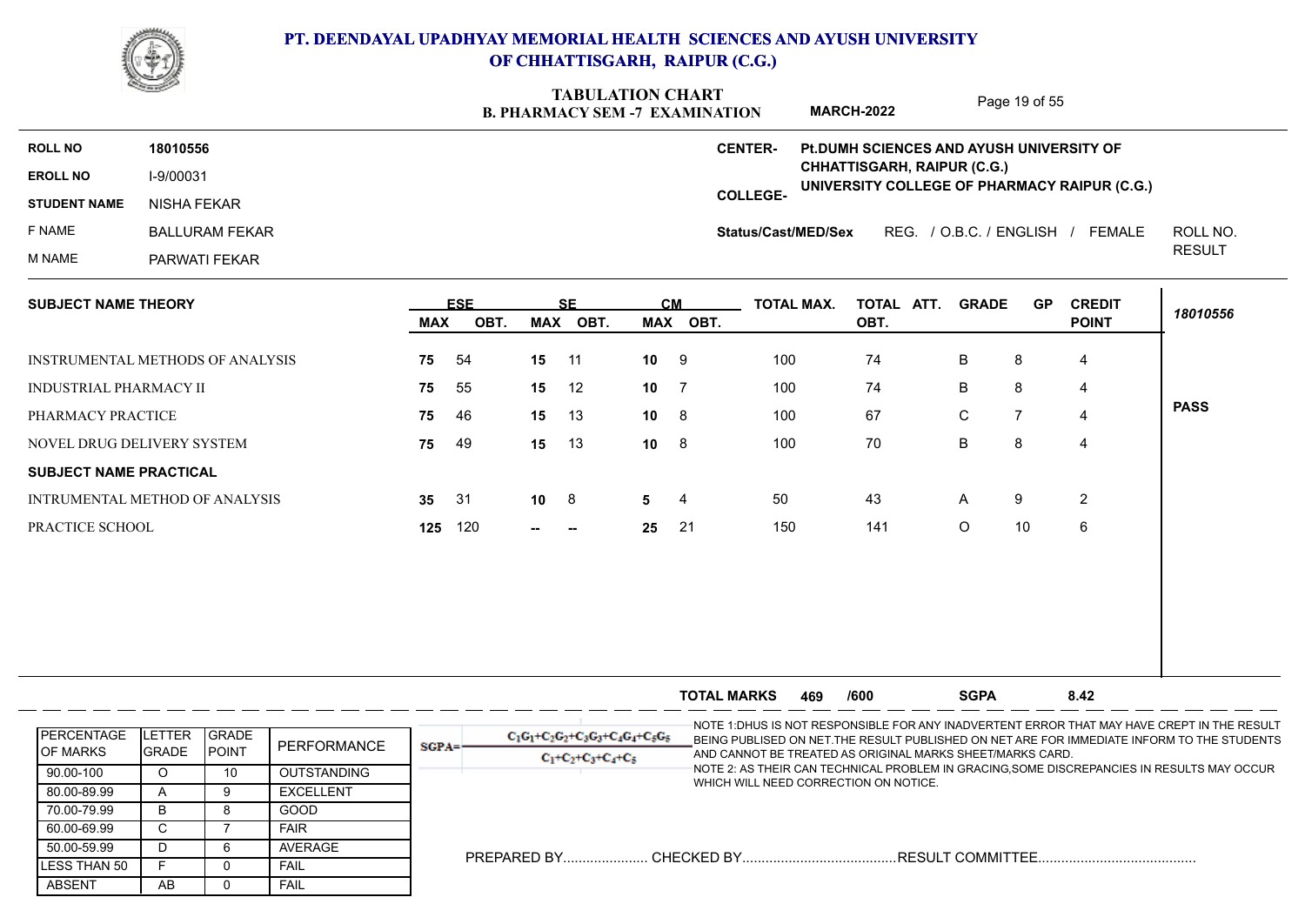

### **B. PHARMACY SEM -7 EXAMINATION TABULATION CHART**

Page 20 of 55

**MARCH-2022**

|                            |                      | <u>De e manuel delle a production de la production de la production de la production de la production de la produ</u>                                                                                    |               |
|----------------------------|----------------------|----------------------------------------------------------------------------------------------------------------------------------------------------------------------------------------------------------|---------------|
| <b>ROLL NO</b>             | 18010559             | <b>CENTER-</b><br><b>PLDUMH SCIENCES AND AYUSH UNIVERSITY OF</b>                                                                                                                                         |               |
| <b>EROLL NO</b>            | I-9/00034            | CHHATTISGARH, RAIPUR (C.G.)<br>UNIVERSITY COLLEGE OF PHARMACY RAIPUR (C.G.)                                                                                                                              |               |
| <b>STUDENT NAME</b>        | PRIYA KANWAR         | <b>COLLEGE-</b>                                                                                                                                                                                          |               |
| F NAME                     | <b>VISHRAM SINGH</b> | FEMALE<br>/ S.T.<br>/ ENGLISH<br>REG.<br>Status/Cast/MED/Sex                                                                                                                                             | ROLL NO.      |
| M NAME                     | <b>KRISHNA BAI</b>   |                                                                                                                                                                                                          | <b>RESULT</b> |
| <b>SUBJECT NAME THEORY</b> |                      | <b>ESE</b><br><b>CM</b><br>TOTAL ATT.<br><b>GP</b><br><b>CREDIT</b><br><b>TOTAL MAX.</b><br><b>GRADE</b><br><b>SF</b><br><b>POINT</b><br>OBT.<br><b>MAX</b><br>OBT.<br><b>MAX</b><br>OBT.<br>MAX<br>OBT. | 18010559      |

| INSTRUMENTAL METHODS OF ANALYSIS | 75 | -23     | 15 10        |        | $10 \quad 9$ |    | 100 | $42*$ |   | 0  | 4 |
|----------------------------------|----|---------|--------------|--------|--------------|----|-----|-------|---|----|---|
| INDUSTRIAL PHARMACY II           | 75 | -30     | $15 \quad 8$ |        | $10 \t 8$    |    | 100 | 46*   |   | 0  | 4 |
| PHARMACY PRACTICE                | 75 | -45     | 15 10        |        | $10 \quad 8$ |    | 100 | 63    | C |    | 4 |
| NOVEL DRUG DELIVERY SYSTEM       | 75 | -34     | 15 11        |        | $10 \t 9$    |    | 100 | 54    | D | 6  | 4 |
| <b>SUBJECT NAME PRACTICAL</b>    |    |         |              |        |              |    |     |       |   |    |   |
| INTRUMENTAL METHOD OF ANALYSIS   | 35 | -30     | $10 \t 6$    |        | $5\quad 5$   |    | 50  | -41   | A | 9  | 2 |
| PRACTICE SCHOOL                  |    | 125 119 | $- -$        | $\sim$ | 25           | 19 | 150 | 138   | O | 10 | 6 |
|                                  |    |         |              |        |              |    |     |       |   |    |   |

|                                        |                              |                                |                                        |          |                                      | <b>TOTAL MARKS</b>                    | 384 | /600 | <b>SGPA</b>                                               | 5.42 |                                                                                                                                                                                            |
|----------------------------------------|------------------------------|--------------------------------|----------------------------------------|----------|--------------------------------------|---------------------------------------|-----|------|-----------------------------------------------------------|------|--------------------------------------------------------------------------------------------------------------------------------------------------------------------------------------------|
| <b>IPERCENTAGE</b><br><b>IOF MARKS</b> | <b>ETTER</b><br><b>GRADE</b> | <b>IGRADE</b><br><b>IPOINT</b> | PERFORMANCE                            | $SGPA =$ | $C_1G_1+C_2G_2+C_3G_3+C_4G_4+C_5G_5$ |                                       |     |      | AND CANNOT BE TREATED AS ORIGINAL MARKS SHEET/MARKS CARD. |      | -NOTE 1:DHUS IS NOT RESPONSIBLE FOR ANY INADVERTENT ERROR THAT MAY HAVE CREPT IN THE RESULT<br>BEING PUBLISED ON NET. THE RESULT PUBLISHED ON NET ARE FOR IMMEDIATE INFORM TO THE STUDENTS |
| 90.00-100<br>80.00-89.99               |                              | 10                             | <b>OUTSTANDING</b><br><b>EXCELLENT</b> |          | $C_1+C_2+C_3+C_4+C_5$                | WHICH WILL NEED CORRECTION ON NOTICE. |     |      |                                                           |      | NOTE 2: AS THEIR CAN TECHNICAL PROBLEM IN GRACING,SOME DISCREPANCIES IN RESULTS MAY OCCUR                                                                                                  |
| 70.00-79.99<br>60.00-69.99             | B                            |                                | GOOD<br><b>FAIR</b>                    |          |                                      |                                       |     |      |                                                           |      |                                                                                                                                                                                            |
| 50.00-59.99                            | ◡                            |                                | AVERAGE                                |          |                                      |                                       |     |      |                                                           |      |                                                                                                                                                                                            |
| LESS THAN 50<br>ABSENT                 | AB                           |                                | <b>FAIL</b><br><b>FAIL</b>             |          |                                      |                                       |     |      |                                                           |      |                                                                                                                                                                                            |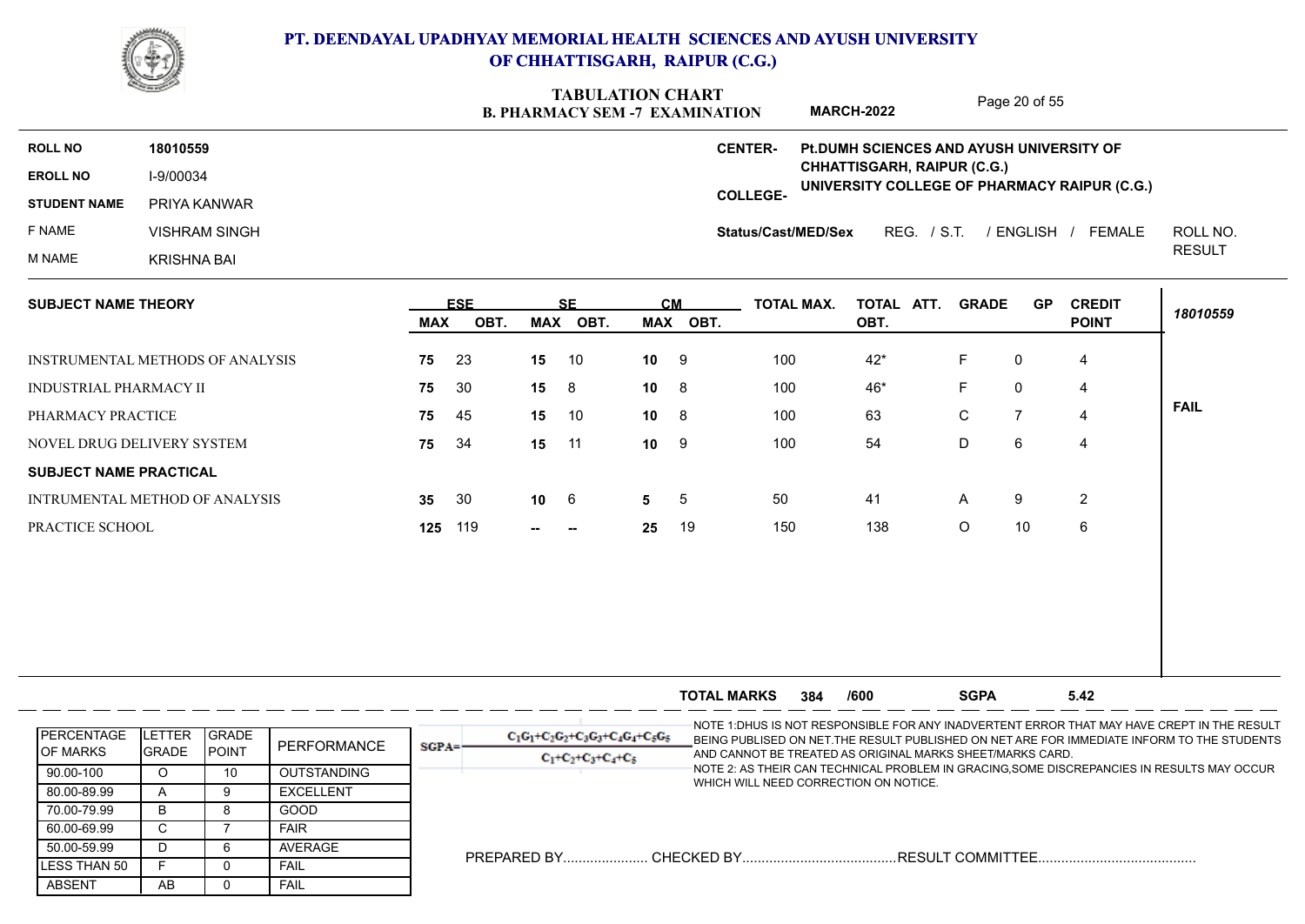

|                               | <b>CONTRACTOR</b>                | <b>TABULATION CHART</b><br>Page 21 of 55<br><b>B. PHARMACY SEM -7 EXAMINATION</b><br><b>MARCH-2022</b> |                                                                 |           |                       |               |                       |                     |                                          |              |                |                                |               |
|-------------------------------|----------------------------------|--------------------------------------------------------------------------------------------------------|-----------------------------------------------------------------|-----------|-----------------------|---------------|-----------------------|---------------------|------------------------------------------|--------------|----------------|--------------------------------|---------------|
| <b>ROLL NO</b>                | 18010560                         |                                                                                                        |                                                                 |           |                       |               |                       | <b>CENTER-</b>      | Pt.DUMH SCIENCES AND AYUSH UNIVERSITY OF |              |                |                                |               |
| <b>EROLL NO</b>               | I-9/00035                        |                                                                                                        |                                                                 |           |                       |               |                       |                     | <b>CHHATTISGARH, RAIPUR (C.G.)</b>       |              |                |                                |               |
| <b>STUDENT NAME</b>           | <b>RAKESH KUMAR</b>              |                                                                                                        | UNIVERSITY COLLEGE OF PHARMACY RAIPUR (C.G.)<br><b>COLLEGE-</b> |           |                       |               |                       |                     |                                          |              |                |                                |               |
| F NAME                        | NAROTTAM LAL                     |                                                                                                        |                                                                 |           |                       |               |                       | Status/Cast/MED/Sex |                                          |              |                | REG. / O.B.C. / ENGLISH / MALE | ROLL NO.      |
| <b>M NAME</b>                 | PRAMILA BAI                      |                                                                                                        |                                                                 |           |                       |               |                       |                     |                                          |              |                |                                | <b>RESULT</b> |
| <b>SUBJECT NAME THEORY</b>    |                                  | <b>MAX</b>                                                                                             | <b>ESE</b><br>OBT.                                              |           | <b>SF</b><br>MAX OBT. |               | <b>CM</b><br>MAX OBT. | <b>TOTAL MAX.</b>   | TOTAL ATT.<br>OBT.                       | <b>GRADE</b> | <b>GP</b>      | <b>CREDIT</b><br><b>POINT</b>  | 18010560      |
|                               |                                  |                                                                                                        |                                                                 |           |                       |               |                       |                     |                                          |              |                |                                |               |
|                               | INSTRUMENTAL METHODS OF ANALYSIS | 75                                                                                                     | 38                                                              | 15        | 9                     | 10            | 9                     | 100                 | 56                                       | D            | 6              | 4                              |               |
| INDUSTRIAL PHARMACY II        |                                  | 75                                                                                                     | 46                                                              | 15        | 10                    | 10            | 8                     | 100                 | 64                                       | $\mathsf C$  | $\overline{7}$ | 4                              |               |
| PHARMACY PRACTICE             |                                  | 75                                                                                                     | 41                                                              | 15        | 11                    | $10 \qquad 9$ |                       | 100                 | 61                                       | $\mathsf C$  | $\overline{7}$ | 4                              | <b>PASS</b>   |
|                               | NOVEL DRUG DELIVERY SYSTEM       | 75                                                                                                     | 38                                                              | 15        | 12                    | 10            | 8                     | 100                 | 58                                       | D            | 6              | 4                              |               |
| <b>SUBJECT NAME PRACTICAL</b> |                                  |                                                                                                        |                                                                 |           |                       |               |                       |                     |                                          |              |                |                                |               |
|                               | INTRUMENTAL METHOD OF ANALYSIS   | 35                                                                                                     | 31                                                              | $10 \t 7$ |                       | 5             | 4                     | 50                  | 42                                       | A            | 9              | $\overline{2}$                 |               |
|                               | PRACTICE SCHOOL                  | 125                                                                                                    | 120                                                             | −−        | $\sim$                | 25            | 20                    | 150                 | 140                                      | $\circ$      | 10             | $\,6\,$                        |               |

|                                        |                                |                                |                    | <b>SGPA</b><br>/600<br><b>TOTAL MARKS</b><br>7.58<br>421                                                                                                                                                                                                                                                                             |
|----------------------------------------|--------------------------------|--------------------------------|--------------------|--------------------------------------------------------------------------------------------------------------------------------------------------------------------------------------------------------------------------------------------------------------------------------------------------------------------------------------|
| <b>IPERCENTAGE</b><br><b>IOF MARKS</b> | <b>LETTER</b><br><b>IGRADE</b> | <b>IGRADE</b><br><b>IPOINT</b> | PERFORMANCE        | -NOTE 1:DHUS IS NOT RESPONSIBLE FOR ANY INADVERTENT ERROR THAT MAY HAVE CREPT IN THE RESULT<br>$C_1G_1+C_2G_2+C_3G_3+C_4G_4+C_5G_5$<br>BEING PUBLISED ON NET. THE RESULT PUBLISHED ON NET ARE FOR IMMEDIATE INFORM TO THE STUDENTS<br>$SGPA =$<br>AND CANNOT BE TREATED AS ORIGINAL MARKS SHEET/MARKS CARD.<br>$C_1+C_2+C_3+C_4+C_5$ |
| 90.00-100                              |                                |                                | <b>OUTSTANDING</b> | -NOTE 2: AS THEIR CAN TECHNICAL PROBLEM IN GRACING.SOME DISCREPANCIES IN RESULTS MAY OCCUR                                                                                                                                                                                                                                           |
| 80.00-89.99                            |                                |                                | <b>EXCELLENT</b>   | WHICH WILL NEED CORRECTION ON NOTICE.                                                                                                                                                                                                                                                                                                |
| 70.00-79.99                            | B.                             |                                | GOOD               |                                                                                                                                                                                                                                                                                                                                      |
| 60.00-69.99                            | U                              |                                | <b>FAIR</b>        |                                                                                                                                                                                                                                                                                                                                      |
| 50.00-59.99                            | D                              |                                | AVERAGE            | PREPARED BY CHECKED BY                                                                                                                                                                                                                                                                                                               |
| <b>ILESS THAN 50</b>                   |                                |                                | <b>FAIL</b>        |                                                                                                                                                                                                                                                                                                                                      |
| ABSENT                                 | AB.                            |                                | <b>FAIL</b>        |                                                                                                                                                                                                                                                                                                                                      |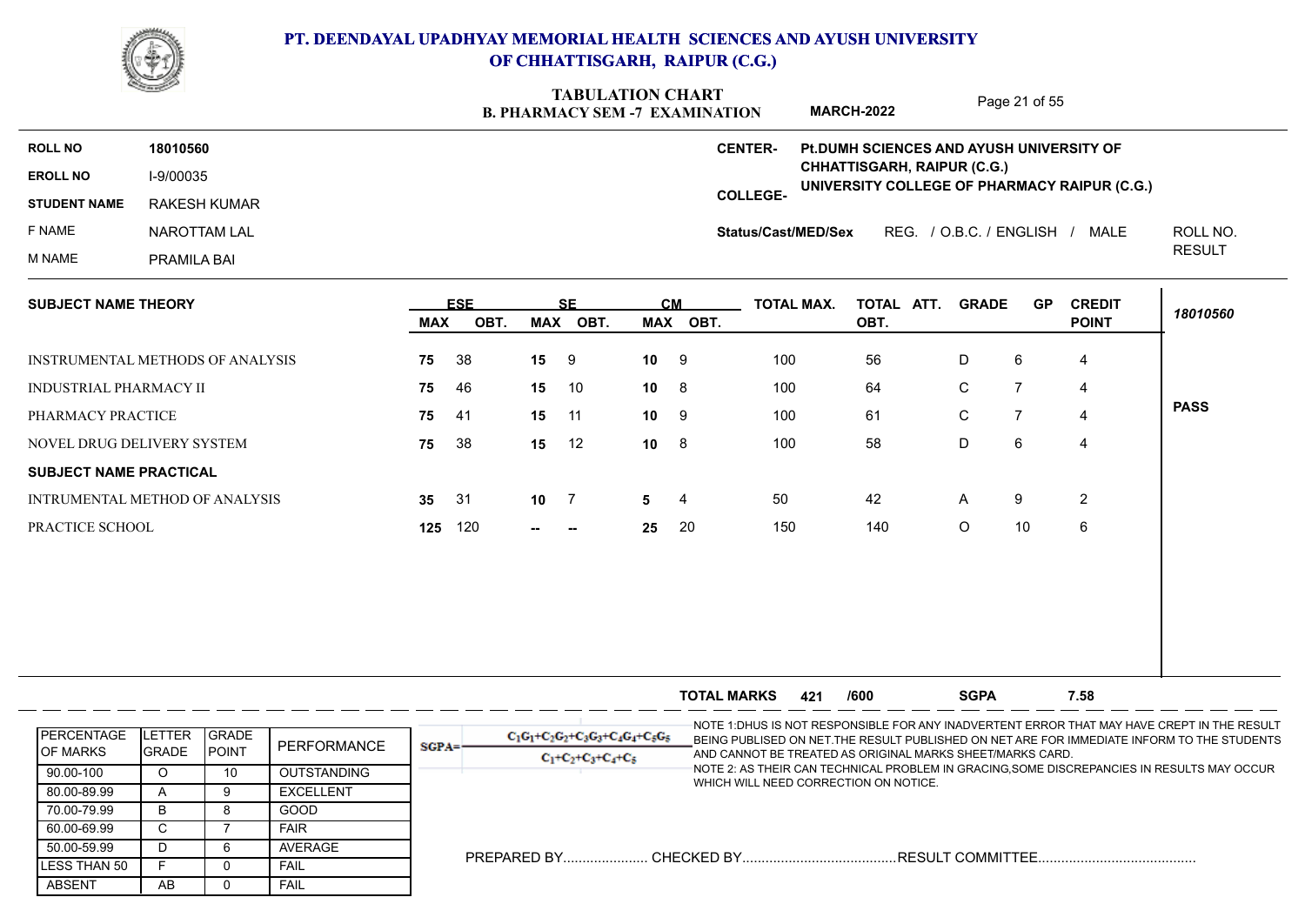

### **B. PHARMACY SEM -7 EXAMINATION TABULATION CHART**

Page 22 of 55

|                            |                    | I ay <del>o</del> ZZ UI JJ<br><b>MARCH-2022</b><br><b>B. PHARMACY SEM -7 EXAMINATION</b>                |               |
|----------------------------|--------------------|---------------------------------------------------------------------------------------------------------|---------------|
| <b>ROLL NO</b>             | 18010561           | Pt.DUMH SCIENCES AND AYUSH UNIVERSITY OF<br><b>CENTER-</b>                                              |               |
| <b>EROLL NO</b>            | I-9/00036          | CHHATTISGARH, RAIPUR (C.G.)<br>UNIVERSITY COLLEGE OF PHARMACY RAIPUR (C.G.)                             |               |
| <b>STUDENT NAME</b>        | RASHI SAHU         | <b>COLLEGE-</b>                                                                                         |               |
| F NAME                     | <b>HEMLAL SAHU</b> | REG. / O.B.C. / ENGLISH<br>FEMALE<br>Status/Cast/MED/Sex                                                | ROLL NO.      |
| M NAME                     | AMBIKA SAHU        |                                                                                                         | <b>RESULT</b> |
| <b>SUBJECT NAME THEORY</b> |                    | <b>ESE</b><br>CМ<br>TOTAL ATT.<br><b>GP</b><br>TOTAL MAX.<br><b>GRADE</b><br><b>CREDIT</b><br><b>SF</b> | 10010001      |

| <b>SUBJECT NAME THEORT</b>       |         |      |                 |                          | ww        |                | IVIAL MAA. | IVIAL AII. | שמאט - | . Or     | <b>VINLDII</b> |             |
|----------------------------------|---------|------|-----------------|--------------------------|-----------|----------------|------------|------------|--------|----------|----------------|-------------|
|                                  | MAX     | OBT. | MAX             | OBT.                     |           | MAX OBT.       |            | OBT.       |        |          | <b>POINT</b>   | 18010561    |
| INSTRUMENTAL METHODS OF ANALYSIS | 75      | -28  | 15              | - 0                      | 10        | $\overline{7}$ | 100        | $35*$      | ⊢      | 0        | 4              |             |
| INDUSTRIAL PHARMACY II           | 75      | -47  | 15              | - 0                      | $10 \t 8$ |                | 100        | 55         | D      | 6        | 4              |             |
| PHARMACY PRACTICE                | 75      | 43   | 15 <sup>1</sup> | - 0                      | $10 \t 9$ |                | 100        | 52         | D      | 6        | 4              | <b>FAIL</b> |
| NOVEL DRUG DELIVERY SYSTEM       | 75      | 45   | 15              | - 0                      | $10 \t 9$ |                | 100        | 54         | D      | 6        | 4              |             |
| <b>SUBJECT NAME PRACTICAL</b>    |         |      |                 |                          |           |                |            |            |        |          |                |             |
| INTRUMENTAL METHOD OF ANALYSIS   | 35      | A    | 10 <sup>1</sup> | -5                       | 5         | -5             | 50         | $10*$      |        | $\Omega$ | 2              |             |
| PRACTICE SCHOOL                  | 125 115 |      | --              | $\overline{\phantom{a}}$ | 25        | - 0            | 150        | 115        | B      | 8        | 6              |             |
|                                  |         |      |                 |                          |           |                |            |            |        |          |                |             |

|                                        |                        |                                |                    |          |                                                               | <b>TOTAL MARKS</b>                    | 321 | /600 | <b>SGPA</b>                                               | 5.00 |                                                                                                                                                                                            |
|----------------------------------------|------------------------|--------------------------------|--------------------|----------|---------------------------------------------------------------|---------------------------------------|-----|------|-----------------------------------------------------------|------|--------------------------------------------------------------------------------------------------------------------------------------------------------------------------------------------|
| <b>IPERCENTAGE</b><br><b>IOF MARKS</b> | LETTER<br><b>GRADE</b> | <b>IGRADE</b><br><b>IPOINT</b> | PERFORMANCE        | $SGPA =$ | $C_1G_1+C_2G_2+C_3G_3+C_4G_4+C_5G_5$<br>$C_1+C_2+C_3+C_4+C_5$ |                                       |     |      | AND CANNOT BE TREATED AS ORIGINAL MARKS SHEET/MARKS CARD. |      | -NOTE 1:DHUS IS NOT RESPONSIBLE FOR ANY INADVERTENT ERROR THAT MAY HAVE CREPT IN THE RESULT<br>BEING PUBLISED ON NET. THE RESULT PUBLISHED ON NET ARE FOR IMMEDIATE INFORM TO THE STUDENTS |
| 90.00-100                              |                        | 10                             | <b>OUTSTANDING</b> |          |                                                               |                                       |     |      |                                                           |      | NOTE 2: AS THEIR CAN TECHNICAL PROBLEM IN GRACING.SOME DISCREPANCIES IN RESULTS MAY OCCURI-                                                                                                |
| 80.00-89.99                            |                        |                                | <b>EXCELLENT</b>   |          |                                                               | WHICH WILL NEED CORRECTION ON NOTICE. |     |      |                                                           |      |                                                                                                                                                                                            |
| 70.00-79.99                            | B                      |                                | GOOD               |          |                                                               |                                       |     |      |                                                           |      |                                                                                                                                                                                            |
| 60.00-69.99                            |                        |                                | <b>FAIR</b>        |          |                                                               |                                       |     |      |                                                           |      |                                                                                                                                                                                            |
| 50.00-59.99                            |                        | b                              | AVERAGE            |          |                                                               |                                       |     |      |                                                           |      |                                                                                                                                                                                            |
| <b>ILESS THAN 50</b>                   |                        |                                | FAIL               |          |                                                               |                                       |     |      |                                                           |      |                                                                                                                                                                                            |
| ABSENT                                 | AB.                    |                                | <b>FAIL</b>        |          |                                                               |                                       |     |      |                                                           |      |                                                                                                                                                                                            |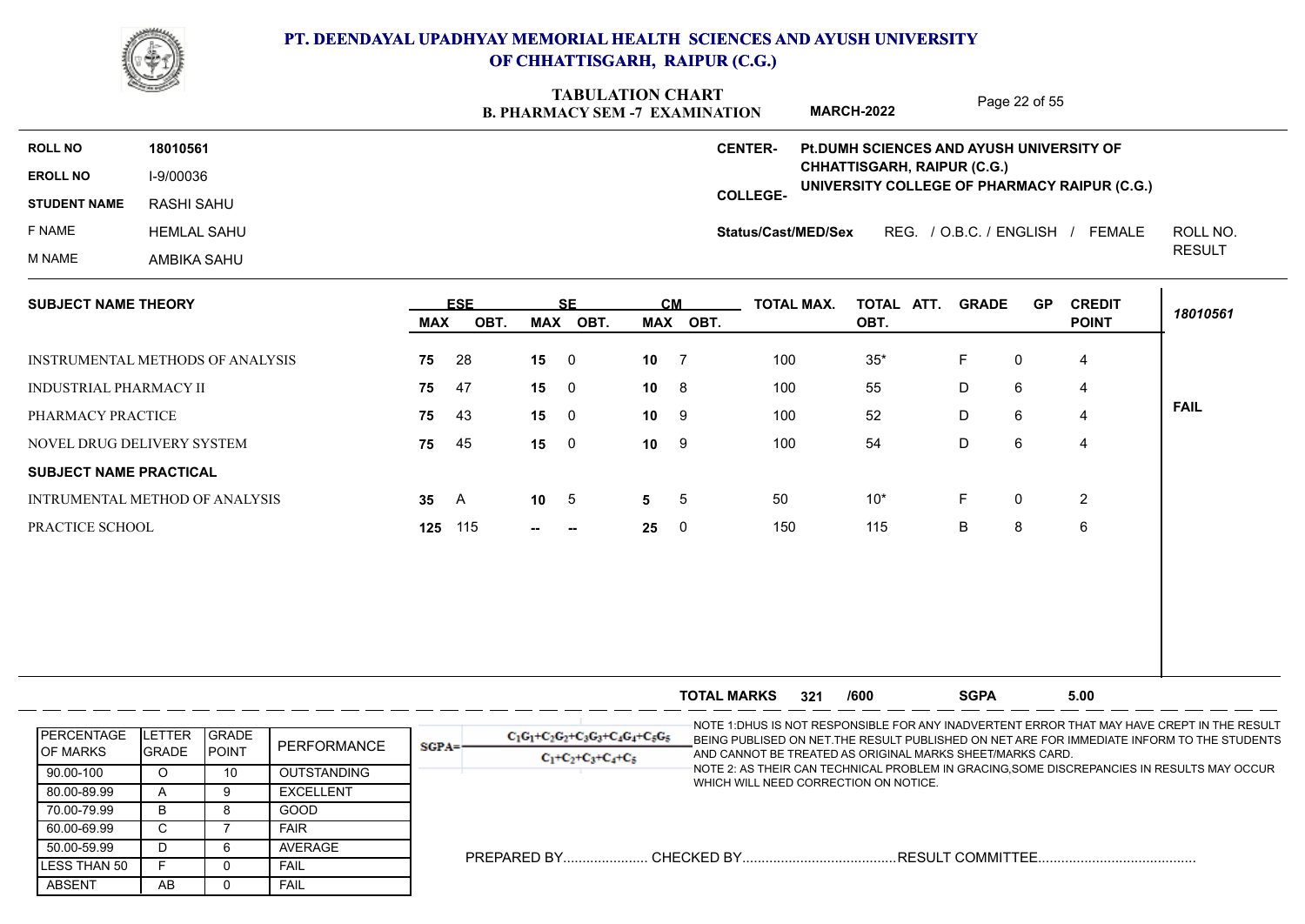

### **B. PHARMACY SEM -7 EXAMINATION TABULATION CHART MARCH-2022**

Page 23 of 55

| <b>ROLL NO</b>             | 18010562           | <b>PLDUMH SCIENCES AND AYUSH UNIVERSITY OF</b><br><b>CENTER-</b>                                               |               |
|----------------------------|--------------------|----------------------------------------------------------------------------------------------------------------|---------------|
| <b>EROLL NO</b>            | I-9/00037          | CHHATTISGARH, RAIPUR (C.G.)<br>UNIVERSITY COLLEGE OF PHARMACY RAIPUR (C.G.)                                    |               |
| <b>STUDENT NAME</b>        | RUCHIKA CHANDRAKAR | <b>COLLEGE-</b>                                                                                                |               |
| F NAME                     | PANKAJ CHANDRAKAR  | REG. / O.B.C. / ENGLISH<br>FEMALE<br>Status/Cast/MED/Sex                                                       | ROLL NO.      |
| M NAME                     | URMILA CHANDRAKAR  |                                                                                                                | <b>RESULT</b> |
| <b>SUBJECT NAME THEORY</b> |                    | <b>CM</b><br>ESE<br><b>TOTAL MAX.</b><br><b>CREDIT</b><br>SF.<br>TOTAL ATT.<br>GP.<br><b>GRADE</b>             |               |
|                            |                    | <b>DOINT</b><br><b>ODT</b><br><b>ODT</b><br><b>MAV</b><br><b>MAV</b><br><b>MAV</b><br><b>ODT</b><br><b>ODT</b> | 18010562      |

|                                  | <b>MAX</b>      | OBT. | MAX             | OBT.   |                 | MAX OBT. |     | OBT. |              |    | <b>POINT</b>   | 10010002     |
|----------------------------------|-----------------|------|-----------------|--------|-----------------|----------|-----|------|--------------|----|----------------|--------------|
| INSTRUMENTAL METHODS OF ANALYSIS | 75              | - 27 | 15              | - 11   | 10 <sub>1</sub> | - 8      | 100 | 46*  |              | 0  | 4              |              |
| INDUSTRIAL PHARMACY II           | 75              | 47   | 15              | -9     | 10 <sup>°</sup> | 9        | 100 | 65   | C.           |    | 4              |              |
| PHARMACY PRACTICE                | 75              | 48   | 15              | 12     | 10 <sub>1</sub> | 8        | 100 | 68   | $\mathbf{C}$ |    | 4              | <b>PASS</b>  |
| NOVEL DRUG DELIVERY SYSTEM       | 75              | -44  | 15              | 13     | 10              |          | 100 | 64   | C            |    | 4              | <b>DC 04</b> |
| <b>SUBJECT NAME PRACTICAL</b>    |                 |      |                 |        |                 |          |     |      |              |    |                |              |
| INTRUMENTAL METHOD OF ANALYSIS   | 35 <sub>o</sub> | - 30 | 10 <sub>7</sub> |        | $5 \t 4$        |          | 50  | 41   | A            | 9  | $\overline{2}$ |              |
| PRACTICE SCHOOL                  | 125             | 120  | $- -$           | $\sim$ | 25              | - 20     | 150 | 140  | $\circ$      | 10 | 6              |              |
|                                  |                 |      |                 |        |                 |          |     |      |              |    |                |              |

|                                        |                         |                                |                    |            |                                                               | <b>TOTAL MARKS</b>                    | 424 | /600 | <b>SGPA</b>                                               | 6.75                                                                                                                                                                                       |  |
|----------------------------------------|-------------------------|--------------------------------|--------------------|------------|---------------------------------------------------------------|---------------------------------------|-----|------|-----------------------------------------------------------|--------------------------------------------------------------------------------------------------------------------------------------------------------------------------------------------|--|
| <b>IPERCENTAGE</b><br><b>IOF MARKS</b> | LETTER<br><b>IGRADE</b> | <b>IGRADE</b><br><b>IPOINT</b> | PERFORMANCE        | $SGPA = 1$ | $C_1C_1+C_2C_2+C_3C_3+C_4C_4+C_5C_5$<br>$C_1+C_2+C_3+C_4+C_5$ |                                       |     |      | AND CANNOT BE TREATED AS ORIGINAL MARKS SHEET/MARKS CARD. | -NOTE 1:DHUS IS NOT RESPONSIBLE FOR ANY INADVERTENT ERROR THAT MAY HAVE CREPT IN THE RESULT<br>BEING PUBLISED ON NET. THE RESULT PUBLISHED ON NET ARE FOR IMMEDIATE INFORM TO THE STUDENTS |  |
| 90.00-100                              |                         | 10                             | <b>OUTSTANDING</b> |            |                                                               |                                       |     |      |                                                           | NOTE 2: AS THEIR CAN TECHNICAL PROBLEM IN GRACING.SOME DISCREPANCIES IN RESULTS MAY OCCURI-                                                                                                |  |
| 80.00-89.99                            |                         |                                | <b>EXCELLENT</b>   |            |                                                               | WHICH WILL NEED CORRECTION ON NOTICE. |     |      |                                                           |                                                                                                                                                                                            |  |
| 70.00-79.99                            |                         |                                | <b>GOOD</b>        |            |                                                               |                                       |     |      |                                                           |                                                                                                                                                                                            |  |
| 60.00-69.99                            |                         |                                | <b>FAIR</b>        |            |                                                               |                                       |     |      |                                                           |                                                                                                                                                                                            |  |
| 50.00-59.99                            |                         | n                              | AVERAGE            |            |                                                               |                                       |     |      |                                                           |                                                                                                                                                                                            |  |
| LLESS THAN 50                          |                         |                                | FAIL               |            |                                                               |                                       |     |      |                                                           |                                                                                                                                                                                            |  |
| <b>ABSENT</b>                          | AB                      |                                | FAIL               |            |                                                               |                                       |     |      |                                                           |                                                                                                                                                                                            |  |
|                                        |                         |                                |                    |            |                                                               |                                       |     |      |                                                           |                                                                                                                                                                                            |  |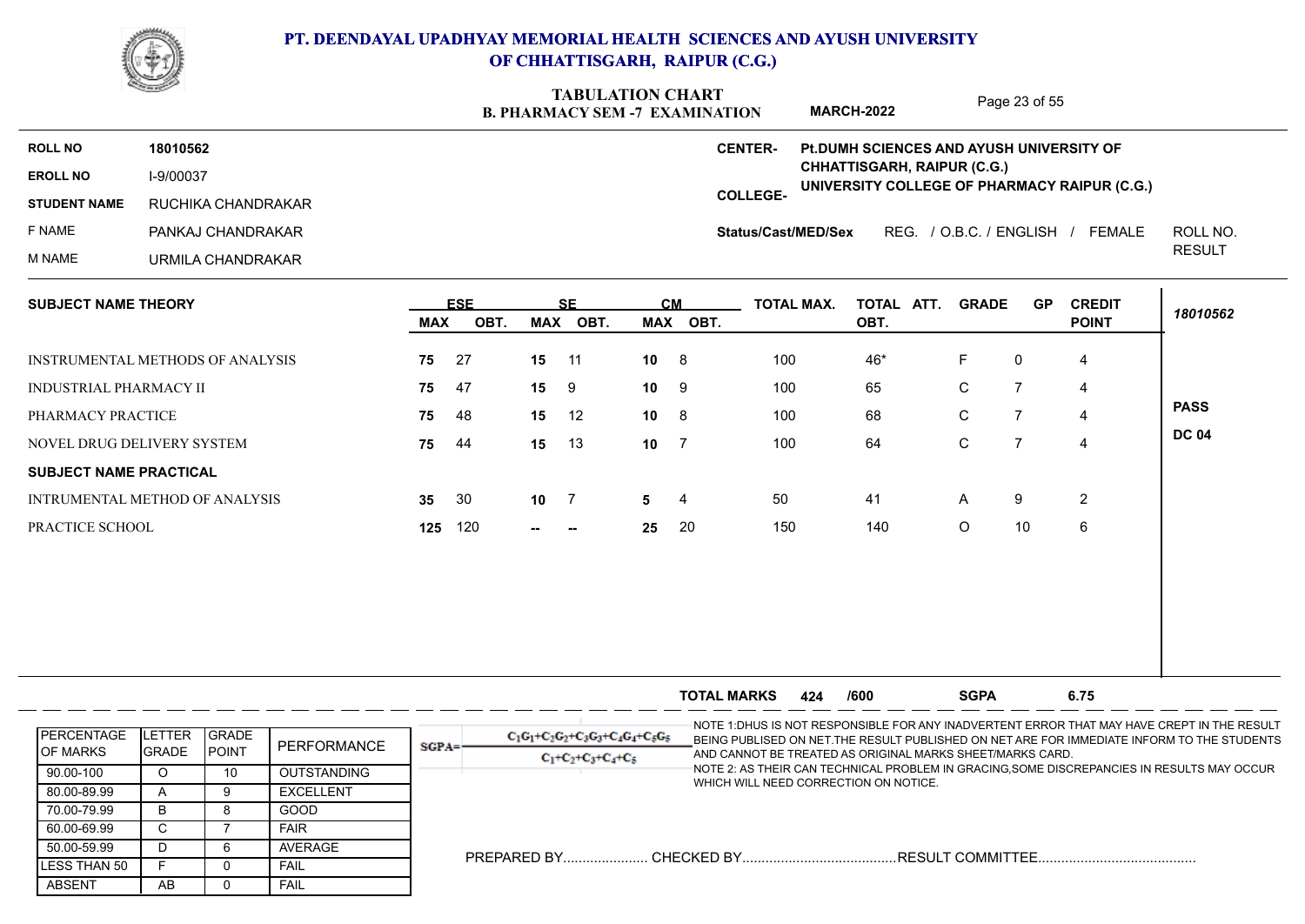

**18010563**

### **PT. DEENDAYAL UPADHYAY MEMORIAL HEALTH SCIENCES AND AYUSH UNIVERSITY OF CHHATTISGARH, RAIPUR (C.G.)**

### **B. PHARMACY SEM -7 EXAMINATION TABULATION CHART ROLL NO CENTER-**Page 24 of 55 **Pt.DUMH SCIENCES AND AYUSH UNIVERSITY OF MARCH-2022**

**EROLL NO**

**STUDENT NAME** RUMA

F NAME NARAYAN PRASAD

M NAME NIRMALA BAI

ABSENT | AB | 0 LESS THAN 50 F 0 50.00-59.99 D 6

F 0 FAIL

AB 0 FAIL

**COLLEGE-UNIVERSITY COLLEGE OF PHARMACY RAIPUR (C.G.) CHHATTISGARH, RAIPUR (C.G.)** I-9/00038

> **Status/Cast/MED/Sex** REG. / O.B.C. / ENGLISH / FEMALE ROLL NO. ROLL NO.

RESULT

| <b>SUBJECT NAME THEORY</b>                                      |                                                 |                       |                  |            | <b>ESE</b> | <b>SE</b> |                                      | CМ |                    | <b>TOTAL MAX.</b>                     | TOTAL ATT. GRADE                                          |                | <b>GP</b>      | <b>CREDIT</b>  | 18010563                                                                                                                                                                                   |
|-----------------------------------------------------------------|-------------------------------------------------|-----------------------|------------------|------------|------------|-----------|--------------------------------------|----|--------------------|---------------------------------------|-----------------------------------------------------------|----------------|----------------|----------------|--------------------------------------------------------------------------------------------------------------------------------------------------------------------------------------------|
|                                                                 |                                                 |                       |                  | <b>MAX</b> | OBT.       | MAX OBT.  |                                      |    | MAX OBT.           |                                       | OBT.                                                      |                |                | <b>POINT</b>   |                                                                                                                                                                                            |
| INSTRUMENTAL METHODS OF ANALYSIS                                |                                                 |                       |                  | 75         | 44         | 15        | 10                                   | 10 | 9                  | 100                                   | 63                                                        | $\mathsf{C}$   |                | 4              |                                                                                                                                                                                            |
| <b>INDUSTRIAL PHARMACY II</b>                                   |                                                 |                       |                  | 75         | -53        | 15        | 9                                    | 10 | 8                  | 100                                   | 70                                                        | B              | 8              | $\overline{4}$ |                                                                                                                                                                                            |
|                                                                 | PHARMACY PRACTICE<br>NOVEL DRUG DELIVERY SYSTEM |                       | 75               | 44         | 15         | 13        | 10                                   | 8  | 100                | 65                                    | $\mathsf{C}$                                              | $\overline{7}$ | $\overline{4}$ | <b>PASS</b>    |                                                                                                                                                                                            |
|                                                                 |                                                 |                       | 75               | 51         | 15         | - 10      | 10 <sup>1</sup>                      | -7 | 100                | 68                                    | $\mathsf{C}$                                              | $\overline{7}$ | $\overline{4}$ |                |                                                                                                                                                                                            |
| <b>SUBJECT NAME PRACTICAL</b><br>INTRUMENTAL METHOD OF ANALYSIS |                                                 |                       |                  |            |            |           |                                      |    |                    |                                       |                                                           |                |                |                |                                                                                                                                                                                            |
|                                                                 |                                                 |                       | 35               | 28         | 10         | -8        | 5.                                   | 4  | 50                 | 40                                    | A                                                         | 9              | $\overline{2}$ |                |                                                                                                                                                                                            |
| PRACTICE SCHOOL                                                 |                                                 |                       |                  | 125        | 119        | $-$       |                                      | 25 | 19                 | 150                                   | 138                                                       | $\circ$        | 10             | 6              |                                                                                                                                                                                            |
|                                                                 |                                                 |                       |                  |            |            |           |                                      |    | <b>TOTAL MARKS</b> | 444                                   | /600                                                      | <b>SGPA</b>    |                | 8.08           |                                                                                                                                                                                            |
|                                                                 |                                                 |                       |                  |            |            |           |                                      |    |                    |                                       |                                                           |                |                |                |                                                                                                                                                                                            |
| PERCENTAGE<br><b>IOF MARKS</b>                                  | LETTER<br><b>GRADE</b>                          | GRADE<br><b>POINT</b> | PERFORMANCE      | $SGPA = -$ |            |           | $C_1C_1+C_2C_2+C_3C_3+C_4C_4+C_5C_5$ |    |                    |                                       |                                                           |                |                |                | -NOTE 1:DHUS IS NOT RESPONSIBLE FOR ANY INADVERTENT ERROR THAT MAY HAVE CREPT IN THE RESULT<br>BEING PUBLISED ON NET. THE RESULT PUBLISHED ON NET ARE FOR IMMEDIATE INFORM TO THE STUDENTS |
| 90.00-100                                                       | $\circ$                                         | 10                    | OUTSTANDING      |            |            |           | $C_1+C_2+C_3+C_4+C_5$                |    |                    |                                       | AND CANNOT BE TREATED AS ORIGINAL MARKS SHEET/MARKS CARD. |                |                |                | NOTE 2: AS THEIR CAN TECHNICAL PROBLEM IN GRACING,SOME DISCREPANCIES IN RESULTS MAY OCCUR                                                                                                  |
| 80.00-89.99                                                     | Α                                               | 9                     | <b>EXCELLENT</b> |            |            |           |                                      |    |                    | WHICH WILL NEED CORRECTION ON NOTICE. |                                                           |                |                |                |                                                                                                                                                                                            |
| 70.00-79.99                                                     | B                                               | 8                     | GOOD             |            |            |           |                                      |    |                    |                                       |                                                           |                |                |                |                                                                                                                                                                                            |
| 60.00-69.99                                                     | $\mathsf{C}$                                    | $\overline{7}$        | <b>FAIR</b>      |            |            |           |                                      |    |                    |                                       |                                                           |                |                |                |                                                                                                                                                                                            |

PREPARED BY...................... CHECKED BY........................................RESULT COMMITTEE......................................... D | 6 | AVERAGE | \_ \_ \_ \_ \_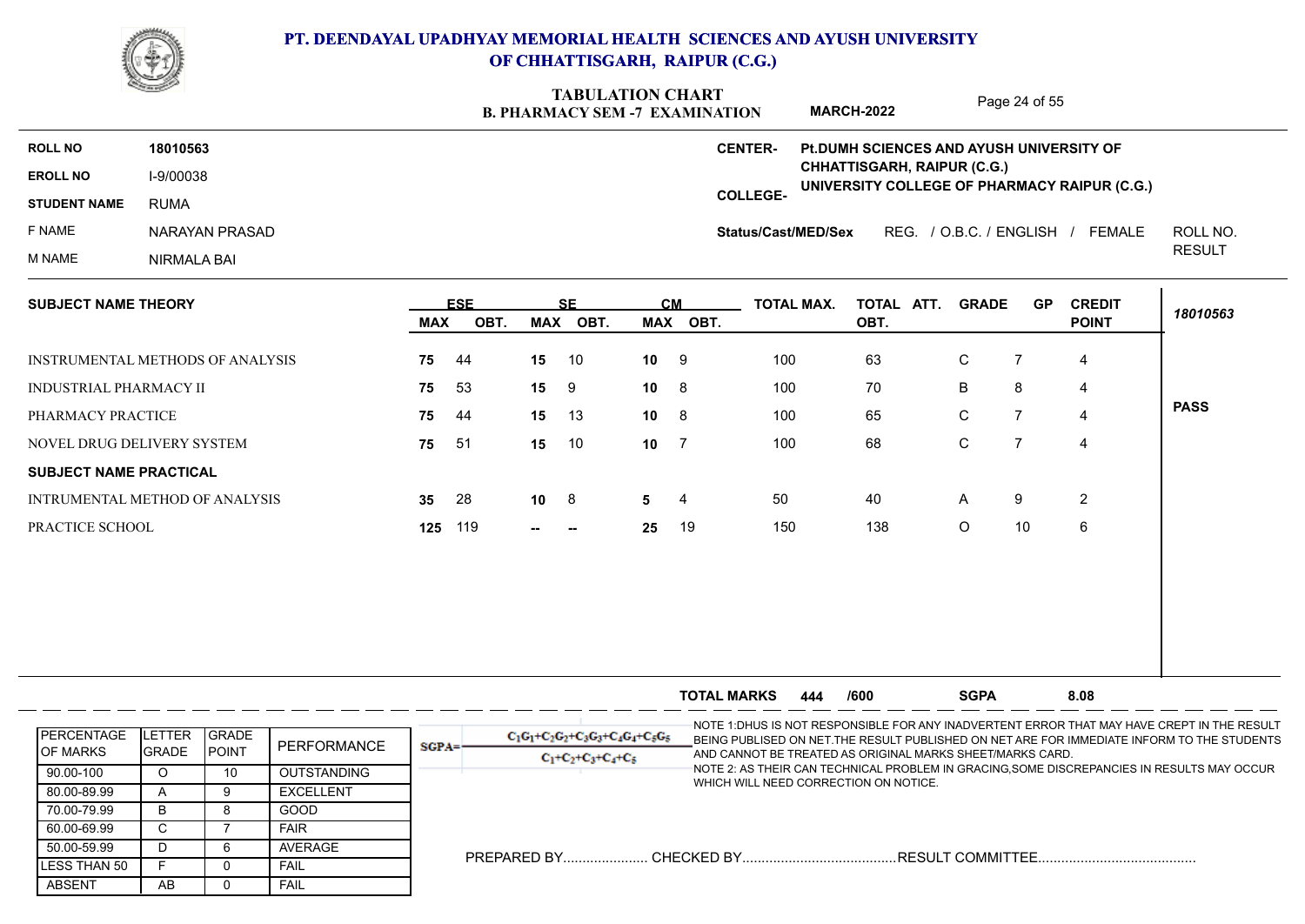

### **B. PHARMACY SEM -7 EXAMINATION TABULATION CHART**

Page 25 of 55

|                            |                    | <b>B. PHARMACY SEM -7 EXAMINATION</b>                                           |                                                                             | <b>MARCH-2022</b> |                    |                                          | Page 20 01 00 |                               |               |  |  |
|----------------------------|--------------------|---------------------------------------------------------------------------------|-----------------------------------------------------------------------------|-------------------|--------------------|------------------------------------------|---------------|-------------------------------|---------------|--|--|
| <b>ROLL NO</b>             | 18010565           |                                                                                 | <b>CENTER-</b>                                                              |                   |                    | Pt.DUMH SCIENCES AND AYUSH UNIVERSITY OF |               |                               |               |  |  |
| <b>EROLL NO</b>            | I-9/00040          |                                                                                 | CHHATTISGARH, RAIPUR (C.G.)<br>UNIVERSITY COLLEGE OF PHARMACY RAIPUR (C.G.) |                   |                    |                                          |               |                               |               |  |  |
| <b>STUDENT NAME</b>        | <b>SANJANA DAS</b> |                                                                                 | <b>COLLEGE-</b>                                                             |                   |                    |                                          |               |                               |               |  |  |
| F NAME                     | <b>GOVIND DAS</b>  |                                                                                 | Status/Cast/MED/Sex                                                         |                   | REG.               | $/$ GEN.                                 | / ENGLISH     | FEMALE                        | ROLL NO.      |  |  |
| M NAME                     | SHIVANI DAS        |                                                                                 |                                                                             |                   |                    |                                          |               |                               | <b>RESULT</b> |  |  |
| <b>SUBJECT NAME THEORY</b> |                    | <b>CM</b><br><b>ESE</b><br>SF.<br><b>MAX</b><br>OBT.<br>MAX<br>OBT.<br>MAX OBT. |                                                                             | <b>TOTAL MAX.</b> | TOTAL ATT.<br>OBT. | <b>GRADE</b>                             | <b>GP</b>     | <b>CREDIT</b><br><b>POINT</b> | 18010565      |  |  |
|                            |                    |                                                                                 |                                                                             |                   |                    |                                          |               |                               |               |  |  |

| INSTRUMENTAL METHODS OF ANALYSIS | 75  | -58 | 15                | -11    | 10              | -9  | 100 | 78  | B            | 8  | 4              |             |
|----------------------------------|-----|-----|-------------------|--------|-----------------|-----|-----|-----|--------------|----|----------------|-------------|
| INDUSTRIAL PHARMACY II           | 75  | 59  | 15                | 11     | 10 <sup>°</sup> | - 9 | 100 | 79  | B            | 8  | 4              |             |
| PHARMACY PRACTICE                | 75  | 56  | 15                | 14     | 10 <sup>°</sup> | -8  | 100 | 78  | B            | 8  | 4              | <b>PASS</b> |
| NOVEL DRUG DELIVERY SYSTEM       | 75  | -58 | 15                | 14     | 10              | 9   | 100 | 81  | $\mathsf{A}$ | 9  | 4              |             |
| <b>SUBJECT NAME PRACTICAL</b>    |     |     |                   |        |                 |     |     |     |              |    |                |             |
| INTRUMENTAL METHOD OF ANALYSIS   | 35  | -34 | 10                | - 6    | 5               | -5  | 50  | 45  | $\circ$      | 10 | $\overline{2}$ |             |
| PRACTICE SCHOOL                  | 125 | 123 | <b>Brandfield</b> | $\sim$ | 25              | -20 | 150 | 143 | O            | 10 | 6              |             |
|                                  |     |     |                   |        |                 |     |     |     |              |    |                |             |

|                                        |                         |                                |                    |          |                                                               | <b>TOTAL MARKS</b>                    | 504 | /600 | <b>SGPA</b>                                               | 8.83                                                                                                                                                                                       |
|----------------------------------------|-------------------------|--------------------------------|--------------------|----------|---------------------------------------------------------------|---------------------------------------|-----|------|-----------------------------------------------------------|--------------------------------------------------------------------------------------------------------------------------------------------------------------------------------------------|
| <b>IPERCENTAGE</b><br><b>IOF MARKS</b> | LETTER<br><b>IGRADE</b> | <b>IGRADE</b><br><b>IPOINT</b> | PERFORMANCE        | $SGPA =$ | $C_1C_1+C_2C_2+C_3C_3+C_4C_4+C_5C_5$<br>$C_1+C_2+C_3+C_4+C_5$ |                                       |     |      | AND CANNOT BE TREATED AS ORIGINAL MARKS SHEET/MARKS CARD. | -NOTE 1:DHUS IS NOT RESPONSIBLE FOR ANY INADVERTENT ERROR THAT MAY HAVE CREPT IN THE RESULT<br>BEING PUBLISED ON NET. THE RESULT PUBLISHED ON NET ARE FOR IMMEDIATE INFORM TO THE STUDENTS |
| 90.00-100                              |                         |                                | <b>OUTSTANDING</b> |          |                                                               |                                       |     |      |                                                           | NOTE 2: AS THEIR CAN TECHNICAL PROBLEM IN GRACING,SOME DISCREPANCIES IN RESULTS MAY OCCUR                                                                                                  |
| 80.00-89.99                            |                         |                                | <b>EXCELLENT</b>   |          |                                                               | WHICH WILL NEED CORRECTION ON NOTICE. |     |      |                                                           |                                                                                                                                                                                            |
| 70.00-79.99                            | в                       |                                | GOOD               |          |                                                               |                                       |     |      |                                                           |                                                                                                                                                                                            |
| 60.00-69.99                            |                         |                                | <b>FAIR</b>        |          |                                                               |                                       |     |      |                                                           |                                                                                                                                                                                            |
| 50.00-59.99                            |                         |                                | AVERAGE            |          |                                                               |                                       |     |      |                                                           |                                                                                                                                                                                            |
| <b>ILESS THAN 50</b>                   |                         |                                | <b>FAIL</b>        |          |                                                               |                                       |     |      |                                                           |                                                                                                                                                                                            |
| ABSENT                                 | AB.                     |                                | <b>FAIL</b>        |          |                                                               |                                       |     |      |                                                           |                                                                                                                                                                                            |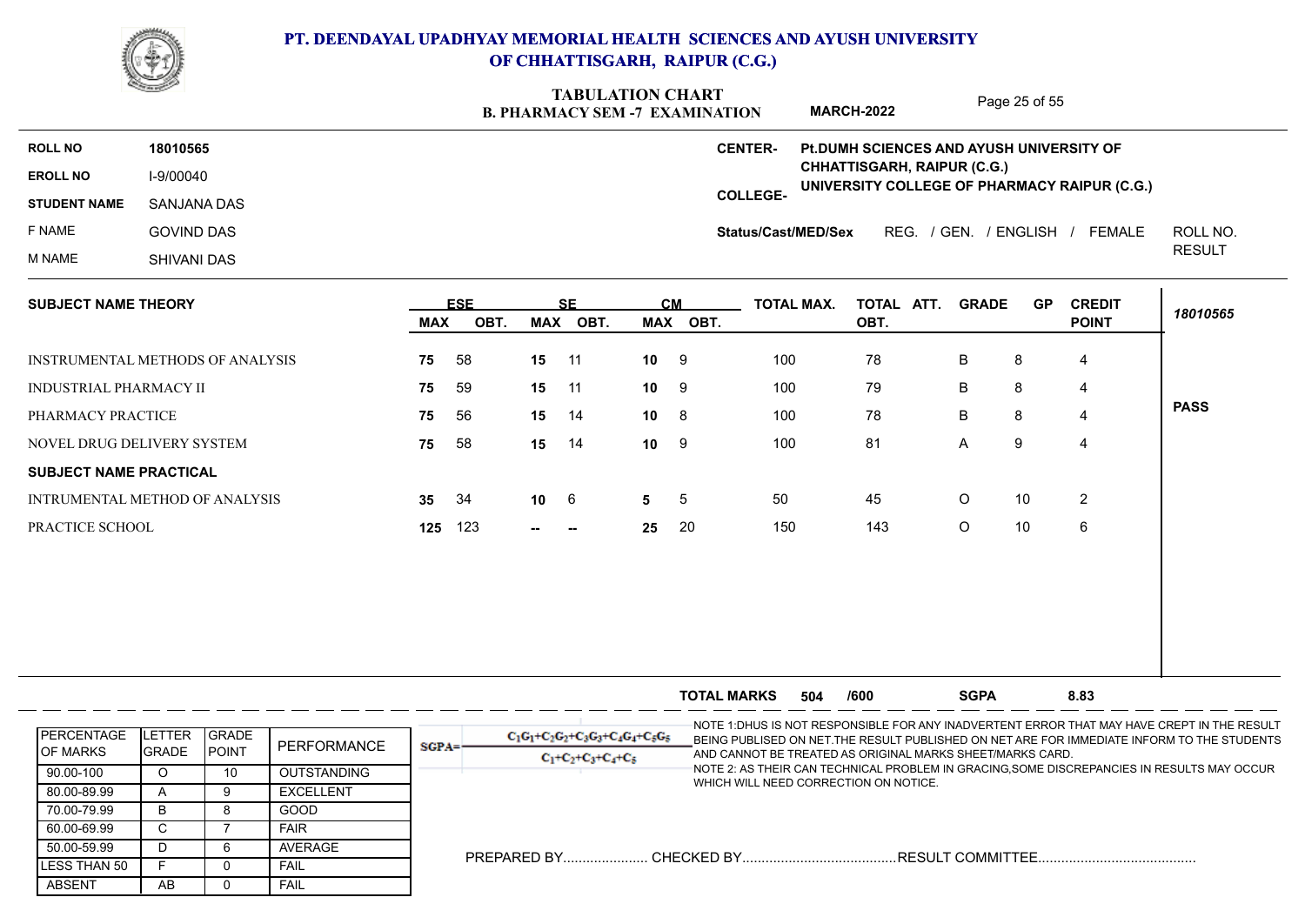

### **B. PHARMACY SEM -7 EXAMINATION TABULATION CHART COLLEGE-EROLL NO ROLL NO CENTER-**Page 26 of 55 **STUDENT NAME** SAURABH KUMAR VERMA F NAME UDERAM VERMA M NAME DURGA VERMA **Status/Cast/MED/Sex** REG. / O.B.C. / ENGLISH / MALE ROLL NO. **RESULT** ROLL NO. **18010566 UNIVERSITY COLLEGE OF PHARMACY RAIPUR (C.G.) Pt.DUMH SCIENCES AND AYUSH UNIVERSITY OF CHHATTISGARH, RAIPUR (C.G.) MARCH-2022 SUBJECT NAME THEORY** INSTRUMENTAL METHODS OF ANALYSIS INDUSTRIAL PHARMACY II PHARMACY PRACTICE NOVEL DRUG DELIVERY SYSTEM PRACTICE SCHOOL **ESE SE CM MAX OBT. MAX OBT. MAX OBT.**  $\begin{bmatrix} 0 & 0 \end{bmatrix}$  **TOTAL ATT. GRADE** GP CREDIT  $\begin{bmatrix} 0 & 0 \end{bmatrix}$ **OBT. POINT 75** 35 **75 75** 51 **75** 47 **35 125** 11 **10** 9 **15** 10 **15** 12 **15** 11 **10** 30 **-- 10** 9 100 55 **10** 8 100 63 **10** 9 100 72 **10** 9 100 67 **5** 4 **25** 19 40 150 139 4 4 4 |  $100$ 4 2 6 INTRUMENTAL METHOD OF ANALYSIS **SUBJECT NAME PRACTICAL** 45 35 15 11 10 9<br>
45 15 10 10 8<br>
51 15 12 10 9<br>
47 15 11 10 9<br>
30 10 6 5 4<br>
120 --- 25 19 6 5 4 55 63 C 7 72 67 C 7 40 D 6 4 C 7 4 B 8 4 C 7 4 8 7 4 | 7 4 | A 9 O 10 6 | 6 **PASS 25** *18010566*

|                                        |                         |                                |                    | <b>SGPA</b><br>7.92<br><b>TOTAL MARKS</b><br>/600<br>436                                                                                                                                                                                                                                                                             |
|----------------------------------------|-------------------------|--------------------------------|--------------------|--------------------------------------------------------------------------------------------------------------------------------------------------------------------------------------------------------------------------------------------------------------------------------------------------------------------------------------|
| <b>IPERCENTAGE</b><br><b>IOF MARKS</b> | ETTER.<br><b>IGRADE</b> | <b>IGRADE</b><br><b>IPOINT</b> | PERFORMANCE        | -NOTE 1:DHUS IS NOT RESPONSIBLE FOR ANY INADVERTENT ERROR THAT MAY HAVE CREPT IN THE RESULT<br>$C_1G_1+C_2G_2+C_3G_3+C_4G_4+C_5G_5$<br>BEING PUBLISED ON NET. THE RESULT PUBLISHED ON NET ARE FOR IMMEDIATE INFORM TO THE STUDENTS<br>$SGPA =$<br>AND CANNOT BE TREATED AS ORIGINAL MARKS SHEET/MARKS CARD.<br>$C_1+C_2+C_3+C_4+C_5$ |
| 90.00-100                              |                         | 10                             | <b>OUTSTANDING</b> | NOTE 2: AS THEIR CAN TECHNICAL PROBLEM IN GRACING,SOME DISCREPANCIES IN RESULTS MAY OCCUR                                                                                                                                                                                                                                            |
| 80.00-89.99                            |                         |                                | <b>EXCELLENT</b>   | WHICH WILL NEED CORRECTION ON NOTICE.                                                                                                                                                                                                                                                                                                |
| 70.00-79.99                            | B                       |                                | GOOD               |                                                                                                                                                                                                                                                                                                                                      |
| 60.00-69.99                            |                         |                                | <b>FAIR</b>        |                                                                                                                                                                                                                                                                                                                                      |
| 50.00-59.99                            |                         |                                | AVERAGE            | PREPARED BY CHECKED BY                                                                                                                                                                                                                                                                                                               |
| <b>ILESS THAN 50</b>                   |                         |                                | <b>FAIL</b>        |                                                                                                                                                                                                                                                                                                                                      |
| ABSENT                                 | AB                      |                                | <b>FAIL</b>        |                                                                                                                                                                                                                                                                                                                                      |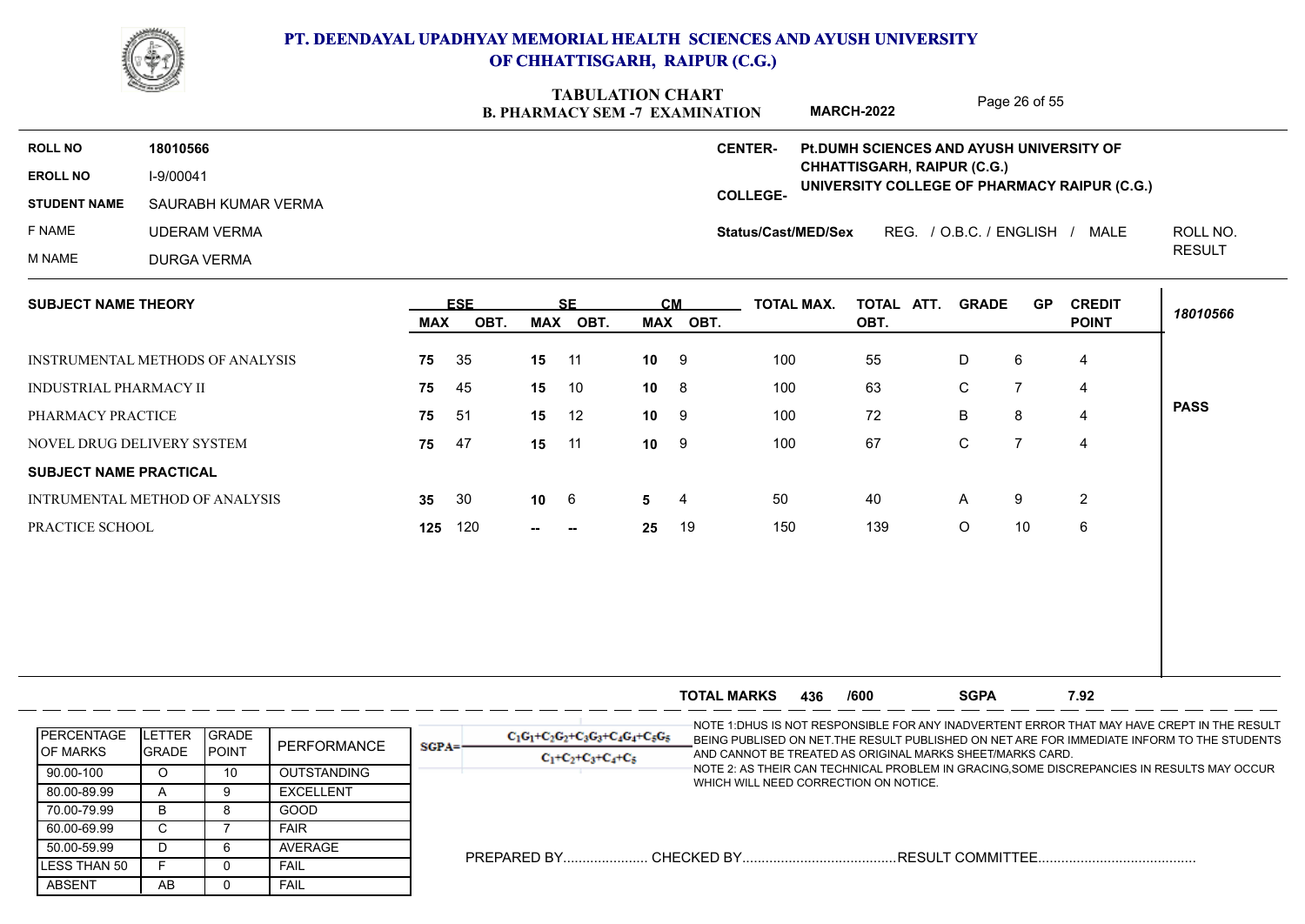

### **B. PHARMACY SEM -7 EXAMINATION TABULATION CHART MARCH-2022**

Page 27 of 55

|                            |                 | <u>De e in municipalmente diventitum e</u>                                                                                                                                                             |
|----------------------------|-----------------|--------------------------------------------------------------------------------------------------------------------------------------------------------------------------------------------------------|
| <b>ROLL NO</b>             | 18010567        | <b>PLDUMH SCIENCES AND AYUSH UNIVERSITY OF</b><br><b>CENTER-</b>                                                                                                                                       |
| <b>EROLL NO</b>            | I-9/00042       | CHHATTISGARH, RAIPUR (C.G.)<br>UNIVERSITY COLLEGE OF PHARMACY RAIPUR (C.G.)                                                                                                                            |
| <b>STUDENT NAME</b>        | SHIVANGEE SINGH | <b>COLLEGE-</b>                                                                                                                                                                                        |
| F NAME                     | NARESH SINGH    | ROLL NO.<br>REG. / S.T.<br>/ ENGLISH<br>FEMALE<br>Status/Cast/MED/Sex                                                                                                                                  |
| M NAME                     | SAVITA SINGH    | <b>RESULT</b>                                                                                                                                                                                          |
| <b>SUBJECT NAME THEORY</b> |                 | <b>CM</b><br><b>CREDIT</b><br>ESE<br><b>TOTAL MAX.</b><br>TOTAL ATT.<br><b>GRADE</b><br><b>GP</b><br>SF<br>18010567<br><b>POINT</b><br><b>MAX</b><br>OBT.<br><b>MAX</b><br>OBT.<br>OBT.<br>MAX<br>OBT. |

|                                  | <b>IIIAA</b> | <b>VDI.</b> |              |                          |                 |      |     |     |         |    | . |             |
|----------------------------------|--------------|-------------|--------------|--------------------------|-----------------|------|-----|-----|---------|----|---|-------------|
| INSTRUMENTAL METHODS OF ANALYSIS | 75           | -39         | 15           | 12                       | 10 <sup>1</sup> | - 8  | 100 | 59  | D       | 6  | 4 |             |
| <b>INDUSTRIAL PHARMACY II</b>    | 75           | 50          | 15           | 11                       | 10 <sub>1</sub> | -9   | 100 | 70  | B       | 8  | 4 |             |
| PHARMACY PRACTICE                | 75           | 49          | 15           | 12                       | 10              | -8   | 100 | 69  | C.      |    | 4 | <b>PASS</b> |
| NOVEL DRUG DELIVERY SYSTEM       | 75           | -47         | 15           | 12                       | 10              |      | 100 | 66  | C.      |    | 4 |             |
| <b>SUBJECT NAME PRACTICAL</b>    |              |             |              |                          |                 |      |     |     |         |    |   |             |
| INTRUMENTAL METHOD OF ANALYSIS   | 35           | 33          | $10 \quad 8$ |                          | 5               | -4   | 50  | 45  | $\circ$ | 10 | 2 |             |
| PRACTICE SCHOOL                  | 125          | 123         | $\sim$       | $\overline{\phantom{a}}$ | 25              | - 20 | 150 | 143 | $\circ$ | 10 | 6 |             |
|                                  |              |             |              |                          |                 |      |     |     |         |    |   |             |

|                                        |                        |                                |                    |         |                                                               | <b>TOTAL MARKS</b>                    | 452 | /600 | <b>SGPA</b>                                               | 8.00                                                                                                                                                                                       |
|----------------------------------------|------------------------|--------------------------------|--------------------|---------|---------------------------------------------------------------|---------------------------------------|-----|------|-----------------------------------------------------------|--------------------------------------------------------------------------------------------------------------------------------------------------------------------------------------------|
| <b>IPERCENTAGE</b><br><b>IOF MARKS</b> | LETTER<br><b>GRADE</b> | <b>IGRADE</b><br><b>IPOINT</b> | PERFORMANCE        | $SGPA=$ | $C_1G_1+C_2G_2+C_3G_3+C_4G_4+C_5G_5$<br>$C_1+C_2+C_3+C_4+C_5$ |                                       |     |      | AND CANNOT BE TREATED AS ORIGINAL MARKS SHEET/MARKS CARD. | -NOTE 1:DHUS IS NOT RESPONSIBLE FOR ANY INADVERTENT ERROR THAT MAY HAVE CREPT IN THE RESULT<br>BEING PUBLISED ON NET. THE RESULT PUBLISHED ON NET ARE FOR IMMEDIATE INFORM TO THE STUDENTS |
| 90.00-100                              |                        | 10                             | <b>OUTSTANDING</b> |         |                                                               |                                       |     |      |                                                           | NOTE 2: AS THEIR CAN TECHNICAL PROBLEM IN GRACING,SOME DISCREPANCIES IN RESULTS MAY OCCUR                                                                                                  |
| 80.00-89.99                            |                        |                                | <b>EXCELLENT</b>   |         |                                                               | WHICH WILL NEED CORRECTION ON NOTICE. |     |      |                                                           |                                                                                                                                                                                            |
| 70.00-79.99                            | R                      |                                | GOOD               |         |                                                               |                                       |     |      |                                                           |                                                                                                                                                                                            |
| 60.00-69.99                            |                        |                                | <b>FAIR</b>        |         |                                                               |                                       |     |      |                                                           |                                                                                                                                                                                            |
| 50.00-59.99                            |                        |                                | AVERAGE            |         |                                                               |                                       |     |      |                                                           |                                                                                                                                                                                            |
| LESS THAN 50                           |                        |                                | <b>FAIL</b>        |         |                                                               |                                       |     |      |                                                           |                                                                                                                                                                                            |
| ABSENT                                 | AB.                    |                                | <b>FAIL</b>        |         |                                                               |                                       |     |      |                                                           |                                                                                                                                                                                            |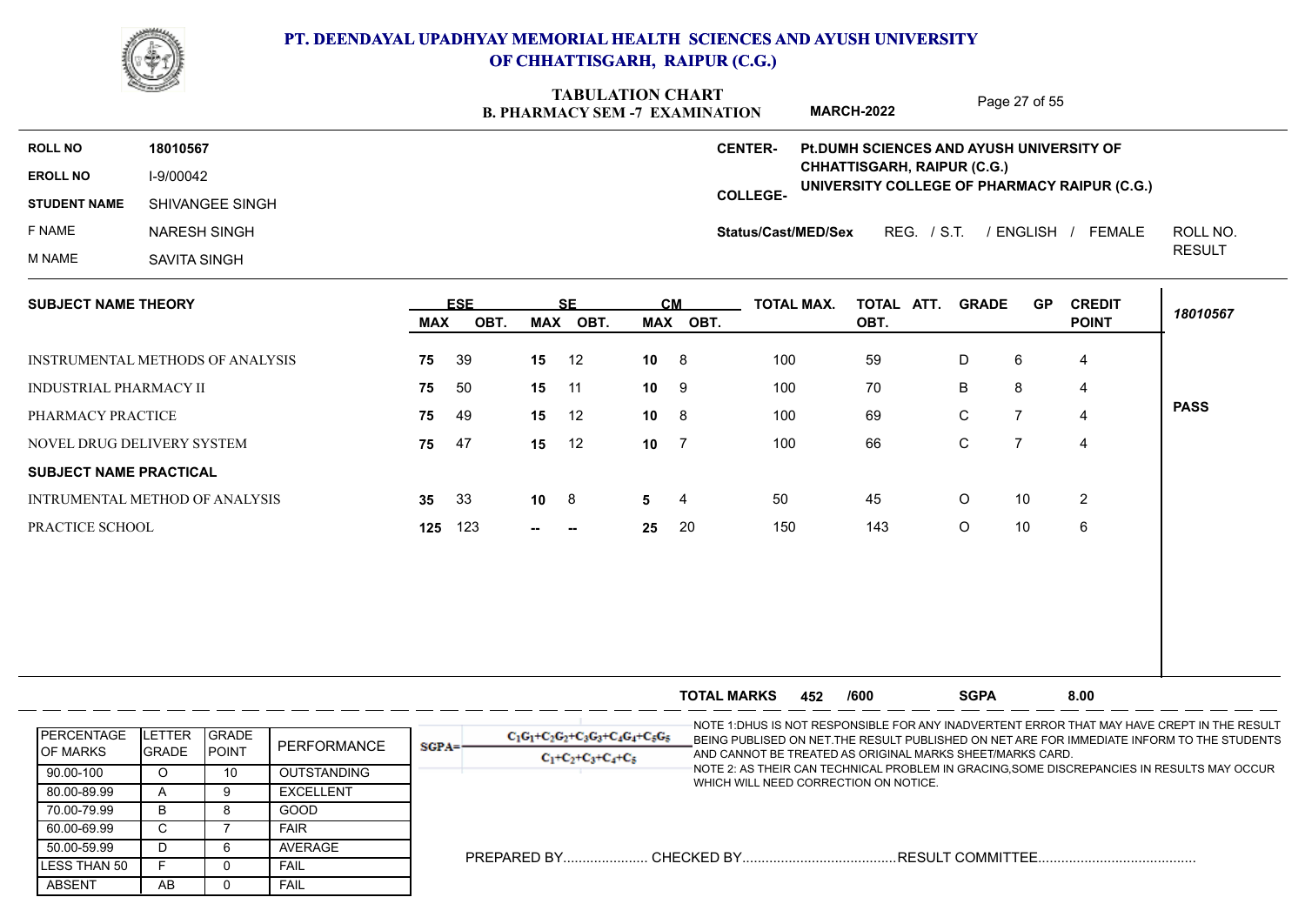

### **B. PHARMACY SEM -7 EXAMINATION TABULATION CHART COLLEGE-EROLL NO ROLL NO CENTER-**Page 28 of 55 **STUDENT NAME** SHUBHAM RAM TEKE F NAME SARJUPRASAD RAMTEKE M NAME SITA BAI RAMTEKE **Status/Cast/MED/Sex** REG. / S.C. / ENGLISH / MALE ROLL NO. **RESULT** ROLL NO. **18010568 UNIVERSITY COLLEGE OF PHARMACY RAIPUR (C.G.) Pt.DUMH SCIENCES AND AYUSH UNIVERSITY OF CHHATTISGARH, RAIPUR (C.G.) MARCH-2022 SUBJECT NAME THEORY** INSTRUMENTAL METHODS OF ANALYSIS INDUSTRIAL PHARMACY II PHARMACY PRACTICE NOVEL DRUG DELIVERY SYSTEM PRACTICE SCHOOL **ESE SE CM MAX OBT. MAX OBT. MAX OBT.**  $\begin{bmatrix} 0 & 0 \end{bmatrix}$  **TOTAL ATT. GRADE** GP CREDIT  $\begin{bmatrix} 0 & 0 \end{bmatrix}$ **OBT. POINT 75** 40 **75 75 75 35** 31 **10** 7 **5** 4 **125** 10 **10** 9 **15** 11 **15** 12 **15** 12 **-- 10** 9 100 59 **10** 9 100 66 **10** 9 100 59 **10** 8 **100** 68 **5** 4 **25** 19 42 150 140 O 10 4 4 4 |  $100$ 4 2 6 INTRUMENTAL METHOD OF ANALYSIS **SUBJECT NAME PRACTICAL** 46 12 12 40 15 10 10 9<br>
46 15 11 10 9<br>
38 15 12 10 9<br>
48 15 12 10 8<br>
31 10 7 5 4<br>
121 --- 25 19 7 5 4 59 66 59 68 C 7 42 D 6 4 C 7 4 D 6 4 C 7 4 6 7 4 | 7 4 | A 9 O 10 6 | 6 **PASS 25** *18010568*

|                                        |                          |                               |                    |          |                                                               | <b>TOTAL MARKS</b>                    | 434 | /600 | <b>SGPA</b>                                               | 7.58                                                                                                                                                                                      |
|----------------------------------------|--------------------------|-------------------------------|--------------------|----------|---------------------------------------------------------------|---------------------------------------|-----|------|-----------------------------------------------------------|-------------------------------------------------------------------------------------------------------------------------------------------------------------------------------------------|
| <b>IPERCENTAGE</b><br><b>IOF MARKS</b> | <b>LETTER</b><br>IGRADE. | <b>IGRADE</b><br><b>POINT</b> | PERFORMANCE        | $SGPA =$ | $C_1C_1+C_2C_2+C_3C_3+C_4C_4+C_5C_5$<br>$C_1+C_2+C_3+C_4+C_5$ |                                       |     |      | AND CANNOT BE TREATED AS ORIGINAL MARKS SHEET/MARKS CARD. | -NOTE 1:DHUS IS NOT RESPONSIBLE FOR ANY INADVERTENT ERROR THAT MAY HAVE CREPT IN THE RESULT<br>BEING PUBLISED ON NET THE RESULT PUBLISHED ON NET ARE FOR IMMEDIATE INFORM TO THE STUDENTS |
| 90.00-100                              |                          | 10                            | <b>OUTSTANDING</b> |          |                                                               | WHICH WILL NEED CORRECTION ON NOTICE. |     |      |                                                           | NOTE 2: AS THEIR CAN TECHNICAL PROBLEM IN GRACING,SOME DISCREPANCIES IN RESULTS MAY OCCUR                                                                                                 |
| 80.00-89.99                            |                          |                               | <b>EXCELLENT</b>   |          |                                                               |                                       |     |      |                                                           |                                                                                                                                                                                           |
| 70.00-79.99                            |                          |                               | GOOD               |          |                                                               |                                       |     |      |                                                           |                                                                                                                                                                                           |
| 60.00-69.99                            |                          |                               | <b>FAIR</b>        |          |                                                               |                                       |     |      |                                                           |                                                                                                                                                                                           |
| 50.00-59.99                            |                          |                               | <b>AVERAGE</b>     |          | PREPARED BY                                                   |                                       |     |      |                                                           |                                                                                                                                                                                           |
| LESS THAN 50                           |                          |                               | FAIL               |          |                                                               |                                       |     |      |                                                           |                                                                                                                                                                                           |
| <b>ABSENT</b>                          | AB                       |                               | FAIL               |          |                                                               |                                       |     |      |                                                           |                                                                                                                                                                                           |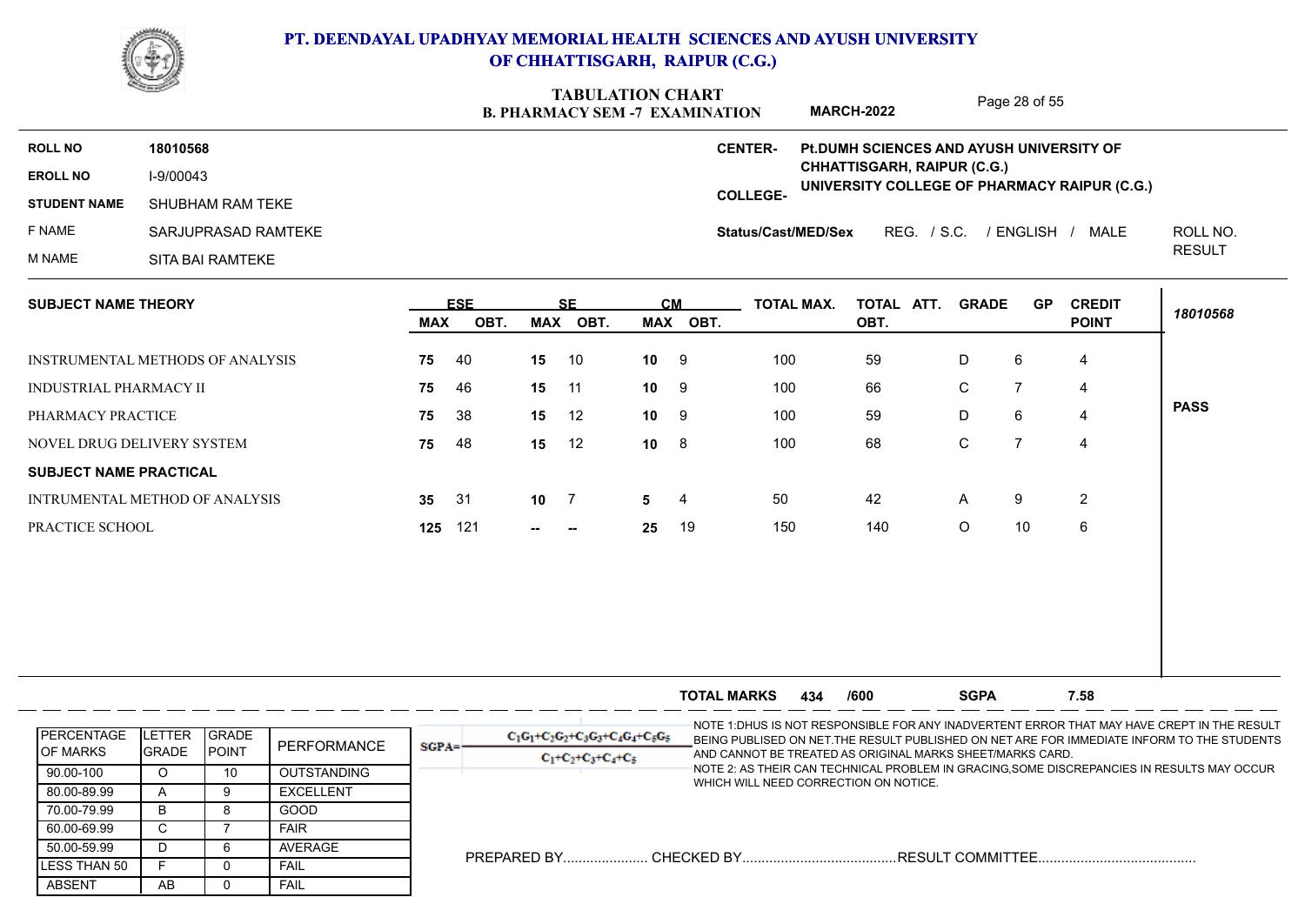

 $\sim$ 

### **PT. DEENDAYAL UPADHYAY MEMORIAL HEALTH SCIENCES AND AYUSH UNIVERSITY OF CHHATTISGARH, RAIPUR (C.G.)**

### **B. PHARMACY SEM -7 EXAMINATION TABULATION CHART** Page 29 of 55 **MARCH-2022**

| <b>SUBJECT NAME THEORY</b> |                 | <b>ESE</b> | <b>SE</b><br><b>CM</b> | <b>TOTAL MAX.</b><br>TOTAL ATT.<br><b>CREDIT</b><br><b>GRADE</b><br><b>GP</b><br>A O A A C C |
|----------------------------|-----------------|------------|------------------------|----------------------------------------------------------------------------------------------|
| M NAME                     | SHYAMA SARTHI   |            |                        | <b>RESULT</b>                                                                                |
| F NAME                     | RAJENDRA SARTHI |            |                        | ROLL NO.<br>REG. / S.C.<br>FEMALE<br>/ ENGLISH<br>Status/Cast/MED/Sex                        |
| <b>STUDENT NAME</b>        | SONIYA SARTHI   |            |                        | <b>COLLEGE-</b>                                                                              |
| <b>EROLL NO</b>            | I-9/00044       |            |                        | CHHATTISGARH, RAIPUR (C.G.)<br>UNIVERSITY COLLEGE OF PHARMACY RAIPUR (C.G.)                  |
| <b>ROLL NO</b>             | 18010569        |            |                        | <b>CENTER-</b><br>Pt.DUMH SCIENCES AND AYUSH UNIVERSITY OF                                   |
|                            |                 |            |                        |                                                                                              |

| <b>UUUULUI IMIIL IIILUINI</b>    |                 |      |                 |      | vw<br>1 V IAL 111AA. |          |     | TUIAL AII. UNADL |         | ັບເ | VIVUII         |             |
|----------------------------------|-----------------|------|-----------------|------|----------------------|----------|-----|------------------|---------|-----|----------------|-------------|
|                                  | <b>MAX</b>      | OBT. | MAX             | OBT. |                      | MAX OBT. |     | OBT.             |         |     | <b>POINT</b>   | 18010569    |
| INSTRUMENTAL METHODS OF ANALYSIS | 75              | -39  | 15              | 13   | 10 <sup>1</sup>      | - 8      | 100 | 60               | C.      |     | 4              |             |
| INDUSTRIAL PHARMACY II           | 75              | -47  | 15              | 10   | 10 <sup>°</sup>      | -7       | 100 | 64               | C.      |     | 4              |             |
| PHARMACY PRACTICE                | 75              | 48   | 15              | 12   | 10 <sub>1</sub>      | 8        | 100 | 68               | C.      |     | 4              | <b>PASS</b> |
| NOVEL DRUG DELIVERY SYSTEM       | 75              | 50   | 15              | 13   | 10                   | -7       | 100 | 70               | B       | 8   | 4              |             |
| <b>SUBJECT NAME PRACTICAL</b>    |                 |      |                 |      |                      |          |     |                  |         |     |                |             |
| INTRUMENTAL METHOD OF ANALYSIS   | 35 <sub>o</sub> | - 32 | 10 <sub>7</sub> |      | $5 \t 4$             |          | 50  | 43               | A       | 9   | $\overline{2}$ |             |
| PRACTICE SCHOOL                  | 125             | 120  | --              | --   | 25                   | -20      | 150 | 140              | $\circ$ | 10  | 6              |             |
|                                  |                 |      |                 |      |                      |          |     |                  |         |     |                |             |

|                                        |                               |               |                    |          |                                                                       | <b>TOTAL MARKS</b>                    | 445 | /600 | <b>SGPA</b>                                               | 8.08                                                                                                                                                                                       |
|----------------------------------------|-------------------------------|---------------|--------------------|----------|-----------------------------------------------------------------------|---------------------------------------|-----|------|-----------------------------------------------------------|--------------------------------------------------------------------------------------------------------------------------------------------------------------------------------------------|
| <b>IPERCENTAGE</b><br><b>IOF MARKS</b> | LETTER GRADE<br><b>IGRADE</b> | <b>IPOINT</b> | PERFORMANCE        | $SGPA =$ | $C_1C_1 + C_2C_2 + C_3C_3 + C_4C_4 + C_5C_5$<br>$C_1+C_2+C_3+C_4+C_5$ |                                       |     |      | AND CANNOT BE TREATED AS ORIGINAL MARKS SHEET/MARKS CARD. | -NOTE 1:DHUS IS NOT RESPONSIBLE FOR ANY INADVERTENT ERROR THAT MAY HAVE CREPT IN THE RESULT<br>BEING PUBLISED ON NET. THE RESULT PUBLISHED ON NET ARE FOR IMMEDIATE INFORM TO THE STUDENTS |
| 90.00-100                              |                               | 10            | <b>OUTSTANDING</b> |          |                                                                       |                                       |     |      |                                                           | NOTE 2: AS THEIR CAN TECHNICAL PROBLEM IN GRACING,SOME DISCREPANCIES IN RESULTS MAY OCCUR                                                                                                  |
| 80.00-89.99                            |                               |               | <b>EXCELLENT</b>   |          |                                                                       | WHICH WILL NEED CORRECTION ON NOTICE. |     |      |                                                           |                                                                                                                                                                                            |
| 70.00-79.99                            | в                             |               | <b>GOOD</b>        |          |                                                                       |                                       |     |      |                                                           |                                                                                                                                                                                            |
| 60.00-69.99                            |                               |               | <b>FAIR</b>        |          |                                                                       |                                       |     |      |                                                           |                                                                                                                                                                                            |
| 50.00-59.99                            |                               |               | AVERAGE            |          |                                                                       |                                       |     |      |                                                           |                                                                                                                                                                                            |
| LESS THAN 50                           |                               |               | <b>FAIL</b>        |          | PREPARED BY                                                           | . CHECKED BY                          |     |      |                                                           |                                                                                                                                                                                            |
| <b>ABSENT</b>                          | AB                            |               | <b>FAIL</b>        |          |                                                                       |                                       |     |      |                                                           |                                                                                                                                                                                            |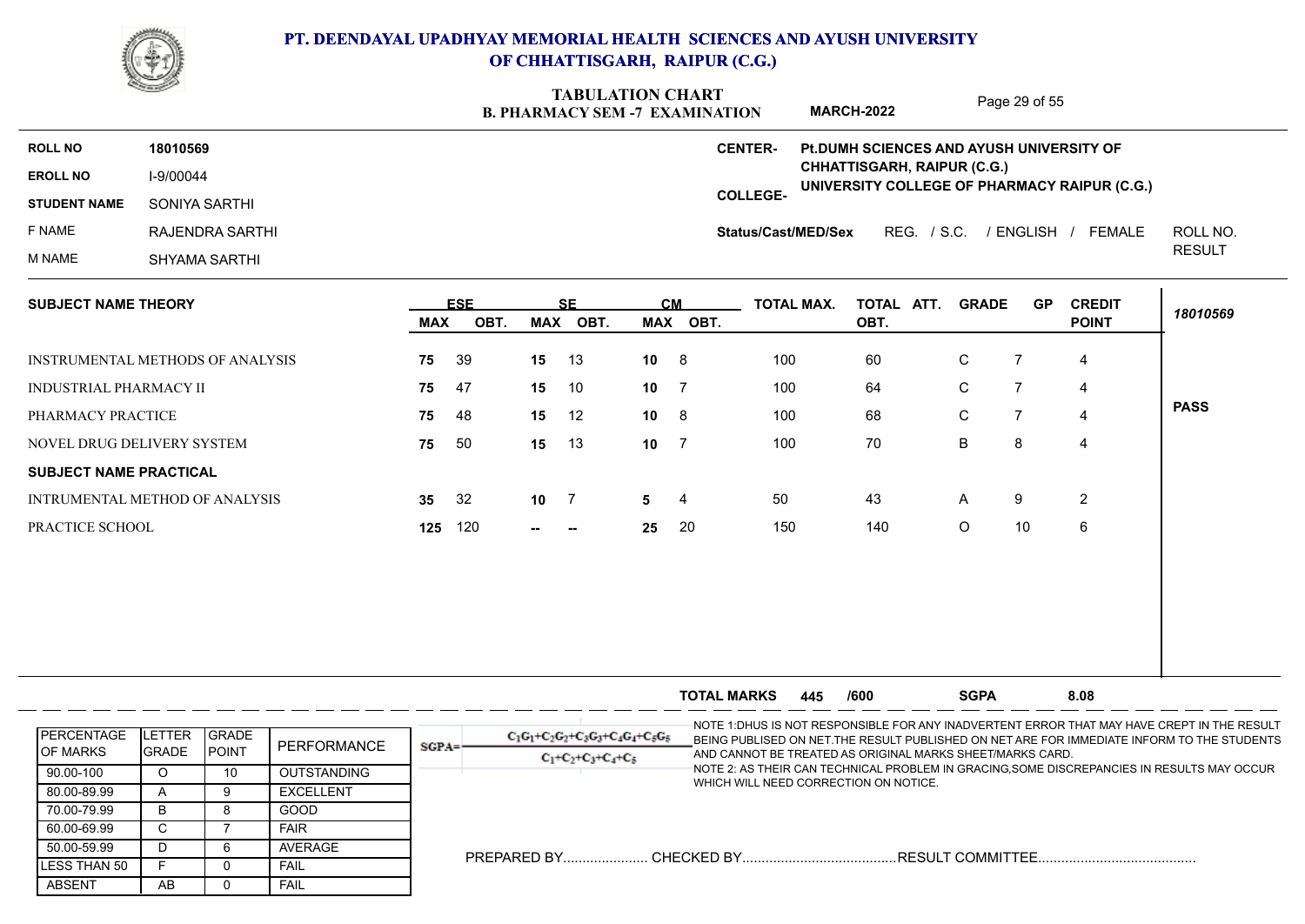

|                               |                                         |                 |                    |                 | TABULATIUN UHAKI<br><b>B. PHARMACY SEM -7 EXAMINATION</b> |    |                |                     | <b>MARCH-2022</b>                        |              | Page 30 of 55  |                                              |               |
|-------------------------------|-----------------------------------------|-----------------|--------------------|-----------------|-----------------------------------------------------------|----|----------------|---------------------|------------------------------------------|--------------|----------------|----------------------------------------------|---------------|
| <b>ROLL NO</b>                | 18010570                                |                 |                    |                 |                                                           |    |                | <b>CENTER-</b>      | Pt.DUMH SCIENCES AND AYUSH UNIVERSITY OF |              |                |                                              |               |
| <b>EROLL NO</b>               | I-9/00045                               |                 |                    |                 |                                                           |    |                |                     | <b>CHHATTISGARH, RAIPUR (C.G.)</b>       |              |                | UNIVERSITY COLLEGE OF PHARMACY RAIPUR (C.G.) |               |
| <b>STUDENT NAME</b>           | <b>TANUJA SAHU</b>                      |                 |                    |                 |                                                           |    |                | <b>COLLEGE-</b>     |                                          |              |                |                                              |               |
| F NAME                        | <b>MUKESH</b>                           |                 |                    |                 |                                                           |    |                | Status/Cast/MED/Sex |                                          |              |                | REG. / O.B.C. / ENGLISH / FEMALE             | ROLL NO.      |
| M NAME                        | <b>DHARAM</b>                           |                 |                    |                 |                                                           |    |                |                     |                                          |              |                |                                              | <b>RESULT</b> |
| <b>SUBJECT NAME THEORY</b>    |                                         | <b>MAX</b>      | <b>ESE</b><br>OBT. | <b>MAX</b>      | <b>SF</b><br>OBT.                                         |    | CМ<br>MAX OBT. | <b>TOTAL MAX.</b>   | TOTAL ATT.<br>OBT.                       | <b>GRADE</b> | <b>GP</b>      | <b>CREDIT</b><br><b>POINT</b>                | 18010570      |
|                               | <b>INSTRUMENTAL METHODS OF ANALYSIS</b> | 75              | 24                 | 15              | 10                                                        | 10 | 9              | 100                 | $43*$                                    | F            | 0              | 4                                            |               |
| <b>INDUSTRIAL PHARMACY II</b> |                                         | 75              | 45                 | 15              | 11                                                        | 10 | 8              | 100                 | 64                                       | C            | $\overline{7}$ | $\overline{4}$                               |               |
| PHARMACY PRACTICE             |                                         | 75              | 44                 | 15              | 12                                                        | 10 | 8              | 100                 | 64                                       | C.           | 7              | 4                                            | <b>FAIL</b>   |
|                               | NOVEL DRUG DELIVERY SYSTEM              | 75              | 48                 | 15              | 12                                                        | 10 | -7             | 100                 | 67                                       | C            | $\overline{7}$ | $\overline{4}$                               |               |
| <b>SUBJECT NAME PRACTICAL</b> |                                         |                 |                    |                 |                                                           |    |                |                     |                                          |              |                |                                              |               |
|                               | INTRUMENTAL METHOD OF ANALYSIS          | 35 <sub>5</sub> | 29                 | 10 <sub>1</sub> | 8                                                         | 5  | -3             | 50                  | 40                                       | A            | 9              | $\overline{2}$                               |               |
| PRACTICE SCHOOL               |                                         | 125             | 118                |                 |                                                           | 25 | 18             | 150                 | 136                                      | O            | 10             | $\,6\,$                                      |               |
|                               |                                         |                 |                    |                 |                                                           |    |                |                     |                                          |              |                |                                              |               |

|                                        |                   |                                |                  |            |                                                               | <b>TOTAL MARKS</b>                    | 414 | /600 | <b>SGPA</b>                                               | 6.75                                                                                                                                                                                       |
|----------------------------------------|-------------------|--------------------------------|------------------|------------|---------------------------------------------------------------|---------------------------------------|-----|------|-----------------------------------------------------------|--------------------------------------------------------------------------------------------------------------------------------------------------------------------------------------------|
| <b>IPERCENTAGE</b><br><b>IOF MARKS</b> | LETTER<br>IGRADE. | <b>IGRADE</b><br><b>IPOINT</b> | PERFORMANCE      | $SGPA = 1$ | $C_1G_1+C_2G_2+C_3G_3+C_4G_4+C_5G_5$<br>$C_1+C_2+C_3+C_4+C_5$ |                                       |     |      | AND CANNOT BE TREATED AS ORIGINAL MARKS SHEET/MARKS CARD. | -NOTE 1:DHUS IS NOT RESPONSIBLE FOR ANY INADVERTENT ERROR THAT MAY HAVE CREPT IN THE RESULT<br>BEING PUBLISED ON NET. THE RESULT PUBLISHED ON NET ARE FOR IMMEDIATE INFORM TO THE STUDENTS |
| 90.00-100                              |                   | 10                             | OUTSTANDING      |            |                                                               |                                       |     |      |                                                           | NOTE 2: AS THEIR CAN TECHNICAL PROBLEM IN GRACING,SOME DISCREPANCIES IN RESULTS MAY OCCUR                                                                                                  |
| 80.00-89.99                            |                   |                                | <b>EXCELLENT</b> |            |                                                               | WHICH WILL NEED CORRECTION ON NOTICE. |     |      |                                                           |                                                                                                                                                                                            |
| 70.00-79.99                            |                   |                                | GOOD             |            |                                                               |                                       |     |      |                                                           |                                                                                                                                                                                            |
| 60.00-69.99                            |                   |                                | <b>FAIR</b>      |            |                                                               |                                       |     |      |                                                           |                                                                                                                                                                                            |
| 50.00-59.99                            |                   |                                | AVERAGE          |            |                                                               |                                       |     |      |                                                           |                                                                                                                                                                                            |
| ILESS THAN 50                          |                   |                                | FAIL             |            |                                                               |                                       |     |      |                                                           |                                                                                                                                                                                            |
| <b>ABSENT</b>                          | AB                |                                | FAIL             |            |                                                               |                                       |     |      |                                                           |                                                                                                                                                                                            |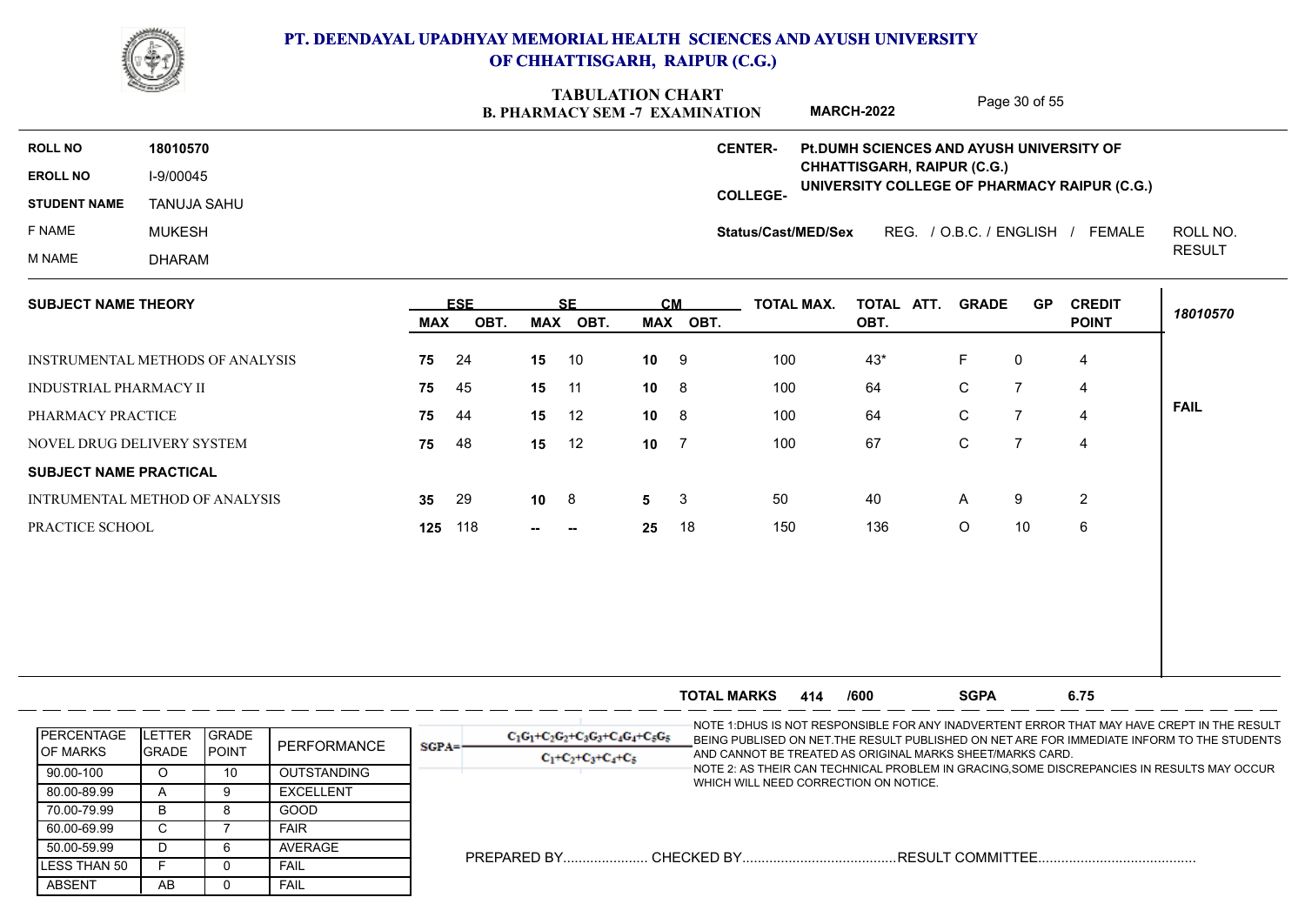

### **PT. DEENDAYAL UPADHYAY MEMORIAL HEALTH SCIENCES AND AYUSH UNIVERSITY OF CHHATTISGARH, RAIPUR (C.G.)**

### **B. PHARMACY SEM -7 EXAMINATION TABULATION CHART**

Page 31 of 55

|                               |                                  |                 |            |                 | <b>B. PHARMACY SEM -7 EXAMINATION</b> |    |           |                     | <b>MARCH-2022</b>                        |                           | .              |                                              |               |
|-------------------------------|----------------------------------|-----------------|------------|-----------------|---------------------------------------|----|-----------|---------------------|------------------------------------------|---------------------------|----------------|----------------------------------------------|---------------|
| <b>ROLL NO</b>                | 18010571                         |                 |            |                 |                                       |    |           | <b>CENTER-</b>      | Pt.DUMH SCIENCES AND AYUSH UNIVERSITY OF |                           |                |                                              |               |
| <b>EROLL NO</b>               | I-9/00046                        |                 |            |                 |                                       |    |           |                     | <b>CHHATTISGARH, RAIPUR (C.G.)</b>       |                           |                | UNIVERSITY COLLEGE OF PHARMACY RAIPUR (C.G.) |               |
| <b>STUDENT NAME</b>           | TEJ RAM                          |                 |            |                 |                                       |    |           | <b>COLLEGE-</b>     |                                          |                           |                |                                              |               |
| F NAME                        | <b>KUMAR SINGH</b>               |                 |            |                 |                                       |    |           | Status/Cast/MED/Sex |                                          | REG. / O.B.C. / ENGLISH / |                | MALE                                         | ROLL NO.      |
| M NAME                        | KULESH BAI                       |                 |            |                 |                                       |    |           |                     |                                          |                           |                |                                              | <b>RESULT</b> |
| <b>SUBJECT NAME THEORY</b>    |                                  |                 | <b>ESE</b> |                 | <b>SE</b>                             |    | <b>CM</b> | <b>TOTAL MAX.</b>   | TOTAL ATT.                               | <b>GRADE</b>              | <b>GP</b>      | <b>CREDIT</b>                                |               |
|                               |                                  | MAX             | OBT.       | <b>MAX</b>      | OBT.                                  |    | MAX OBT.  |                     | OBT.                                     |                           |                | <b>POINT</b>                                 | 18010571      |
|                               | INSTRUMENTAL METHODS OF ANALYSIS | 75              | -41        | 15              | 11                                    | 10 | - 8       | 100                 | 60                                       | C                         | $\overline{7}$ | $\overline{4}$                               |               |
| <b>INDUSTRIAL PHARMACY II</b> |                                  | 75              | 47         | 15              | 11                                    | 10 | 9         | 100                 | 67                                       | C                         | $\overline{7}$ | 4                                            |               |
| PHARMACY PRACTICE             |                                  | 75              | 45         | 15              | 12                                    | 10 | - 9       | 100                 | 66                                       | C.                        | 7              | $\overline{4}$                               | <b>PASS</b>   |
|                               | NOVEL DRUG DELIVERY SYSTEM       | 75              | 53         | 15              | 13                                    | 10 | 8         | 100                 | 74                                       | B                         | 8              | 4                                            |               |
| <b>SUBJECT NAME PRACTICAL</b> |                                  |                 |            |                 |                                       |    |           |                     |                                          |                           |                |                                              |               |
|                               | INTRUMENTAL METHOD OF ANALYSIS   | 35 <sub>5</sub> | 30         | 10 <sub>1</sub> | -7                                    | 5  | -4        | 50                  | 41                                       | A                         | 9              | $\overline{2}$                               |               |
| PRACTICE SCHOOL               |                                  | 125             | 120        | --              |                                       | 25 | 20        | 150                 | 140                                      | $\circ$                   | 10             | 6                                            |               |

|                      |                |              |                    |          |                                      | <b>TOTAL MARKS</b>                    | 448 | /600 | <b>SGPA</b>                                               | 8.08 |                                                                                             |
|----------------------|----------------|--------------|--------------------|----------|--------------------------------------|---------------------------------------|-----|------|-----------------------------------------------------------|------|---------------------------------------------------------------------------------------------|
|                      |                |              |                    |          |                                      |                                       |     |      |                                                           |      | -NOTE 1:DHUS IS NOT RESPONSIBLE FOR ANY INADVERTENT ERROR THAT MAY HAVE CREPT IN THE RESULT |
| <b>IPERCENTAGE</b>   | <b>ILETTER</b> | <b>GRADE</b> | PERFORMANCE        | $SGPA =$ | $C_1G_1+C_2G_2+C_3G_3+C_4G_4+C_5G_5$ |                                       |     |      |                                                           |      | BEING PUBLISED ON NET THE RESULT PUBLISHED ON NET ARE FOR IMMEDIATE INFORM TO THE STUDENTS  |
| <b>IOF MARKS</b>     | <b>IGRADE</b>  | <b>POINT</b> |                    |          | $C_1+C_2+C_3+C_4+C_5$                |                                       |     |      | AND CANNOT BE TREATED AS ORIGINAL MARKS SHEET/MARKS CARD. |      |                                                                                             |
| 90.00-100            | O              | 10           | <b>OUTSTANDING</b> |          |                                      | WHICH WILL NEED CORRECTION ON NOTICE. |     |      |                                                           |      | -NOTE 2: AS THEIR CAN TECHNICAL PROBLEM IN GRACING,SOME DISCREPANCIES IN RESULTS MAY OCCUR  |
| 80.00-89.99          |                |              | <b>EXCELLENT</b>   |          |                                      |                                       |     |      |                                                           |      |                                                                                             |
| 70.00-79.99          | B              |              | GOOD               |          |                                      |                                       |     |      |                                                           |      |                                                                                             |
| 60.00-69.99          |                |              | <b>FAIR</b>        |          |                                      |                                       |     |      |                                                           |      |                                                                                             |
| 50.00-59.99          | D              | 6            | AVERAGE            |          |                                      |                                       |     |      |                                                           |      |                                                                                             |
| <b>ILESS THAN 50</b> |                |              | <b>FAIL</b>        |          |                                      |                                       |     |      |                                                           |      |                                                                                             |
| ABSENT               | AB             |              | <b>FAIL</b>        |          |                                      |                                       |     |      |                                                           |      |                                                                                             |
|                      |                |              |                    |          |                                      |                                       |     |      |                                                           |      |                                                                                             |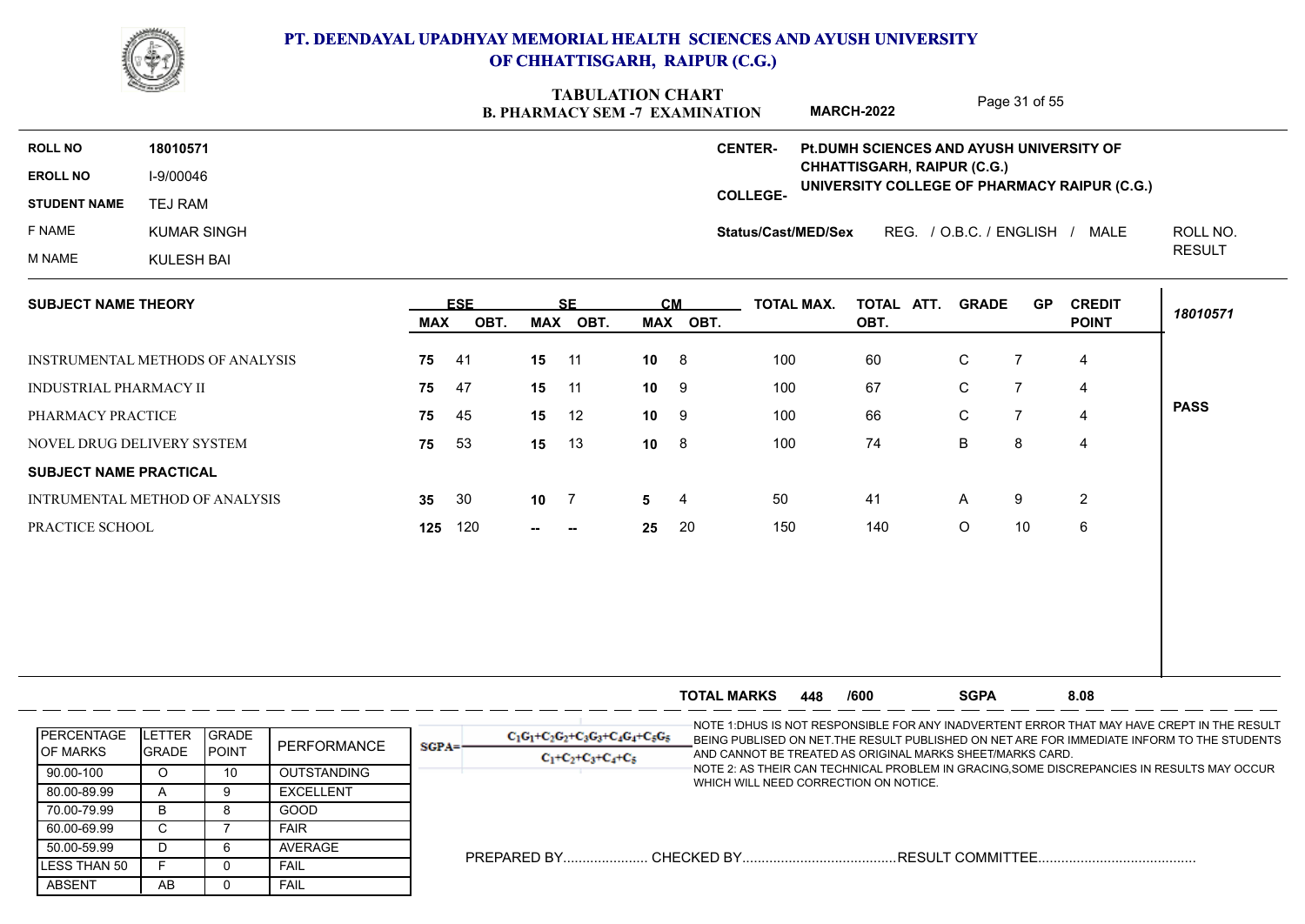

### **B. PHARMACY SEM -7 EXAMINATION TABULATION CHART**

Page 32 of 55

|                            |                    | Paye 32 UP 33<br><b>MARCH-2022</b><br><b>B. PHARMACY SEM -7 EXAMINATION</b>                                                                                                                       |               |
|----------------------------|--------------------|---------------------------------------------------------------------------------------------------------------------------------------------------------------------------------------------------|---------------|
| <b>ROLL NO</b>             | 18010572           | Pt.DUMH SCIENCES AND AYUSH UNIVERSITY OF<br><b>CENTER-</b>                                                                                                                                        |               |
| <b>EROLL NO</b>            | I-9/00047          | CHHATTISGARH, RAIPUR (C.G.)<br>UNIVERSITY COLLEGE OF PHARMACY RAIPUR (C.G.)                                                                                                                       |               |
| <b>STUDENT NAME</b>        | VIJIYA SAHU        | <b>COLLEGE-</b>                                                                                                                                                                                   |               |
| F NAME                     | <b>SUNIL KUMAR</b> | REG. / O.B.C. / ENGLISH<br>FEMALE<br><b>Status/Cast/MED/Sex</b>                                                                                                                                   | ROLL NO.      |
| M NAME                     | RACHANA BAI        |                                                                                                                                                                                                   | <b>RESULT</b> |
| <b>SUBJECT NAME THEORY</b> |                    | <b>ESE</b><br><b>CM</b><br><b>TOTAL MAX.</b><br><b>CREDIT</b><br><b>SF</b><br>TOTAL ATT.<br><b>GRADE</b><br><b>GP</b><br><b>POINT</b><br>OBT.<br><b>MAX</b><br>OBT.<br>MAX<br>OBT.<br>MAX<br>OBT. | 18010572      |
|                            |                    |                                                                                                                                                                                                   |               |

| INSTRUMENTAL METHODS OF ANALYSIS | 75              | 47  | 15           | 10     | 10 <sup>1</sup> | -9  | 100 | 66  | C  |    | 4 |             |
|----------------------------------|-----------------|-----|--------------|--------|-----------------|-----|-----|-----|----|----|---|-------------|
| <b>INDUSTRIAL PHARMACY II</b>    | 75              | -47 | 15           | 10     | 10              | -8  | 100 | 65  | C. |    | 4 |             |
| PHARMACY PRACTICE                | 75              | -53 | 15           | 12     | 10 <sup>°</sup> | -9  | 100 | 74  | B  | 8  | 4 | <b>PASS</b> |
| NOVEL DRUG DELIVERY SYSTEM       | 75              | -52 | 15           | 12     | 10 <sup>°</sup> | - 8 | 100 | 72  | B  | 8  | 4 |             |
| <b>SUBJECT NAME PRACTICAL</b>    |                 |     |              |        |                 |     |     |     |    |    |   |             |
| INTRUMENTAL METHOD OF ANALYSIS   | 35 <sub>o</sub> | -29 | $10 \quad 6$ |        | 5               | -5  | 50  | 40  | A  | 9  | 2 |             |
| PRACTICE SCHOOL                  | 125             | 119 | $-1$         | $\sim$ | 25              | 19  | 150 | 138 |    | 10 | 6 |             |
|                                  |                 |     |              |        |                 |     |     |     |    |    |   |             |

|                                       |                         |                                |                    |          |                                                               | <b>TOTAL MARKS</b>                    | 455 | /600 | <b>SGPA</b>                                               | 8.25                                                                                                                                                                                       |
|---------------------------------------|-------------------------|--------------------------------|--------------------|----------|---------------------------------------------------------------|---------------------------------------|-----|------|-----------------------------------------------------------|--------------------------------------------------------------------------------------------------------------------------------------------------------------------------------------------|
| <b>PERCENTAGE</b><br><b>IOF MARKS</b> | LETTER<br><b>IGRADE</b> | <b>IGRADE</b><br><b>IPOINT</b> | PERFORMANCE        | $SGPA =$ | $C_1C_1+C_2C_2+C_3C_3+C_4C_4+C_5C_5$<br>$C_1+C_2+C_3+C_4+C_5$ |                                       |     |      | AND CANNOT BE TREATED AS ORIGINAL MARKS SHEET/MARKS CARD. | -NOTE 1:DHUS IS NOT RESPONSIBLE FOR ANY INADVERTENT ERROR THAT MAY HAVE CREPT IN THE RESULT<br>BEING PUBLISED ON NET. THE RESULT PUBLISHED ON NET ARE FOR IMMEDIATE INFORM TO THE STUDENTS |
| 90.00-100                             |                         | 10                             | <b>OUTSTANDING</b> |          |                                                               |                                       |     |      |                                                           | NOTE 2: AS THEIR CAN TECHNICAL PROBLEM IN GRACING,SOME DISCREPANCIES IN RESULTS MAY OCCUR                                                                                                  |
| 80.00-89.99                           |                         |                                | <b>EXCELLENT</b>   |          |                                                               | WHICH WILL NEED CORRECTION ON NOTICE. |     |      |                                                           |                                                                                                                                                                                            |
| 70.00-79.99                           |                         |                                | <b>GOOD</b>        |          |                                                               |                                       |     |      |                                                           |                                                                                                                                                                                            |
| 60.00-69.99                           |                         |                                | <b>FAIR</b>        |          |                                                               |                                       |     |      |                                                           |                                                                                                                                                                                            |
| 50.00-59.99                           |                         |                                | AVERAGE            |          |                                                               |                                       |     |      |                                                           |                                                                                                                                                                                            |
| LESS THAN 50                          |                         |                                | FAIL               |          |                                                               |                                       |     |      |                                                           |                                                                                                                                                                                            |
| <b>ABSENT</b>                         | AB                      |                                | <b>FAIL</b>        |          |                                                               |                                       |     |      |                                                           |                                                                                                                                                                                            |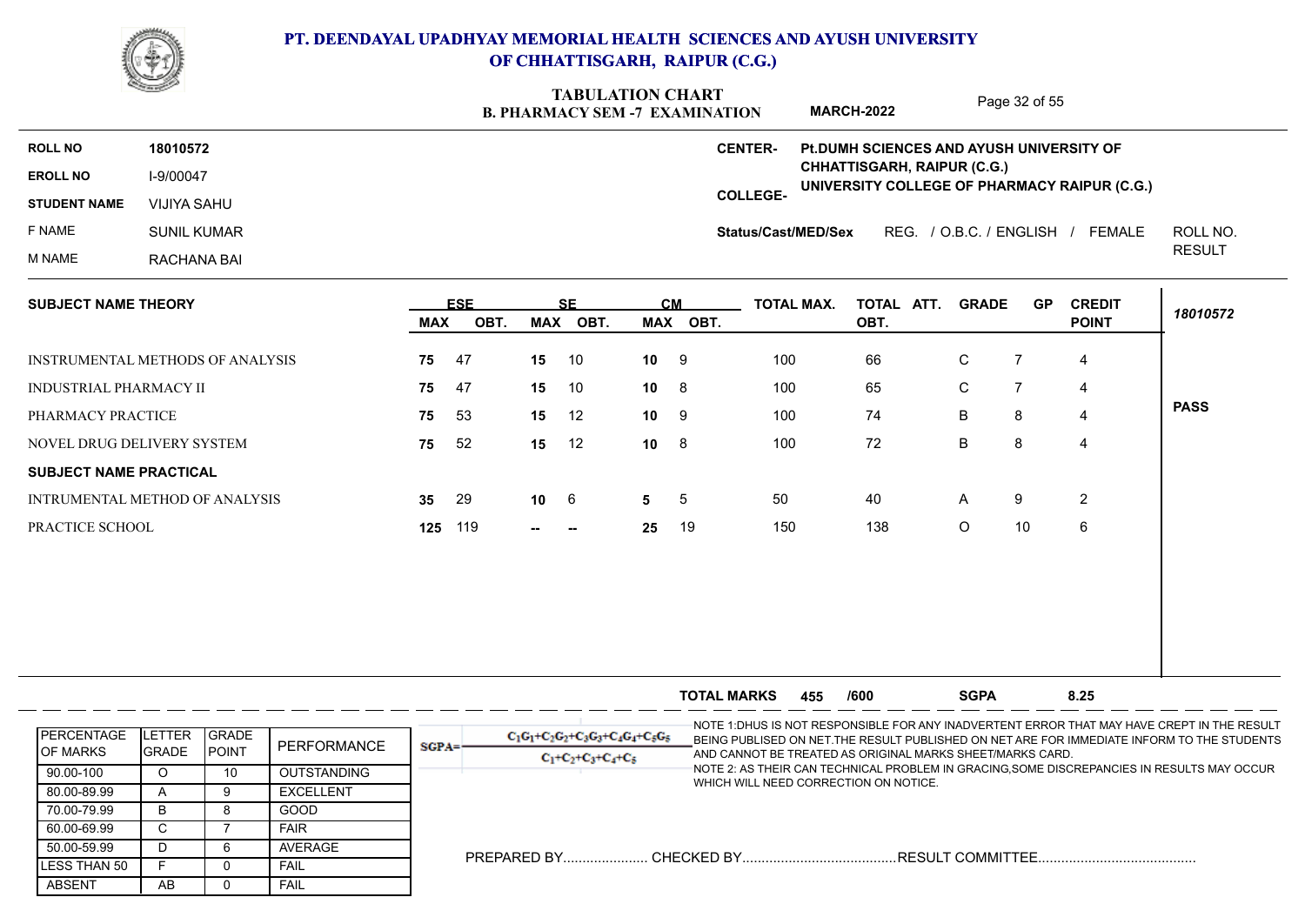

ABSENT | AB | 0 LESS THAN 50 F 0 50.00-59.99 60.00-69.99 C 7

C | 7 | FAIR | |

F 0 FAIL

AB 0 FAIL

### **PT. DEENDAYAL UPADHYAY MEMORIAL HEALTH SCIENCES AND AYUSH UNIVERSITY OF CHHATTISGARH, RAIPUR (C.G.)**

# **TABULATION CHART**

|                                         |                    |       |                    |                 |            |           | <b>IABULATION CHART</b><br><b>B. PHARMACY SEM -7 EXAMINATION</b> |               |                |                                                                                                                                                          | <b>MARCH-2022</b>                                                           |             | Page 33 of 55  |                              |               |
|-----------------------------------------|--------------------|-------|--------------------|-----------------|------------|-----------|------------------------------------------------------------------|---------------|----------------|----------------------------------------------------------------------------------------------------------------------------------------------------------|-----------------------------------------------------------------------------|-------------|----------------|------------------------------|---------------|
| <b>ROLL NO</b>                          | 18010573           |       |                    |                 |            |           |                                                                  |               |                | <b>CENTER-</b>                                                                                                                                           | Pt.DUMH SCIENCES AND AYUSH UNIVERSITY OF                                    |             |                |                              |               |
| <b>EROLL NO</b>                         | I-9/00048          |       |                    |                 |            |           |                                                                  |               |                |                                                                                                                                                          | CHHATTISGARH, RAIPUR (C.G.)<br>UNIVERSITY COLLEGE OF PHARMACY RAIPUR (C.G.) |             |                |                              |               |
| <b>STUDENT NAME</b>                     | <b>VIMAL KUMAR</b> |       |                    |                 |            |           |                                                                  |               |                | <b>COLLEGE-</b>                                                                                                                                          |                                                                             |             |                |                              |               |
| F NAME                                  | <b>ASHOK KUMAR</b> |       |                    |                 |            |           |                                                                  |               |                | <b>Status/Cast/MED/Sex</b>                                                                                                                               |                                                                             |             |                | REG. / S.C. / ENGLISH / MALE | ROLL NO.      |
| M NAME                                  | <b>AMRIKA</b>      |       |                    |                 |            |           |                                                                  |               |                |                                                                                                                                                          |                                                                             |             |                |                              | <b>RESULT</b> |
| <b>SUBJECT NAME THEORY</b>              |                    |       |                    |                 | <b>ESE</b> |           | <b>SE</b>                                                        |               | <b>CM</b>      | <b>TOTAL MAX.</b>                                                                                                                                        | TOTAL ATT. GRADE                                                            |             | <b>GP</b>      | <b>CREDIT</b>                | 18010573      |
|                                         |                    |       |                    | <b>MAX</b>      | OBT.       |           | MAX OBT.                                                         |               | MAX OBT.       |                                                                                                                                                          | OBT.                                                                        |             |                | <b>POINT</b>                 |               |
| <b>INSTRUMENTAL METHODS OF ANALYSIS</b> |                    |       |                    | 75              | 25         | 15        | 10                                                               | 10            | 8              | 100                                                                                                                                                      | $43*$                                                                       | F           | $\Omega$       | 4                            |               |
| INDUSTRIAL PHARMACY II                  |                    |       |                    | 75              | 49         | 15        | $-11$                                                            | 10            | $\overline{7}$ | 100                                                                                                                                                      | 67                                                                          | C           | $\overline{7}$ | 4                            |               |
| PHARMACY PRACTICE                       |                    |       |                    | 75              | 50         | 15        | 11                                                               | $10 \qquad 9$ |                | 100                                                                                                                                                      | 70                                                                          | B           | 8              | 4                            | <b>FAIL</b>   |
| NOVEL DRUG DELIVERY SYSTEM              |                    |       |                    | 75              | 50         | 15        | 11                                                               | $10 \t 7$     |                | 100                                                                                                                                                      | 68                                                                          | $\mathbf C$ | $\overline{7}$ | 4                            |               |
| <b>SUBJECT NAME PRACTICAL</b>           |                    |       |                    |                 |            |           |                                                                  |               |                |                                                                                                                                                          |                                                                             |             |                |                              |               |
| INTRUMENTAL METHOD OF ANALYSIS          |                    |       |                    | 35 <sub>5</sub> | 28         | $10 \t 6$ |                                                                  | 5             | $\overline{4}$ | 50                                                                                                                                                       | 38                                                                          | B           | 8              | $\overline{2}$               |               |
| PRACTICE SCHOOL                         |                    |       |                    | 125             | 117        |           |                                                                  | 25            | 19             | 150                                                                                                                                                      | 136                                                                         | $\circ$     | 10             | 6                            |               |
|                                         |                    |       |                    |                 |            |           |                                                                  |               |                |                                                                                                                                                          |                                                                             |             |                |                              |               |
|                                         |                    |       |                    |                 |            |           |                                                                  |               |                |                                                                                                                                                          |                                                                             |             |                |                              |               |
|                                         |                    |       |                    |                 |            |           |                                                                  |               |                |                                                                                                                                                          |                                                                             |             |                |                              |               |
|                                         |                    |       |                    |                 |            |           |                                                                  |               |                |                                                                                                                                                          |                                                                             |             |                |                              |               |
|                                         |                    |       |                    |                 |            |           |                                                                  |               |                |                                                                                                                                                          |                                                                             |             |                |                              |               |
|                                         |                    |       |                    |                 |            |           |                                                                  |               |                | <b>TOTAL MARKS</b><br>422                                                                                                                                | /600                                                                        | <b>SGPA</b> |                | 6.83                         |               |
| <b>PERCENTAGE</b>                       | <b>LETTER</b>      | GRADE |                    |                 |            |           | $C_1C_1+C_2C_2+C_3C_3+C_4C_4+C_5C_5$                             |               |                | NOTE 1:DHUS IS NOT RESPONSIBLE FOR ANY INADVERTENT ERROR THAT MAY HAVE CREPT IN THE RESULT                                                               |                                                                             |             |                |                              |               |
| OF MARKS                                | <b>GRADE</b>       | POINT | PERFORMANCE        | $SGPA =$        |            |           | $C_1 + C_2 + C_3 + C_4 + C_5$                                    |               |                | BEING PUBLISED ON NET. THE RESULT PUBLISHED ON NET ARE FOR IMMEDIATE INFORM TO THE STUDENTS<br>AND CANNOT BE TREATED AS ORIGINAL MARKS SHEET/MARKS CARD. |                                                                             |             |                |                              |               |
| $90.00 - 100$                           | $\circ$            | 10    | <b>OUTSTANDING</b> |                 |            |           |                                                                  |               |                | NOTE 2: AS THEIR CAN TECHNICAL PROBLEM IN GRACING, SOME DISCREPANCIES IN RESULTS MAY OCCUR<br>WHICH WILL NEED CORRECTION ON NOTICE.                      |                                                                             |             |                |                              |               |
| 80.00-89.99                             | A                  | 9     | <b>EXCELLENT</b>   |                 |            |           |                                                                  |               |                |                                                                                                                                                          |                                                                             |             |                |                              |               |
| 70.00-79.99                             | B                  | 8     | <b>GOOD</b>        |                 |            |           |                                                                  |               |                |                                                                                                                                                          |                                                                             |             |                |                              |               |

PREPARED BY...................... CHECKED BY........................................RESULT COMMITTEE......................................... D | 6 | AVERAGE | \_ \_ \_ \_ \_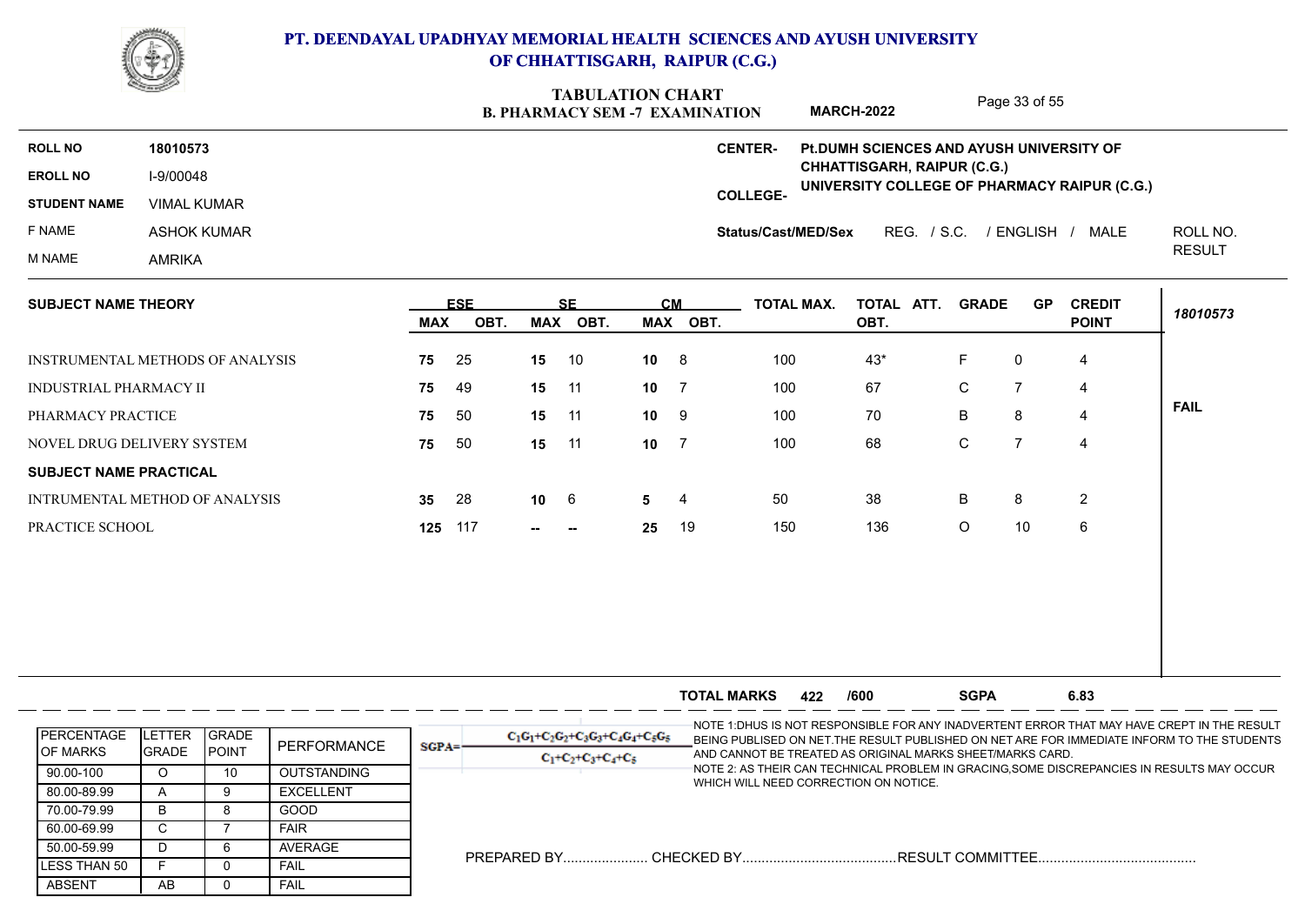

|                               | <b>CONTROL</b>                   |            |            |    | <b>TABULATION CHART</b><br><b>B. PHARMACY SEM -7 EXAMINATION</b> |           |          |                           | <b>MARCH-2022</b>                                                           |              | Page 34 of 55  |                                |               |
|-------------------------------|----------------------------------|------------|------------|----|------------------------------------------------------------------|-----------|----------|---------------------------|-----------------------------------------------------------------------------|--------------|----------------|--------------------------------|---------------|
| <b>ROLL NO</b>                | 18010574                         |            |            |    |                                                                  |           |          | <b>CENTER-</b>            | Pt.DUMH SCIENCES AND AYUSH UNIVERSITY OF                                    |              |                |                                |               |
| <b>EROLL NO</b>               | I-9/00021                        |            |            |    |                                                                  |           |          |                           | CHHATTISGARH, RAIPUR (C.G.)<br>UNIVERSITY COLLEGE OF PHARMACY RAIPUR (C.G.) |              |                |                                |               |
| <b>STUDENT NAME</b>           | KUBER PRASAD SAHU                |            |            |    |                                                                  |           |          | <b>COLLEGE-</b>           |                                                                             |              |                |                                |               |
| F NAME                        | <b>BISRAM SAHU</b>               |            |            |    |                                                                  |           |          | Status/Cast/MED/Sex       |                                                                             |              |                | REG. / O.B.C. / ENGLISH / MALE | ROLL NO.      |
| M NAME                        | <b>DEVKI SAHU</b>                |            |            |    |                                                                  |           |          |                           |                                                                             |              |                |                                | <b>RESULT</b> |
| <b>SUBJECT NAME THEORY</b>    |                                  |            | <b>ESE</b> |    | <b>SE</b>                                                        | <b>CM</b> |          | <b>TOTAL MAX.</b>         | TOTAL ATT.                                                                  | <b>GRADE</b> | <b>GP</b>      | <b>CREDIT</b>                  | 18010574      |
|                               |                                  | <b>MAX</b> | OBT.       |    | MAX OBT.                                                         |           | MAX OBT. |                           | OBT.                                                                        |              |                | <b>POINT</b>                   |               |
|                               | INSTRUMENTAL METHODS OF ANALYSIS | 75         | 38         | 15 | 10                                                               | 10        | - 9      | 100                       | 57                                                                          | D            | 6              | $\overline{4}$                 |               |
| INDUSTRIAL PHARMACY II        |                                  | 75         | 47         | 15 | 12                                                               | 10        | -8       | 100                       | 67                                                                          | $\mathsf{C}$ | $\overline{7}$ | $\overline{4}$                 |               |
| PHARMACY PRACTICE             |                                  | 75         | 46         | 15 | 11                                                               | 10        | 9        | 100                       | 66                                                                          | $\mathbf C$  | $\overline{7}$ | 4                              | <b>PASS</b>   |
|                               | NOVEL DRUG DELIVERY SYSTEM       | 75         | 51         | 15 | 12                                                               | 10        | 8        | 100                       | 71                                                                          | $\sf B$      | 8              | $\overline{4}$                 |               |
| <b>SUBJECT NAME PRACTICAL</b> |                                  |            |            |    |                                                                  |           |          |                           |                                                                             |              |                |                                |               |
|                               | INTRUMENTAL METHOD OF ANALYSIS   | 35         | 33         | 10 | 8                                                                | 5         | 4        | 50                        | 45                                                                          | $\circ$      | 10             | $\overline{2}$                 |               |
| PRACTICE SCHOOL               |                                  | 125        | 123        |    |                                                                  | 25        | 21       | 150                       | 144                                                                         | $\circ$      | 10             | $\,6\,$                        |               |
|                               |                                  |            |            |    |                                                                  |           |          |                           |                                                                             |              |                |                                |               |
|                               |                                  |            |            |    |                                                                  |           |          |                           |                                                                             |              |                |                                |               |
|                               |                                  |            |            |    |                                                                  |           |          |                           |                                                                             |              |                |                                |               |
|                               |                                  |            |            |    |                                                                  |           |          |                           |                                                                             |              |                |                                |               |
|                               |                                  |            |            |    |                                                                  |           |          |                           |                                                                             |              |                |                                |               |
|                               |                                  |            |            |    |                                                                  |           |          | <b>TOTAL MARKS</b><br>450 | /600                                                                        | <b>SGPA</b>  |                | 8.00                           |               |

|                    |               |               |                    |          |                                      | -NOTE 1:DHUS IS NOT RESPONSIBLE FOR ANY INADVERTENT ERROR THAT MAY HAVE CREPT IN THE RESULT                                        |
|--------------------|---------------|---------------|--------------------|----------|--------------------------------------|------------------------------------------------------------------------------------------------------------------------------------|
| <b>IPERCENTAGE</b> | LETTER        | <b>IGRADE</b> | PERFORMANCE        | $SGPA =$ | $C_1G_1+C_2G_2+C_3G_3+C_4G_4+C_5G_5$ | BEING PUBLISED ON NET THE RESULT PUBLISHED ON NET ARE FOR IMMEDIATE INFORM TO THE STUDENTS                                         |
| <b>IOF MARKS</b>   | <b>IGRADE</b> | I POIN1       |                    |          | $C_1+C_2+C_3+C_4+C_5$                | AND CANNOT BE TREATED AS ORIGINAL MARKS SHEET/MARKS CARD.                                                                          |
| 90.00-100          |               |               | <b>OUTSTANDING</b> |          |                                      | NOTE 2: AS THEIR CAN TECHNICAL PROBLEM IN GRACING,SOME DISCREPANCIES IN RESULTS MAY OCCUR<br>WHICH WILL NEED CORRECTION ON NOTICE. |
| 80.00-89.99        |               |               | <b>EXCELLENT</b>   |          |                                      |                                                                                                                                    |
| 70.00-79.99        |               |               | GOOD               |          |                                      |                                                                                                                                    |
| 60.00-69.99        |               |               | <b>FAIR</b>        |          |                                      |                                                                                                                                    |
| 50.00-59.99        |               |               | AVERAGE            |          | PREPARED BY                          |                                                                                                                                    |
| LESS THAN 50       |               |               | FAIL               |          |                                      |                                                                                                                                    |
| ABSENT             | AB            |               | FAIL               |          |                                      |                                                                                                                                    |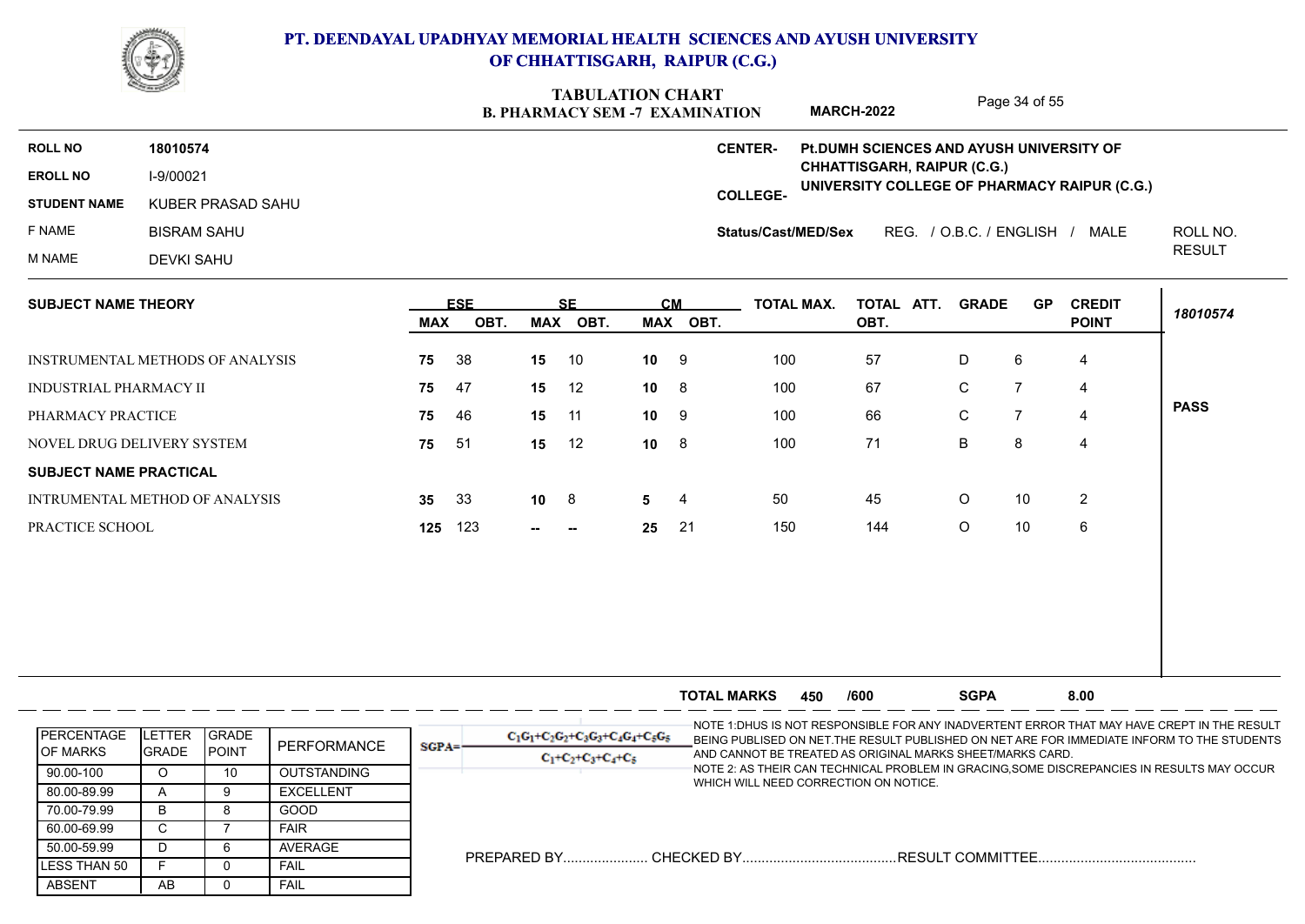

|                               |                                         |            |            |            | TADULAHUN UHANI<br><b>B. PHARMACY SEM -7 EXAMINATION</b> |                 |           |                     | <b>MARCH-2022</b>                                                                       |              | Page 35 of 55  |                |               |
|-------------------------------|-----------------------------------------|------------|------------|------------|----------------------------------------------------------|-----------------|-----------|---------------------|-----------------------------------------------------------------------------------------|--------------|----------------|----------------|---------------|
| <b>ROLL NO</b>                | 18010503                                |            |            |            |                                                          |                 |           | <b>CENTER-</b>      | Pt. DUMH SCIENCES AND AYUSH UNIVERSITY OF                                               |              |                |                |               |
| <b>EROLL NO</b>               | I-9/00049                               |            |            |            |                                                          |                 |           |                     | <b>CHHATTISGARH, RAIPUR (C.G.)</b><br>UNIVERSITY COLLEGE OF PHARMACY RAJNANDGAON (C.G.) |              |                |                |               |
| <b>STUDENT NAME</b>           | ABHISHEK GANWIR                         |            |            |            |                                                          |                 |           | <b>COLLEGE-</b>     |                                                                                         |              |                |                |               |
| F NAME                        | ASHOK KUMAR GANWIR                      |            |            |            |                                                          |                 |           | Status/Cast/MED/Sex | REG. / S.C.                                                                             |              | / ENGLISH /    | MALE           | ROLL NO.      |
| M NAME                        | <b>SHARDA GANWIR</b>                    |            |            |            |                                                          |                 |           |                     |                                                                                         |              |                |                | <b>RESULT</b> |
| <b>SUBJECT NAME THEORY</b>    |                                         |            | <b>ESE</b> |            | <b>SF</b>                                                |                 | <b>CM</b> | <b>TOTAL MAX.</b>   | TOTAL ATT.                                                                              | <b>GRADE</b> | <b>GP</b>      | <b>CREDIT</b>  |               |
|                               |                                         | <b>MAX</b> | OBT.       | <b>MAX</b> | OBT.                                                     |                 | MAX OBT.  |                     | OBT.                                                                                    |              |                | <b>POINT</b>   | 18010503      |
|                               | <b>INSTRUMENTAL METHODS OF ANALYSIS</b> | 75         | 29         | 15         | -9                                                       | 10 <sup>1</sup> | 9         | 100                 | $47*$                                                                                   | F            | 0              | 4              |               |
| <b>INDUSTRIAL PHARMACY II</b> |                                         | 75         | 45         | 15         | 9                                                        | 10              | 10        | 100                 | 64                                                                                      | C            | $\overline{7}$ | 4              |               |
| PHARMACY PRACTICE             |                                         | 75         | 43         | 15         | 12                                                       | 10              | 9         | 100                 | 64                                                                                      | $\mathsf{C}$ | $\overline{7}$ | $\overline{4}$ | <b>PASS</b>   |
|                               | NOVEL DRUG DELIVERY SYSTEM              | 75         | 48         | 15         | 11                                                       | 10              | 8         | 100                 | 67                                                                                      | $\mathbf C$  | $\overline{7}$ | 4              | <b>DC 03</b>  |
| <b>SUBJECT NAME PRACTICAL</b> |                                         |            |            |            |                                                          |                 |           |                     |                                                                                         |              |                |                |               |
|                               | INTRUMENTAL METHOD OF ANALYSIS          | 35         | 29         | $10 \t 6$  |                                                          | 5 <sup>5</sup>  | -4        | 50                  | 39                                                                                      | B            | 8              | $\overline{2}$ |               |
|                               |                                         |            |            |            |                                                          |                 |           |                     |                                                                                         |              |                |                |               |

|                                       |                                |                                |                    |          |                                                               | <b>TOTAL MARKS</b>                    | 417 | /600 | <b>SGPA</b>                                               | 6.67                                                                                                                                                                                       |
|---------------------------------------|--------------------------------|--------------------------------|--------------------|----------|---------------------------------------------------------------|---------------------------------------|-----|------|-----------------------------------------------------------|--------------------------------------------------------------------------------------------------------------------------------------------------------------------------------------------|
| <b>PERCENTAGE</b><br><b>IOF MARKS</b> | <b>ETTER</b><br><b>I</b> GRADE | <b>IGRADE</b><br><b>IPOINT</b> | PERFORMANCE        | $SGPA =$ | $C_1G_1+C_2G_2+C_3G_3+C_4G_4+C_5G_5$<br>$C_1+C_2+C_3+C_4+C_5$ |                                       |     |      | AND CANNOT BE TREATED AS ORIGINAL MARKS SHEET/MARKS CARD. | -NOTE 1:DHUS IS NOT RESPONSIBLE FOR ANY INADVERTENT ERROR THAT MAY HAVE CREPT IN THE RESULT<br>BEING PUBLISED ON NET. THE RESULT PUBLISHED ON NET ARE FOR IMMEDIATE INFORM TO THE STUDENTS |
| 90.00-100                             |                                | 10                             | <b>OUTSTANDING</b> |          |                                                               | WHICH WILL NEED CORRECTION ON NOTICE. |     |      |                                                           | NOTE 2: AS THEIR CAN TECHNICAL PROBLEM IN GRACING,SOME DISCREPANCIES IN RESULTS MAY OCCUR                                                                                                  |
| 80.00-89.99                           |                                |                                | <b>EXCELLENT</b>   |          |                                                               |                                       |     |      |                                                           |                                                                                                                                                                                            |
| 70.00-79.99                           | ь.                             |                                | GOOD               |          |                                                               |                                       |     |      |                                                           |                                                                                                                                                                                            |
| 60.00-69.99                           | U                              |                                | <b>FAIR</b>        |          |                                                               |                                       |     |      |                                                           |                                                                                                                                                                                            |
| 50.00-59.99                           |                                |                                | AVERAGE            |          |                                                               |                                       |     |      |                                                           |                                                                                                                                                                                            |
| LESS THAN 50                          |                                |                                | <b>FAIL</b>        |          |                                                               |                                       |     |      |                                                           |                                                                                                                                                                                            |
| ABSENT                                | AB.                            |                                | <b>FAIL</b>        |          |                                                               |                                       |     |      |                                                           |                                                                                                                                                                                            |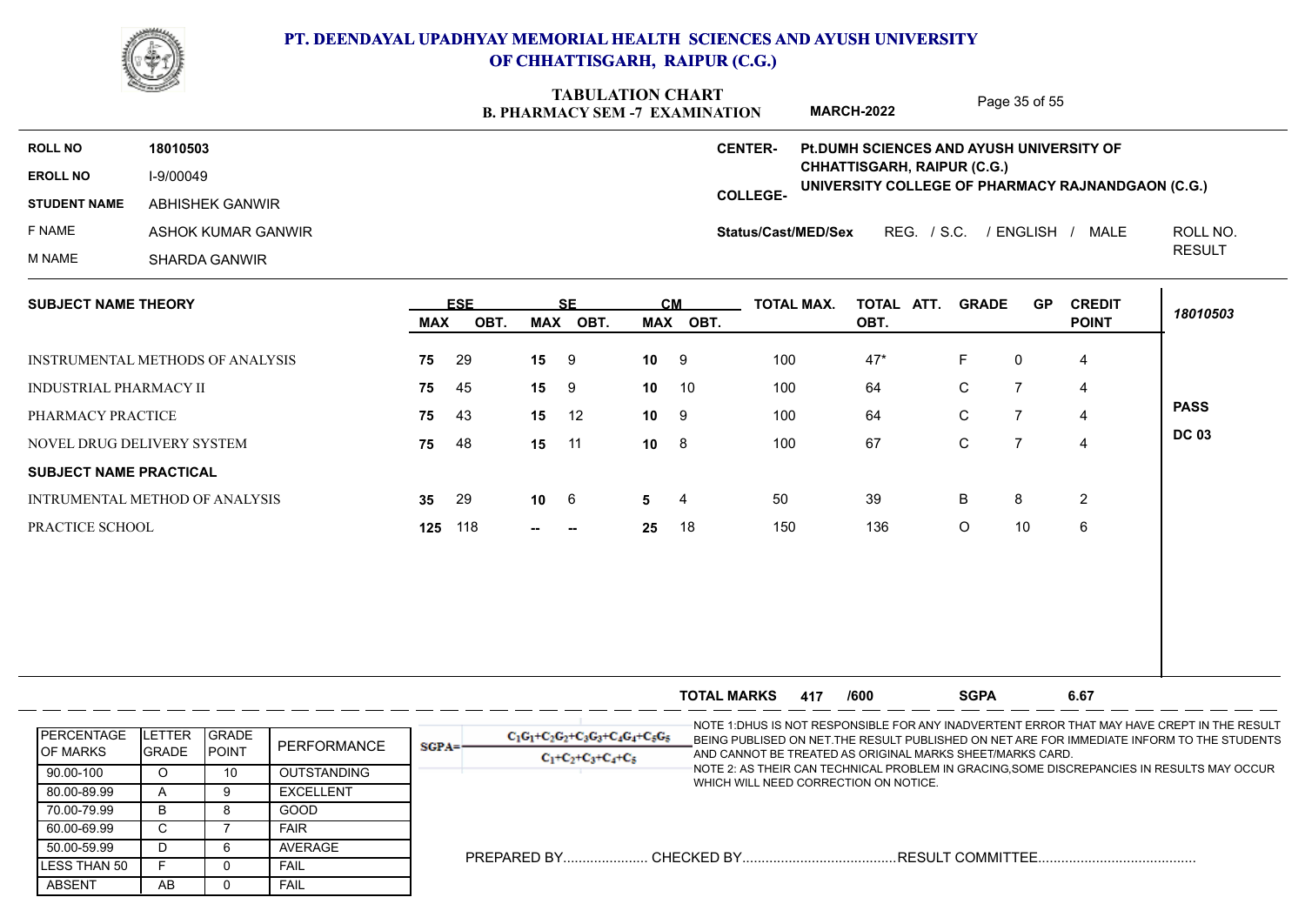

|                               |                                  |            |            | TABULATION CHART<br><b>B. PHARMACY SEM -7 EXAMINATION</b> |           |           |          | <b>MARCH-2022</b>   |                                                                                         | Page 36 of 55 |                |                                |               |
|-------------------------------|----------------------------------|------------|------------|-----------------------------------------------------------|-----------|-----------|----------|---------------------|-----------------------------------------------------------------------------------------|---------------|----------------|--------------------------------|---------------|
| <b>ROLL NO</b>                | 18010505                         |            |            |                                                           |           |           |          | <b>CENTER-</b>      | Pt.DUMH SCIENCES AND AYUSH UNIVERSITY OF                                                |               |                |                                |               |
| <b>EROLL NO</b>               | I-9/00051                        |            |            |                                                           |           |           |          |                     | <b>CHHATTISGARH, RAIPUR (C.G.)</b><br>UNIVERSITY COLLEGE OF PHARMACY RAJNANDGAON (C.G.) |               |                |                                |               |
| <b>STUDENT NAME</b>           | ASHOK KUMAR BANJARA              |            |            |                                                           |           |           |          | <b>COLLEGE-</b>     |                                                                                         |               |                |                                |               |
| F NAME                        | KRIPASINDHU BANJARA              |            |            |                                                           |           |           |          | Status/Cast/MED/Sex |                                                                                         |               |                | REG. / O.B.C. / ENGLISH / MALE | ROLL NO.      |
| M NAME                        | SANTOSHI BANJARA                 |            |            |                                                           |           |           |          |                     |                                                                                         |               |                |                                | <b>RESULT</b> |
| <b>SUBJECT NAME THEORY</b>    |                                  |            | <b>ESE</b> |                                                           | <b>SF</b> | CM        |          | <b>TOTAL MAX.</b>   | TOTAL ATT.                                                                              | <b>GRADE</b>  | <b>GP</b>      | <b>CREDIT</b>                  | 18010505      |
|                               |                                  | <b>MAX</b> | OBT.       |                                                           | MAX OBT.  |           | MAX OBT. |                     | OBT.                                                                                    |               |                | <b>POINT</b>                   |               |
|                               | INSTRUMENTAL METHODS OF ANALYSIS | 75         | 28         | $15 \t 8$                                                 |           | 10        | 9        | 100                 | $45*$                                                                                   | F             | 0              | 4                              |               |
| <b>INDUSTRIAL PHARMACY II</b> |                                  | 75         | 42         | $15 \qquad 9$                                             |           | 10        | 8        | 100                 | 59                                                                                      | D             | 6              | 4                              |               |
| PHARMACY PRACTICE             |                                  | 75         | 49         | 15 11                                                     |           | 10        | 9        | 100                 | 69                                                                                      | $\mathsf C$   | $\overline{7}$ | 4                              | <b>PASS</b>   |
|                               | NOVEL DRUG DELIVERY SYSTEM       | 75         | 45         | 15                                                        | 11        | $10 \t 8$ |          | 100                 | 64                                                                                      | $\mathsf C$   | $\overline{7}$ | 4                              | <b>DC 05</b>  |
| <b>SUBJECT NAME PRACTICAL</b> |                                  |            |            |                                                           |           |           |          |                     |                                                                                         |               |                |                                |               |
|                               | INTRUMENTAL METHOD OF ANALYSIS   | 35         | 28         | $10 \t 8$                                                 |           | 5         | 4        | 50                  | 40                                                                                      | A             | 9              | $\overline{2}$                 |               |
|                               | PRACTICE SCHOOL                  | 125        | 116        | −−                                                        | $\sim$    | 25        | 19       | 150                 | 135                                                                                     | $\mathsf O$   | 10             | $\,6\,$                        |               |

|                                        |                         |                                |                    |          |                                                               | <b>TOTAL MARKS</b>                    | 412 | /600 | <b>SGPA</b>                                               | 6.58                                                                                                                                                                                       |
|----------------------------------------|-------------------------|--------------------------------|--------------------|----------|---------------------------------------------------------------|---------------------------------------|-----|------|-----------------------------------------------------------|--------------------------------------------------------------------------------------------------------------------------------------------------------------------------------------------|
| <b>IPERCENTAGE</b><br><b>IOF MARKS</b> | <b>LETTER</b><br>IGRADE | <b>IGRADE</b><br><b>IPOINT</b> | PERFORMANCE        | $SGPA =$ | $C_1C_1+C_2C_2+C_3C_3+C_4C_4+C_5C_5$<br>$C_1+C_2+C_3+C_4+C_5$ |                                       |     |      | AND CANNOT BE TREATED AS ORIGINAL MARKS SHEET/MARKS CARD. | -NOTE 1:DHUS IS NOT RESPONSIBLE FOR ANY INADVERTENT ERROR THAT MAY HAVE CREPT IN THE RESULT<br>BEING PUBLISED ON NET. THE RESULT PUBLISHED ON NET ARE FOR IMMEDIATE INFORM TO THE STUDENTS |
| 90.00-100                              |                         |                                | <b>OUTSTANDING</b> |          |                                                               |                                       |     |      |                                                           | NOTE 2: AS THEIR CAN TECHNICAL PROBLEM IN GRACING,SOME DISCREPANCIES IN RESULTS MAY OCCUR                                                                                                  |
| 80.00-89.99                            |                         |                                | <b>EXCELLENT</b>   |          |                                                               | WHICH WILL NEED CORRECTION ON NOTICE. |     |      |                                                           |                                                                                                                                                                                            |
| 70.00-79.99                            | В                       |                                | GOOD               |          |                                                               |                                       |     |      |                                                           |                                                                                                                                                                                            |
| 60.00-69.99                            |                         |                                | <b>FAIR</b>        |          |                                                               |                                       |     |      |                                                           |                                                                                                                                                                                            |
| 50.00-59.99                            |                         |                                | AVERAGE            |          | PREPARED BY.                                                  | CHECKED BY                            |     |      |                                                           |                                                                                                                                                                                            |
| <b>ILESS THAN 50</b>                   |                         |                                | <b>FAIL</b>        |          |                                                               |                                       |     |      |                                                           |                                                                                                                                                                                            |
| ABSENT                                 | AB.                     |                                | <b>FAIL</b>        |          |                                                               |                                       |     |      |                                                           |                                                                                                                                                                                            |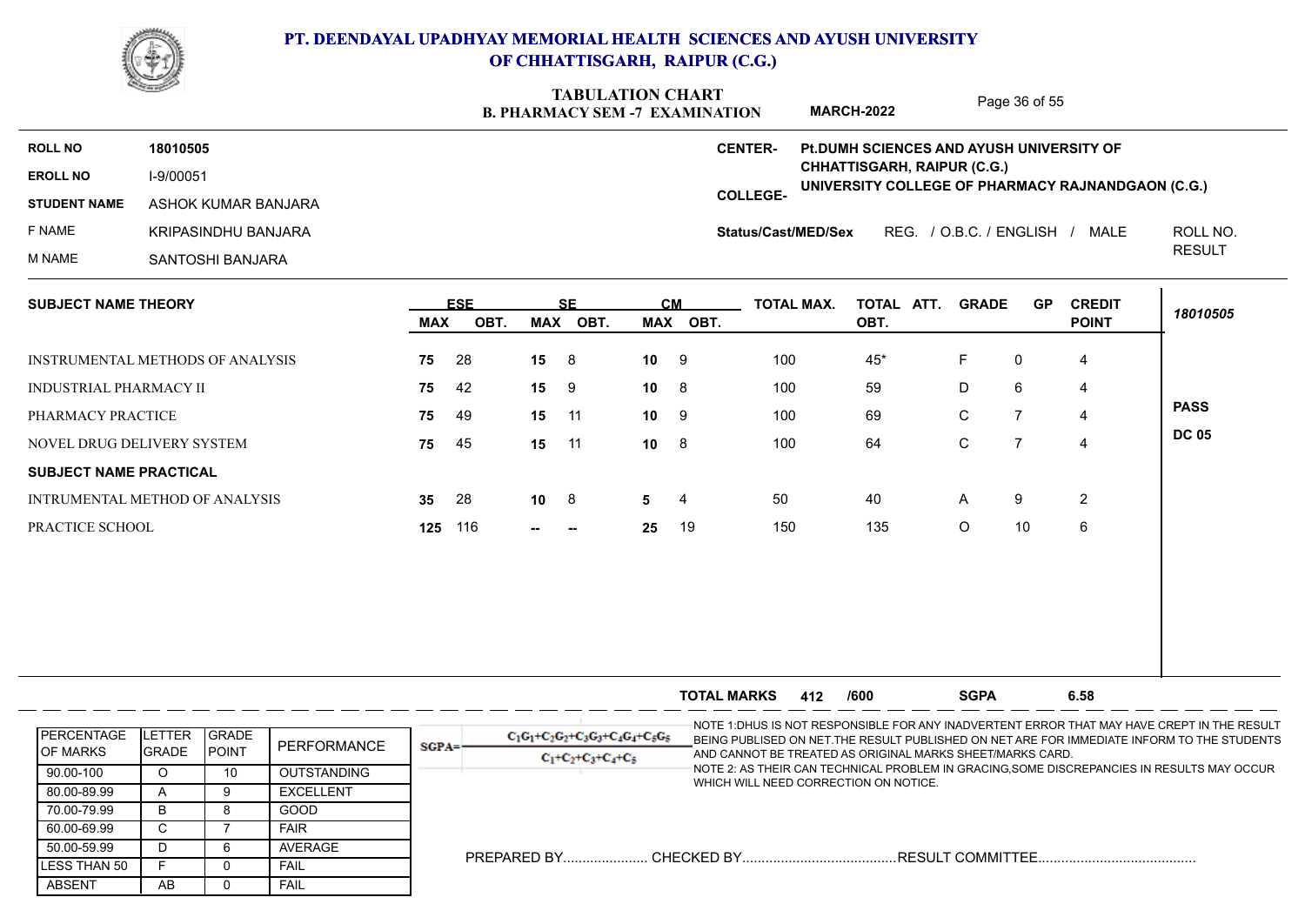

### **B. PHARMACY SEM -7 EXAMINATION TABULATION CHART MARCH-2022**

Page 37 of 55

| <b>ROLL NO</b>             | 18010506         | <b>CENTER-</b><br><b>Pt.DUMH SCIENCES AND AYUSH UNIVERSITY OF</b>                           |
|----------------------------|------------------|---------------------------------------------------------------------------------------------|
| <b>EROLL NO</b>            | I-9/00052        | CHHATTISGARH, RAIPUR (C.G.)<br>UNIVERSITY COLLEGE OF PHARMACY RAJNANDGAON (C.G.)            |
| <b>STUDENT NAME</b>        | BHAVYA SHARMA    | <b>COLLEGE-</b>                                                                             |
| F NAME                     | KAMALKANT SHARMA | ROLL NO.<br>/ ENGLISH<br>FEMALE<br>REG.<br>/ GEN.<br>Status/Cast/MED/Sex                    |
| M NAME                     | PUSHPLATA SHARMA | <b>RESULT</b>                                                                               |
| <b>SUBJECT NAME THEORY</b> |                  | CМ<br><b>TOTAL MAX.</b><br><b>GRADE</b><br><b>GP</b><br><b>CREDIT</b><br>FSF<br>TOTAL ATT.  |
|                            |                  | 18010506<br><b>POINT</b><br><b>MAX</b><br>OBT.<br><b>MAX</b><br>OBT.<br>OBT.<br>MAX<br>OBT. |

|                                  | <b>MAA</b> | UDI. | <b>MAA</b> | UD I.                    |              | WAA UDI. |     | UDI.  |   |              | <b>FUINI</b> |
|----------------------------------|------------|------|------------|--------------------------|--------------|----------|-----|-------|---|--------------|--------------|
| INSTRUMENTAL METHODS OF ANALYSIS | 75         | - 25 | 15         | - 9                      | $10 \quad 7$ |          | 100 | $41*$ |   | $\mathbf{0}$ | 4            |
| INDUSTRIAL PHARMACY II           | 75         | 49   | 15         | $_{\rm 8}$               | $10 \quad 9$ |          | 100 | 66    | C |              | 4            |
| PHARMACY PRACTICE                | 75         | 36   | 15         | - 9                      | $10 \quad 8$ |          | 100 | 53    | D | 6            | 4            |
| NOVEL DRUG DELIVERY SYSTEM       | 75         | -40  | 15         | 10                       | $10 \quad 8$ |          | 100 | 58    | D | 6            | 4            |
| <b>SUBJECT NAME PRACTICAL</b>    |            |      |            |                          |              |          |     |       |   |              |              |
| INTRUMENTAL METHOD OF ANALYSIS   | 35         | 28   | $10 \t 6$  |                          | $5\quad 5$   |          | 50  | 39    | B | 8            | 2            |
| PRACTICE SCHOOL                  | 125 115    |      | $-$        | $\overline{\phantom{a}}$ | 25 17        |          | 150 | 132   | A | 9            | 6            |
|                                  |            |      |            |                          |              |          |     |       |   |              |              |

|                                        |                          |                              |                                        |          |                                                               | <b>TOTAL MARKS</b>                    | 389 | /600 | <b>SGPA</b>                                               | 6.08                                                                                                                                                                                       |
|----------------------------------------|--------------------------|------------------------------|----------------------------------------|----------|---------------------------------------------------------------|---------------------------------------|-----|------|-----------------------------------------------------------|--------------------------------------------------------------------------------------------------------------------------------------------------------------------------------------------|
| <b>IPERCENTAGE</b><br><b>IOF MARKS</b> | LETTER<br><b>I</b> GRADE | <b>GRADE</b><br><b>POINT</b> | PERFORMANCE                            | $SGPA =$ | $C_1C_1+C_2C_2+C_3C_3+C_4C_4+C_5C_5$<br>$C_1+C_2+C_3+C_4+C_5$ |                                       |     |      | AND CANNOT BE TREATED AS ORIGINAL MARKS SHEET/MARKS CARD. | -NOTE 1:DHUS IS NOT RESPONSIBLE FOR ANY INADVERTENT ERROR THAT MAY HAVE CREPT IN THE RESULT<br>BEING PUBLISED ON NET. THE RESULT PUBLISHED ON NET ARE FOR IMMEDIATE INFORM TO THE STUDENTS |
| 90.00-100<br>80.00-89.99               |                          | 10                           | <b>OUTSTANDING</b><br><b>EXCELLENT</b> |          |                                                               | WHICH WILL NEED CORRECTION ON NOTICE. |     |      |                                                           | NOTE 2: AS THEIR CAN TECHNICAL PROBLEM IN GRACING,SOME DISCREPANCIES IN RESULTS MAY OCCUR                                                                                                  |
| 70.00-79.99                            | <sub>B</sub>             |                              | <b>GOOD</b>                            |          |                                                               |                                       |     |      |                                                           |                                                                                                                                                                                            |
| 60.00-69.99<br>50.00-59.99             | D.                       |                              | <b>FAIR</b><br>AVERAGE                 |          |                                                               |                                       |     |      |                                                           |                                                                                                                                                                                            |
| <b>ILESS THAN 50</b>                   |                          |                              | FAIL                                   |          |                                                               |                                       |     |      | RESULT COMMITTEE                                          |                                                                                                                                                                                            |
| <b>ABSENT</b>                          | AB                       |                              | <b>FAIL</b>                            |          |                                                               |                                       |     |      |                                                           |                                                                                                                                                                                            |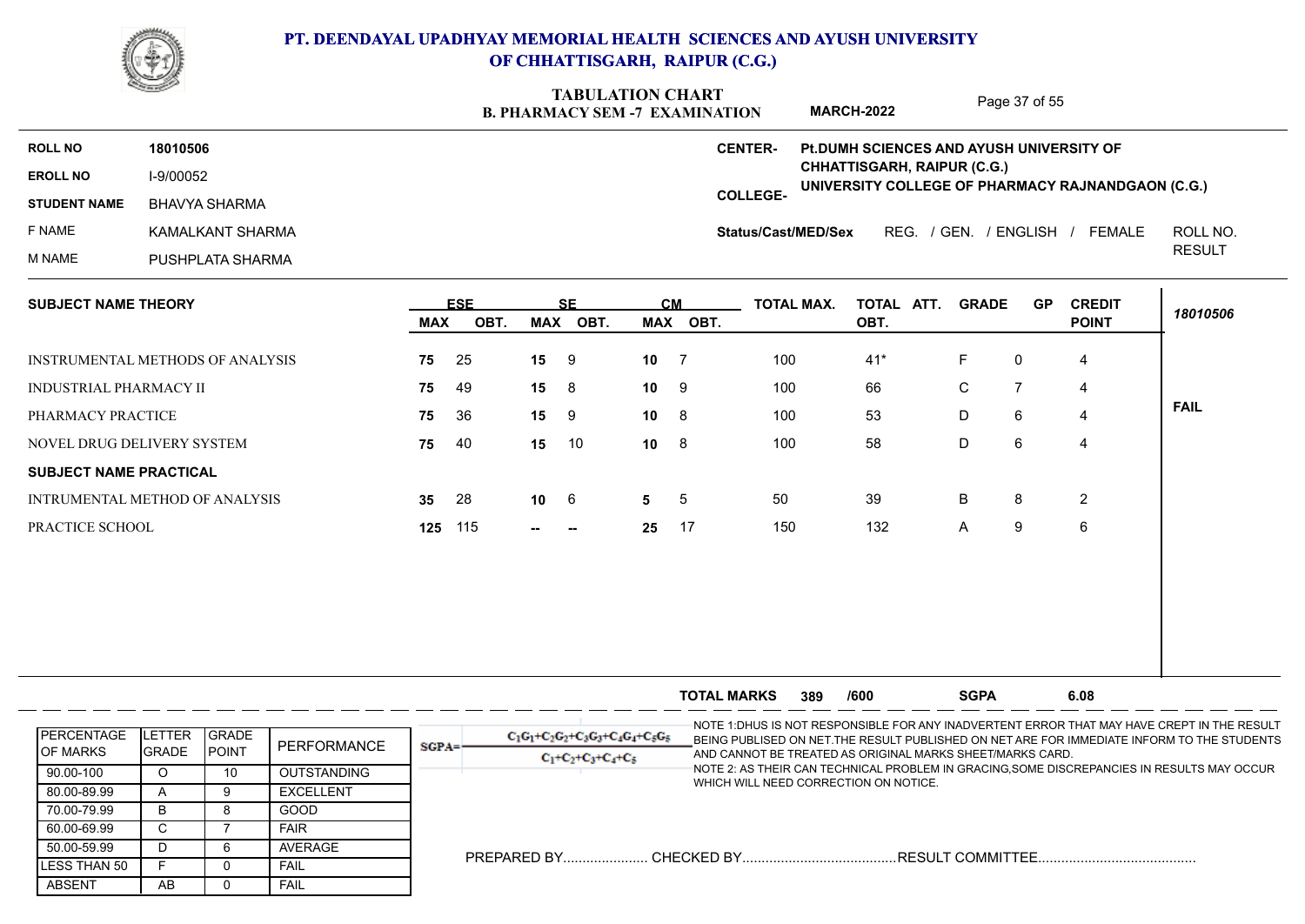

| <b>ROLL NO</b><br>18010507<br><b>CENTER-</b><br>Pt.DUMH SCIENCES AND AYUSH UNIVERSITY OF<br>CHHATTISGARH, RAIPUR (C.G.)<br>I-9/00053<br><b>EROLL NO</b><br>COLLEGE-<br><b>BHOJRAM</b><br><b>STUDENT NAME</b><br>F NAME<br>REG. / O.B.C. / ENGLISH / MALE<br><b>MANGHIRAM</b><br><b>Status/Cast/MED/Sex</b><br>M NAME<br><b>GAUTARHIN</b><br><b>ESE</b><br><b>SE</b><br><b>CM</b><br><b>TOTAL MAX.</b><br>TOTAL ATT. GRADE<br><b>SUBJECT NAME THEORY</b><br>GP<br><b>CREDIT</b><br>MAX OBT.<br>MAX OBT.<br>OBT.<br><b>MAX</b><br>OBT.<br><b>POINT</b><br>F<br>49*<br>INSTRUMENTAL METHODS OF ANALYSIS<br>32<br>15<br>8<br>10<br>9<br>100<br>0<br>75<br>4<br>$\mathbf C$<br>10<br>9<br>100<br>66<br>$\overline{7}$<br>INDUSTRIAL PHARMACY II<br>75<br>48<br>15<br>9<br>4<br>61<br>C<br>$\overline{7}$<br>PHARMACY PRACTICE<br>43<br>10<br>8<br>100<br>75<br>15<br>10<br>$\overline{4}$<br>${\bf C}$<br>$\overline{7}$<br>100<br>67<br>NOVEL DRUG DELIVERY SYSTEM<br>75<br>46<br>15<br>13<br>10<br>8<br>4<br><b>SUBJECT NAME PRACTICAL</b><br>$\overline{2}$<br>INTRUMENTAL METHOD OF ANALYSIS<br>35 <sub>5</sub><br>31<br>10<br>$6\phantom{1}6$<br>50<br>41<br>9<br>A<br>5<br>4 | UNIVERSITY COLLEGE OF PHARMACY RAJNANDGAON (C.G.)<br>140<br>$\circ$<br>6<br>120<br>20<br>150<br>10<br>125<br>25<br>--<br>$\sim$ | <b>STATISTICS</b> | <b>TABULATION CHART</b><br>Page 38 of 55<br><b>MARCH-2022</b><br><b>B. PHARMACY SEM -7 EXAMINATION</b> |  |  |  |  |  |  |  |  |  |  |  |               |
|-------------------------------------------------------------------------------------------------------------------------------------------------------------------------------------------------------------------------------------------------------------------------------------------------------------------------------------------------------------------------------------------------------------------------------------------------------------------------------------------------------------------------------------------------------------------------------------------------------------------------------------------------------------------------------------------------------------------------------------------------------------------------------------------------------------------------------------------------------------------------------------------------------------------------------------------------------------------------------------------------------------------------------------------------------------------------------------------------------------------------------------------------------------------------------|---------------------------------------------------------------------------------------------------------------------------------|-------------------|--------------------------------------------------------------------------------------------------------|--|--|--|--|--|--|--|--|--|--|--|---------------|
|                                                                                                                                                                                                                                                                                                                                                                                                                                                                                                                                                                                                                                                                                                                                                                                                                                                                                                                                                                                                                                                                                                                                                                               |                                                                                                                                 |                   |                                                                                                        |  |  |  |  |  |  |  |  |  |  |  |               |
|                                                                                                                                                                                                                                                                                                                                                                                                                                                                                                                                                                                                                                                                                                                                                                                                                                                                                                                                                                                                                                                                                                                                                                               |                                                                                                                                 |                   |                                                                                                        |  |  |  |  |  |  |  |  |  |  |  |               |
|                                                                                                                                                                                                                                                                                                                                                                                                                                                                                                                                                                                                                                                                                                                                                                                                                                                                                                                                                                                                                                                                                                                                                                               |                                                                                                                                 |                   |                                                                                                        |  |  |  |  |  |  |  |  |  |  |  |               |
|                                                                                                                                                                                                                                                                                                                                                                                                                                                                                                                                                                                                                                                                                                                                                                                                                                                                                                                                                                                                                                                                                                                                                                               |                                                                                                                                 |                   |                                                                                                        |  |  |  |  |  |  |  |  |  |  |  | ROLL NO.      |
|                                                                                                                                                                                                                                                                                                                                                                                                                                                                                                                                                                                                                                                                                                                                                                                                                                                                                                                                                                                                                                                                                                                                                                               |                                                                                                                                 |                   |                                                                                                        |  |  |  |  |  |  |  |  |  |  |  | <b>RESULT</b> |
|                                                                                                                                                                                                                                                                                                                                                                                                                                                                                                                                                                                                                                                                                                                                                                                                                                                                                                                                                                                                                                                                                                                                                                               |                                                                                                                                 |                   |                                                                                                        |  |  |  |  |  |  |  |  |  |  |  | 18010507      |
|                                                                                                                                                                                                                                                                                                                                                                                                                                                                                                                                                                                                                                                                                                                                                                                                                                                                                                                                                                                                                                                                                                                                                                               |                                                                                                                                 |                   |                                                                                                        |  |  |  |  |  |  |  |  |  |  |  |               |
|                                                                                                                                                                                                                                                                                                                                                                                                                                                                                                                                                                                                                                                                                                                                                                                                                                                                                                                                                                                                                                                                                                                                                                               |                                                                                                                                 |                   |                                                                                                        |  |  |  |  |  |  |  |  |  |  |  |               |
|                                                                                                                                                                                                                                                                                                                                                                                                                                                                                                                                                                                                                                                                                                                                                                                                                                                                                                                                                                                                                                                                                                                                                                               |                                                                                                                                 |                   |                                                                                                        |  |  |  |  |  |  |  |  |  |  |  |               |
|                                                                                                                                                                                                                                                                                                                                                                                                                                                                                                                                                                                                                                                                                                                                                                                                                                                                                                                                                                                                                                                                                                                                                                               |                                                                                                                                 |                   |                                                                                                        |  |  |  |  |  |  |  |  |  |  |  | <b>PASS</b>   |
|                                                                                                                                                                                                                                                                                                                                                                                                                                                                                                                                                                                                                                                                                                                                                                                                                                                                                                                                                                                                                                                                                                                                                                               |                                                                                                                                 |                   |                                                                                                        |  |  |  |  |  |  |  |  |  |  |  | <b>VCG 01</b> |
|                                                                                                                                                                                                                                                                                                                                                                                                                                                                                                                                                                                                                                                                                                                                                                                                                                                                                                                                                                                                                                                                                                                                                                               |                                                                                                                                 |                   |                                                                                                        |  |  |  |  |  |  |  |  |  |  |  |               |
|                                                                                                                                                                                                                                                                                                                                                                                                                                                                                                                                                                                                                                                                                                                                                                                                                                                                                                                                                                                                                                                                                                                                                                               |                                                                                                                                 |                   |                                                                                                        |  |  |  |  |  |  |  |  |  |  |  |               |
| PRACTICE SCHOOL                                                                                                                                                                                                                                                                                                                                                                                                                                                                                                                                                                                                                                                                                                                                                                                                                                                                                                                                                                                                                                                                                                                                                               |                                                                                                                                 |                   |                                                                                                        |  |  |  |  |  |  |  |  |  |  |  |               |
|                                                                                                                                                                                                                                                                                                                                                                                                                                                                                                                                                                                                                                                                                                                                                                                                                                                                                                                                                                                                                                                                                                                                                                               |                                                                                                                                 |                   |                                                                                                        |  |  |  |  |  |  |  |  |  |  |  |               |

|                                        |                                 |                                |                    |         |                                                               | <b>TOTAL MARKS</b>                    | 424 | /600 | <b>SGPA</b>                                               | 6.75                                                                                       |                                                                                                                                                                                            |
|----------------------------------------|---------------------------------|--------------------------------|--------------------|---------|---------------------------------------------------------------|---------------------------------------|-----|------|-----------------------------------------------------------|--------------------------------------------------------------------------------------------|--------------------------------------------------------------------------------------------------------------------------------------------------------------------------------------------|
| <b>IPERCENTAGE</b><br><b>IOF MARKS</b> | <b>ILETTER</b><br><b>IGRADE</b> | <b>IGRADE</b><br><b>IPOINT</b> | PERFORMANCE        | $SGPA=$ | $C_1C_1+C_2C_2+C_3C_3+C_4C_4+C_5C_5$<br>$C_1+C_2+C_3+C_4+C_5$ |                                       |     |      | AND CANNOT BE TREATED AS ORIGINAL MARKS SHEET/MARKS CARD. |                                                                                            | -NOTE 1:DHUS IS NOT RESPONSIBLE FOR ANY INADVERTENT ERROR THAT MAY HAVE CREPT IN THE RESULT<br>BEING PUBLISED ON NET. THE RESULT PUBLISHED ON NET ARE FOR IMMEDIATE INFORM TO THE STUDENTS |
| 90.00-100                              |                                 |                                | <b>OUTSTANDING</b> |         |                                                               | WHICH WILL NEED CORRECTION ON NOTICE. |     |      |                                                           | -NOTE 2: AS THEIR CAN TECHNICAL PROBLEM IN GRACING.SOME DISCREPANCIES IN RESULTS MAY OCCUR |                                                                                                                                                                                            |
| 80.00-89.99                            |                                 |                                | <b>EXCELLENT</b>   |         |                                                               |                                       |     |      |                                                           |                                                                                            |                                                                                                                                                                                            |
| 70.00-79.99                            |                                 |                                | GOOD               |         |                                                               |                                       |     |      |                                                           |                                                                                            |                                                                                                                                                                                            |
| 60.00-69.99                            |                                 |                                | <b>FAIR</b>        |         |                                                               |                                       |     |      |                                                           |                                                                                            |                                                                                                                                                                                            |
| 50.00-59.99                            |                                 |                                | AVERAGE            |         |                                                               |                                       |     |      |                                                           |                                                                                            |                                                                                                                                                                                            |
| LLESS THAN 50                          |                                 |                                | FAIL               |         |                                                               |                                       |     |      |                                                           |                                                                                            |                                                                                                                                                                                            |
| ABSENT                                 | AB                              |                                | FAIL               |         |                                                               |                                       |     |      |                                                           |                                                                                            |                                                                                                                                                                                            |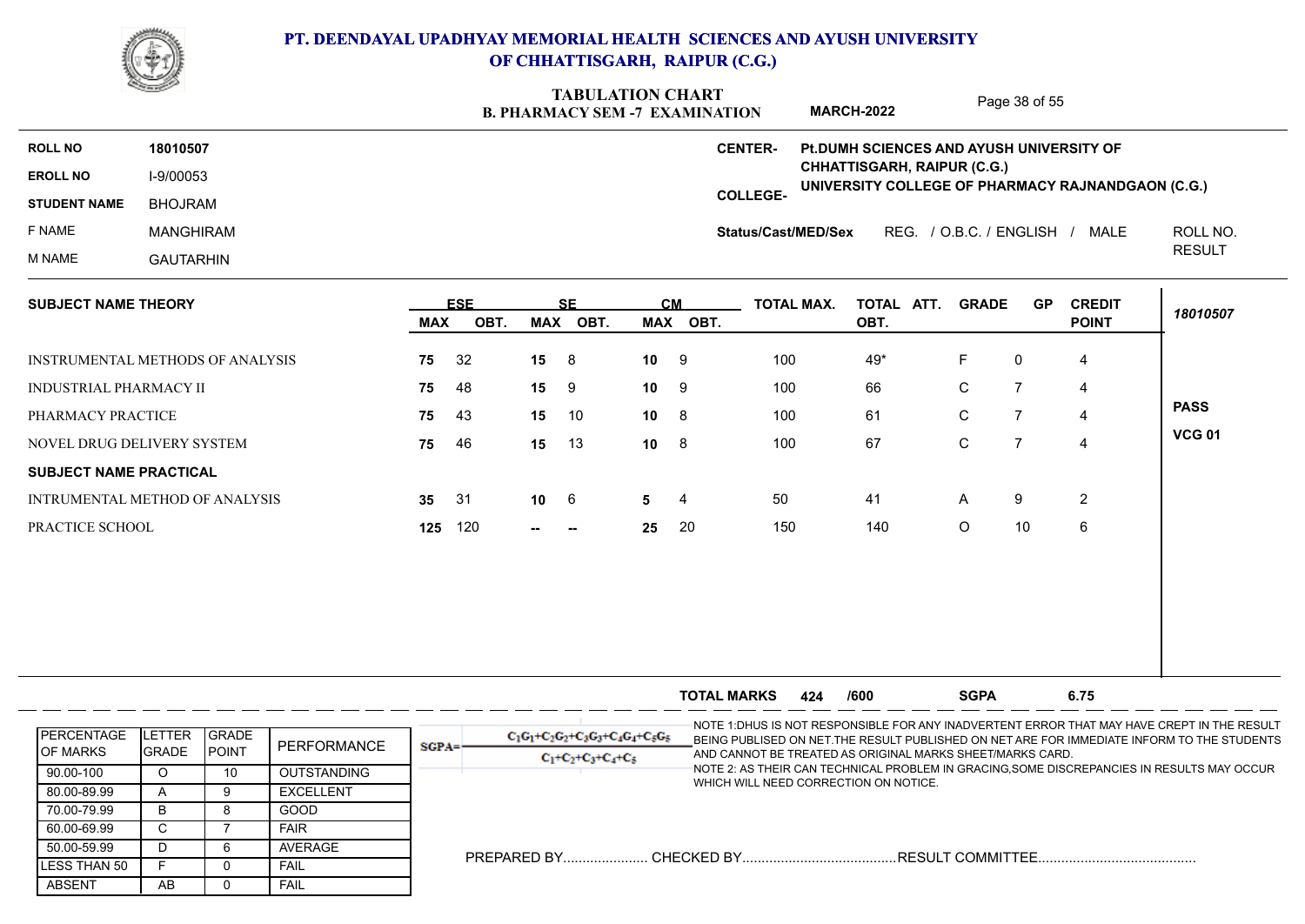

 $\sim$ 

### **PT. DEENDAYAL UPADHYAY MEMORIAL HEALTH SCIENCES AND AYUSH UNIVERSITY OF CHHATTISGARH, RAIPUR (C.G.)**

### **B. PHARMACY SEM -7 EXAMINATION TABULATION CHART**

Page 39 of 55

|                            |                     | Lays of 33<br><b>MARCH-2022</b><br><b>B. PHARMACY SEM -7 EXAMINATION</b>                                                                                                                    |               |
|----------------------------|---------------------|---------------------------------------------------------------------------------------------------------------------------------------------------------------------------------------------|---------------|
| <b>ROLL NO</b>             | 18010508            | <b>CENTER-</b><br>Pt.DUMH SCIENCES AND AYUSH UNIVERSITY OF                                                                                                                                  |               |
| <b>EROLL NO</b>            | I-9/00054           | <b>CHHATTISGARH, RAIPUR (C.G.)</b><br>UNIVERSITY COLLEGE OF PHARMACY RAJNANDGAON (C.G.)                                                                                                     |               |
| <b>STUDENT NAME</b>        | CHANCHAL SINHA      | <b>COLLEGE-</b>                                                                                                                                                                             |               |
| F NAME                     | DOMAN LAL SINHA     | REG. / O.B.C. / ENGLISH<br>FEMALE<br>Status/Cast/MED/Sex                                                                                                                                    | ROLL NO.      |
| M NAME                     | <b>BHARTI SINHA</b> |                                                                                                                                                                                             | <b>RESULT</b> |
|                            |                     | <b>SF</b>                                                                                                                                                                                   |               |
| <b>SUBJECT NAME THEORY</b> |                     | <b>ESE</b><br>TOTAL ATT.<br><b>CREDIT</b><br>CМ<br><b>TOTAL MAX.</b><br><b>GRADE</b><br><b>GP</b><br><b>POINT</b><br><b>ORT</b><br><b>MAY</b><br>MAY ORT<br>MAY<br><b>ORT</b><br><b>ORT</b> | 18010508      |

|                                  | <b>MAX</b> | OBT. | <b>MAX</b> | OBT. | MAX             | OBT. |     | OBT. |   |   | <b>POINT</b> |              |
|----------------------------------|------------|------|------------|------|-----------------|------|-----|------|---|---|--------------|--------------|
| INSTRUMENTAL METHODS OF ANALYSIS | 75         | -29  | 15         | - 8  | 10 <sub>1</sub> | 8    | 100 | 45*  |   | 0 | 4            |              |
| INDUSTRIAL PHARMACY II           | 75         | 48   | 15         | - 8  | 10              |      | 100 | 63   | C |   |              |              |
| PHARMACY PRACTICE                | 75         | -33  | 15         | 10   | 10 <sup>°</sup> |      | 100 | 52   | D |   | 4            | <b>PASS</b>  |
|                                  |            |      |            |      |                 | 9    |     |      |   | 6 | 4            | <b>DC 05</b> |
| NOVEL DRUG DELIVERY SYSTEM       | 75         | 40   | 15         | -11  | 10 <sup>°</sup> | 8    | 100 | 59   | D | 6 | 4            |              |
| <b>SUBJECT NAME PRACTICAL</b>    |            |      |            |      |                 |      |     |      |   |   |              |              |
| INTRUMENTAL METHOD OF ANALYSIS   | 35         | -29  | $10 \t 6$  |      | 5               | - 5  | 50  | 40   | A | 9 | 2            |              |
| PRACTICE SCHOOL                  | 125        | 116  | --         | --   | 25              | - 17 | 150 | 133  | A | 9 | 6            |              |
|                                  |            |      |            |      |                 |      |     |      |   |   |              |              |

|                                        |                        |                                |                    | <b>SGPA</b><br>6.17<br><b>TOTAL MARKS</b><br>/600<br>392                                                                                                                                                                                                                                                                             |
|----------------------------------------|------------------------|--------------------------------|--------------------|--------------------------------------------------------------------------------------------------------------------------------------------------------------------------------------------------------------------------------------------------------------------------------------------------------------------------------------|
| <b>IPERCENTAGE</b><br><b>IOF MARKS</b> | ETTER.<br><b>GRADE</b> | <b>IGRADE</b><br><b>IPOINT</b> | PERFORMANCE        | -NOTE 1:DHUS IS NOT RESPONSIBLE FOR ANY INADVERTENT ERROR THAT MAY HAVE CREPT IN THE RESULT<br>$C_1G_1+C_2G_2+C_3G_3+C_4G_4+C_5G_5$<br>BEING PUBLISED ON NET. THE RESULT PUBLISHED ON NET ARE FOR IMMEDIATE INFORM TO THE STUDENTS<br>$SGPA =$<br>AND CANNOT BE TREATED AS ORIGINAL MARKS SHEET/MARKS CARD.<br>$C_1+C_2+C_3+C_4+C_5$ |
| 90.00-100                              |                        | 10                             | <b>OUTSTANDING</b> | NOTE 2: AS THEIR CAN TECHNICAL PROBLEM IN GRACING.SOME DISCREPANCIES IN RESULTS MAY OCCURI-                                                                                                                                                                                                                                          |
| 80.00-89.99                            |                        | 9                              | <b>EXCELLENT</b>   | WHICH WILL NEED CORRECTION ON NOTICE.                                                                                                                                                                                                                                                                                                |
| 70.00-79.99                            | B                      |                                | GOOD               |                                                                                                                                                                                                                                                                                                                                      |
| 60.00-69.99                            |                        |                                | <b>FAIR</b>        |                                                                                                                                                                                                                                                                                                                                      |
| 50.00-59.99                            |                        |                                | AVERAGE            |                                                                                                                                                                                                                                                                                                                                      |
| <b>ILESS THAN 50</b>                   |                        |                                | <b>FAIL</b>        |                                                                                                                                                                                                                                                                                                                                      |
| <b>ABSENT</b>                          | AB.                    |                                | <b>FAIL</b>        |                                                                                                                                                                                                                                                                                                                                      |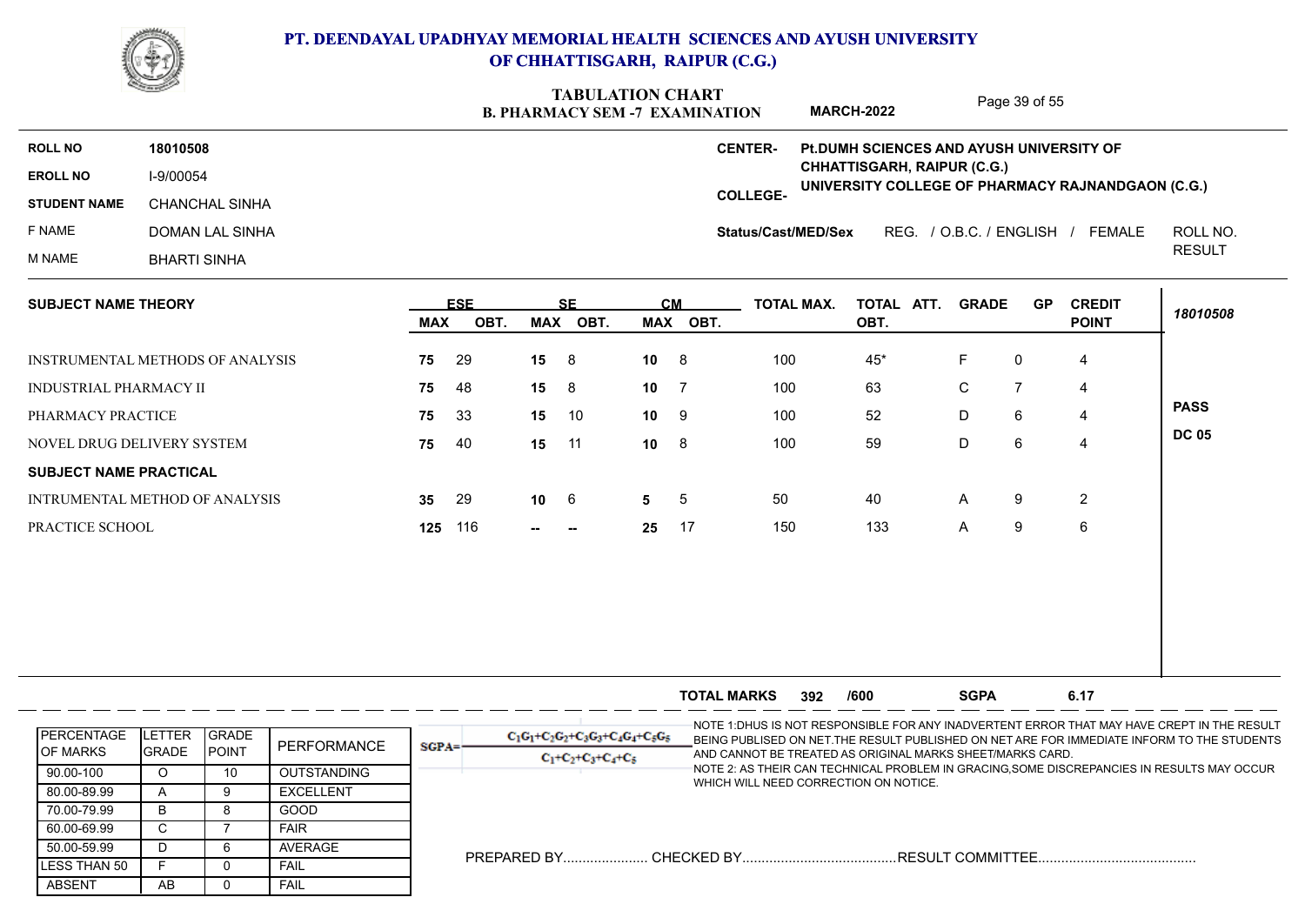

## **TABULATION CHART**

|                            |                                  |            |                    |                 | TABULATION CHART  |                 | <b>B. PHARMACY SEM -7 EXAMINATION</b> |                     | <b>MARCH-2022</b>                         |                           | Page 40 of 55  |                                                   |               |
|----------------------------|----------------------------------|------------|--------------------|-----------------|-------------------|-----------------|---------------------------------------|---------------------|-------------------------------------------|---------------------------|----------------|---------------------------------------------------|---------------|
| <b>ROLL NO</b>             | 18010509                         |            |                    |                 |                   |                 |                                       | <b>CENTER-</b>      | Pt. DUMH SCIENCES AND AYUSH UNIVERSITY OF |                           |                |                                                   |               |
| <b>EROLL NO</b>            | I-9/00055                        |            |                    |                 |                   |                 |                                       |                     | CHHATTISGARH, RAIPUR (C.G.)               |                           |                | UNIVERSITY COLLEGE OF PHARMACY RAJNANDGAON (C.G.) |               |
| <b>STUDENT NAME</b>        | <b>CHUMAN LAL</b>                |            |                    |                 |                   |                 |                                       | <b>COLLEGE-</b>     |                                           |                           |                |                                                   |               |
| F NAME                     | <b>BHURU RAM</b>                 |            |                    |                 |                   |                 |                                       | Status/Cast/MED/Sex |                                           | REG. / O.B.C. / ENGLISH / |                | MALE                                              | ROLL NO.      |
| M NAME                     | <b>BARAS BAI</b>                 |            |                    |                 |                   |                 |                                       |                     |                                           |                           |                |                                                   | <b>RESULT</b> |
| <b>SUBJECT NAME THEORY</b> |                                  | <b>MAX</b> | <b>ESE</b><br>OBT. | MAX             | <b>SF</b><br>OBT. | <b>CM</b>       | MAX OBT.                              | <b>TOTAL MAX.</b>   | TOTAL ATT.<br>OBT.                        | <b>GRADE</b>              | <b>GP</b>      | <b>CREDIT</b><br><b>POINT</b>                     | 18010509      |
|                            |                                  |            |                    |                 |                   |                 |                                       |                     |                                           |                           |                |                                                   |               |
|                            | INSTRUMENTAL METHODS OF ANALYSIS | 75         | -43                | 15              | -10               | 10 <sup>1</sup> | -9                                    | 100                 | 62                                        | $\mathsf{C}$              |                | $\overline{4}$                                    |               |
| INDUSTRIAL PHARMACY II     |                                  | 75         | 43                 | 15 <sub>1</sub> | 9                 | 10 <sup>°</sup> | - 7                                   | 100                 | 59                                        | D                         | 6              | 4                                                 |               |
| PHARMACY PRACTICE          | 75                               | 52         | 15                 | 11              | 10 <sup>°</sup>   | -8              | 100                                   | 71                  | B                                         | 8                         | $\overline{4}$ | <b>PASS</b>                                       |               |

|                                | <b>INSTRUMENTAL METHODS OF ANALYSIS</b> |                |                    |            |         |              |                                      |    |                    |          |                                                           |             |                |      |                                                                                             |
|--------------------------------|-----------------------------------------|----------------|--------------------|------------|---------|--------------|--------------------------------------|----|--------------------|----------|-----------------------------------------------------------|-------------|----------------|------|---------------------------------------------------------------------------------------------|
| <b>INDUSTRIAL PHARMACY II</b>  |                                         |                |                    | 75         | 43      | 15           | 9                                    | 10 | -7                 | 100      | 59                                                        | D           | 6              | 4    |                                                                                             |
| PHARMACY PRACTICE              |                                         |                |                    | 75         | 52      | 15           | 11                                   | 10 | - 8                | 100      | 71                                                        | B           | 8              | 4    | <b>PASS</b>                                                                                 |
| NOVEL DRUG DELIVERY SYSTEM     |                                         |                |                    | 75         | 40      | 15           | 13                                   | 10 | 9                  | 100      | 62                                                        | $\mathsf C$ | $\overline{7}$ | 4    |                                                                                             |
| <b>SUBJECT NAME PRACTICAL</b>  |                                         |                |                    |            |         |              |                                      |    |                    |          |                                                           |             |                |      |                                                                                             |
| INTRUMENTAL METHOD OF ANALYSIS |                                         |                |                    | 35         | -30     | $10 \quad 7$ |                                      | 5. | 4                  | 50       | 41                                                        | A           | 9              | 2    |                                                                                             |
| PRACTICE SCHOOL                |                                         |                |                    |            | 125 120 |              | $\overline{\phantom{a}}$             | 25 | 20                 | 150      | 140                                                       | $\circ$     | 10             | 6    |                                                                                             |
|                                |                                         |                |                    |            |         |              |                                      |    |                    |          |                                                           |             |                |      |                                                                                             |
|                                |                                         |                |                    |            |         |              |                                      |    |                    |          |                                                           |             |                |      |                                                                                             |
|                                |                                         |                |                    |            |         |              |                                      |    |                    |          |                                                           |             |                |      |                                                                                             |
|                                |                                         |                |                    |            |         |              |                                      |    |                    |          |                                                           |             |                |      |                                                                                             |
|                                |                                         |                |                    |            |         |              |                                      |    |                    |          |                                                           |             |                |      |                                                                                             |
|                                |                                         |                |                    |            |         |              |                                      |    |                    |          |                                                           |             |                |      |                                                                                             |
|                                |                                         |                |                    |            |         |              |                                      |    |                    |          |                                                           |             |                |      |                                                                                             |
|                                |                                         |                |                    |            |         |              |                                      |    |                    |          |                                                           |             |                |      |                                                                                             |
|                                |                                         |                |                    |            |         |              |                                      |    | <b>TOTAL MARKS</b> | 435 /600 |                                                           | <b>SGPA</b> |                | 7.92 |                                                                                             |
|                                |                                         |                |                    |            |         |              |                                      |    |                    |          |                                                           |             |                |      | -NOTE 1:DHUS IS NOT RESPONSIBLE FOR ANY INADVERTENT ERROR THAT MAY HAVE CREPT IN THE RESULT |
| PERCENTAGE<br><b>OF MARKS</b>  | LETTER GRADE<br>GRADE                   | POINT          | PERFORMANCE        | $SGPA = -$ |         |              | $C_1G_1+C_2G_2+C_3G_3+C_4G_4+C_5G_5$ |    |                    |          | AND CANNOT BE TREATED AS ORIGINAL MARKS SHEET/MARKS CARD. |             |                |      | BEING PUBLISED ON NET. THE RESULT PUBLISHED ON NET ARE FOR IMMEDIATE INFORM TO THE STUDENTS |
| 90.00-100                      | $\circ$                                 | 10             | <b>OUTSTANDING</b> |            |         |              | $C_1 + C_2 + C_3 + C_4 + C_5$        |    |                    |          |                                                           |             |                |      | NOTE 2: AS THEIR CAN TECHNICAL PROBLEM IN GRACING, SOME DISCREPANCIES IN RESULTS MAY OCCUR  |
| 80.00-89.99                    | $\overline{A}$                          | 9              | <b>EXCELLENT</b>   |            |         |              |                                      |    |                    |          | WHICH WILL NEED CORRECTION ON NOTICE.                     |             |                |      |                                                                                             |
| 70.00-79.99                    | B                                       | 8              | <b>GOOD</b>        |            |         |              |                                      |    |                    |          |                                                           |             |                |      |                                                                                             |
| 60.00-69.99                    | C                                       | $\overline{7}$ | <b>FAIR</b>        |            |         |              |                                      |    |                    |          |                                                           |             |                |      |                                                                                             |
| 50.00-59.99                    | D                                       | 6              | AVERAGE            |            |         |              |                                      |    |                    |          |                                                           |             |                |      |                                                                                             |
| <b>LESS THAN 50</b>            | F.                                      | $\mathbf 0$    | <b>FAIL</b>        |            |         |              |                                      |    |                    |          |                                                           |             |                |      |                                                                                             |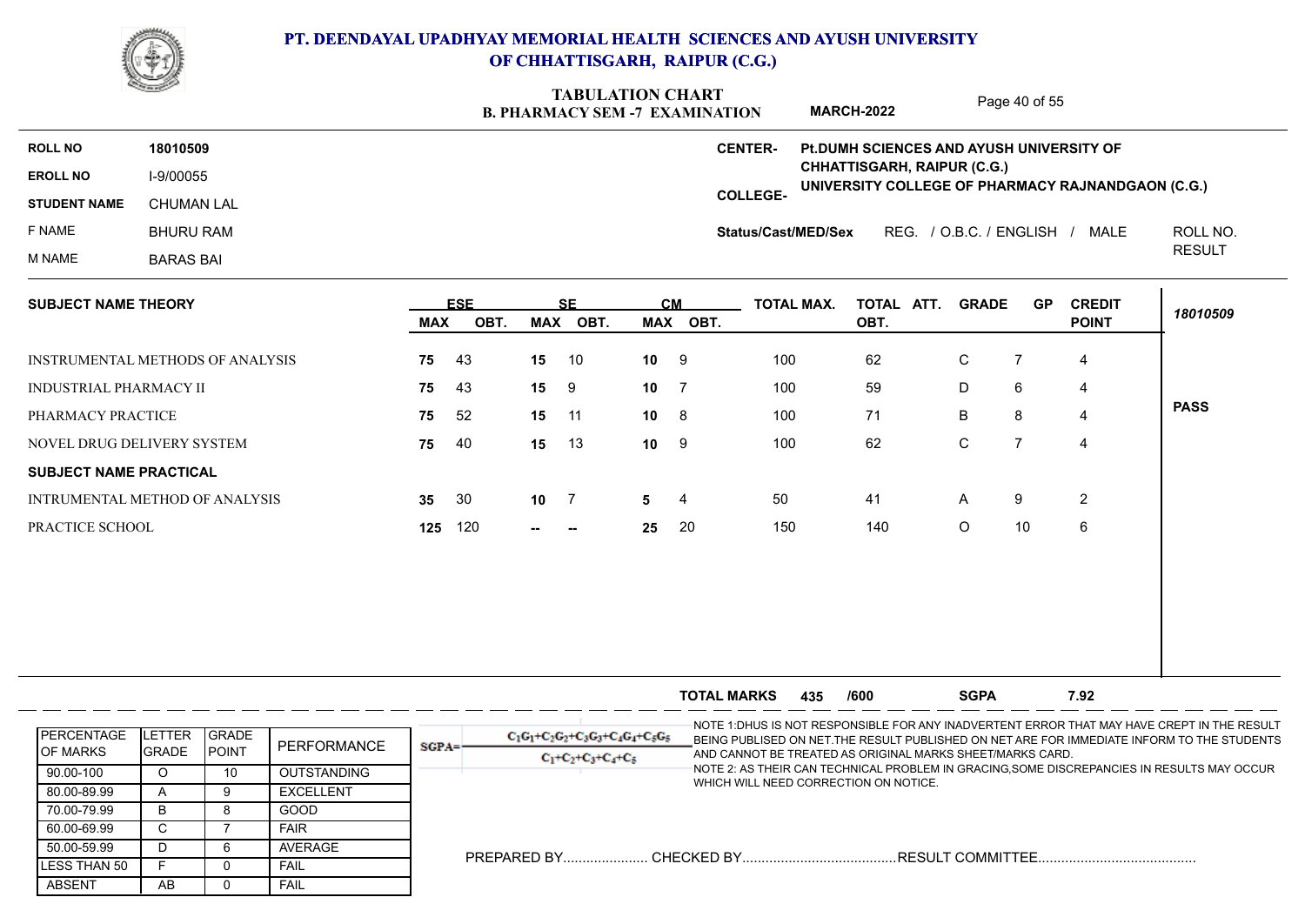

|                               |                                  | TABULATION CHART<br><b>MARCH-2022</b><br><b>B. PHARMACY SEM -7 EXAMINATION</b> |            |                 |           |           |           |                     |                                                                                         | Page 41 of 55             |           |                |               |
|-------------------------------|----------------------------------|--------------------------------------------------------------------------------|------------|-----------------|-----------|-----------|-----------|---------------------|-----------------------------------------------------------------------------------------|---------------------------|-----------|----------------|---------------|
| <b>ROLL NO</b>                | 18010511                         |                                                                                |            |                 |           |           |           | <b>CENTER-</b>      | Pt.DUMH SCIENCES AND AYUSH UNIVERSITY OF                                                |                           |           |                |               |
| <b>EROLL NO</b>               | I-9/00057                        |                                                                                |            |                 |           |           |           |                     | <b>CHHATTISGARH, RAIPUR (C.G.)</b><br>UNIVERSITY COLLEGE OF PHARMACY RAJNANDGAON (C.G.) |                           |           |                |               |
| <b>STUDENT NAME</b>           | <b>DINANATH SAHU</b>             |                                                                                |            |                 |           |           |           | <b>COLLEGE-</b>     |                                                                                         |                           |           |                |               |
| F NAME                        | <b>JAIPAL SAHU</b>               |                                                                                |            |                 |           |           |           | Status/Cast/MED/Sex |                                                                                         | REG. / O.B.C. / ENGLISH / |           | MALE           | ROLL NO.      |
| M NAME                        | <b>TEEJ DEVI</b>                 |                                                                                |            |                 |           |           |           |                     |                                                                                         |                           |           |                | <b>RESULT</b> |
| <b>SUBJECT NAME THEORY</b>    |                                  |                                                                                | <b>ESE</b> |                 | <b>SF</b> |           | <b>CM</b> | <b>TOTAL MAX.</b>   | TOTAL ATT.                                                                              | <b>GRADE</b>              | <b>GP</b> | <b>CREDIT</b>  | 18010511      |
|                               |                                  | <b>MAX</b>                                                                     | OBT.       | MAX             | OBT.      |           | MAX OBT.  |                     | OBT.                                                                                    |                           |           | <b>POINT</b>   |               |
|                               | INSTRUMENTAL METHODS OF ANALYSIS | 75                                                                             | 16         | 15              | 9         | 10        | 9         | 100                 | $34*$                                                                                   | F.                        | 0         | 4              |               |
| <b>INDUSTRIAL PHARMACY II</b> |                                  | 75                                                                             | 32         | 15              | 10        | $10 \t 8$ |           | 100                 | 50                                                                                      | D                         | 6         | 4              |               |
| PHARMACY PRACTICE             |                                  | 75                                                                             | 36         | 15 <sub>1</sub> | - 8       | 10        | 9         | 100                 | 53                                                                                      | D                         | 6         | 4              | <b>FAIL</b>   |
|                               | NOVEL DRUG DELIVERY SYSTEM       | 75                                                                             | 32         | 15              | 11        | 10        | 9         | 100                 | 52                                                                                      | D                         | 6         | 4              |               |
| <b>SUBJECT NAME PRACTICAL</b> |                                  |                                                                                |            |                 |           |           |           |                     |                                                                                         |                           |           |                |               |
|                               | INTRUMENTAL METHOD OF ANALYSIS   | 35                                                                             | 31         | $10 \quad 8$    |           | 5         | 4         | 50                  | 43                                                                                      | $\mathsf{A}$              | 9         | $\overline{2}$ |               |
| PRACTICE SCHOOL               |                                  | 125                                                                            | 120        | --              |           | 25        | 21        | 150                 | 141                                                                                     | O                         | 10        | 6              |               |

| NOVEL DRUG DELIVERY SYSTEM     | 75  | 32  | 15  |       | 10 | -9 | 100 | 52              |  | 4  |
|--------------------------------|-----|-----|-----|-------|----|----|-----|-----------------|--|----|
| <b>SUBJECT NAME PRACTICAL</b>  |     |     |     |       |    |    |     |                 |  |    |
| INTRUMENTAL METHOD OF ANALYSIS | 35  |     | 10  |       |    |    | 50  | 43              |  |    |
| PRACTICE SCHOOL                | 125 | 120 | $-$ | $- -$ | 25 |    | 150 | 14 <sup>1</sup> |  | h. |

|                                        |                                       |               |                                 |          |                                                               | <b>TOTAL MARKS</b>                    | 373 | /600 | <b>SGPA</b>                                               | 6.25                                                                                                                                                                                       |
|----------------------------------------|---------------------------------------|---------------|---------------------------------|----------|---------------------------------------------------------------|---------------------------------------|-----|------|-----------------------------------------------------------|--------------------------------------------------------------------------------------------------------------------------------------------------------------------------------------------|
| <b>IPERCENTAGE</b><br><b>IOF MARKS</b> | <b>ILETTER GRADE</b><br><b>IGRADE</b> | <b>IPOINT</b> | PERFORMANCE                     | $SGPA =$ | $C_1C_1+C_2C_2+C_3C_3+C_4C_4+C_5C_5$<br>$C_1+C_2+C_3+C_4+C_5$ |                                       |     |      | AND CANNOT BE TREATED AS ORIGINAL MARKS SHEET/MARKS CARD. | -NOTE 1:DHUS IS NOT RESPONSIBLE FOR ANY INADVERTENT ERROR THAT MAY HAVE CREPT IN THE RESULT<br>BEING PUBLISED ON NET. THE RESULT PUBLISHED ON NET ARE FOR IMMEDIATE INFORM TO THE STUDENTS |
| 90.00-100<br>80.00-89.99               |                                       | 10            | OUTSTANDING<br><b>EXCELLENT</b> |          |                                                               | WHICH WILL NEED CORRECTION ON NOTICE. |     |      |                                                           | NOTE 2: AS THEIR CAN TECHNICAL PROBLEM IN GRACING,SOME DISCREPANCIES IN RESULTS MAY OCCUR                                                                                                  |
| 70.00-79.99                            | в                                     |               | GOOD                            |          |                                                               |                                       |     |      |                                                           |                                                                                                                                                                                            |
| 60.00-69.99<br>50.00-59.99             |                                       | n             | <b>FAIR</b><br>AVERAGE          |          |                                                               |                                       |     |      |                                                           |                                                                                                                                                                                            |
| ILESS THAN 50                          |                                       |               | <b>FAIL</b>                     |          | <b>PREPARED BY</b>                                            |                                       |     |      |                                                           |                                                                                                                                                                                            |
| <b>ABSENT</b>                          | AB                                    |               | <b>FAIL</b>                     |          |                                                               |                                       |     |      |                                                           |                                                                                                                                                                                            |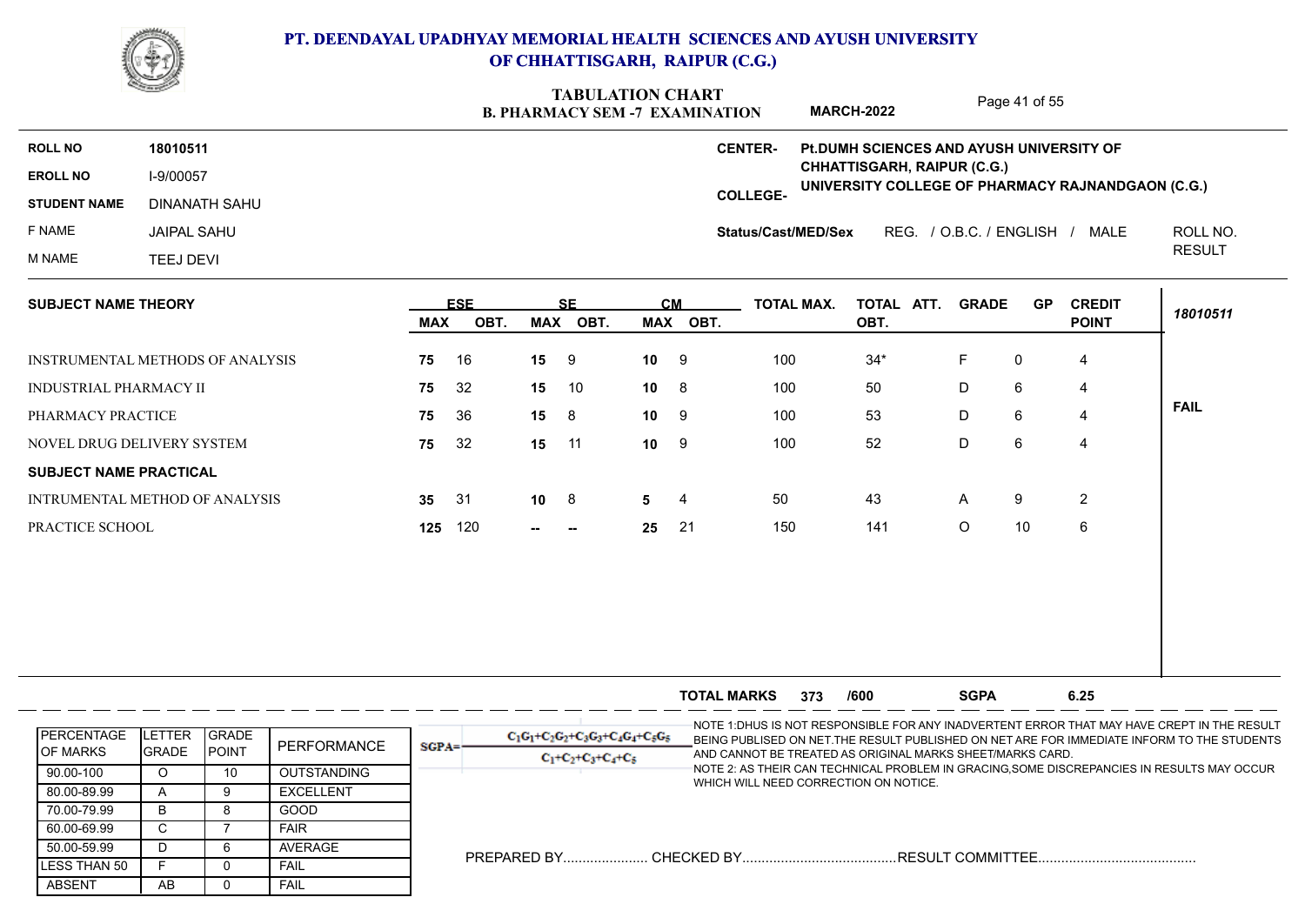

|                               | <b>COMMERCIAL COMMERCIAL COMMERCIAL COMMERCIAL COMMERCIAL COMMERCIAL COMMERCIAL COMMERCIAL COMMERCIAL COMMERCIAL COMMERCIAL COMMERCIAL COMMERCIAL COMMERCIAL COMMERCIAL COMMERCIAL COMMERCIAL COMMERCIAL COMMERCIAL COMMERCIAL C</b> |            |            |     | <b>TABULATION CHART</b><br><b>B. PHARMACY SEM -7 EXAMINATION</b> |           |                |                                                                                                                                                                                           | <b>MARCH-2022</b>                                                                |              | Page 42 of 55  |                                |               |
|-------------------------------|--------------------------------------------------------------------------------------------------------------------------------------------------------------------------------------------------------------------------------------|------------|------------|-----|------------------------------------------------------------------|-----------|----------------|-------------------------------------------------------------------------------------------------------------------------------------------------------------------------------------------|----------------------------------------------------------------------------------|--------------|----------------|--------------------------------|---------------|
| <b>ROLL NO</b>                | 18010512                                                                                                                                                                                                                             |            |            |     |                                                                  |           |                | <b>CENTER-</b>                                                                                                                                                                            | Pt.DUMH SCIENCES AND AYUSH UNIVERSITY OF                                         |              |                |                                |               |
| <b>EROLL NO</b>               | I-9/00058                                                                                                                                                                                                                            |            |            |     |                                                                  |           |                |                                                                                                                                                                                           | CHHATTISGARH, RAIPUR (C.G.)<br>UNIVERSITY COLLEGE OF PHARMACY RAJNANDGAON (C.G.) |              |                |                                |               |
| <b>STUDENT NAME</b>           | <b>DRON SAHU</b>                                                                                                                                                                                                                     |            |            |     |                                                                  |           |                | <b>COLLEGE-</b>                                                                                                                                                                           |                                                                                  |              |                |                                |               |
| F NAME                        | <b>LAKHAN RAM SAHU</b>                                                                                                                                                                                                               |            |            |     |                                                                  |           |                | <b>Status/Cast/MED/Sex</b>                                                                                                                                                                |                                                                                  |              |                | REG. / O.B.C. / ENGLISH / MALE | ROLL NO.      |
| M NAME                        | CHANDRAKALA SAHU                                                                                                                                                                                                                     |            |            |     |                                                                  |           |                |                                                                                                                                                                                           |                                                                                  |              |                |                                | <b>RESULT</b> |
| <b>SUBJECT NAME THEORY</b>    |                                                                                                                                                                                                                                      |            | <b>ESE</b> |     | <b>SE</b>                                                        | <b>CM</b> |                | <b>TOTAL MAX.</b>                                                                                                                                                                         | TOTAL ATT.                                                                       | <b>GRADE</b> | <b>GP</b>      | <b>CREDIT</b>                  | 18010512      |
|                               |                                                                                                                                                                                                                                      | <b>MAX</b> | OBT.       |     | MAX OBT.                                                         |           | MAX OBT.       |                                                                                                                                                                                           | OBT.                                                                             |              |                | <b>POINT</b>                   |               |
|                               | <b>INSTRUMENTAL METHODS OF ANALYSIS</b>                                                                                                                                                                                              | 75         | 39         | 15  | 9                                                                | 10        | -8             | 100                                                                                                                                                                                       | 56                                                                               | D            | 6              | 4                              |               |
| INDUSTRIAL PHARMACY II        |                                                                                                                                                                                                                                      | 75         | 47         | 15  | 10                                                               | 10        | 8              | 100                                                                                                                                                                                       | 65                                                                               | $\mathsf C$  | $\overline{7}$ | 4                              |               |
| PHARMACY PRACTICE             |                                                                                                                                                                                                                                      | 75         | 56         | 15  | 10                                                               | 10        | 8              | 100                                                                                                                                                                                       | 74                                                                               | B            | 8              | $\overline{4}$                 | <b>PASS</b>   |
|                               | NOVEL DRUG DELIVERY SYSTEM                                                                                                                                                                                                           | 75         | 46         | 15  | 13                                                               | 10        | $\overline{7}$ | 100                                                                                                                                                                                       | 66                                                                               | $\mathsf C$  | $\overline{7}$ | $\overline{4}$                 |               |
| <b>SUBJECT NAME PRACTICAL</b> |                                                                                                                                                                                                                                      |            |            |     |                                                                  |           |                |                                                                                                                                                                                           |                                                                                  |              |                |                                |               |
|                               | INTRUMENTAL METHOD OF ANALYSIS                                                                                                                                                                                                       | 35         | 29         | 10  | 8                                                                | 5.        | 3              | 50                                                                                                                                                                                        | 40                                                                               | A            | 9              | 2                              |               |
| PRACTICE SCHOOL               |                                                                                                                                                                                                                                      | 125        | 116        | $-$ | --                                                               | 25        | 18             | 150                                                                                                                                                                                       | 134                                                                              | Α            | 9              | $\,6\,$                        |               |
|                               |                                                                                                                                                                                                                                      |            |            |     |                                                                  |           |                |                                                                                                                                                                                           |                                                                                  |              |                |                                |               |
|                               |                                                                                                                                                                                                                                      |            |            |     |                                                                  |           |                |                                                                                                                                                                                           |                                                                                  |              |                |                                |               |
|                               |                                                                                                                                                                                                                                      |            |            |     |                                                                  |           |                |                                                                                                                                                                                           |                                                                                  |              |                |                                |               |
|                               |                                                                                                                                                                                                                                      |            |            |     |                                                                  |           |                |                                                                                                                                                                                           |                                                                                  |              |                |                                |               |
|                               |                                                                                                                                                                                                                                      |            |            |     |                                                                  |           |                |                                                                                                                                                                                           |                                                                                  |              |                |                                |               |
|                               |                                                                                                                                                                                                                                      |            |            |     |                                                                  |           |                | <b>TOTAL MARKS</b><br>435                                                                                                                                                                 | /600                                                                             | <b>SGPA</b>  |                | 7.67                           |               |
|                               | PERCENTAGE LETTER GRADE                                                                                                                                                                                                              |            |            |     | $C_1C_1+C_2C_2+C_3C_3+C_4C_4+C_5C_5$                             |           |                | NOTE 1:DHUS IS NOT RESPONSIBLE FOR ANY INADVERTENT ERROR THAT MAY HAVE CREPT IN THE RESULT<br>BEING PUBLISED ON NET THE RESULT PUBLISHED ON NET ARE FOR IMMEDIATE INFORM TO THE STUDENTS. |                                                                                  |              |                |                                |               |

| <b>PERCENTAGE</b> | <b>ILETTER</b> | IGRADE        | PERFORMANCE        | $SGPA=$ | $C_1G_1+C_2G_2+C_3G_3+C_4G_4+C_5G_5$ | BEING PUBLISED ON NET. THE RESULT PUBLISHED ON NET ARE FOR IMMEDIATE INFORM TO THE STUDENTS                                        |
|-------------------|----------------|---------------|--------------------|---------|--------------------------------------|------------------------------------------------------------------------------------------------------------------------------------|
| <b>OF MARKS</b>   | <b>I</b> GRADE | <b>IPOINT</b> |                    |         | $C_1+C_2+C_3+C_4+C_5$                | AND CANNOT BE TREATED AS ORIGINAL MARKS SHEET/MARKS CARD.                                                                          |
| 90.00-100         |                |               | <b>OUTSTANDING</b> |         |                                      | NOTE 2: AS THEIR CAN TECHNICAL PROBLEM IN GRACING.SOME DISCREPANCIES IN RESULTS MAY OCCUR<br>WHICH WILL NEED CORRECTION ON NOTICE. |
| 80.00-89.99       |                |               | EXCELLENT          |         |                                      |                                                                                                                                    |
| 70.00-79.99       |                |               | GOOD               |         |                                      |                                                                                                                                    |
| 60.00-69.99       |                |               | <b>FAIR</b>        |         |                                      |                                                                                                                                    |
| 50.00-59.99       |                |               | AVERAGE            |         | PREPARED BY                          | CHECKED BY<br>RESULT COMMITTEE                                                                                                     |
| LESS THAN 50      |                |               | FAIL               |         |                                      |                                                                                                                                    |
| <b>ABSENT</b>     | AB.            |               | <b>FAIL</b>        |         |                                      |                                                                                                                                    |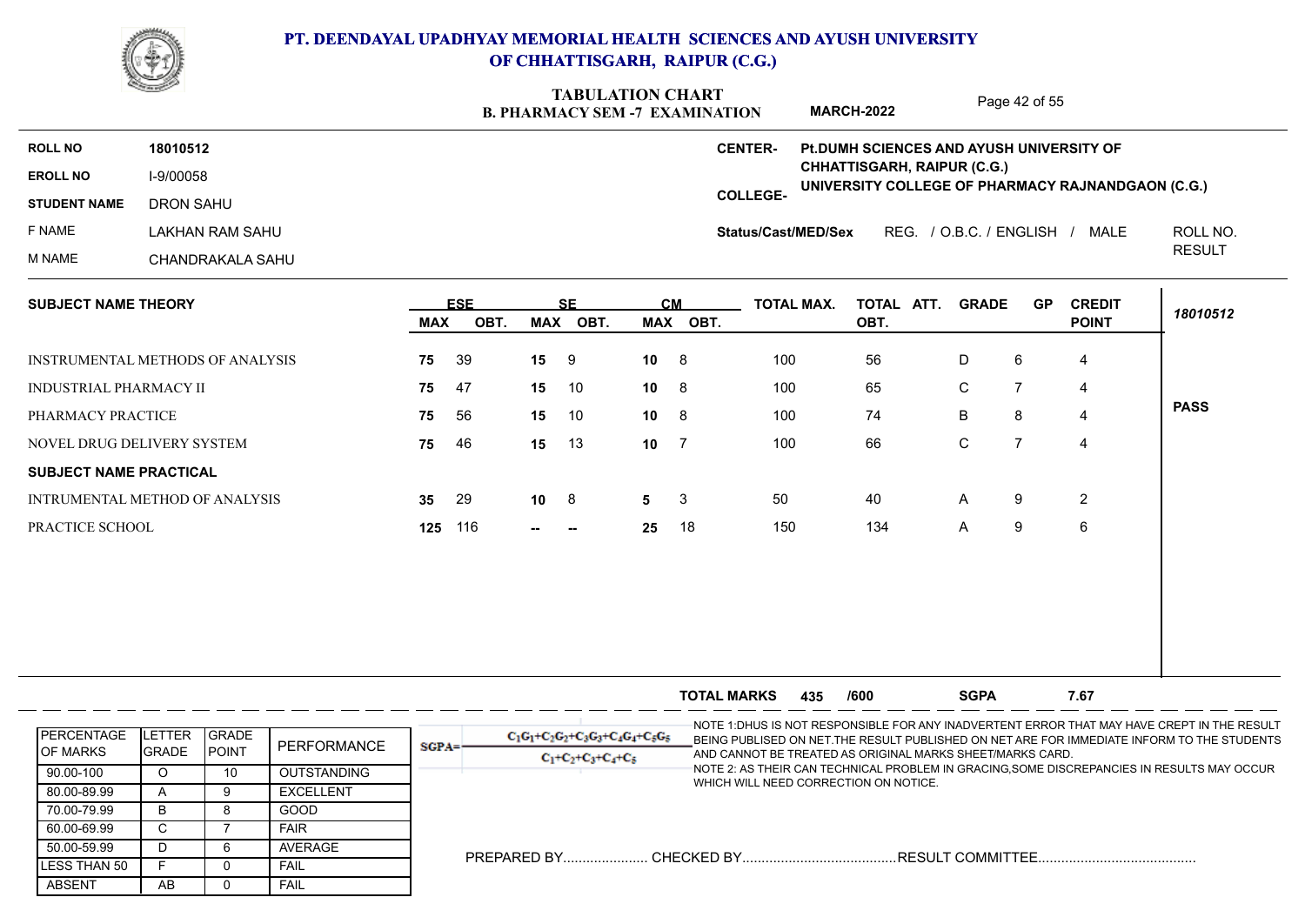

|                               | <u>Change</u>                    |                                                                      |            |           | <b>TABULATION CHART</b><br><b>B. PHARMACY SEM -7 EXAMINATION</b> |             |                |                            | <b>MARCH-2022</b>                        |              | Page 43 of 55 |                         |             |
|-------------------------------|----------------------------------|----------------------------------------------------------------------|------------|-----------|------------------------------------------------------------------|-------------|----------------|----------------------------|------------------------------------------|--------------|---------------|-------------------------|-------------|
| <b>ROLL NO</b>                | 18010515                         |                                                                      |            |           |                                                                  |             |                | <b>CENTER-</b>             | Pt.DUMH SCIENCES AND AYUSH UNIVERSITY OF |              |               |                         |             |
| <b>EROLL NO</b>               | I-9/00062                        |                                                                      |            |           |                                                                  |             |                |                            | CHHATTISGARH, RAIPUR (C.G.)              |              |               |                         |             |
| <b>STUDENT NAME</b>           | <b>KANTI</b>                     | UNIVERSITY COLLEGE OF PHARMACY RAJNANDGAON (C.G.)<br><b>COLLEGE-</b> |            |           |                                                                  |             |                |                            |                                          |              |               |                         |             |
| F NAME                        | <b>MOHAN LAL</b>                 |                                                                      |            |           |                                                                  |             |                | <b>Status/Cast/MED/Sex</b> | REG. / O.B.C. / ENGLISH /                |              |               | FEMALE                  | ROLL NO.    |
| M NAME                        | <b>DURGA BAI</b>                 |                                                                      |            |           |                                                                  |             |                |                            |                                          |              | <b>RESULT</b> |                         |             |
| <b>SUBJECT NAME THEORY</b>    |                                  |                                                                      | <b>ESE</b> |           | <b>SE</b>                                                        | CM          |                | <b>TOTAL MAX.</b>          | TOTAL ATT.                               | <b>GRADE</b> | <b>GP</b>     | <b>CREDIT</b>           |             |
|                               |                                  | <b>MAX</b>                                                           | OBT.       |           | MAX OBT.                                                         |             | MAX OBT.       |                            | OBT.                                     |              |               | <b>POINT</b>            | 18010515    |
|                               | INSTRUMENTAL METHODS OF ANALYSIS | 75                                                                   | 55         | 15        | 8                                                                | 10          | 8              | 100                        | 71                                       | B            | 8             | 4                       |             |
| INDUSTRIAL PHARMACY II        |                                  | 75                                                                   | 51         | 15        | 11                                                               | 10          | 8              | 100                        | 70                                       | $\sf B$      | 8             | 4                       |             |
| PHARMACY PRACTICE             |                                  | 75                                                                   | 57         | 15        | 10                                                               | 10          | - 8            | 100                        | 75                                       | B            | 8             | $\overline{4}$          | <b>PASS</b> |
|                               | NOVEL DRUG DELIVERY SYSTEM       | 75                                                                   | 52         | 15        | 12                                                               | 10          | $\overline{7}$ | 100                        | 71                                       | $\sf B$      | $\,8\,$       | $\overline{\mathbf{4}}$ |             |
| <b>SUBJECT NAME PRACTICAL</b> |                                  |                                                                      |            |           |                                                                  |             |                |                            |                                          |              |               |                         |             |
|                               | INTRUMENTAL METHOD OF ANALYSIS   | 35 <sub>5</sub>                                                      | 28         | $10 \t 6$ |                                                                  | $5\qquad 5$ |                | 50                         | 39                                       | B            | 8             | 2                       |             |
|                               | PRACTICE SCHOOL                  | 125                                                                  | 114        | $-$       | $\sim$                                                           | 25          | 18             | 150                        | 132                                      | A            | 9             | $6\phantom{.}6$         |             |

|                                         |                          |                                |                    |          |                                                                       | <b>TOTAL MARKS</b>                    | 458 | /600 | <b>SGPA</b>                                               | 8.25                                                                                                                                                                                       |
|-----------------------------------------|--------------------------|--------------------------------|--------------------|----------|-----------------------------------------------------------------------|---------------------------------------|-----|------|-----------------------------------------------------------|--------------------------------------------------------------------------------------------------------------------------------------------------------------------------------------------|
| <b>I</b> PERCENTAGE<br><b>IOF MARKS</b> | LETTER<br><b>I</b> GRADE | <b>IGRADE</b><br><b>IPOINT</b> | PERFORMANCE        | $SGPA =$ | $C_1C_1 + C_2C_2 + C_3C_3 + C_4C_4 + C_5C_5$<br>$C_1+C_2+C_3+C_4+C_5$ |                                       |     |      | AND CANNOT BE TREATED AS ORIGINAL MARKS SHEET/MARKS CARD. | -NOTE 1:DHUS IS NOT RESPONSIBLE FOR ANY INADVERTENT ERROR THAT MAY HAVE CREPT IN THE RESULT<br>BEING PUBLISED ON NET. THE RESULT PUBLISHED ON NET ARE FOR IMMEDIATE INFORM TO THE STUDENTS |
| 90.00-100                               |                          | 10                             | <b>OUTSTANDING</b> |          |                                                                       | WHICH WILL NEED CORRECTION ON NOTICE. |     |      |                                                           | NOTE 2: AS THEIR CAN TECHNICAL PROBLEM IN GRACING,SOME DISCREPANCIES IN RESULTS MAY OCCUR                                                                                                  |
| 80.00-89.99                             |                          |                                | <b>EXCELLENT</b>   |          |                                                                       |                                       |     |      |                                                           |                                                                                                                                                                                            |
| 70.00-79.99                             |                          |                                | <b>GOOD</b>        |          |                                                                       |                                       |     |      |                                                           |                                                                                                                                                                                            |
| 60.00-69.99                             |                          |                                | <b>FAIR</b>        |          |                                                                       |                                       |     |      |                                                           |                                                                                                                                                                                            |
| 50.00-59.99                             |                          |                                | AVERAGE            |          |                                                                       |                                       |     |      |                                                           |                                                                                                                                                                                            |
| ILESS THAN 50                           |                          |                                | FAIL               |          |                                                                       |                                       |     |      |                                                           |                                                                                                                                                                                            |
| <b>ABSENT</b>                           | AB                       |                                | <b>FAIL</b>        |          |                                                                       |                                       |     |      |                                                           |                                                                                                                                                                                            |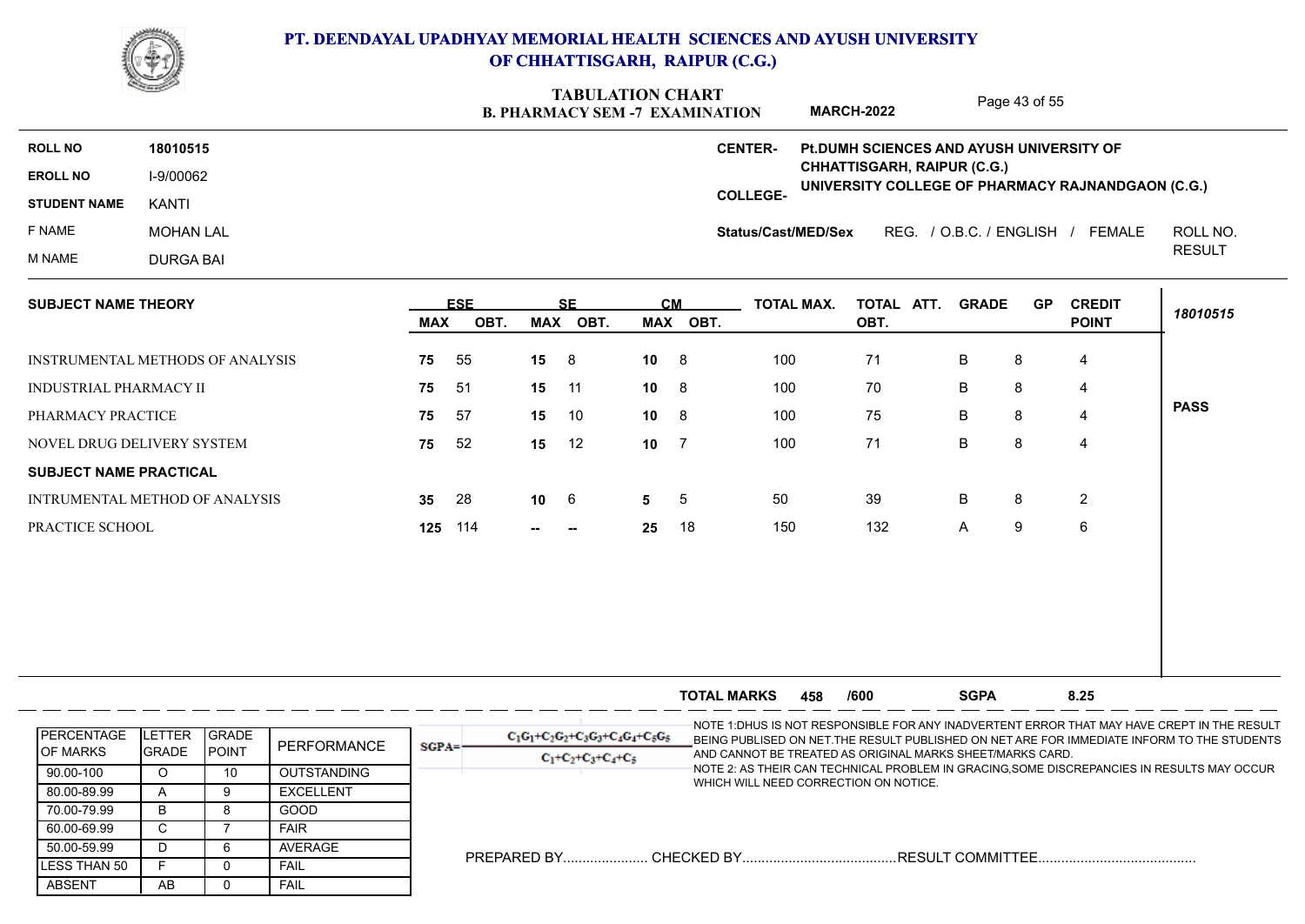

|                               | <b>CONTROL</b>                         |                   |            |               | <b>TABULATION CHART</b><br><b>B. PHARMACY SEM -7 EXAMINATION</b> |           |                    |                                                                                                                                                                                           | <b>MARCH-2022</b>                                                                |              | Page 44 of 55  |                                |               |
|-------------------------------|----------------------------------------|-------------------|------------|---------------|------------------------------------------------------------------|-----------|--------------------|-------------------------------------------------------------------------------------------------------------------------------------------------------------------------------------------|----------------------------------------------------------------------------------|--------------|----------------|--------------------------------|---------------|
| <b>ROLL NO</b>                | 18010516                               |                   |            |               |                                                                  |           |                    | <b>CENTER-</b>                                                                                                                                                                            | Pt.DUMH SCIENCES AND AYUSH UNIVERSITY OF                                         |              |                |                                |               |
| <b>EROLL NO</b>               | I-9/00063                              |                   |            |               |                                                                  |           |                    |                                                                                                                                                                                           | CHHATTISGARH, RAIPUR (C.G.)<br>UNIVERSITY COLLEGE OF PHARMACY RAJNANDGAON (C.G.) |              |                |                                |               |
| <b>STUDENT NAME</b>           | <b>KARAN SONKAR</b>                    |                   |            |               |                                                                  |           |                    | <b>COLLEGE-</b>                                                                                                                                                                           |                                                                                  |              |                |                                |               |
| F NAME                        | <b>RAM SONKAR</b>                      |                   |            |               |                                                                  |           |                    | Status/Cast/MED/Sex                                                                                                                                                                       |                                                                                  |              |                | REG. / O.B.C. / ENGLISH / MALE | ROLL NO.      |
| <b>M NAME</b>                 | <b>NEELU SONKAR</b>                    |                   |            |               |                                                                  |           |                    |                                                                                                                                                                                           |                                                                                  |              |                |                                | <b>RESULT</b> |
|                               | <b>SUBJECT NAME THEORY</b>             |                   | <b>ESE</b> |               | <b>SE</b>                                                        | <b>CM</b> |                    | <b>TOTAL MAX.</b>                                                                                                                                                                         | TOTAL ATT.                                                                       | <b>GRADE</b> | <b>GP</b>      | <b>CREDIT</b>                  | 18010516      |
|                               |                                        | <b>MAX</b>        | OBT.       |               | MAX OBT.                                                         |           | MAX OBT.           |                                                                                                                                                                                           | OBT.                                                                             |              |                | <b>POINT</b>                   |               |
|                               | INSTRUMENTAL METHODS OF ANALYSIS       | 75                | 37         | 15            | 10                                                               | 10        | 8                  | 100                                                                                                                                                                                       | 55                                                                               | D            | 6              | 4                              |               |
| INDUSTRIAL PHARMACY II        |                                        | 75                | 49         | $15 \qquad 9$ |                                                                  | 10        | 8                  | 100                                                                                                                                                                                       | 66                                                                               | C            | 7              | 4                              |               |
| PHARMACY PRACTICE             |                                        | 75                | 51         | 15 11         |                                                                  | 10        | -7                 | 100                                                                                                                                                                                       | 69                                                                               | $\mathbf C$  | $\overline{7}$ | 4                              | <b>PASS</b>   |
|                               | NOVEL DRUG DELIVERY SYSTEM             | 75                | 49         | 15            | 12                                                               | 10        | 8                  | 100                                                                                                                                                                                       | 69                                                                               | $\mathsf C$  | $\overline{7}$ | $\overline{4}$                 |               |
| <b>SUBJECT NAME PRACTICAL</b> |                                        |                   |            |               |                                                                  |           |                    |                                                                                                                                                                                           |                                                                                  |              |                |                                |               |
|                               | INTRUMENTAL METHOD OF ANALYSIS         | 35                | 30         | $10 \quad 5$  |                                                                  | 5         | -5                 | 50                                                                                                                                                                                        | 40                                                                               | Α            | 9              | $\overline{2}$                 |               |
| PRACTICE SCHOOL               |                                        |                   | 125 116    |               |                                                                  | 25        | 20                 | 150                                                                                                                                                                                       | 136                                                                              | O            | 10             | 6                              |               |
|                               |                                        |                   |            |               |                                                                  |           |                    |                                                                                                                                                                                           |                                                                                  |              |                |                                |               |
|                               |                                        |                   |            |               |                                                                  |           |                    |                                                                                                                                                                                           |                                                                                  |              |                |                                |               |
|                               |                                        |                   |            |               |                                                                  |           |                    |                                                                                                                                                                                           |                                                                                  |              |                |                                |               |
|                               |                                        |                   |            |               |                                                                  |           |                    |                                                                                                                                                                                           |                                                                                  |              |                |                                |               |
|                               |                                        |                   |            |               |                                                                  |           | <b>TOTAL MARKS</b> | 435                                                                                                                                                                                       | /600                                                                             | <b>SGPA</b>  |                | 7.75                           |               |
|                               |                                        |                   |            |               |                                                                  |           |                    |                                                                                                                                                                                           |                                                                                  |              |                |                                |               |
| PERCENTAGE                    | <b>LETTER</b><br>GRADE<br>DEDEODMANICE | <b>CONTRACTOR</b> |            |               | $C_1G_1+C_2G_2+C_3G_3+C_4G_4+C_5G_5$                             |           |                    | NOTE 1:DHUS IS NOT RESPONSIBLE FOR ANY INADVERTENT ERROR THAT MAY HAVE CREPT IN THE RESULT<br>BEING PUBLISED ON NET. THE RESULT PUBLISHED ON NET ARE FOR IMMEDIATE INFORM TO THE STUDENTS |                                                                                  |              |                |                                |               |

|                     |               |               | PERFORMANCE      | BEING PUBLISED ON NETTHE RESULT PUBLISHED ON NET ARE FOR IMMEDIATE INFORM TO THE STUDENTS<br>$SGPA=$                                |
|---------------------|---------------|---------------|------------------|-------------------------------------------------------------------------------------------------------------------------------------|
| <b>OF MARKS</b>     | <b>IGRADE</b> | <b>IPOINT</b> |                  | AND CANNOT BE TREATED AS ORIGINAL MARKS SHEET/MARKS CARD.<br>$C_1+C_2+C_3+C_4+C_5$                                                  |
| 90.00-100           |               |               | OUTSTANDING      | -NOTE 2: AS THEIR CAN TECHNICAL PROBLEM IN GRACING,SOME DISCREPANCIES IN RESULTS MAY OCCUR<br>WHICH WILL NEED CORRECTION ON NOTICE. |
| 80.00-89.99         |               |               | <b>EXCELLENT</b> |                                                                                                                                     |
| 70.00-79.99         |               |               | GOOD             |                                                                                                                                     |
| 60.00-69.99         |               |               | <b>FAIR</b>      |                                                                                                                                     |
| 50.00-59.99         |               |               | AVERAGE          |                                                                                                                                     |
| <b>LESS THAN 50</b> |               |               | <b>FAIL</b>      |                                                                                                                                     |
| <b>ABSENT</b>       | AB.           |               | <b>FAIL</b>      |                                                                                                                                     |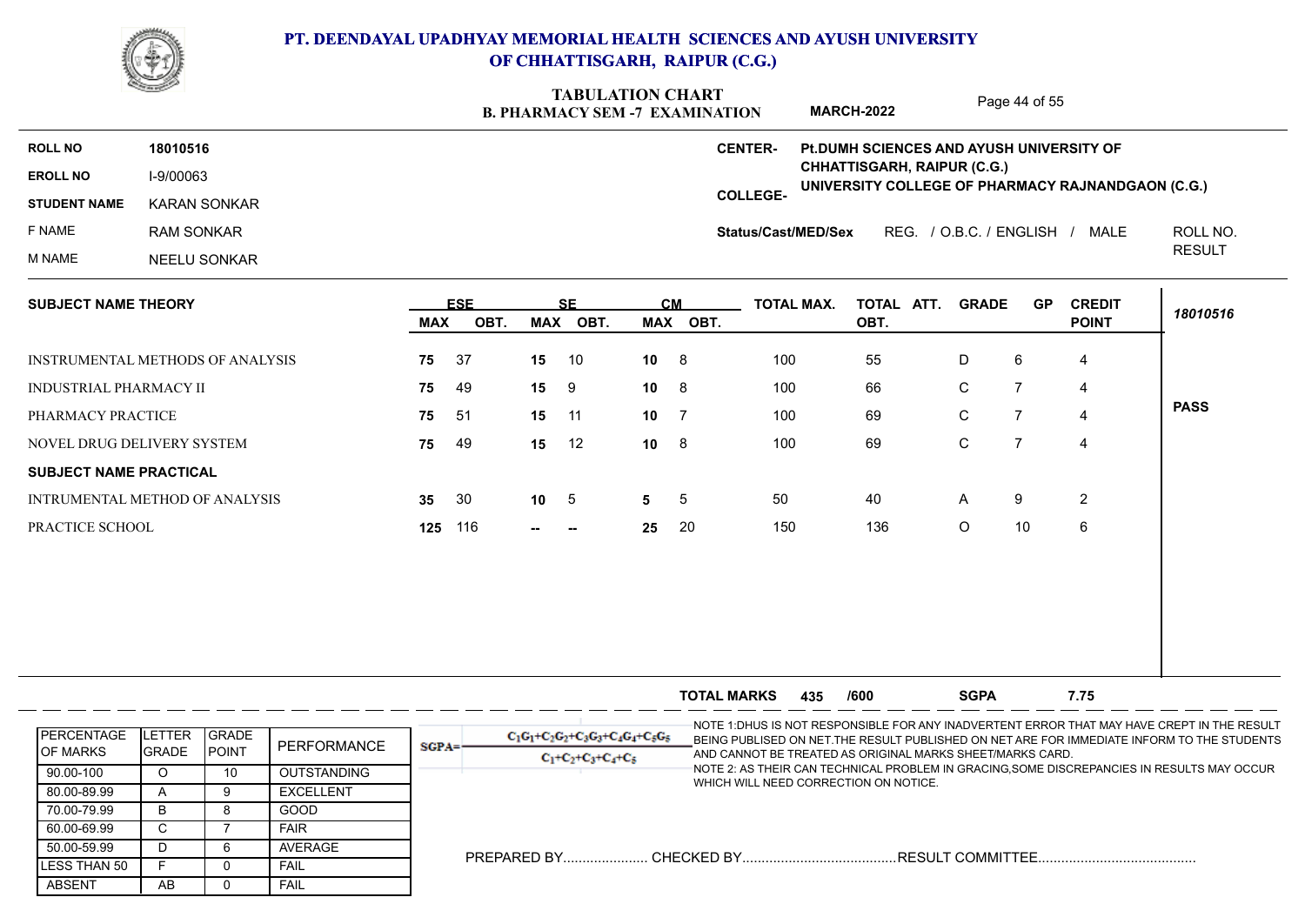

|                               |                                  | TADULAHUN UHANI<br>Page 45 of 55<br><b>MARCH-2022</b><br><b>B. PHARMACY SEM -7 EXAMINATION</b> |            |           |        |           |      |                            |                                          |               |              |                |                                                   |             |
|-------------------------------|----------------------------------|------------------------------------------------------------------------------------------------|------------|-----------|--------|-----------|------|----------------------------|------------------------------------------|---------------|--------------|----------------|---------------------------------------------------|-------------|
| <b>ROLL NO</b>                | 18010517                         |                                                                                                |            |           |        |           |      | <b>CENTER-</b>             | Pt.DUMH SCIENCES AND AYUSH UNIVERSITY OF |               |              |                |                                                   |             |
| <b>EROLL NO</b>               | I-9/00064                        |                                                                                                |            |           |        |           |      |                            | <b>CHHATTISGARH, RAIPUR (C.G.)</b>       |               |              |                | UNIVERSITY COLLEGE OF PHARMACY RAJNANDGAON (C.G.) |             |
| <b>STUDENT NAME</b>           | KIRTAN KUMAR DHRUW               |                                                                                                |            |           |        |           |      | <b>COLLEGE-</b>            |                                          |               |              |                |                                                   |             |
| F NAME                        | DWARU RAM DHRUW                  |                                                                                                |            |           |        |           |      | <b>Status/Cast/MED/Sex</b> |                                          | REG. / S.T.   |              | / ENGLISH /    | MALE                                              | ROLL NO.    |
| M NAME                        | <b>KESHAR DHRUW</b>              |                                                                                                |            |           |        |           |      |                            |                                          | <b>RESULT</b> |              |                |                                                   |             |
| <b>SUBJECT NAME THEORY</b>    |                                  |                                                                                                | <b>ESE</b> |           | SE.    | <b>CM</b> |      | <b>TOTAL MAX.</b>          | TOTAL ATT.                               |               | <b>GRADE</b> | <b>GP</b>      | <b>CREDIT</b>                                     | 18010517    |
|                               |                                  | <b>MAX</b>                                                                                     | OBT.       | MAX       | OBT.   | MAX       | OBT. |                            | OBT.                                     |               |              |                | <b>POINT</b>                                      |             |
|                               | INSTRUMENTAL METHODS OF ANALYSIS | 75                                                                                             | 36         | 15        | 12     | 10        | -9   | 100                        | 57                                       | D             |              | 6              | 4                                                 |             |
| <b>INDUSTRIAL PHARMACY II</b> |                                  | 75                                                                                             | 46         | 15 11     |        | 10        | -9   | 100                        | 66                                       | C             |              | $\overline{7}$ | 4                                                 |             |
| PHARMACY PRACTICE             |                                  | 75                                                                                             | 52         | 15        | $-11$  | 10        | 8    | 100                        | 71                                       | B             |              | 8              | 4                                                 | <b>PASS</b> |
|                               | NOVEL DRUG DELIVERY SYSTEM       | 75                                                                                             | 47         | 15        | $-11$  | 10        | 8    | 100                        | 66                                       | $\mathsf C$   |              | $\overline{7}$ | 4                                                 |             |
| <b>SUBJECT NAME PRACTICAL</b> |                                  |                                                                                                |            |           |        |           |      |                            |                                          |               |              |                |                                                   |             |
|                               | INTRUMENTAL METHOD OF ANALYSIS   | 35                                                                                             | 33         | $10 \t 8$ |        | 5         | 4    | 50                         | 45                                       | O             |              | 10             | $\overline{2}$                                    |             |
| PRACTICE SCHOOL               |                                  | 125                                                                                            | 122        | --        | $\sim$ | 25        | 23   | 150                        | 145                                      | O             |              | 10             | 6                                                 |             |

|                                        |                                 |                               |                    |          |                                                               | <b>TOTAL MARKS</b>                    | 450 | /600 | <b>SGPA</b>                                               | 8.00                                                                                                                                                                                       |
|----------------------------------------|---------------------------------|-------------------------------|--------------------|----------|---------------------------------------------------------------|---------------------------------------|-----|------|-----------------------------------------------------------|--------------------------------------------------------------------------------------------------------------------------------------------------------------------------------------------|
| <b>IPERCENTAGE</b><br><b>IOF MARKS</b> | <b>ILETTER</b><br><b>IGRADE</b> | <b>IGRADE</b><br><b>POINT</b> | PERFORMANCE        | $SGPA =$ | $C_1C_1+C_2C_2+C_3C_3+C_4C_4+C_5C_5$<br>$C_1+C_2+C_3+C_4+C_5$ |                                       |     |      | AND CANNOT BE TREATED AS ORIGINAL MARKS SHEET/MARKS CARD. | -NOTE 1:DHUS IS NOT RESPONSIBLE FOR ANY INADVERTENT ERROR THAT MAY HAVE CREPT IN THE RESULT<br>BEING PUBLISED ON NET. THE RESULT PUBLISHED ON NET ARE FOR IMMEDIATE INFORM TO THE STUDENTS |
| 90.00-100                              |                                 | τυ.                           | <b>OUTSTANDING</b> |          |                                                               |                                       |     |      |                                                           | NOTE 2: AS THEIR CAN TECHNICAL PROBLEM IN GRACING,SOME DISCREPANCIES IN RESULTS MAY OCCUR                                                                                                  |
| 80.00-89.99                            |                                 |                               | <b>EXCELLENT</b>   |          |                                                               | WHICH WILL NEED CORRECTION ON NOTICE. |     |      |                                                           |                                                                                                                                                                                            |
| 70.00-79.99                            | B                               |                               | GOOD               |          |                                                               |                                       |     |      |                                                           |                                                                                                                                                                                            |
| 60.00-69.99                            |                                 |                               | FAIR               |          |                                                               |                                       |     |      |                                                           |                                                                                                                                                                                            |
| 50.00-59.99                            |                                 |                               | AVERAGE            |          |                                                               |                                       |     |      |                                                           |                                                                                                                                                                                            |
| ILESS THAN 50                          |                                 |                               | FAIL               |          |                                                               |                                       |     |      |                                                           |                                                                                                                                                                                            |
| <b>ABSENT</b>                          | AB                              |                               | FAIL               |          |                                                               |                                       |     |      |                                                           |                                                                                                                                                                                            |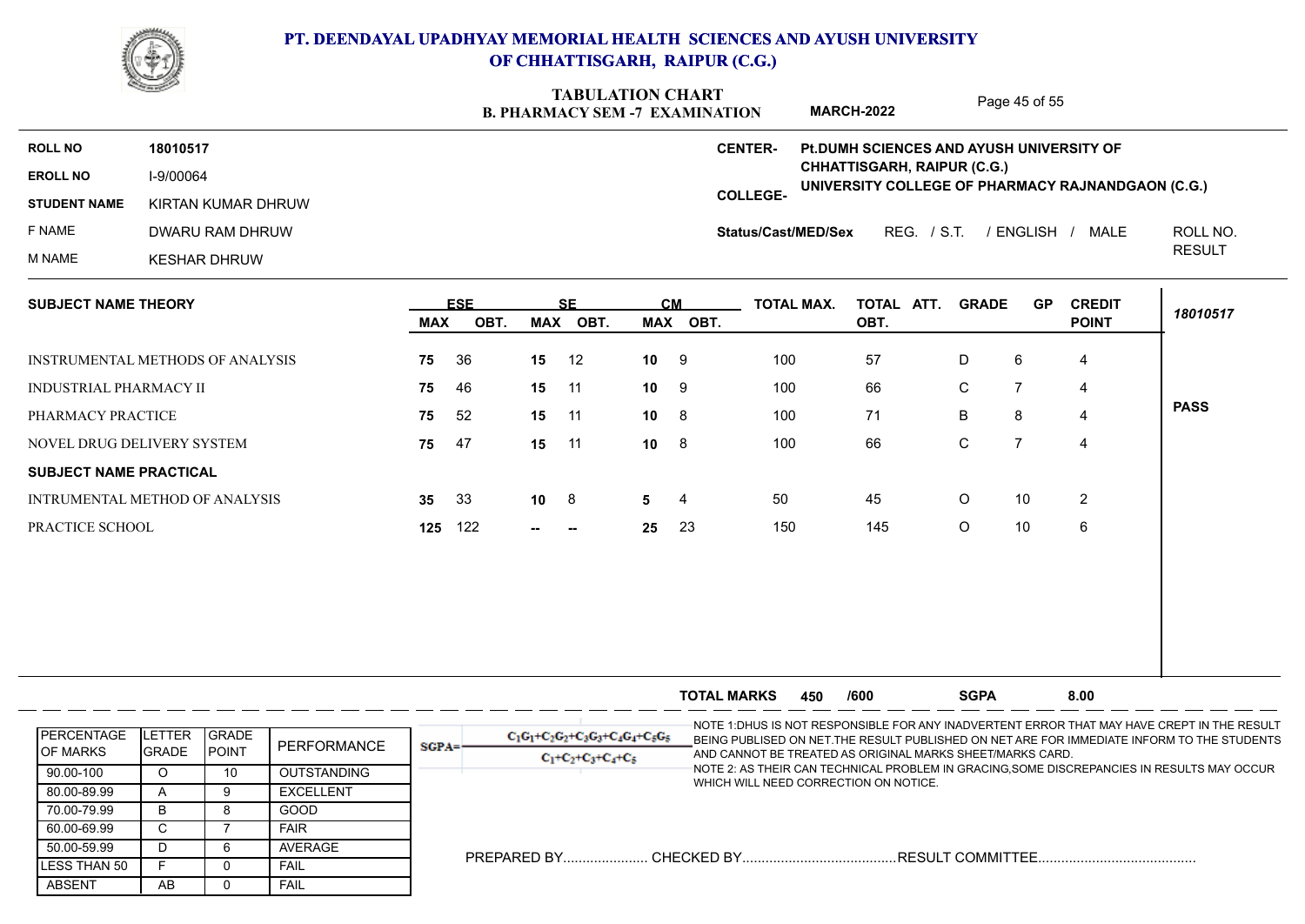

|                               |                                  |            |            |                                                                                                                                                                                                                                                                                                                                                                                      | TABULATION CHART<br><b>B. PHARMACY SEM -7 EXAMINATION</b> |                          |          |                     | <b>MARCH-2022</b>                        |                    | Page 46 of 55 |                                                   |               |
|-------------------------------|----------------------------------|------------|------------|--------------------------------------------------------------------------------------------------------------------------------------------------------------------------------------------------------------------------------------------------------------------------------------------------------------------------------------------------------------------------------------|-----------------------------------------------------------|--------------------------|----------|---------------------|------------------------------------------|--------------------|---------------|---------------------------------------------------|---------------|
| <b>ROLL NO</b>                | 18010518                         |            |            |                                                                                                                                                                                                                                                                                                                                                                                      |                                                           |                          |          | <b>CENTER-</b>      | Pt.DUMH SCIENCES AND AYUSH UNIVERSITY OF |                    |               |                                                   |               |
| <b>EROLL NO</b>               | I-9/00065                        |            |            |                                                                                                                                                                                                                                                                                                                                                                                      |                                                           |                          |          |                     | CHHATTISGARH, RAIPUR (C.G.)              |                    |               | UNIVERSITY COLLEGE OF PHARMACY RAJNANDGAON (C.G.) |               |
| <b>STUDENT NAME</b>           | <b>KULESHVARI</b>                |            |            |                                                                                                                                                                                                                                                                                                                                                                                      |                                                           |                          |          | <b>COLLEGE-</b>     |                                          |                    |               |                                                   |               |
| F NAME                        | <b>RAJULAL</b>                   |            |            |                                                                                                                                                                                                                                                                                                                                                                                      |                                                           |                          |          | Status/Cast/MED/Sex | REG.                                     | / O.B.C. / ENGLISH |               | FEMALE                                            | ROLL NO.      |
| M NAME                        | MADHU                            |            |            |                                                                                                                                                                                                                                                                                                                                                                                      |                                                           |                          |          |                     |                                          |                    |               |                                                   | <b>RESULT</b> |
| <b>SUBJECT NAME THEORY</b>    |                                  |            | <b>ESE</b> |                                                                                                                                                                                                                                                                                                                                                                                      | <b>SF</b>                                                 | <b>CM</b>                |          | <b>TOTAL MAX.</b>   | TOTAL ATT.                               | <b>GRADE</b>       | <b>GP</b>     | <b>CREDIT</b>                                     |               |
|                               |                                  | <b>MAX</b> | OBT.       | MAX                                                                                                                                                                                                                                                                                                                                                                                  | OBT.                                                      |                          | MAX OBT. |                     | OBT.                                     |                    |               | <b>POINT</b>                                      | 18010518      |
|                               | INSTRUMENTAL METHODS OF ANALYSIS | 75         | -51        | 15                                                                                                                                                                                                                                                                                                                                                                                   | 10                                                        | 10                       | 9        | 100                 | 70                                       | B                  | 8             | 4                                                 |               |
| <b>INDUSTRIAL PHARMACY II</b> |                                  | 75         | 57         | 15                                                                                                                                                                                                                                                                                                                                                                                   | 13                                                        | 10 <sup>1</sup>          | 9        | 100                 | 79                                       | B                  | 8             | 4                                                 |               |
| PHARMACY PRACTICE             |                                  | 75         | -61        | 15                                                                                                                                                                                                                                                                                                                                                                                   | 12                                                        | 10 <sup>1</sup>          | 8        | 100                 | 81                                       | A                  | 9             | 4                                                 | <b>PASS</b>   |
|                               | MAURE BBUG BELBURDY AUGHBLE      | -- 10      |            | $\overline{a}$ $\overline{a}$ $\overline{a}$ $\overline{a}$ $\overline{a}$ $\overline{a}$ $\overline{a}$ $\overline{a}$ $\overline{a}$ $\overline{a}$ $\overline{a}$ $\overline{a}$ $\overline{a}$ $\overline{a}$ $\overline{a}$ $\overline{a}$ $\overline{a}$ $\overline{a}$ $\overline{a}$ $\overline{a}$ $\overline{a}$ $\overline{a}$ $\overline{a}$ $\overline{a}$ $\overline{$ |                                                           | $\overline{\phantom{a}}$ |          | $\sqrt{2}$          | $\sim$                                   | $\sim$             |               |                                                   |               |

| <b>OUDJEDI INAME INEURI</b>             |     | -u   |                 |        |                 | уш       | IVIAL IIIAA. | $1917L$ $711.$ | <b>VIVADL</b> | ັບເ | VIVUVII        |             |
|-----------------------------------------|-----|------|-----------------|--------|-----------------|----------|--------------|----------------|---------------|-----|----------------|-------------|
|                                         | MAX | OBT. | MAX             | OBT.   |                 | MAX OBT. |              | OBT.           |               |     | <b>POINT</b>   | 18010518    |
| <b>INSTRUMENTAL METHODS OF ANALYSIS</b> | 75  | -51  | 15              | 10     | 10 <sup>°</sup> | - 9      | 100          | 70             | B             | 8   | 4              |             |
| <b>INDUSTRIAL PHARMACY II</b>           | 75  | -57  | 15              | 13     | 10              | - 9      | 100          | 79             | B             | 8   | 4              |             |
| PHARMACY PRACTICE                       | 75  | -61  | 15              | 12     | 10              | -8       | 100          | 81             | $\mathsf{A}$  | 9   | 4              | <b>PASS</b> |
| NOVEL DRUG DELIVERY SYSTEM              | 75  | -46  | 15              | 15     | 10              | -7       | 100          | 68             | C             | 7   | 4              |             |
| <b>SUBJECT NAME PRACTICAL</b>           |     |      |                 |        |                 |          |              |                |               |     |                |             |
| INTRUMENTAL METHOD OF ANALYSIS          | 35  | -34  | 10 <sup>1</sup> | - 9    | 5               | -4       | 50           | 47             | O             | 10  | $\overline{2}$ |             |
| PRACTICE SCHOOL                         | 125 | 124  | $\sim$          | $\sim$ | 25              | - 23     | 150          | 147            | O             | 10  | 6              |             |
|                                         |     |      |                 |        |                 |          |              |                |               |     |                |             |
|                                         |     |      |                 |        |                 |          |              |                |               |     |                |             |

|                                        |                        |                                |                    | <b>SGPA</b><br>8.67<br><b>TOTAL MARKS</b><br>/600<br>492                                                                                                                                                                                                                                                                            |
|----------------------------------------|------------------------|--------------------------------|--------------------|-------------------------------------------------------------------------------------------------------------------------------------------------------------------------------------------------------------------------------------------------------------------------------------------------------------------------------------|
| <b>IPERCENTAGE</b><br><b>IOF MARKS</b> | ETTER.<br><b>GRADE</b> | <b>IGRADE</b><br><b>IPOINT</b> | PERFORMANCE        | -NOTE 1:DHUS IS NOT RESPONSIBLE FOR ANY INADVERTENT ERROR THAT MAY HAVE CREPT IN THE RESULT<br>$C_1G_1+C_2G_2+C_3G_3+C_4G_4+C_5G_5$<br>BEING PUBLISED ON NET. THE RESULT PUBLISHED ON NET ARE FOR IMMEDIATE INFORM TO THE STUDENTS<br>$SGPA=$<br>AND CANNOT BE TREATED AS ORIGINAL MARKS SHEET/MARKS CARD.<br>$C_1+C_2+C_3+C_4+C_5$ |
| 90.00-100                              |                        | 10                             | <b>OUTSTANDING</b> | NOTE 2: AS THEIR CAN TECHNICAL PROBLEM IN GRACING,SOME DISCREPANCIES IN RESULTS MAY OCCUR                                                                                                                                                                                                                                           |
| 80.00-89.99                            |                        |                                | <b>EXCELLENT</b>   | WHICH WILL NEED CORRECTION ON NOTICE.                                                                                                                                                                                                                                                                                               |
| 70.00-79.99                            | B                      |                                | GOOD               |                                                                                                                                                                                                                                                                                                                                     |
| 60.00-69.99                            |                        |                                | <b>FAIR</b>        |                                                                                                                                                                                                                                                                                                                                     |
| 50.00-59.99                            |                        | <sub>n</sub>                   | <b>AVERAGE</b>     |                                                                                                                                                                                                                                                                                                                                     |
| <b>ILESS THAN 50</b>                   |                        |                                | <b>FAIL</b>        |                                                                                                                                                                                                                                                                                                                                     |
| ABSENT                                 | AB.                    |                                | <b>FAIL</b>        |                                                                                                                                                                                                                                                                                                                                     |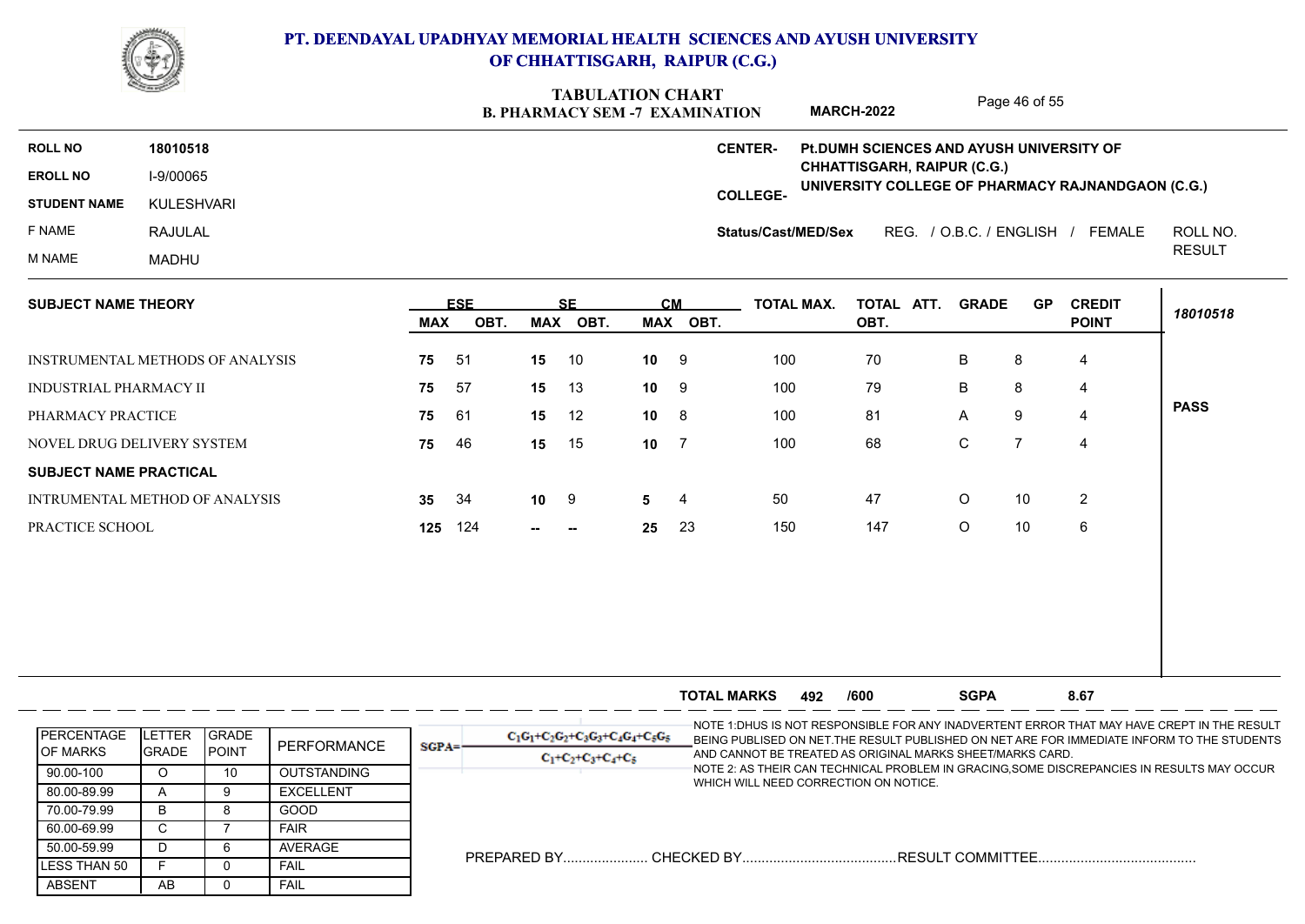

|                               |                                         |            |            |           | TABULATION CHART<br><b>B. PHARMACY SEM -7 EXAMINATION</b> |                 |           |                     | <b>MARCH-2022</b> |                                          | Page 47 of 55  |                                                   |               |
|-------------------------------|-----------------------------------------|------------|------------|-----------|-----------------------------------------------------------|-----------------|-----------|---------------------|-------------------|------------------------------------------|----------------|---------------------------------------------------|---------------|
| <b>ROLL NO</b>                | 18010520                                |            |            |           |                                                           |                 |           | <b>CENTER-</b>      |                   | Pt.DUMH SCIENCES AND AYUSH UNIVERSITY OF |                |                                                   |               |
| <b>EROLL NO</b>               | I-9/00067                               |            |            |           |                                                           |                 |           |                     |                   | CHHATTISGARH, RAIPUR (C.G.)              |                | UNIVERSITY COLLEGE OF PHARMACY RAJNANDGAON (C.G.) |               |
| <b>STUDENT NAME</b>           | <b>MANURAM</b>                          |            |            |           |                                                           |                 |           | <b>COLLEGE-</b>     |                   |                                          |                |                                                   |               |
| F NAME                        | <b>SHRIRAM</b>                          |            |            |           |                                                           |                 |           | Status/Cast/MED/Sex |                   | REG. / O.B.C. / ENGLISH /                |                | MALE                                              | ROLL NO.      |
| M NAME                        | <b>SUMITRA</b>                          |            |            |           |                                                           |                 |           |                     |                   |                                          |                |                                                   | <b>RESULT</b> |
| <b>SUBJECT NAME THEORY</b>    |                                         |            | <b>ESE</b> |           | <b>SE</b>                                                 |                 | <b>CM</b> | <b>TOTAL MAX.</b>   | <b>TOTAL</b>      | ATT.<br><b>GRADE</b>                     | <b>GP</b>      | <b>CREDIT</b>                                     | 18010520      |
|                               |                                         | <b>MAX</b> | OBT.       | MAX       | OBT.                                                      |                 | MAX OBT.  |                     | OBT.              |                                          |                | <b>POINT</b>                                      |               |
|                               | <b>INSTRUMENTAL METHODS OF ANALYSIS</b> | 75         | 29         | 15        | -8                                                        | 10              | 9         | 100                 | 46*               | F.                                       | 0              | 4                                                 |               |
| <b>INDUSTRIAL PHARMACY II</b> |                                         | 75         | 48         | 15        | - 8                                                       | 10              | 8         | 100                 | 64                | $\mathsf{C}$                             | $\overline{7}$ | $\overline{4}$                                    |               |
| PHARMACY PRACTICE             |                                         | 75         | 44         | 15        | 10                                                        | 10 <sup>1</sup> | 9         | 100                 | 63                | C                                        | $\overline{7}$ | 4                                                 | <b>PASS</b>   |
|                               | NOVEL DRUG DELIVERY SYSTEM              | 75         | 40         | 15        | 11                                                        | 10              | 8         | 100                 | 59                | D                                        | 6              | 4                                                 | <b>DC 04</b>  |
| <b>SUBJECT NAME PRACTICAL</b> |                                         |            |            |           |                                                           |                 |           |                     |                   |                                          |                |                                                   |               |
|                               | INTRUMENTAL METHOD OF ANALYSIS          | 35         | 29         | $10 \t 6$ |                                                           | 5               | -5        | 50                  | 40                | A                                        | 9              | $\overline{2}$                                    |               |
| PRACTICE SCHOOL               |                                         | 125        | 116        | -- - -    | $\overline{\phantom{a}}$                                  | 25              | 21        | 150                 | 137               | $\circ$                                  | 10             | 6                                                 |               |

| NUVEL DRUG DELIVERT STSTEM     | 75  | —4∨ | 15. |     | ΊU | טטו | ບອ  |    |   |  |
|--------------------------------|-----|-----|-----|-----|----|-----|-----|----|---|--|
| <b>SUBJECT NAME PRACTICAL</b>  |     |     |     |     |    |     |     |    |   |  |
| INTRUMENTAL METHOD OF ANALYSIS | 35  | 29  | 10  |     |    | 50  | 40  |    |   |  |
| PRACTICE SCHOOL                | 125 | 116 | $-$ | --- | 25 | 150 | 137 | 10 | n |  |

|                                        |                         |                                |                    |            |                                                               | <b>TOTAL MARKS</b>                    | 409 | /600 | <b>SGPA</b>                                               | 6.58 |                                                                                                                                                                                            |
|----------------------------------------|-------------------------|--------------------------------|--------------------|------------|---------------------------------------------------------------|---------------------------------------|-----|------|-----------------------------------------------------------|------|--------------------------------------------------------------------------------------------------------------------------------------------------------------------------------------------|
| <b>IPERCENTAGE</b><br><b>IOF MARKS</b> | LETTER<br><b>IGRADE</b> | <b>IGRADE</b><br><b>IPOINT</b> | PERFORMANCE        | $SGPA = 1$ | $C_1C_1+C_2C_2+C_3C_3+C_4C_4+C_5C_5$<br>$C_1+C_2+C_3+C_4+C_5$ |                                       |     |      | AND CANNOT BE TREATED AS ORIGINAL MARKS SHEET/MARKS CARD. |      | -NOTE 1:DHUS IS NOT RESPONSIBLE FOR ANY INADVERTENT ERROR THAT MAY HAVE CREPT IN THE RESULT<br>BEING PUBLISED ON NET. THE RESULT PUBLISHED ON NET ARE FOR IMMEDIATE INFORM TO THE STUDENTS |
| 90.00-100                              |                         | 10                             | <b>OUTSTANDING</b> |            |                                                               |                                       |     |      |                                                           |      | NOTE 2: AS THEIR CAN TECHNICAL PROBLEM IN GRACING,SOME DISCREPANCIES IN RESULTS MAY OCCUR                                                                                                  |
| 80.00-89.99                            |                         |                                | <b>EXCELLENT</b>   |            |                                                               | WHICH WILL NEED CORRECTION ON NOTICE. |     |      |                                                           |      |                                                                                                                                                                                            |
| 70.00-79.99                            | B.                      |                                | GOOD               |            |                                                               |                                       |     |      |                                                           |      |                                                                                                                                                                                            |
| 60.00-69.99                            | $\sim$                  |                                | <b>FAIR</b>        |            |                                                               |                                       |     |      |                                                           |      |                                                                                                                                                                                            |
| 50.00-59.99                            |                         |                                | AVERAGE            |            |                                                               |                                       |     |      | $\_$ RESULT COMMITTEE.                                    |      |                                                                                                                                                                                            |
| LESS THAN 50                           |                         |                                | FAIL               |            |                                                               |                                       |     |      |                                                           |      |                                                                                                                                                                                            |
| <b>ABSENT</b>                          | AB                      |                                | <b>FAIL</b>        |            |                                                               |                                       |     |      |                                                           |      |                                                                                                                                                                                            |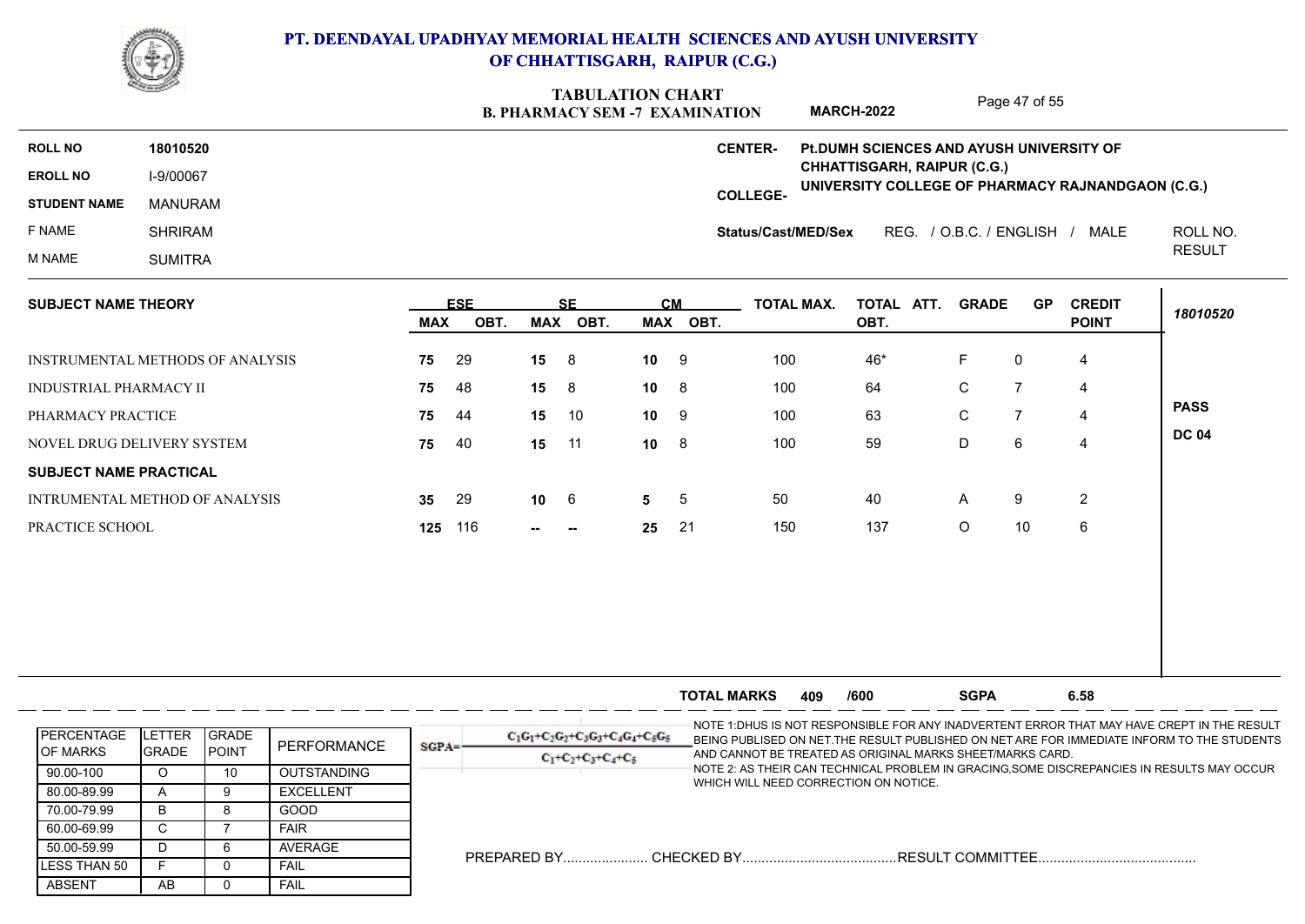

|                               |                                  |            |            |           | TADULAHUN UHANI<br><b>B. PHARMACY SEM -7 EXAMINATION</b> |           |          |                     | <b>MARCH-2022</b>                  |                           | Page 48 of 55  |                                                   |               |
|-------------------------------|----------------------------------|------------|------------|-----------|----------------------------------------------------------|-----------|----------|---------------------|------------------------------------|---------------------------|----------------|---------------------------------------------------|---------------|
| <b>ROLL NO</b>                | 18010521                         |            |            |           |                                                          |           |          | <b>CENTER-</b>      |                                    |                           |                | Pt.DUMH SCIENCES AND AYUSH UNIVERSITY OF          |               |
| <b>EROLL NO</b>               | I-9/00068                        |            |            |           |                                                          |           |          |                     | <b>CHHATTISGARH, RAIPUR (C.G.)</b> |                           |                | UNIVERSITY COLLEGE OF PHARMACY RAJNANDGAON (C.G.) |               |
| <b>STUDENT NAME</b>           | <b>MURLIMANOHAR</b>              |            |            |           |                                                          |           |          | <b>COLLEGE-</b>     |                                    |                           |                |                                                   |               |
| F NAME                        | <b>RAMKUMAR</b>                  |            |            |           |                                                          |           |          | Status/Cast/MED/Sex |                                    | REG. / O.B.C. / ENGLISH / |                | MALE                                              | ROLL NO.      |
| M NAME                        | <b>LAXMI BAI</b>                 |            |            |           |                                                          |           |          |                     |                                    |                           |                |                                                   | <b>RESULT</b> |
| <b>SUBJECT NAME THEORY</b>    |                                  |            | <b>ESE</b> |           | <b>SF</b>                                                | <b>CM</b> |          | <b>TOTAL MAX.</b>   | TOTAL ATT.                         | <b>GRADE</b>              | <b>GP</b>      | <b>CREDIT</b>                                     | 18010521      |
|                               |                                  | <b>MAX</b> | OBT.       | MAX       | OBT.                                                     |           | MAX OBT. |                     | OBT.                               |                           |                | <b>POINT</b>                                      |               |
|                               | INSTRUMENTAL METHODS OF ANALYSIS | 75         | 49         | 15        | 10                                                       | $10 \t 8$ |          | 100                 | 67                                 | $\mathsf{C}$              | $\overline{7}$ | 4                                                 |               |
| <b>INDUSTRIAL PHARMACY II</b> |                                  | 75         | 57         | 15        | 10                                                       | $10 \t 7$ |          | 100                 | 74                                 | B                         | 8              | 4                                                 |               |
| PHARMACY PRACTICE             |                                  | 75         | 52         | 15        | 13                                                       | 10        | 9        | 100                 | 74                                 | B                         | 8              | 4                                                 | <b>PASS</b>   |
|                               | NOVEL DRUG DELIVERY SYSTEM       | 75         | 53         | 15        | 14                                                       | 10        | 9        | 100                 | 76                                 | B                         | 8              | 4                                                 |               |
| <b>SUBJECT NAME PRACTICAL</b> |                                  |            |            |           |                                                          |           |          |                     |                                    |                           |                |                                                   |               |
|                               | INTRUMENTAL METHOD OF ANALYSIS   | 35         | 28         | $10 \t 6$ |                                                          | 5         | 4        | 50                  | 38                                 | B                         | 8              | 2                                                 |               |
| PRACTICE SCHOOL               |                                  | 125        | 115        | --        |                                                          | 25        | 19       | 150                 | 134                                | Α                         | 9              | 6                                                 |               |

|                                        |                               |                                |                    |          |                                                               | <b>TOTAL MARKS</b>                    | 463 | /600 | <b>SGPA</b>                                               | 8.08                                                                                                                                                                                       |
|----------------------------------------|-------------------------------|--------------------------------|--------------------|----------|---------------------------------------------------------------|---------------------------------------|-----|------|-----------------------------------------------------------|--------------------------------------------------------------------------------------------------------------------------------------------------------------------------------------------|
| <b>IPERCENTAGE</b><br><b>IOF MARKS</b> | <b>ETTER</b><br><b>IGRADE</b> | <b>IGRADE</b><br><b>IPOINT</b> | PERFORMANCE        | $SGPA =$ | $C_1C_1+C_2C_2+C_3C_3+C_4C_4+C_5C_5$<br>$C_1+C_2+C_3+C_4+C_5$ |                                       |     |      | AND CANNOT BE TREATED AS ORIGINAL MARKS SHEET/MARKS CARD. | -NOTE 1:DHUS IS NOT RESPONSIBLE FOR ANY INADVERTENT ERROR THAT MAY HAVE CREPT IN THE RESULT<br>BEING PUBLISED ON NET. THE RESULT PUBLISHED ON NET ARE FOR IMMEDIATE INFORM TO THE STUDENTS |
| 90.00-100                              |                               |                                | <b>OUTSTANDING</b> |          |                                                               | WHICH WILL NEED CORRECTION ON NOTICE. |     |      |                                                           | NOTE 2: AS THEIR CAN TECHNICAL PROBLEM IN GRACING,SOME DISCREPANCIES IN RESULTS MAY OCCUR                                                                                                  |
| 80.00-89.99                            |                               |                                | <b>EXCELLENT</b>   |          |                                                               |                                       |     |      |                                                           |                                                                                                                                                                                            |
| 70.00-79.99                            | ь.                            |                                | GOOD               |          |                                                               |                                       |     |      |                                                           |                                                                                                                                                                                            |
| 60.00-69.99                            |                               |                                | <b>FAIR</b>        |          |                                                               |                                       |     |      |                                                           |                                                                                                                                                                                            |
| 50.00-59.99                            |                               |                                | AVERAGE            |          |                                                               |                                       |     |      |                                                           |                                                                                                                                                                                            |
| <b>ILESS THAN 50</b>                   |                               |                                | <b>FAIL</b>        |          |                                                               |                                       |     |      |                                                           |                                                                                                                                                                                            |
| ABSENT                                 | AB.                           |                                | <b>FAIL</b>        |          |                                                               |                                       |     |      |                                                           |                                                                                                                                                                                            |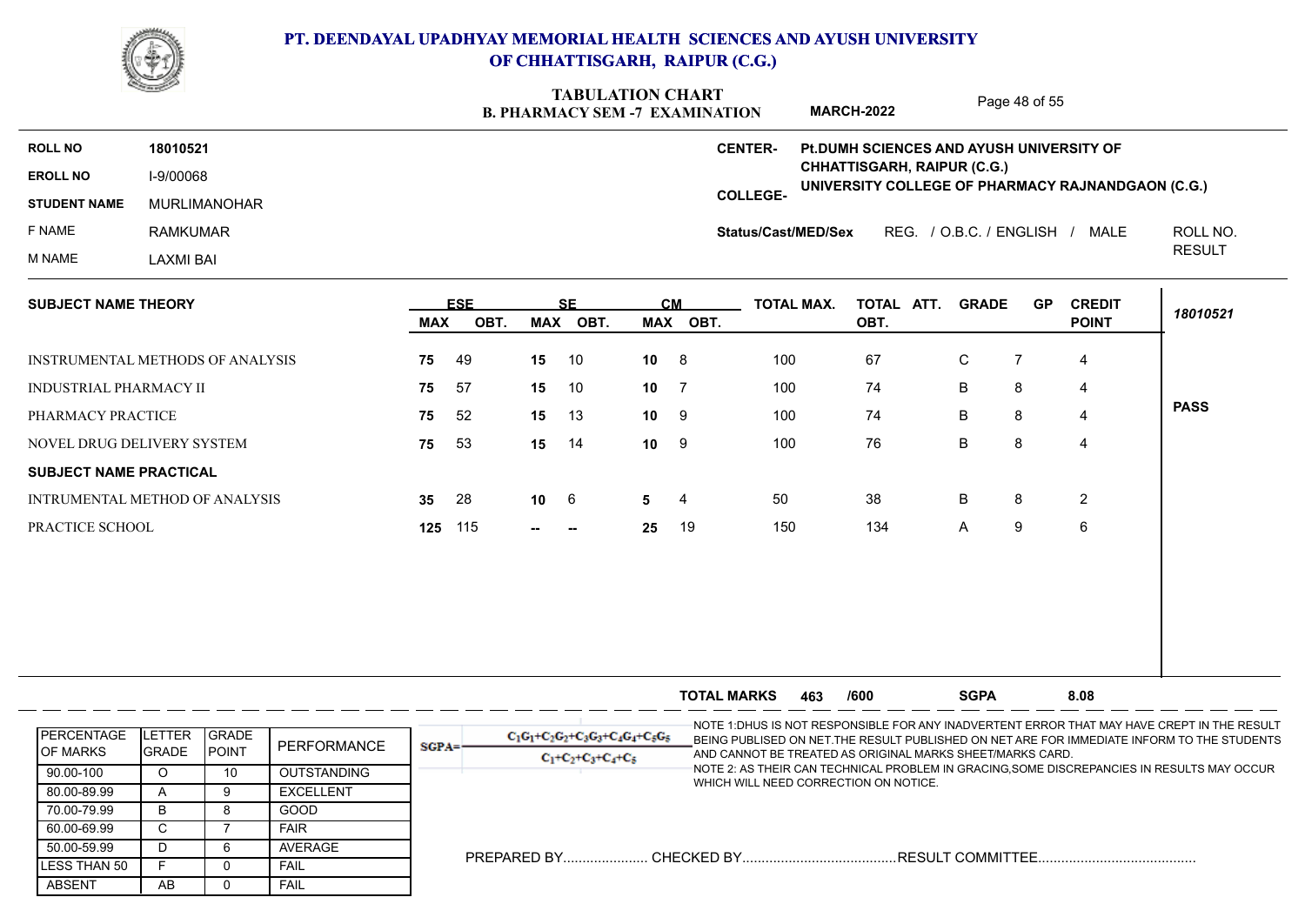

### **PT. DEENDAYAL UPADHYAY MEMORIAL HEALTH SCIENCES AND AYUSH UNIVERSITY OF CHHATTISGARH, RAIPUR (C.G.)**

### **B. BILADMACY SEM -7 EVAMINATION TABULATION CHART**

Page 49 of 55

|                            |                                  |                                  | <b>B. PHARMACY SEM -7 EXAMINATION</b> |                       |                     | <b>MARCH-2022</b> |                                          |                    | Lays 49 OL 33 |                                                   |               |
|----------------------------|----------------------------------|----------------------------------|---------------------------------------|-----------------------|---------------------|-------------------|------------------------------------------|--------------------|---------------|---------------------------------------------------|---------------|
| <b>ROLL NO</b>             | 18010522                         |                                  |                                       |                       | <b>CENTER-</b>      |                   | Pt.DUMH SCIENCES AND AYUSH UNIVERSITY OF |                    |               |                                                   |               |
| <b>EROLL NO</b>            | I-9/00069                        |                                  |                                       |                       |                     |                   | CHHATTISGARH, RAIPUR (C.G.)              |                    |               | UNIVERSITY COLLEGE OF PHARMACY RAJNANDGAON (C.G.) |               |
| <b>STUDENT NAME</b>        | NEHA SAHU                        |                                  |                                       |                       | <b>COLLEGE-</b>     |                   |                                          |                    |               |                                                   |               |
| F NAME                     | OM PRAKASH SAHU                  |                                  |                                       |                       | Status/Cast/MED/Sex |                   | REG.                                     | / O.B.C. / ENGLISH |               | FEMALE                                            | ROLL NO.      |
| M NAME                     | INDRA SAHU                       |                                  |                                       |                       |                     |                   |                                          |                    |               |                                                   | <b>RESULT</b> |
| <b>SUBJECT NAME THEORY</b> |                                  | <b>FSF</b><br><b>MAX</b><br>OBT. | <b>SF</b><br>MAX<br>OBT.              | <b>CM</b><br>MAX OBT. |                     | <b>TOTAL MAX.</b> | TOTAL ATT.<br>OBT.                       | <b>GRADE</b>       | <b>GP</b>     | <b>CREDIT</b><br><b>POINT</b>                     | 18010522      |
|                            | INSTRUMENTAL METHODS OF ANALYSIS | -44<br>75                        | 15<br>-9                              | 10                    | 100                 |                   | 60                                       | C.                 |               | -4                                                |               |

| INSTRUMENTAL METHODS OF ANALYSIS      |                       |                      |                            | 75         | 44      |           |                                      |                 |                    |     |                                                           |             |                |                |                                                                                             |  |
|---------------------------------------|-----------------------|----------------------|----------------------------|------------|---------|-----------|--------------------------------------|-----------------|--------------------|-----|-----------------------------------------------------------|-------------|----------------|----------------|---------------------------------------------------------------------------------------------|--|
| <b>INDUSTRIAL PHARMACY II</b>         |                       |                      |                            | 75         | -51     | 15        | 8                                    | 10 <sup>1</sup> | 9                  | 100 | 68                                                        | $\mathsf C$ | 7              | 4              |                                                                                             |  |
| PHARMACY PRACTICE                     |                       |                      |                            | 75         | 45      | 15        | 9                                    | 10              | -7                 | 100 | 61                                                        | $\mathsf C$ | $\overline{7}$ | 4              | <b>PASS</b>                                                                                 |  |
| NOVEL DRUG DELIVERY SYSTEM            |                       |                      |                            | 75         | 48      | 15        | 14                                   | 10              | -7                 | 100 | 69                                                        | $\mathsf C$ | $\overline{7}$ | $\overline{4}$ |                                                                                             |  |
| <b>SUBJECT NAME PRACTICAL</b>         |                       |                      |                            |            |         |           |                                      |                 |                    |     |                                                           |             |                |                |                                                                                             |  |
| <b>INTRUMENTAL METHOD OF ANALYSIS</b> |                       |                      |                            | 35         | 29      | $10 \t 7$ |                                      | 5 <sup>5</sup>  | 3                  | 50  | 39                                                        | B           | 8              | $\overline{2}$ |                                                                                             |  |
| PRACTICE SCHOOL                       |                       |                      |                            |            | 125 116 |           |                                      | 25              | 18                 | 150 | 134                                                       | A           | 9              | 6              |                                                                                             |  |
|                                       |                       |                      |                            |            |         |           |                                      |                 |                    |     |                                                           |             |                |                |                                                                                             |  |
|                                       |                       |                      |                            |            |         |           |                                      |                 |                    |     |                                                           |             |                |                |                                                                                             |  |
|                                       |                       |                      |                            |            |         |           |                                      |                 | <b>TOTAL MARKS</b> | 431 | /600                                                      | <b>SGPA</b> |                | 7.58           |                                                                                             |  |
|                                       |                       |                      |                            |            |         |           |                                      |                 |                    |     |                                                           |             |                |                | NOTE 1:DHUS IS NOT RESPONSIBLE FOR ANY INADVERTENT ERROR THAT MAY HAVE CREPT IN THE RESULT  |  |
| PERCENTAGE<br><b>OF MARKS</b>         | LETTER GRADE<br>GRADE | <b>IPOINT</b>        | PERFORMANCE                | $SGPA = -$ |         |           | $C_1C_1+C_2C_2+C_3C_3+C_4C_4+C_5C_5$ |                 |                    |     | AND CANNOT BE TREATED AS ORIGINAL MARKS SHEET/MARKS CARD. |             |                |                | BEING PUBLISED ON NET. THE RESULT PUBLISHED ON NET ARE FOR IMMEDIATE INFORM TO THE STUDENTS |  |
| 90.00-100                             | $\Omega$              | 10                   | <b>OUTSTANDING</b>         |            |         |           | $C_1 + C_2 + C_3 + C_4 + C_5$        |                 |                    |     |                                                           |             |                |                | NOTE 2: AS THEIR CAN TECHNICAL PROBLEM IN GRACING, SOME DISCREPANCIES IN RESULTS MAY OCCUR  |  |
| 80.00-89.99                           | A                     | 9                    | <b>EXCELLENT</b>           |            |         |           |                                      |                 |                    |     | WHICH WILL NEED CORRECTION ON NOTICE.                     |             |                |                |                                                                                             |  |
| 70.00-79.99                           | B                     | 8                    | <b>GOOD</b>                |            |         |           |                                      |                 |                    |     |                                                           |             |                |                |                                                                                             |  |
| 60.00-69.99                           | C                     | $\overline{7}$       | <b>FAIR</b>                |            |         |           |                                      |                 |                    |     |                                                           |             |                |                |                                                                                             |  |
| 50.00-59.99                           | D.                    | 6                    | AVERAGE                    |            |         |           |                                      |                 |                    |     |                                                           |             |                |                |                                                                                             |  |
| <b>LESS THAN 50</b><br><b>ABSENT</b>  | F.<br>AB              | $\Omega$<br>$\Omega$ | <b>FAIL</b><br><b>FAIL</b> |            |         |           |                                      |                 |                    |     |                                                           |             |                |                |                                                                                             |  |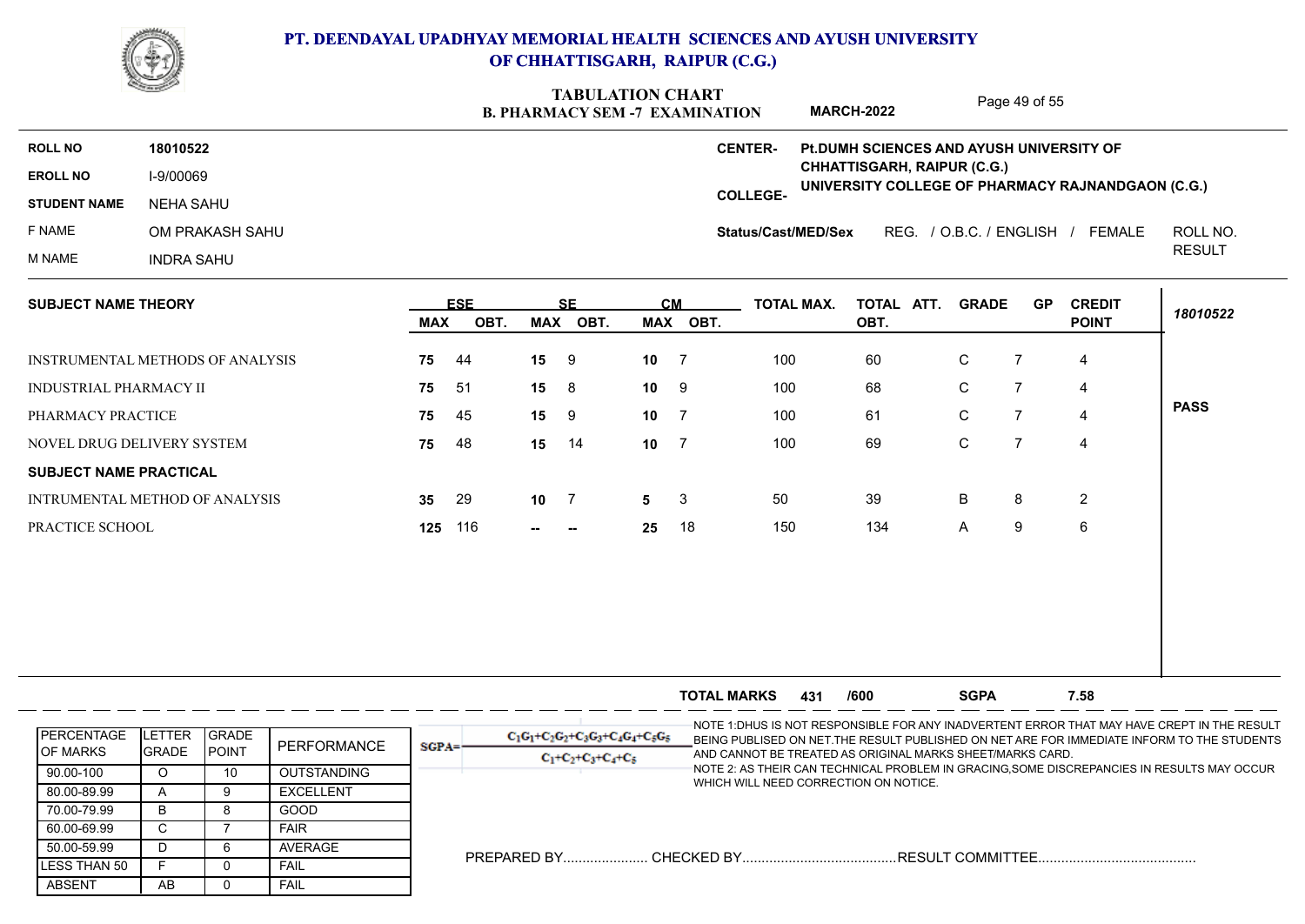

### **PT. DEENDAYAL UPADHYAY MEMORIAL HEALTH SCIENCES AND AYUSH UNIVERSITY OF CHHATTISGARH, RAIPUR (C.G.)**

## **TABULATION CHART**

Page 50 of 55

|                               |                                  |     |                    |                 |                   |                 | <b>B. PHARMACY SEM -7 EXAMINATION</b> |                            | <b>MARCH-2022</b>                        |            |                           | $\cdot$ ago oo o $\cdot$ oo |                                                   |               |
|-------------------------------|----------------------------------|-----|--------------------|-----------------|-------------------|-----------------|---------------------------------------|----------------------------|------------------------------------------|------------|---------------------------|-----------------------------|---------------------------------------------------|---------------|
| <b>ROLL NO</b>                | 18010523                         |     |                    |                 |                   |                 |                                       | <b>CENTER-</b>             | Pt.DUMH SCIENCES AND AYUSH UNIVERSITY OF |            |                           |                             |                                                   |               |
| <b>EROLL NO</b>               | I-9/00070                        |     |                    |                 |                   |                 |                                       |                            | CHHATTISGARH, RAIPUR (C.G.)              |            |                           |                             | UNIVERSITY COLLEGE OF PHARMACY RAJNANDGAON (C.G.) |               |
| <b>STUDENT NAME</b>           | <b>PRANJAL GUPTA</b>             |     |                    |                 |                   |                 |                                       | <b>COLLEGE-</b>            |                                          |            |                           |                             |                                                   |               |
| F NAME                        | <b>MANOJ GUPTA</b>               |     |                    |                 |                   |                 |                                       | <b>Status/Cast/MED/Sex</b> |                                          |            | REG. / O.B.C. / ENGLISH / |                             | FEMALE                                            | ROLL NO.      |
| M NAME                        | KIRAN GUPTA                      |     |                    |                 |                   |                 |                                       |                            |                                          |            |                           |                             |                                                   | <b>RESULT</b> |
| <b>SUBJECT NAME THEORY</b>    |                                  | MAX | <b>ESE</b><br>OBT. | MAX             | <b>SF</b><br>OBT. | <b>CM</b>       | MAX OBT.                              | <b>TOTAL MAX.</b>          | OBT.                                     | TOTAL ATT. | <b>GRADE</b>              | GP.                         | <b>CREDIT</b><br><b>POINT</b>                     | 18010523      |
|                               | INSTRUMENTAL METHODS OF ANALYSIS | 75  | 38                 | 15 <sup>1</sup> | -9                | 10 <sup>1</sup> | - 8                                   | 100                        | 55                                       |            | D                         | 6                           | 4                                                 |               |
| <b>INDUSTRIAL PHARMACY II</b> |                                  | 75  | 45                 | 15              | 9                 | 10              | 8                                     | 100                        | 62                                       |            | C.                        |                             | 4                                                 |               |

|                                      | INSTRUMENTAL METHODS OF ANALYSIS |                      |                            |            | -38 |               | $15 \quad 9$                         | $10 \quad 8$ |                    | 100 | 55                                                        |              |                |                |                                                                                                                                                                                                                                                                                         |
|--------------------------------------|----------------------------------|----------------------|----------------------------|------------|-----|---------------|--------------------------------------|--------------|--------------------|-----|-----------------------------------------------------------|--------------|----------------|----------------|-----------------------------------------------------------------------------------------------------------------------------------------------------------------------------------------------------------------------------------------------------------------------------------------|
| <b>INDUSTRIAL PHARMACY II</b>        |                                  |                      |                            | 75         | 45  | $15 \qquad 9$ |                                      | 10           | - 8                | 100 | 62                                                        | C            | $\overline{7}$ | 4              |                                                                                                                                                                                                                                                                                         |
| PHARMACY PRACTICE                    |                                  |                      |                            | 75         | 49  |               | 15 11                                | 10           | $\overline{7}$     | 100 | 67                                                        | $\mathsf{C}$ | $\overline{7}$ | 4              | <b>PASS</b>                                                                                                                                                                                                                                                                             |
| NOVEL DRUG DELIVERY SYSTEM           |                                  |                      |                            | 75         | 43  | 15            | 13                                   | 10           | - 8                | 100 | 64                                                        | $\mathsf C$  | $\overline{7}$ | 4              |                                                                                                                                                                                                                                                                                         |
| <b>SUBJECT NAME PRACTICAL</b>        |                                  |                      |                            |            |     |               |                                      |              |                    |     |                                                           |              |                |                |                                                                                                                                                                                                                                                                                         |
| INTRUMENTAL METHOD OF ANALYSIS       |                                  |                      |                            | 35         | 31  | $10 \quad 9$  |                                      |              |                    | 50  | 45                                                        | $\circ$      | 10             | $\overline{2}$ |                                                                                                                                                                                                                                                                                         |
|                                      |                                  |                      |                            |            |     |               |                                      | 5            | 5                  |     |                                                           |              |                |                |                                                                                                                                                                                                                                                                                         |
| PRACTICE SCHOOL                      |                                  |                      |                            | 125        | 122 | $\sim$        | $-$                                  | 25           | 19                 | 150 | 141                                                       | $\circ$      | 10             | 6              |                                                                                                                                                                                                                                                                                         |
|                                      |                                  |                      |                            |            |     |               |                                      |              |                    |     |                                                           |              |                |                |                                                                                                                                                                                                                                                                                         |
|                                      |                                  |                      |                            |            |     |               |                                      |              | <b>TOTAL MARKS</b> | 434 | /600                                                      | <b>SGPA</b>  |                | 7.83           |                                                                                                                                                                                                                                                                                         |
| <b>PERCENTAGE</b>                    | <b>LETTER</b>                    | GRADE                |                            |            |     |               |                                      |              |                    |     |                                                           |              |                |                |                                                                                                                                                                                                                                                                                         |
| OF MARKS                             | GRADE                            | POINT                | PERFORMANCE                | $SGPA = -$ |     |               | $C_1G_1+C_2G_2+C_3G_3+C_4G_4+C_5G_5$ |              |                    |     | AND CANNOT BE TREATED AS ORIGINAL MARKS SHEET/MARKS CARD. |              |                |                |                                                                                                                                                                                                                                                                                         |
| 90.00-100                            | $\circ$                          | 10                   | <b>OUTSTANDING</b>         |            |     |               | $C_1 + C_2 + C_3 + C_4 + C_5$        |              |                    |     |                                                           |              |                |                |                                                                                                                                                                                                                                                                                         |
| 80.00-89.99                          | A                                | 9                    | <b>EXCELLENT</b>           |            |     |               |                                      |              |                    |     | WHICH WILL NEED CORRECTION ON NOTICE.                     |              |                |                |                                                                                                                                                                                                                                                                                         |
| 70.00-79.99                          | B                                | 8                    | GOOD                       |            |     |               |                                      |              |                    |     |                                                           |              |                |                |                                                                                                                                                                                                                                                                                         |
| 60.00-69.99                          | $\mathsf{C}$                     | $\overline{7}$       | <b>FAIR</b>                |            |     |               |                                      |              |                    |     |                                                           |              |                |                |                                                                                                                                                                                                                                                                                         |
| 50.00-59.99                          | D                                | 6                    | <b>AVERAGE</b>             |            |     |               |                                      |              |                    |     |                                                           |              |                |                |                                                                                                                                                                                                                                                                                         |
| <b>LESS THAN 50</b><br><b>ABSENT</b> | F.<br>AB                         | $\Omega$<br>$\Omega$ | <b>FAIL</b><br><b>FAIL</b> |            |     |               |                                      |              |                    |     |                                                           |              |                |                | NOTE 1:DHUS IS NOT RESPONSIBLE FOR ANY INADVERTENT ERROR THAT MAY HAVE CREPT IN THE RESULT<br>BEING PUBLISED ON NET. THE RESULT PUBLISHED ON NET ARE FOR IMMEDIATE INFORM TO THE STUDENTS<br>NOTE 2: AS THEIR CAN TECHNICAL PROBLEM IN GRACING, SOME DISCREPANCIES IN RESULTS MAY OCCUR |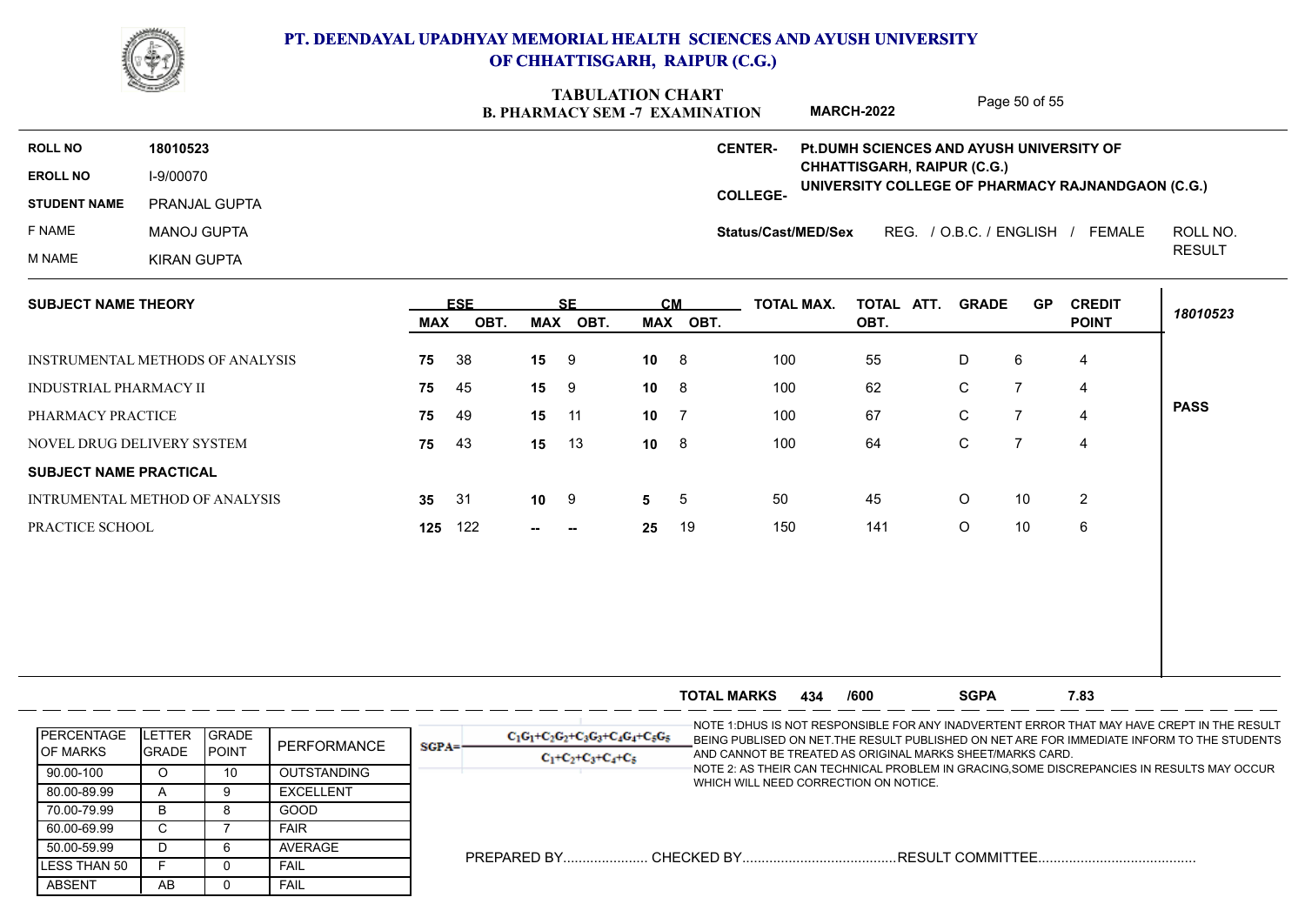

### **PT. DEENDAYAL UPADHYAY MEMORIAL HEALTH SCIENCES AND AYUSH UNIVERSITY OF CHHATTISGARH, RAIPUR (C.G.)**

### **B. PHARMACY SEM -7 EXAMINATION TABULATION CHART**

Page 51 of 55

|                               |                                         |            |            |                 | <b>B. PHARMACY SEM -7 EXAMINATION</b> |           |                |                     | <b>MARCH-2022</b>                         |                         | Page 31 OF 33  |                                                   |               |
|-------------------------------|-----------------------------------------|------------|------------|-----------------|---------------------------------------|-----------|----------------|---------------------|-------------------------------------------|-------------------------|----------------|---------------------------------------------------|---------------|
| <b>ROLL NO</b>                | 18010524                                |            |            |                 |                                       |           |                | <b>CENTER-</b>      | Pt. DUMH SCIENCES AND AYUSH UNIVERSITY OF |                         |                |                                                   |               |
| <b>EROLL NO</b>               | I-9/00071                               |            |            |                 |                                       |           |                |                     | CHHATTISGARH, RAIPUR (C.G.)               |                         |                | UNIVERSITY COLLEGE OF PHARMACY RAJNANDGAON (C.G.) |               |
| <b>STUDENT NAME</b>           | RADHA RANI                              |            |            |                 |                                       |           |                | <b>COLLEGE-</b>     |                                           |                         |                |                                                   |               |
| F NAME                        | LIKHAN DAS                              |            |            |                 |                                       |           |                | Status/Cast/MED/Sex |                                           | REG. / O.B.C. / ENGLISH |                | FEMALE                                            | ROLL NO.      |
| M NAME                        | LATA                                    |            |            |                 |                                       |           |                |                     |                                           |                         |                |                                                   | <b>RESULT</b> |
| <b>SUBJECT NAME THEORY</b>    |                                         |            | <b>ESE</b> |                 | <b>SE</b>                             | <b>CM</b> |                | <b>TOTAL MAX.</b>   | TOTAL ATT.                                | <b>GRADE</b>            | <b>GP</b>      | <b>CREDIT</b>                                     | 18010524      |
|                               |                                         | <b>MAX</b> | OBT.       | <b>MAX</b>      | OBT.                                  |           | MAX OBT.       |                     | OBT.                                      |                         |                | <b>POINT</b>                                      |               |
|                               | <b>INSTRUMENTAL METHODS OF ANALYSIS</b> | 75         | 34         | 15              | 9                                     | 10        | 8              | 100                 | 51                                        | D                       | 6              | $\overline{4}$                                    |               |
| <b>INDUSTRIAL PHARMACY II</b> |                                         | 75         | 45         | 15              | 8                                     | 10        | -8             | 100                 | 61                                        | $\mathsf{C}$            | $\overline{7}$ | $\overline{4}$                                    |               |
| PHARMACY PRACTICE             |                                         | 75         | 52         | 15              | 8                                     | 10        | 9              | 100                 | 69                                        | $\mathsf C$             | $\overline{7}$ | 4                                                 | <b>PASS</b>   |
|                               | NOVEL DRUG DELIVERY SYSTEM              | 75         | 44         | 15              | 13                                    | 10        | 8              | 100                 | 65                                        | C                       | $\overline{7}$ | 4                                                 |               |
| <b>SUBJECT NAME PRACTICAL</b> |                                         |            |            |                 |                                       |           |                |                     |                                           |                         |                |                                                   |               |
|                               | INTRUMENTAL METHOD OF ANALYSIS          | 35         | 31         | 10 <sub>1</sub> | 8                                     | 5         | $\overline{4}$ | 50                  | 43                                        | Α                       | 9              | $\overline{2}$                                    |               |
| PRACTICE SCHOOL               |                                         | 125        | 120        | --              | $\overline{\phantom{a}}$              | 25        | 19             | 150                 | 139                                       | O                       | 10             | 6                                                 |               |

|                   | INTRUMENTAL METHOD OF ANALYSIS |                |                    | 35         | 31  | $10 \t 8$ |                                      | 5. |    | 50                   | 43                                                        | A       | 9  | 2    |                                                                                             |
|-------------------|--------------------------------|----------------|--------------------|------------|-----|-----------|--------------------------------------|----|----|----------------------|-----------------------------------------------------------|---------|----|------|---------------------------------------------------------------------------------------------|
| PRACTICE SCHOOL   |                                |                |                    | 125        | 120 |           | $\sim$                               | 25 | 19 | 150                  | 139                                                       | $\circ$ | 10 | 6    |                                                                                             |
|                   |                                |                |                    |            |     |           |                                      |    |    |                      |                                                           |         |    |      |                                                                                             |
|                   |                                |                |                    |            |     |           |                                      |    |    |                      |                                                           |         |    |      |                                                                                             |
|                   |                                |                |                    |            |     |           |                                      |    |    |                      |                                                           |         |    |      |                                                                                             |
|                   |                                |                |                    |            |     |           |                                      |    |    |                      |                                                           |         |    |      |                                                                                             |
|                   |                                |                |                    |            |     |           |                                      |    |    |                      |                                                           |         |    |      |                                                                                             |
|                   |                                |                |                    |            |     |           |                                      |    |    |                      |                                                           |         |    |      |                                                                                             |
|                   |                                |                |                    |            |     |           |                                      |    |    |                      |                                                           |         |    |      |                                                                                             |
|                   |                                |                |                    |            |     |           |                                      |    |    | TOTAL MARKS 428 /600 |                                                           | SGPA    |    | 7.75 |                                                                                             |
|                   |                                |                |                    |            |     |           |                                      |    |    |                      |                                                           |         |    |      | -NOTE 1:DHUS IS NOT RESPONSIBLE FOR ANY INADVERTENT ERROR THAT MAY HAVE CREPT IN THE RESULT |
| <b>PERCENTAGE</b> | <b>LETTER</b>                  | GRADE          | PERFORMANCE        | $SGPA = -$ |     |           | $C_1G_1+C_2G_2+C_3G_3+C_4G_4+C_5G_5$ |    |    |                      |                                                           |         |    |      |                                                                                             |
| OF MARKS          | <b>I</b> GRADE                 | POINT          |                    |            |     |           |                                      |    |    |                      |                                                           |         |    |      | BEING PUBLISED ON NET. THE RESULT PUBLISHED ON NET ARE FOR IMMEDIATE INFORM TO THE STUDENTS |
|                   |                                |                |                    |            |     |           | $C_1 + C_2 + C_3 + C_4 + C_5$        |    |    |                      | AND CANNOT BE TREATED AS ORIGINAL MARKS SHEET/MARKS CARD. |         |    |      |                                                                                             |
| 90.00-100         | $\circ$                        | 10             | <b>OUTSTANDING</b> |            |     |           |                                      |    |    |                      |                                                           |         |    |      | NOTE 2: AS THEIR CAN TECHNICAL PROBLEM IN GRACING,SOME DISCREPANCIES IN RESULTS MAY OCCUR   |
| 80.00-89.99       | A                              | 9              | <b>EXCELLENT</b>   |            |     |           |                                      |    |    |                      | WHICH WILL NEED CORRECTION ON NOTICE.                     |         |    |      |                                                                                             |
| 70.00-79.99       | B                              | 8              | GOOD               |            |     |           |                                      |    |    |                      |                                                           |         |    |      |                                                                                             |
| 60.00-69.99       | $\mathbf{C}$                   | $\overline{7}$ | <b>FAIR</b>        |            |     |           |                                      |    |    |                      |                                                           |         |    |      |                                                                                             |
| 50.00-59.99       | D                              | 6              | AVERAGE            |            |     |           |                                      |    |    |                      |                                                           |         |    |      |                                                                                             |
| LESS THAN 50      | E.                             | $\Omega$       | <b>FAIL</b>        |            |     |           |                                      |    |    |                      |                                                           |         |    |      |                                                                                             |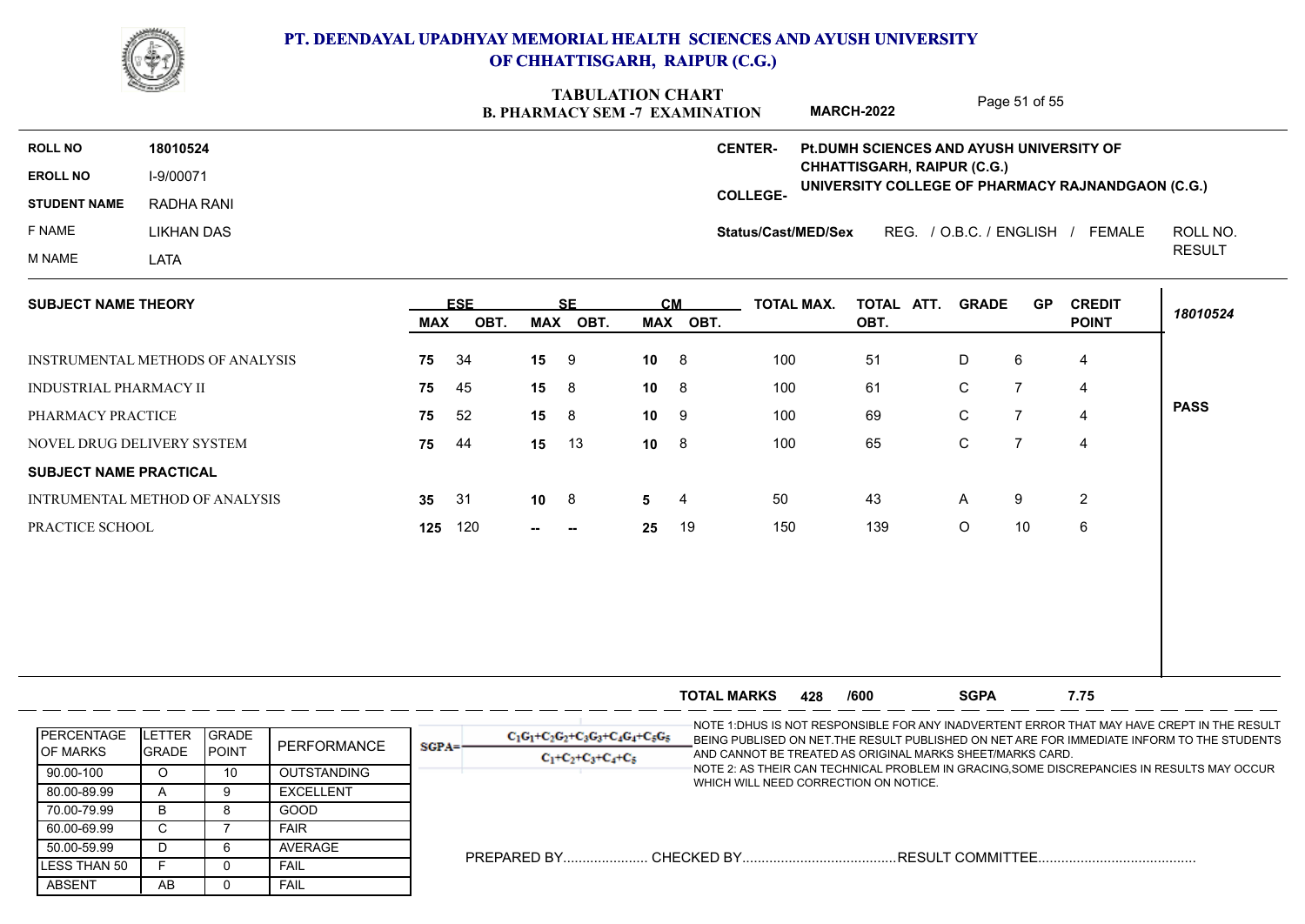

|                               |                                  |            |            |    | IADULAHUN UHANI<br><b>B. PHARMACY SEM -7 EXAMINATION</b> |    |                |                     | <b>MARCH-2022</b>                                                                |               | Page 52 of 55  |                                |             |
|-------------------------------|----------------------------------|------------|------------|----|----------------------------------------------------------|----|----------------|---------------------|----------------------------------------------------------------------------------|---------------|----------------|--------------------------------|-------------|
| <b>ROLL NO</b>                | 18010525                         |            |            |    |                                                          |    |                | <b>CENTER-</b>      | Pt. DUMH SCIENCES AND AYUSH UNIVERSITY OF                                        |               |                |                                |             |
| <b>EROLL NO</b>               | I-9/00072                        |            |            |    |                                                          |    |                |                     | CHHATTISGARH, RAIPUR (C.G.)<br>UNIVERSITY COLLEGE OF PHARMACY RAJNANDGAON (C.G.) |               |                |                                |             |
| <b>STUDENT NAME</b>           | SONAM KUMAR SAHU                 |            |            |    |                                                          |    |                | <b>COLLEGE-</b>     |                                                                                  |               |                |                                |             |
| F NAME                        | <b>RAM KUMAR SAHU</b>            |            |            |    |                                                          |    |                | Status/Cast/MED/Sex |                                                                                  |               |                | REG. / O.B.C. / ENGLISH / MALE | ROLL NO.    |
| M NAME                        | NIRMALA SAHU                     |            |            |    |                                                          |    |                |                     |                                                                                  | <b>RESULT</b> |                |                                |             |
| <b>SUBJECT NAME THEORY</b>    |                                  |            | <b>ESE</b> |    | <b>SE</b>                                                |    | CM             | <b>TOTAL MAX.</b>   | TOTAL ATT.                                                                       | <b>GRADE</b>  | <b>GP</b>      | <b>CREDIT</b>                  | 18010525    |
|                               |                                  | <b>MAX</b> | OBT.       |    | MAX OBT.                                                 |    | MAX OBT.       |                     | OBT.                                                                             |               |                | <b>POINT</b>                   |             |
|                               | INSTRUMENTAL METHODS OF ANALYSIS | 75         | 38         | 15 | 9                                                        | 10 | $\overline{7}$ | 100                 | 54                                                                               | D             | 6              | 4                              |             |
| <b>INDUSTRIAL PHARMACY II</b> |                                  | 75         | 51         | 15 | 9                                                        | 10 | 8              | 100                 | 68                                                                               | $\mathsf C$   | $\overline{7}$ | 4                              |             |
| PHARMACY PRACTICE             |                                  | 75         | 50         | 15 | 10                                                       | 10 | - 8            | 100                 | 68                                                                               | $\mathsf C$   | $\overline{7}$ | $\overline{4}$                 | <b>PASS</b> |
|                               | NOVEL DRUG DELIVERY SYSTEM       | 75         | 50         | 15 | 14                                                       | 10 | -7             | 100                 | 71                                                                               | $\sf B$       | 8              | 4                              |             |
| <b>SUBJECT NAME PRACTICAL</b> |                                  |            |            |    |                                                          |    |                |                     |                                                                                  |               |                |                                |             |
|                               |                                  |            | 30         | 10 | 8                                                        | 5  | 3              | 50                  | 41                                                                               | A             | 9              | $\overline{2}$                 |             |
|                               | INTRUMENTAL METHOD OF ANALYSIS   | 35         |            |    |                                                          |    |                |                     |                                                                                  |               |                |                                |             |

|                                        |                        |                                |                    |          |                                                               | TOTAL MARKS                           | 437 | /600 | <b>SGPA</b>                                               | 7.92 |                                                                                                                                                                                            |
|----------------------------------------|------------------------|--------------------------------|--------------------|----------|---------------------------------------------------------------|---------------------------------------|-----|------|-----------------------------------------------------------|------|--------------------------------------------------------------------------------------------------------------------------------------------------------------------------------------------|
| <b>IPERCENTAGE</b><br><b>IOF MARKS</b> | ETTER.<br><b>GRADE</b> | <b>IGRADE</b><br><b>IPOINT</b> | PERFORMANCE        | $SGPA =$ | $C_1G_1+C_2G_2+C_3G_3+C_4G_4+C_5G_5$<br>$C_1+C_2+C_3+C_4+C_5$ |                                       |     |      | AND CANNOT BE TREATED AS ORIGINAL MARKS SHEET/MARKS CARD. |      | -NOTE 1:DHUS IS NOT RESPONSIBLE FOR ANY INADVERTENT ERROR THAT MAY HAVE CREPT IN THE RESULT<br>BEING PUBLISED ON NET. THE RESULT PUBLISHED ON NET ARE FOR IMMEDIATE INFORM TO THE STUDENTS |
| 90.00-100                              | $\circ$                | 10                             | <b>OUTSTANDING</b> |          |                                                               |                                       |     |      |                                                           |      | NOTE 2: AS THEIR CAN TECHNICAL PROBLEM IN GRACING,SOME DISCREPANCIES IN RESULTS MAY OCCUR                                                                                                  |
| 80.00-89.99                            | $\sqrt{ }$             |                                | EXCELLENT          |          |                                                               | WHICH WILL NEED CORRECTION ON NOTICE. |     |      |                                                           |      |                                                                                                                                                                                            |
| 70.00-79.99                            | B                      |                                | GOOD               |          |                                                               |                                       |     |      |                                                           |      |                                                                                                                                                                                            |
| 60.00-69.99                            | ◡                      |                                | <b>FAIR</b>        |          |                                                               |                                       |     |      |                                                           |      |                                                                                                                                                                                            |
| 50.00-59.99                            |                        |                                | AVERAGE            |          |                                                               |                                       |     |      |                                                           |      |                                                                                                                                                                                            |
| ILESS THAN 50                          |                        |                                | FAIL               |          |                                                               |                                       |     |      |                                                           |      |                                                                                                                                                                                            |
| ABSENT                                 | AB                     |                                | <b>FAIL</b>        |          |                                                               |                                       |     |      |                                                           |      |                                                                                                                                                                                            |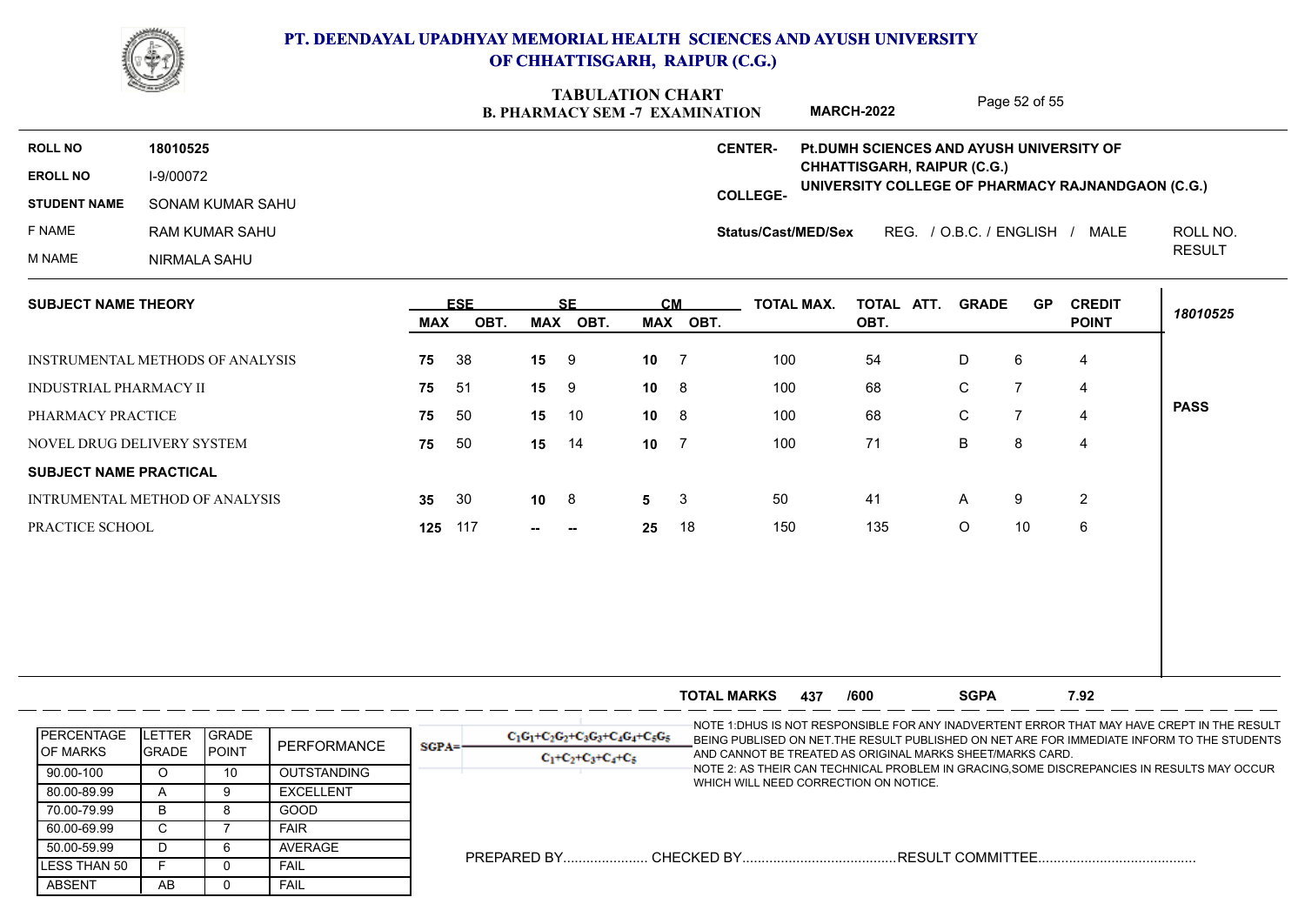

|                               |                                  |                 |            |            | TADULATION UHANI<br><b>B. PHARMACY SEM -7 EXAMINATION</b> |         |           |                            | <b>MARCH-2022</b>                                                                       |                           | Page 53 of 55  |                |               |
|-------------------------------|----------------------------------|-----------------|------------|------------|-----------------------------------------------------------|---------|-----------|----------------------------|-----------------------------------------------------------------------------------------|---------------------------|----------------|----------------|---------------|
| <b>ROLL NO</b>                | 18010526                         |                 |            |            |                                                           |         |           | <b>CENTER-</b>             | Pt. DUMH SCIENCES AND AYUSH UNIVERSITY OF                                               |                           |                |                |               |
| <b>EROLL NO</b>               | I-9/00073                        |                 |            |            |                                                           |         |           |                            | <b>CHHATTISGARH, RAIPUR (C.G.)</b><br>UNIVERSITY COLLEGE OF PHARMACY RAJNANDGAON (C.G.) |                           |                |                |               |
| <b>STUDENT NAME</b>           | <b>TARUN KUMAR DILLIWAR</b>      |                 |            |            |                                                           |         |           | <b>COLLEGE-</b>            |                                                                                         |                           |                |                |               |
| F NAME                        | CHUNNI LAL DILLIWAR              |                 |            |            |                                                           |         |           | <b>Status/Cast/MED/Sex</b> |                                                                                         | REG. / O.B.C. / ENGLISH / |                | MALE           | ROLL NO.      |
| M NAME                        | <b>LALITA DILLIWAR</b>           |                 |            |            |                                                           |         |           |                            |                                                                                         |                           |                |                | <b>RESULT</b> |
| <b>SUBJECT NAME THEORY</b>    |                                  |                 | <b>ESE</b> |            | <b>SF</b>                                                 |         | <b>CM</b> | <b>TOTAL MAX.</b>          | TOTAL ATT.                                                                              | <b>GRADE</b>              | <b>GP</b>      | <b>CREDIT</b>  |               |
|                               |                                  | <b>MAX</b>      | OBT.       | <b>MAX</b> | OBT.                                                      |         | MAX OBT.  |                            | OBT.                                                                                    |                           |                | <b>POINT</b>   | 18010526      |
|                               | INSTRUMENTAL METHODS OF ANALYSIS | 75              | 30         | 15         | 11                                                        | 10      | 8         | 100                        | 49*                                                                                     | F                         | 0              | 4              |               |
| <b>INDUSTRIAL PHARMACY II</b> |                                  | 75              | 47         | 15         | 9                                                         | 10      | 8         | 100                        | 64                                                                                      | C                         | $\overline{7}$ | $\overline{4}$ |               |
| PHARMACY PRACTICE             |                                  | 75              | 54         | 15         | 10                                                        | 10      | - 8       | 100                        | 72                                                                                      | B                         | 8              | 4              | <b>PASS</b>   |
|                               | NOVEL DRUG DELIVERY SYSTEM       | 75              | 45         | 15         | 12                                                        | 10      | 8         | 100                        | 65                                                                                      | $\mathsf C$               | $\overline{7}$ | $\overline{4}$ | <b>VCG 01</b> |
| <b>SUBJECT NAME PRACTICAL</b> |                                  |                 |            |            |                                                           |         |           |                            |                                                                                         |                           |                |                |               |
|                               | INTRUMENTAL METHOD OF ANALYSIS   | 35 <sub>5</sub> | 29         | 10         | -7                                                        | $5 \t4$ |           | 50                         | 40                                                                                      | $\mathsf{A}$              | 9              | 2              |               |
|                               |                                  |                 |            |            |                                                           |         |           |                            |                                                                                         |                           |                |                |               |

|                                        |                         |                              |                    |          |                                                               | <b>TOTAL MARKS</b>                    | 425 | /600 | <b>SGPA</b>                                               | 6.92 |                                                                                                                                                                                            |
|----------------------------------------|-------------------------|------------------------------|--------------------|----------|---------------------------------------------------------------|---------------------------------------|-----|------|-----------------------------------------------------------|------|--------------------------------------------------------------------------------------------------------------------------------------------------------------------------------------------|
| <b>IPERCENTAGE</b><br><b>IOF MARKS</b> | LETTER<br><b>IGRADE</b> | <b>SRADE</b><br><b>POINT</b> | PERFORMANCE        | $SGPA =$ | $C_1G_1+C_2G_2+C_3G_3+C_4G_4+C_5G_5$<br>$C_1+C_2+C_3+C_4+C_5$ |                                       |     |      | AND CANNOT BE TREATED AS ORIGINAL MARKS SHEET/MARKS CARD. |      | -NOTE 1:DHUS IS NOT RESPONSIBLE FOR ANY INADVERTENT ERROR THAT MAY HAVE CREPT IN THE RESULT<br>BEING PUBLISED ON NET. THE RESULT PUBLISHED ON NET ARE FOR IMMEDIATE INFORM TO THE STUDENTS |
| 90.00-100                              | O                       | 10                           | <b>OUTSTANDING</b> |          |                                                               |                                       |     |      |                                                           |      | NOTE 2: AS THEIR CAN TECHNICAL PROBLEM IN GRACING,SOME DISCREPANCIES IN RESULTS MAY OCCUR                                                                                                  |
| 80.00-89.99                            |                         |                              | <b>EXCELLENT</b>   |          |                                                               | WHICH WILL NEED CORRECTION ON NOTICE. |     |      |                                                           |      |                                                                                                                                                                                            |
| 70.00-79.99                            | B.                      |                              | GOOD               |          |                                                               |                                       |     |      |                                                           |      |                                                                                                                                                                                            |
| 60.00-69.99                            |                         |                              | <b>FAIR</b>        |          |                                                               |                                       |     |      |                                                           |      |                                                                                                                                                                                            |
| 50.00-59.99                            |                         |                              | AVERAGE            |          |                                                               |                                       |     |      |                                                           |      |                                                                                                                                                                                            |
| ILESS THAN 50                          |                         |                              | <b>FAIL</b>        |          |                                                               |                                       |     |      |                                                           |      |                                                                                                                                                                                            |
| ABSENT                                 | AB                      |                              | <b>FAIL</b>        |          |                                                               |                                       |     |      |                                                           |      |                                                                                                                                                                                            |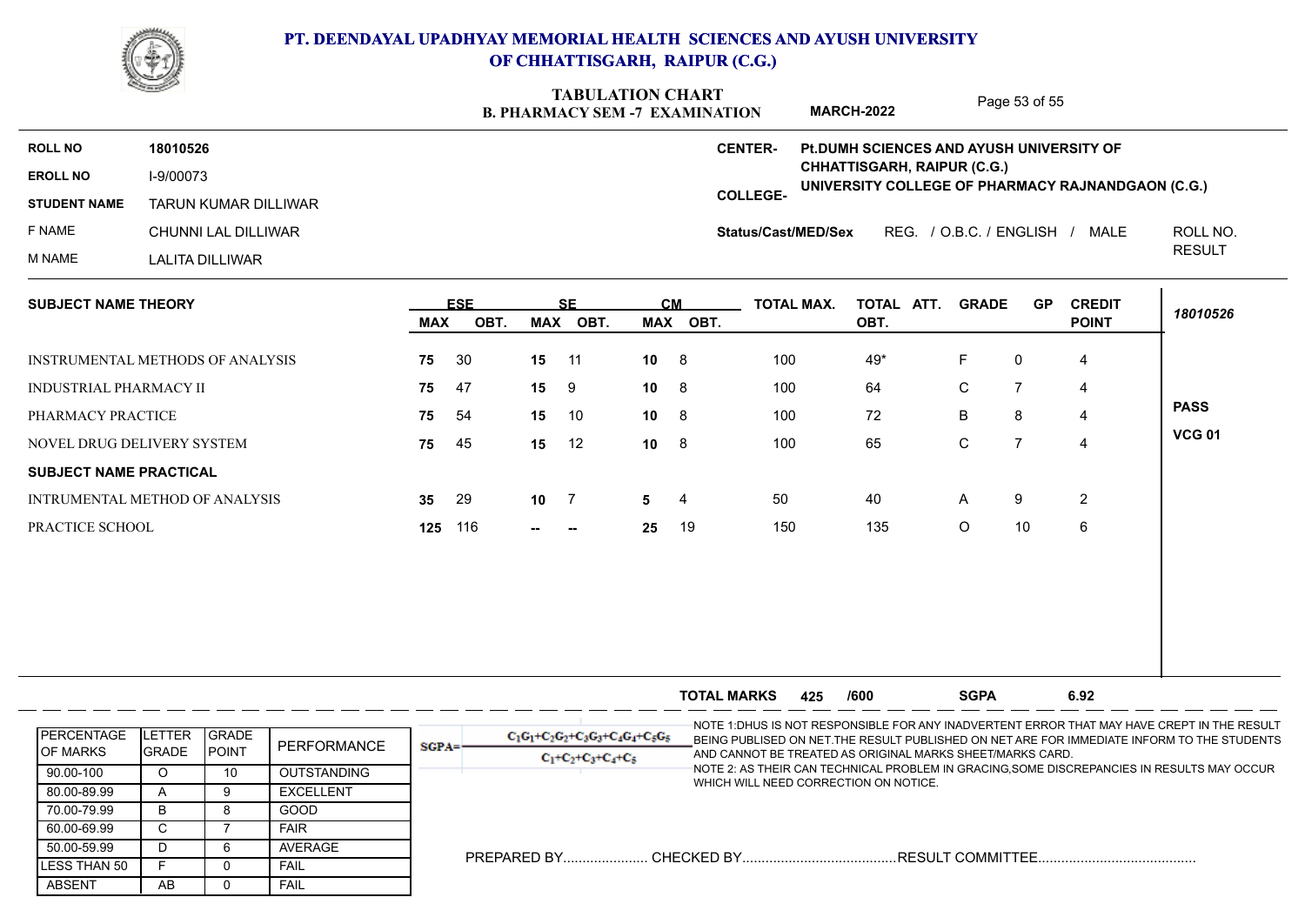

|                               | <b>CARLO AND AND IN</b>          |            |                    |           | <b>TABULATION CHART</b> |           | <b>B. PHARMACY SEM -7 EXAMINATION</b> |                     | <b>MARCH-2022</b>                         |              | Page 54 of 55  |                                                   |               |
|-------------------------------|----------------------------------|------------|--------------------|-----------|-------------------------|-----------|---------------------------------------|---------------------|-------------------------------------------|--------------|----------------|---------------------------------------------------|---------------|
| <b>ROLL NO</b>                | 18010527                         |            |                    |           |                         |           |                                       | <b>CENTER-</b>      | Pt. DUMH SCIENCES AND AYUSH UNIVERSITY OF |              |                |                                                   |               |
| <b>EROLL NO</b>               | I-9/00074                        |            |                    |           |                         |           |                                       |                     | CHHATTISGARH, RAIPUR (C.G.)               |              |                | UNIVERSITY COLLEGE OF PHARMACY RAJNANDGAON (C.G.) |               |
| <b>STUDENT NAME</b>           | <b>TORAN LAL</b>                 |            |                    |           |                         |           |                                       | <b>COLLEGE-</b>     |                                           |              |                |                                                   |               |
| F NAME                        | <b>GAIND LAL</b>                 |            |                    |           |                         |           |                                       | Status/Cast/MED/Sex |                                           |              |                | REG. / S.T. / ENGLISH / MALE                      | ROLL NO.      |
| M NAME                        | PUTIYA BAI                       |            |                    |           |                         |           |                                       |                     |                                           |              |                |                                                   | <b>RESULT</b> |
| <b>SUBJECT NAME THEORY</b>    |                                  | <b>MAX</b> | <b>ESE</b><br>OBT. |           | <b>SE</b><br>MAX OBT.   | <b>CM</b> | MAX OBT.                              | <b>TOTAL MAX.</b>   | TOTAL ATT.<br>OBT.                        | <b>GRADE</b> | <b>GP</b>      | <b>CREDIT</b><br><b>POINT</b>                     | 18010527      |
|                               | INSTRUMENTAL METHODS OF ANALYSIS | 75         | 27                 | 15        | 8                       | 10        | 9                                     | 100                 | 44*                                       | $\mathsf F$  | 0              | 4                                                 |               |
| <b>INDUSTRIAL PHARMACY II</b> |                                  | 75         | 49                 | 15        | -8                      | 10        | 8                                     | 100                 | 65                                        | C            | $\overline{7}$ | 4                                                 |               |
| PHARMACY PRACTICE             |                                  | 75         | 47                 | 15        | 10                      | 10        | 7                                     | 100                 | 64                                        | $\mathsf C$  | $\overline{7}$ | 4                                                 | <b>FAIL</b>   |
|                               | NOVEL DRUG DELIVERY SYSTEM       | 75         | 44                 | 15        | 12                      | 10        | -8                                    | 100                 | 64                                        | $\mathsf C$  | $\overline{7}$ | $\overline{\mathbf{4}}$                           |               |
| <b>SUBJECT NAME PRACTICAL</b> |                                  |            |                    |           |                         |           |                                       |                     |                                           |              |                |                                                   |               |
|                               | INTRUMENTAL METHOD OF ANALYSIS   | 35         | 28                 | $10 \t 6$ |                         | 5         | 5                                     | 50                  | 39                                        | B            | 8              | $\overline{2}$                                    |               |
|                               | PRACTICE SCHOOL                  | 125        | 115                | $\sim$    | $\sim$                  | 25        | 18                                    | 150                 | 133                                       | Α            | 9              | $\,6\,$                                           |               |

|                                 |                          |                                |                    | 6.42<br><b>TOTAL MARKS</b><br><b>SGPA</b><br>/600<br>409                                                                                                                                                                                                                                                                             |
|---------------------------------|--------------------------|--------------------------------|--------------------|--------------------------------------------------------------------------------------------------------------------------------------------------------------------------------------------------------------------------------------------------------------------------------------------------------------------------------------|
| <b>IPERCENTAGE</b><br>IOF MARKS | LETTER<br><b>I</b> GRADE | <b>IGRADE</b><br><b>IPOINT</b> | PERFORMANCE        | -NOTE 1:DHUS IS NOT RESPONSIBLE FOR ANY INADVERTENT ERROR THAT MAY HAVE CREPT IN THE RESULT<br>$C_1G_1+C_2G_2+C_3G_3+C_4G_4+C_5G_5$<br>BEING PUBLISED ON NET. THE RESULT PUBLISHED ON NET ARE FOR IMMEDIATE INFORM TO THE STUDENTS<br>$SGPA =$<br>AND CANNOT BE TREATED AS ORIGINAL MARKS SHEET/MARKS CARD.<br>$C_1+C_2+C_3+C_4+C_5$ |
| 90.00-100                       |                          | 10                             | <b>OUTSTANDING</b> | NOTE 2: AS THEIR CAN TECHNICAL PROBLEM IN GRACING,SOME DISCREPANCIES IN RESULTS MAY OCCUR                                                                                                                                                                                                                                            |
| 80.00-89.99                     | $\mathbf{\mathsf{m}}$    |                                | <b>EXCELLENT</b>   | WHICH WILL NEED CORRECTION ON NOTICE.                                                                                                                                                                                                                                                                                                |
| 70.00-79.99                     | B                        |                                | GOOD               |                                                                                                                                                                                                                                                                                                                                      |
| 60.00-69.99                     | ◡                        |                                | <b>FAIR</b>        |                                                                                                                                                                                                                                                                                                                                      |
| 50.00-59.99                     |                          |                                | AVERAGE            |                                                                                                                                                                                                                                                                                                                                      |
| LESS THAN 50                    |                          |                                | <b>FAIL</b>        |                                                                                                                                                                                                                                                                                                                                      |
| <b>ABSENT</b>                   | AB                       |                                | <b>FAIL</b>        |                                                                                                                                                                                                                                                                                                                                      |